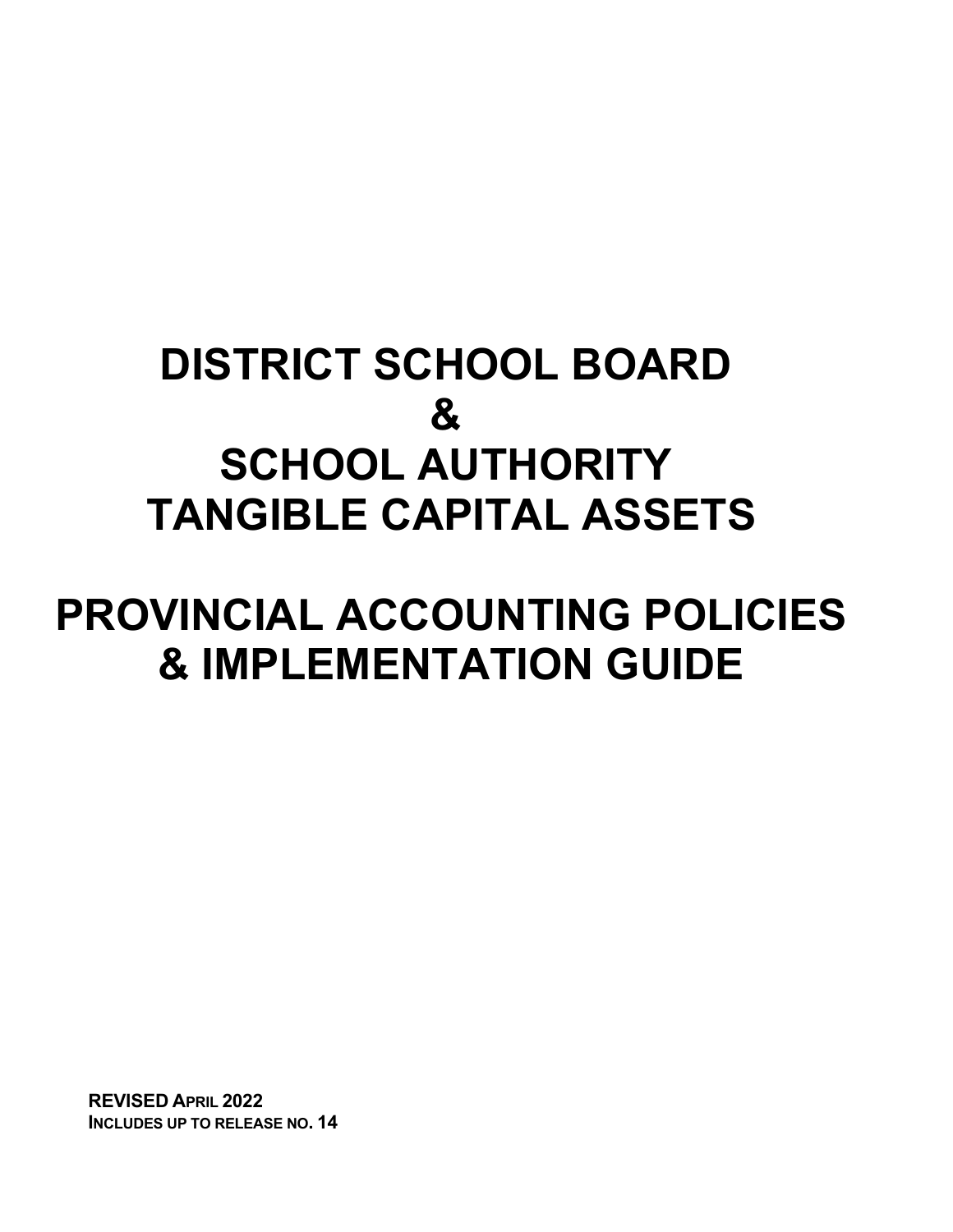# **Table of Contents**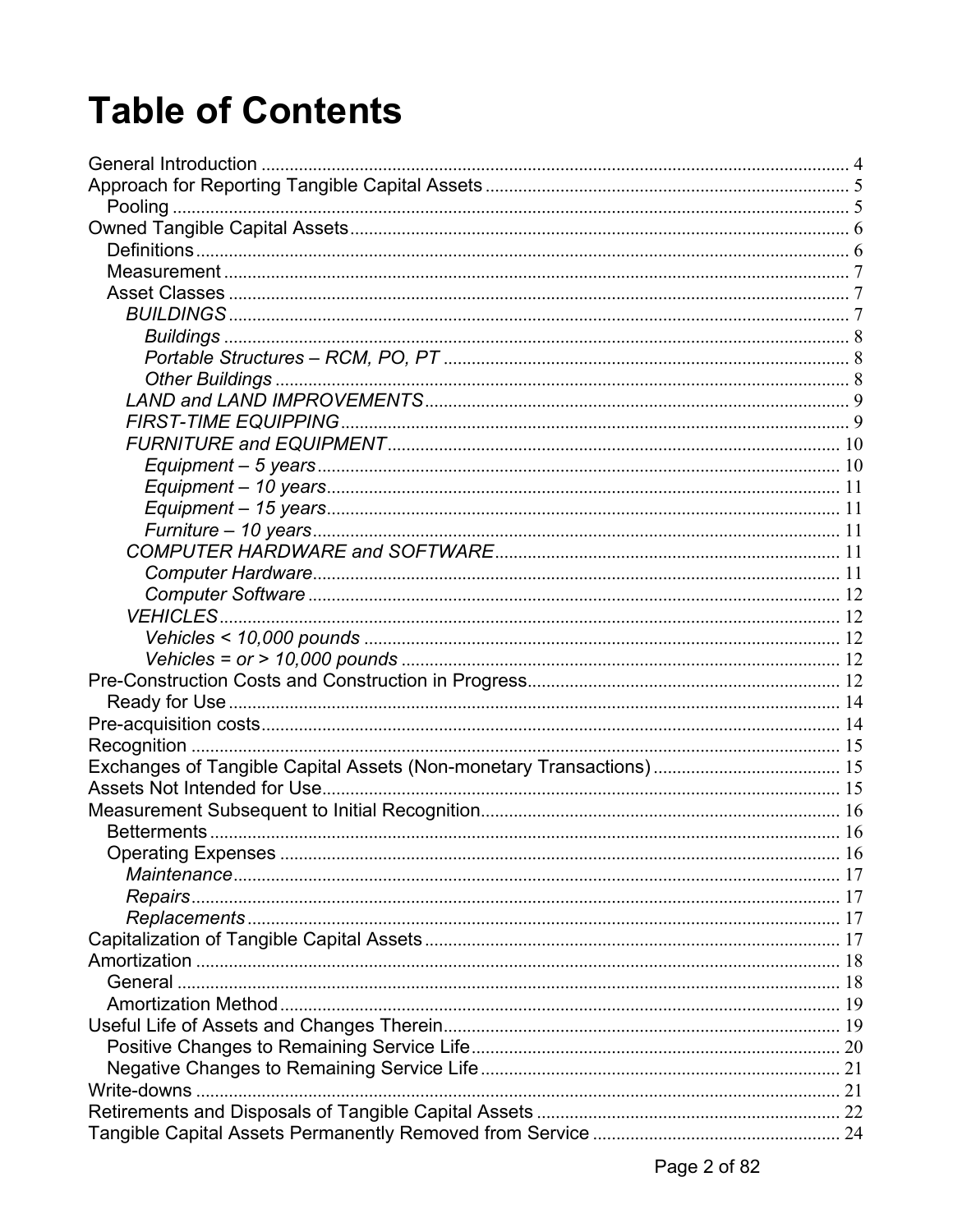| Acquisition of a Bundle of Tangible Capital Asset as Part of a Single Purchase 25 |  |
|-----------------------------------------------------------------------------------|--|
|                                                                                   |  |
|                                                                                   |  |
|                                                                                   |  |
|                                                                                   |  |
|                                                                                   |  |
|                                                                                   |  |
|                                                                                   |  |
|                                                                                   |  |
|                                                                                   |  |
|                                                                                   |  |
|                                                                                   |  |
|                                                                                   |  |
|                                                                                   |  |
|                                                                                   |  |
|                                                                                   |  |
|                                                                                   |  |
|                                                                                   |  |
|                                                                                   |  |
| Appendix A - Pooled Cost Approach: Illustrative Example #1 - Equipment 5 Years 38 |  |
| Pooled Cost Approach: Illustrative Example #2 - Portable Structures  40           |  |
| Appendix B - Estimated Useful Lives and Capitalization Thresholds  43             |  |
|                                                                                   |  |
|                                                                                   |  |
|                                                                                   |  |
|                                                                                   |  |
| Appendix F - Betterments versus Operating Expenses: Illustrative Examples  58     |  |
| Appendix G - Revision of Useful Life / Write-Down: Illustrative Example 1 64      |  |
| Revision of Useful Life / Write-Down: Illustrative Example 2  65                  |  |
|                                                                                   |  |
|                                                                                   |  |
|                                                                                   |  |
|                                                                                   |  |
|                                                                                   |  |
|                                                                                   |  |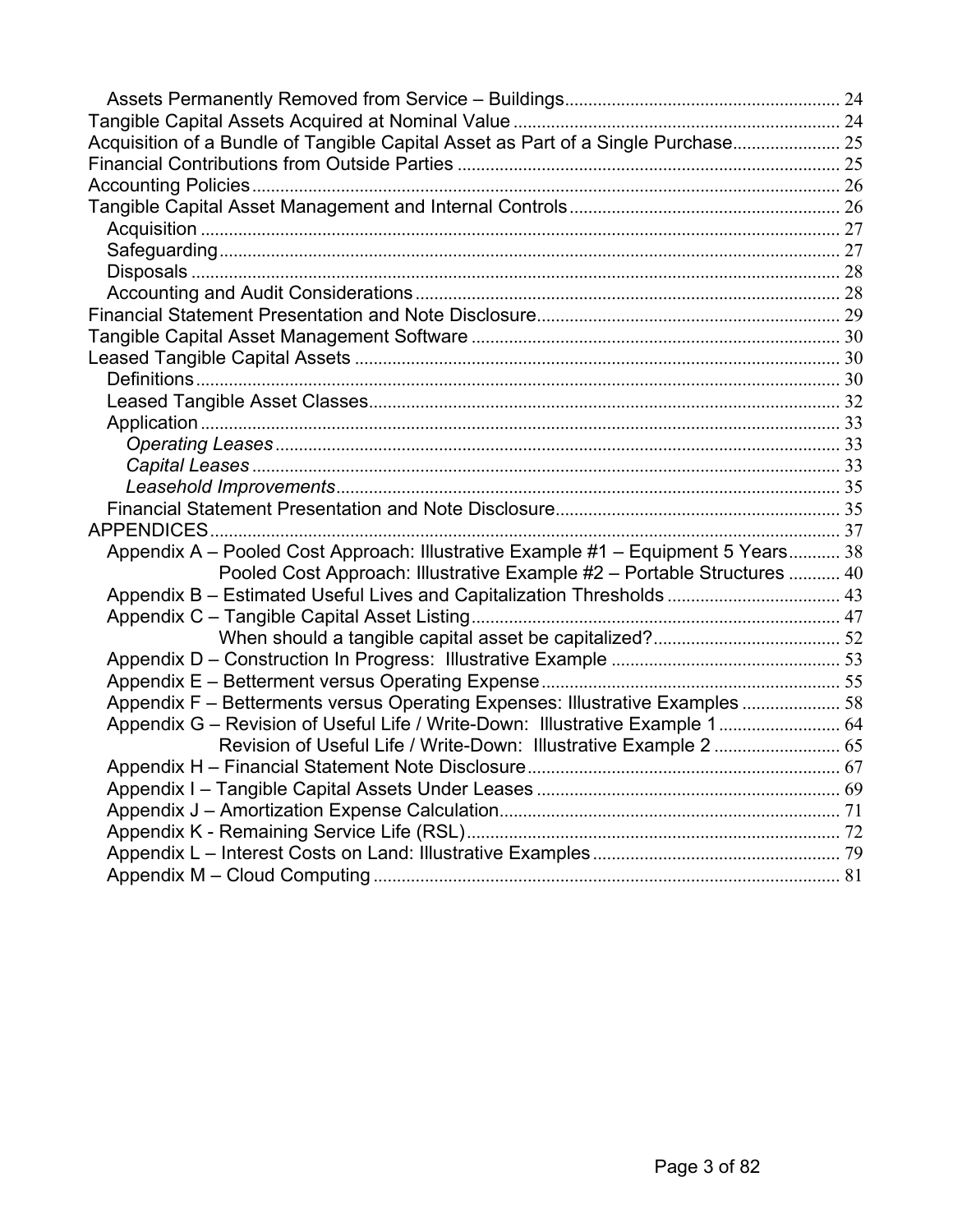# <span id="page-3-0"></span>**General Introduction**

- .01 Local governments, including school boards, are required to report tangible capital assets in their financial statements in accordance with PSAB handbook section PS 3150. Note: "PSAB Handbook section" will be hereinafter referred to as "PS" before the referenced handbook section. Where boards see a referenced handbook section without the PS, it is referring to the CPA Canada Handbook-Accounting or CPA Canada Handbook-Assurance. Where boards see "PSG" before a reference, it is referring to the Public Sector Guidelines.
- .02 This document provides policies and guidelines for the accounting and reporting of school board and school authority:
	- owned tangible capital assets;
	- leased tangible capital assets (operating and capital); and,
	- construction projects in progress

Note: "School board and school authority" will be hereinafter referred to as "boards" for the remainder of this document.

- .03 Please note that this document sets out the **required** approach that boards must follow. If a directive in this guide will cause a material misstatement of a board's financial position please contact the Ministry as any deviation from this guide will require Ministry approval.
- .04 As per PS 3150, boards must also include the tangible capital assets of entities controlled by them in their financial statements.
- .05 This policy **does not** apply to goodwill or other intangible assets such as copyrights and patents.
- .06 Per PS 3150.08 **works of art and historical treasures** are property that has cultural, aesthetic or historical value that is worth preserving perpetually. Works of art and historical treasures would not be recognized as tangible capital assets in government financial statements because a reasonable estimate of the future benefits associated with such property cannot be made. Nevertheless, the existence of such property should be disclosed (see paragraph .194 (e)).
- .07 Unless otherwise stated, this policy **does not** apply to inventories of buildings and land assets, held for resale that are recognized as a financial asset. **Inventories for resale** are recognized as a financial asset if the board owned tangible capital asset has been permanently removed from service and all of the following criteria have been met, per PS 1201.055:
	- prior to the date of the financial statements, the government body, management board or an individual with the appropriate level of authority commits the government to selling the asset;
	- the asset is in a condition to be sold:
	- the asset is publicly seen to be for sale;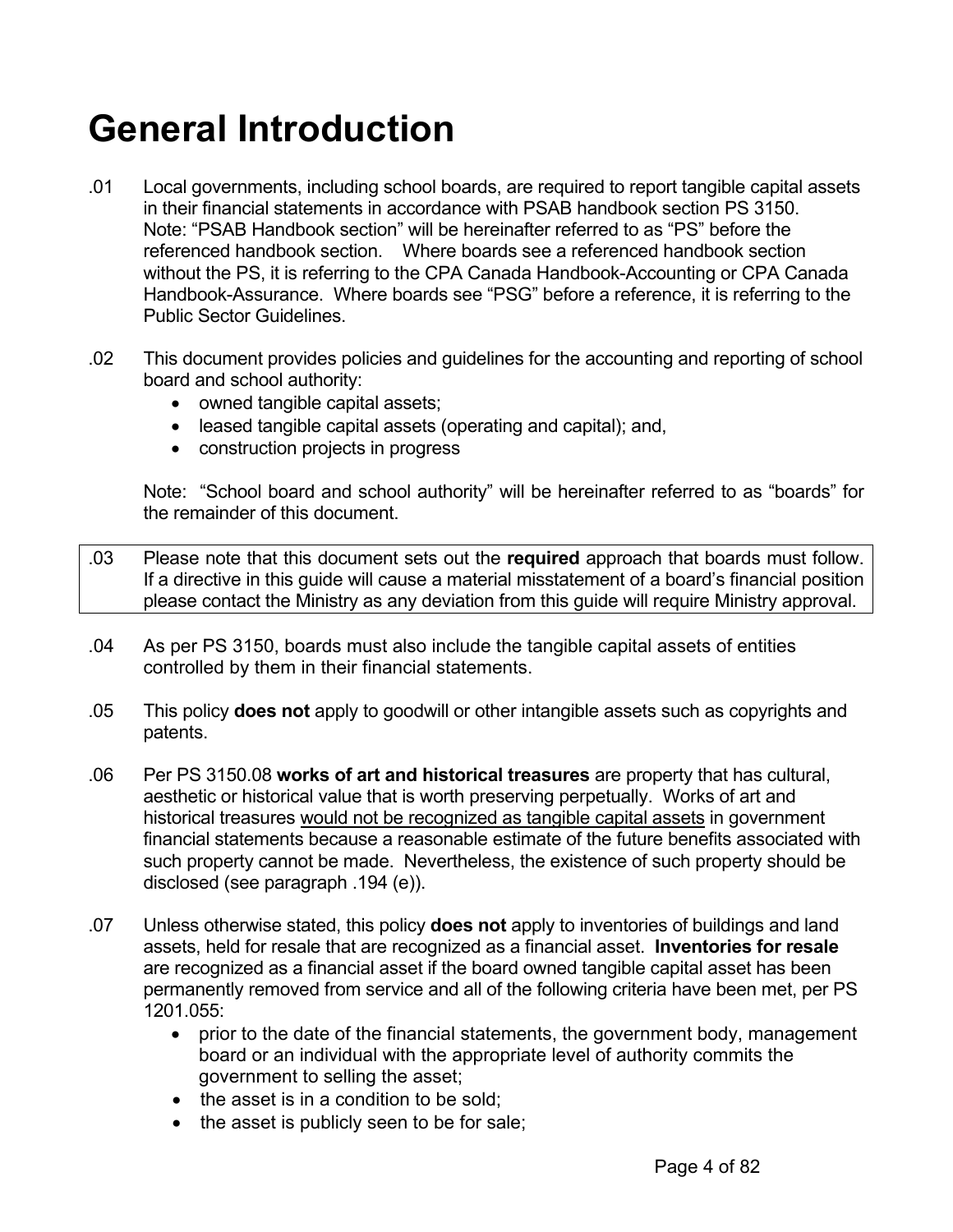- <span id="page-4-0"></span>• there is an active market for the asset;
- there is a plan in place for selling the asset; and,
- it is reasonably anticipated that the sale to a purchaser external to the government reporting entity will be completed within one year of the reporting date.
- .08 Boards are encouraged to obtain a copy of the CPA Canada Handbooks to supplement this guide as this guide may not necessarily cover all of the sections that boards will need to reference. The Handbooks are available electronically or in paper format. A subscription may be ordered by the following means:

 On-line at [www.castore.ca;](http://www.castore.ca) CICA Order Desk at 1-800-268-3793

# **Approach for Reporting Tangible Capital Assets**

.10 There are multiple approaches for reporting tangible capital assets. There is the "traditional" way of reporting assets individually. There also exists a concept that we will refer to as pooling. The pooling concept is discussed in further detail below.

## *Pooling*

- .11 "Pooling" refers to the Pooled Cost Approach. Under this approach similar tangible capital assets are grouped into one tangible capital asset class as would ordinarily be done under the regular cost approach. The difference arises in that each tangible capital asset is not reported individually under the pooling method. Once a tangible capital asset has been added to a pooled tangible capital asset class, it generally remains in the asset class until it is fully amortized. This approach is justified when tangible capital assets are typically held by an organization until the end of its useful life and when there is no significant advantage of reporting the assets on an individual basis, for example, when the balance of the tangible capital asset class would not be materially different if they were reported individually.
- .12 Under the pooled cost approach, all costs are pooled and capitalized under the applicable tangible capital asset class; costs are not reported by individual asset.
- .13 Tangible capital assets recorded under the pooled cost approach are to be reported by year of purchase in the applicable tangible capital asset class.
- .14 Tangible capital assets recorded using the pooled cost approach will have a deemed disposal at the end of their useful life; individual disposals *are not generally* recorded. If an asset is sold or disposed of before the asset has reached the end of its useful life, the proceeds (if any) are to be recorded as revenue.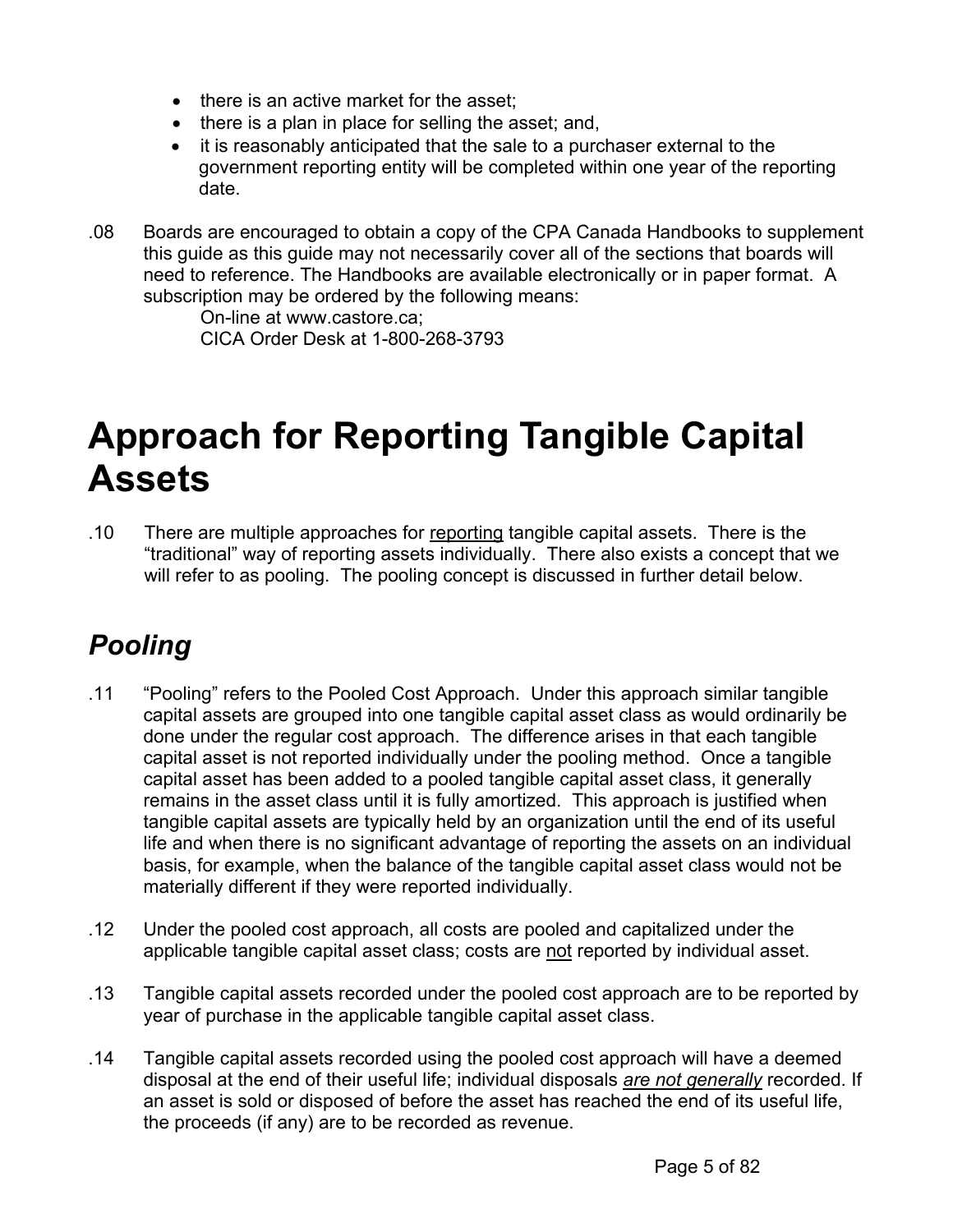- <span id="page-5-0"></span>.15 In exceptional circumstances where there is a significant loss incurred in a pooled tangible capital asset class, the pool would be decreased for the known loss. For example, where a board has a school that is broken into and all the computers are stolen from the lab, those computers would be removed from the computer hardware pooled tangible capital asset class. The board would remove from the tangible capital asset class the gross book value of the stolen computers as well as its related accumulated amortization.
- .16 Refer to Appendix A for 2 illustrative examples of the pooling approach.

## **Owned Tangible Capital Assets**

### *Definitions*

- .17 **Tangible capital assets** are non-financial assets having physical substance that:
	- are held for use in the production or supply of goods and services, for rental to others, for administrative purposes or for the development, construction, maintenance or repair of other tangible capital assets;
	- have useful economic lives extending beyond an accounting period;
	- are to be used on a continuing basis; and
	- are not for sale in the ordinary course of operations. (PS 3150.05 (a))
- .18 Tangible capital assets include such items as land, buildings, equipment, furniture, computer hardware, computer software, vehicles, etc.
- .19 **Cost** is the gross amount of consideration given up to acquire, construct, develop, or better a tangible capital asset, and includes all costs directly attributable to acquisition, construction, development, or betterment of the tangible capital asset, including installing the asset at the location and in the condition necessary for its intended use. The cost of a contributed tangible capital asset, including a tangible capital asset in lieu of a developer charge, is considered to be equal to its fair value at the date of contribution. (PS 3150.05 (b))
- .20 **Fair value** is the amount of the consideration that would be agreed upon in an arm's length transaction between knowledgeable, willing parties who are under no compulsion to act. (PS 3150.05 (c))
- .21 **Net book value** of a tangible capital asset is its cost, less both accumulated amortization and the amount of any write-downs. (PS 3150.05 (d))
- .22 **Residual value** is the estimated net realizable value of a tangible capital asset at the end of its useful life to a government. (PS 3150.05 (e))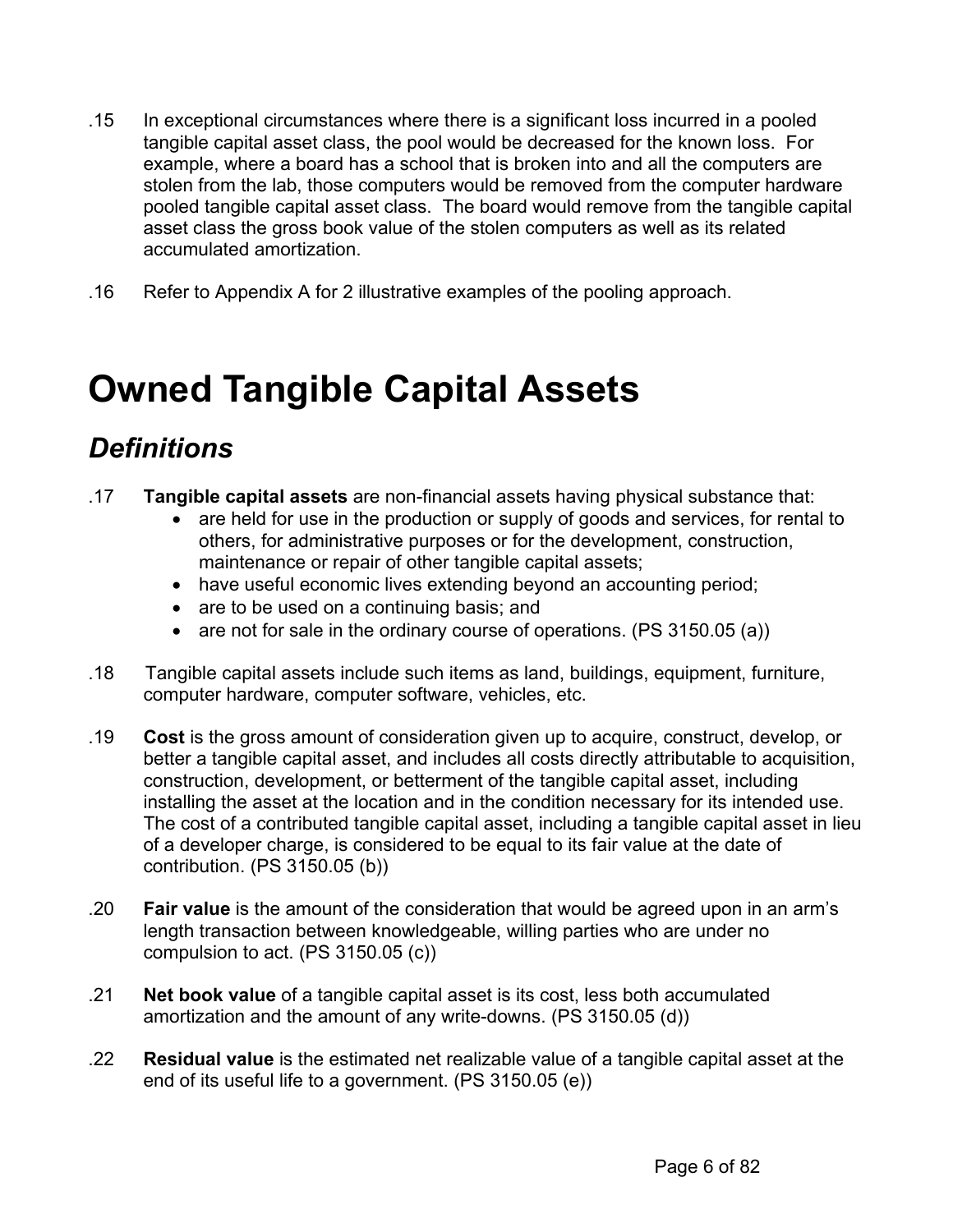- <span id="page-6-0"></span>.23 **Service potential** is the output or service capacity of a tangible capital asset, and is normally determined by reference to attributes such as physical output capacity, quality of output, associated operating costs, and useful life. (PS 3150.05 (f))
- .24 **Useful life** is the estimate of either the period over which a tangible capital asset is expected to be used by a government, or the number of production or similar units that can be obtained from the tangible capital asset by a government. The life of a tangible capital asset may extend beyond the useful life of a tangible capital asset to a government. The life of a tangible capital asset, other than land, is finite, and is normally the shortest of the physical, technological, commercial and legal life. (PS 3150.05 (g))

### *Measurement*

- .25 Tangible capital assets should be recorded at cost. (PS 3150.09)
- .26 The source of funding for tangible capital assets does not impact the reporting of the assets on the board's books. If the board owns the asset, they need to report the full cost of the asset (net of HST rebates), irrespective of sources of funding.

### *Asset Classes*

.27 The following tangible capital assets are the minimum tangible capital asset classes that the Ministry expects boards to report on. Should a board want a more detailed asset class composition, it may do so and report only sub-totals to the Ministry in the following asset classes:

### *BUILDINGS*

- .28 **Buildings** include structures that have roofs and walls. For a typical listing of tangible capital assets under this class, see Appendix C.
- .29 **Building costs** typically include (but are not limited to):
	- materials, labour, and overhead costs incurred during construction;
	- fees, such as legal fees and architect fees;
	- building permits;
	- all other costs starting with excavation to completion of the building;
	- demolition cost of old building in order to build new building
	- actual interest costs incurred during construction until the building is substantially completed and ready for its intended use; and
	- fair values of buildings donated to the board.
- .30 For purposes of reporting, there are 3 building tangible capital asset classes as follows: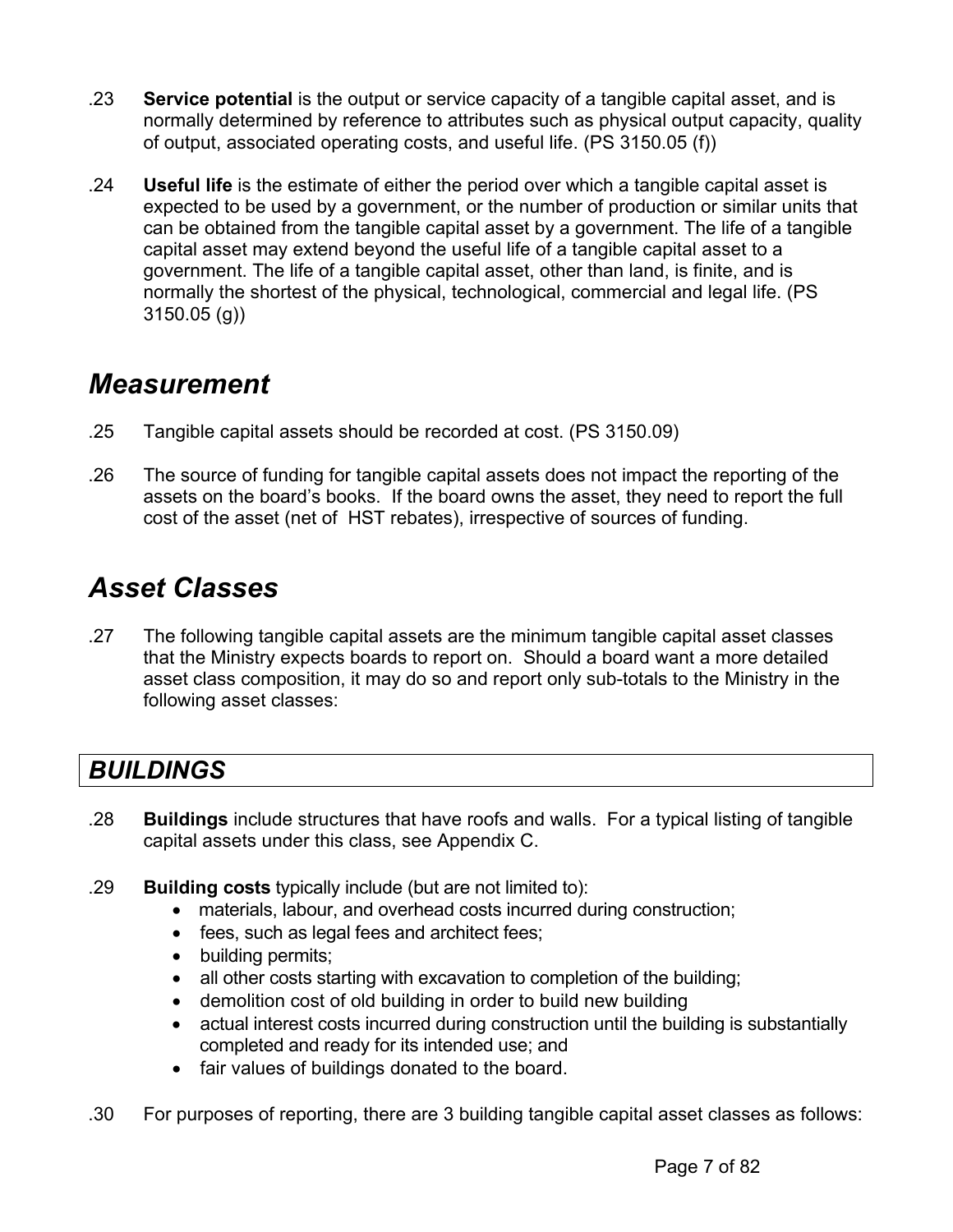<span id="page-7-0"></span>Buildings (40 years) Portable Structures – RCM, PO, PT (20 years) Other Buildings (20 years) They are defined in the following section.

#### *Buildings*

- .31 The details of this class are as follows:
	- Includes building structures that are permanent in nature with a typical useful life of approximately forty years
	- The majority of these building structures will be elementary schools, secondary schools and administrative offices
	- Also includes gross floor area additions, betterments and retrofits made to the aforementioned building structures
	- This tangible capital asset class is amortized as follows:
		- $\circ$  Assets existing as of March 31, 2005 = remaining service life as derived by the book value calculator (BVC) as of March 31, 2005
		- $\circ$  Assets purchased or constructed after April 1, 2005 = 40 years

#### *Portable Structures – RCM, PO, PT*

- .32 The details of this class are as follows:
	- Class is limited to Relocatable Classroom Modules (RCMs), portables (PO) and portapaks (PT)
	- **Initial costs** to set up the RCM, PO or PT asset (such as wiring, lighting, etc.) should be capitalized and included in this asset class
	- Subsequent moving and reinstallation costs will be expensed as incurred
	- This tangible capital asset class is amortized as follows:
		- $\circ$  Purchases prior to April 1, 2005 = the remaining service life as determined by the BVC
		- o Purchases since April 1, 2005 = 20 years

#### *Other Buildings*

- .33 The details of this class are as follows:
	- Includes other building structures that have a typical useful life of less than forty years and that do not meet the criteria for inclusion in the Portable Structures – RCM, PO, PT asset class. For a typical listing of tangible capital assets under this class, see Appendix C.
	- This tangible capital asset class is amortized as follows:
		- $\circ$  Purchases prior to April 1, 2005 = remaining service life as determined by the BVC
		- $\circ$  Purchases since April 1, 2005 = 20 years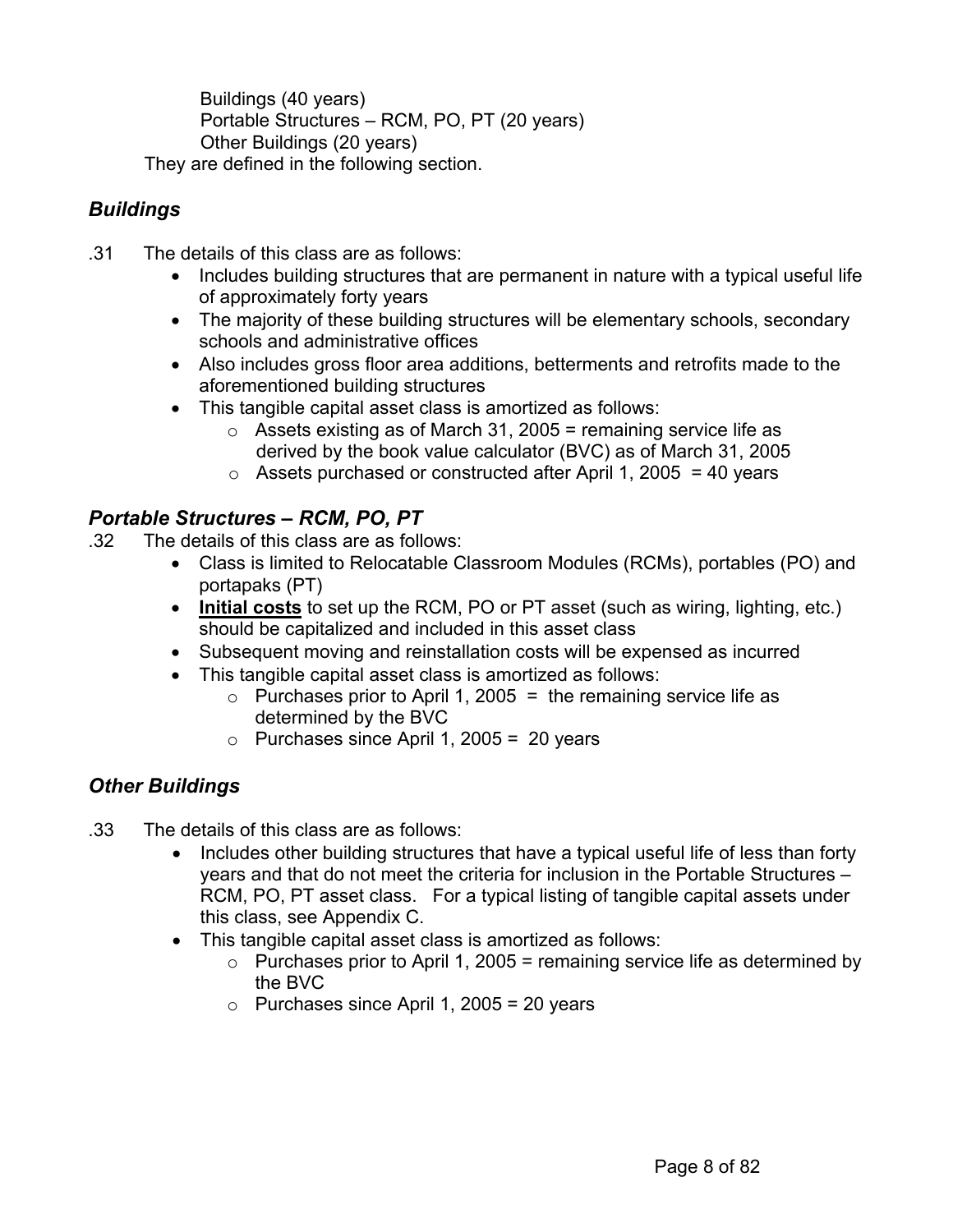### <span id="page-8-0"></span>*LAND and LAND IMPROVEMENTS*

- .34 **Land** includes vacant parcel(s) of land as well as land situated under building structures. Land also includes land improvements with infinite lives. For a typical listing, see Appendix C.
- .35 **Land costs** typically include (but are not limited to):
	- purchase price;
	- costs incurred in "closing," such as title to the land and legal fees;
	- appraisal costs;
	- costs incurred in getting the land in condition for its intended use, such as grading, filling, draining and clearing. When land has been purchased for the purpose of constructing a building, all costs incurred up to the excavation for the new buildings are considered land costs. Example: removal of old buildings, clearing, grading and filling are considered costs of the land because these costs are necessary to get the land in condition for its intended use;
	- actual interest costs **directly attributable** to the land purchase or land development projects, incurred during the period the land is made ready for use; any proceeds obtained in the process of getting the land ready for its intended use, such as salvage receipts on the demolition of an old building or the sale of timber that has been cleared, are treated as reductions in the cost of the land;
	- assumption of any liens or mortgages or encumbrances (example, back taxes) of the property;
	- fair values of land donated to the board; any additional land improvements that have an indefinite life – for example, special assessments for local improvements, such as pavements, street lights, sewers, and drainage systems should be charged to the land account as they are relatively permanent in nature.
- .36 **Land improvements** are improvements to land assets with finite lives. For a typical listing, see Appendix C. This asset class is amortized over fifteen years.

### *FIRST-TIME EQUIPPING*

- .37 First-time equipping includes most items of an enduring nature to furnish and equip:
	- a) new building assets schools, administrative buildings, etc. or
	- b) existing building assets where gross floor area has been added (e.g. an addition)
	- c) existing space with a DISTINCT change in purpose and physical appearance of the space
- .38 Furnishing and equipping of new schools and school additions are included in the benchmark construction cost for the new pupil places grant allocation calculation.
- .39 The benchmark construction cost per square foot represents the estimated cost to design, construct, '*furnish and equip'* new schools amortized over a 25 year period.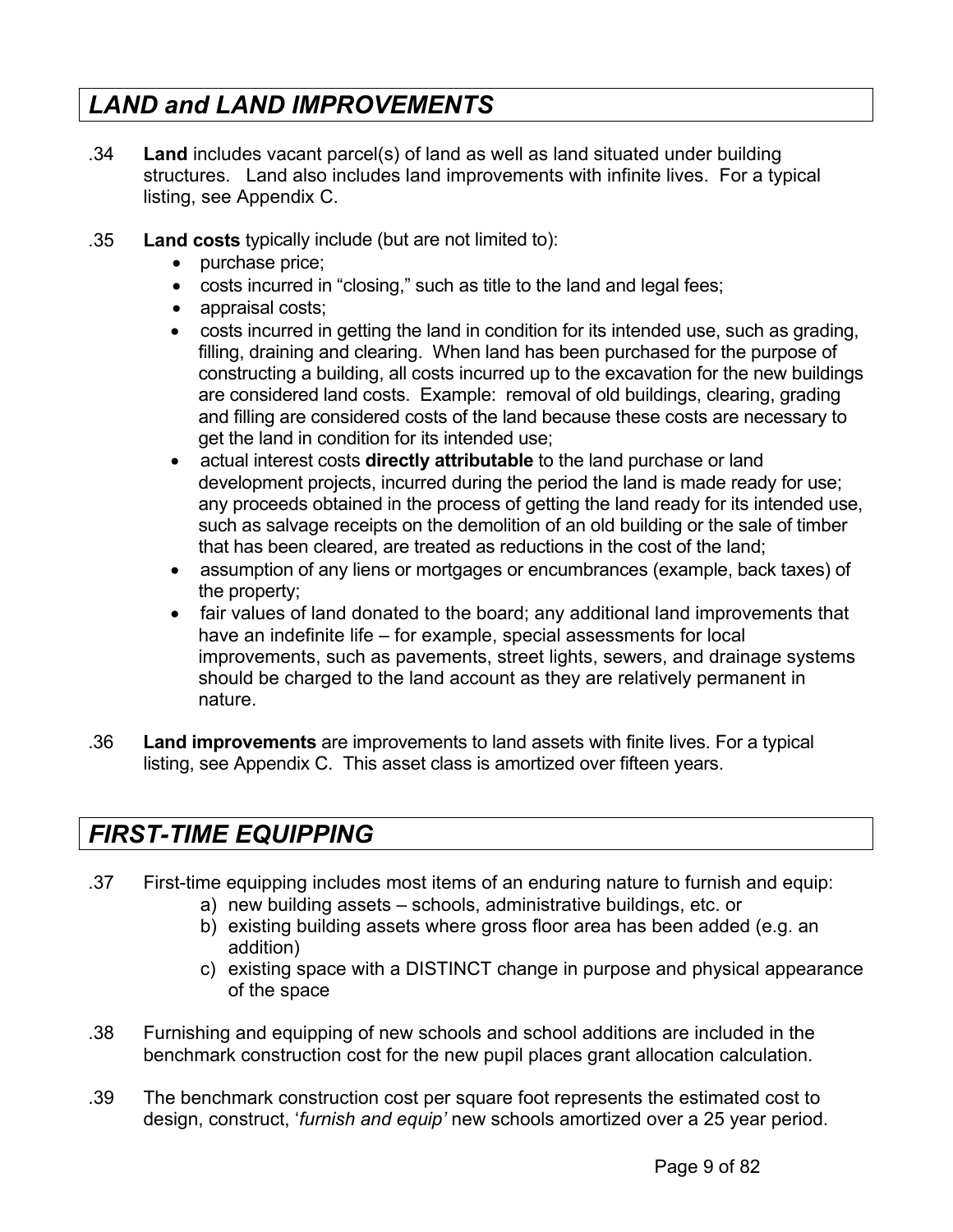- <span id="page-9-0"></span>.40 Because the furniture and equipment (F&E) may include certain capital items that would otherwise be excluded under the established threshold for asset classes in this guide, the items that are covered through this F&E portion of the grant allocation should be capitalized as part of this tangible capital asset class.
- .41 Per the 1979 Capital Grant Plan, the following items qualify as '*furnish and equip'*:
	- a) All furniture and equipment which is usually factory-manufactured and which in general is portable or intended to be movable and which has no permanent or semi-permanent connection to any plumbing, electrical, gas, etc. service, and
	- b) All factory-manufactured equipment, apparatus, appliances, machinery, tools and the like, which are provided for instructional use by teachers or pupils whether or not such are portable, movable or connected to any service.
- .42 This tangible capital asset class is amortized over a 10 year period.
- .43 For a typical listing, see Appendix C.

### *FURNITURE and EQUIPMENT*

- .44 The term **equipment** includes delivery equipment, office equipment, machinery, furniture and fixtures, furnishings, school equipment and similar assets.
- .45 **Equipment costs** typically include (but are not limited to):
	- purchase price;
	- freight and handling charges incurred;
	- insurance on the equipment while in transit;
	- cost of special foundations if required; and,
	- assembling and installation costs.
- .46 Costs include all expenditures in acquiring the equipment and preparing it for use.
- .47 For purposes of board reporting, there are 4 distinct equipment tangible capital asset classes as follows:

Equipment (5 years) Equipment (10 years) Equipment (15 years) Furniture (10 years)

#### *Equipment – 5 years*

.48 **Equipment – 5 years** includes equipment that would have an estimated useful life of approximately five years, excluding first time equipping assets. For a typical listing, see Appendix C.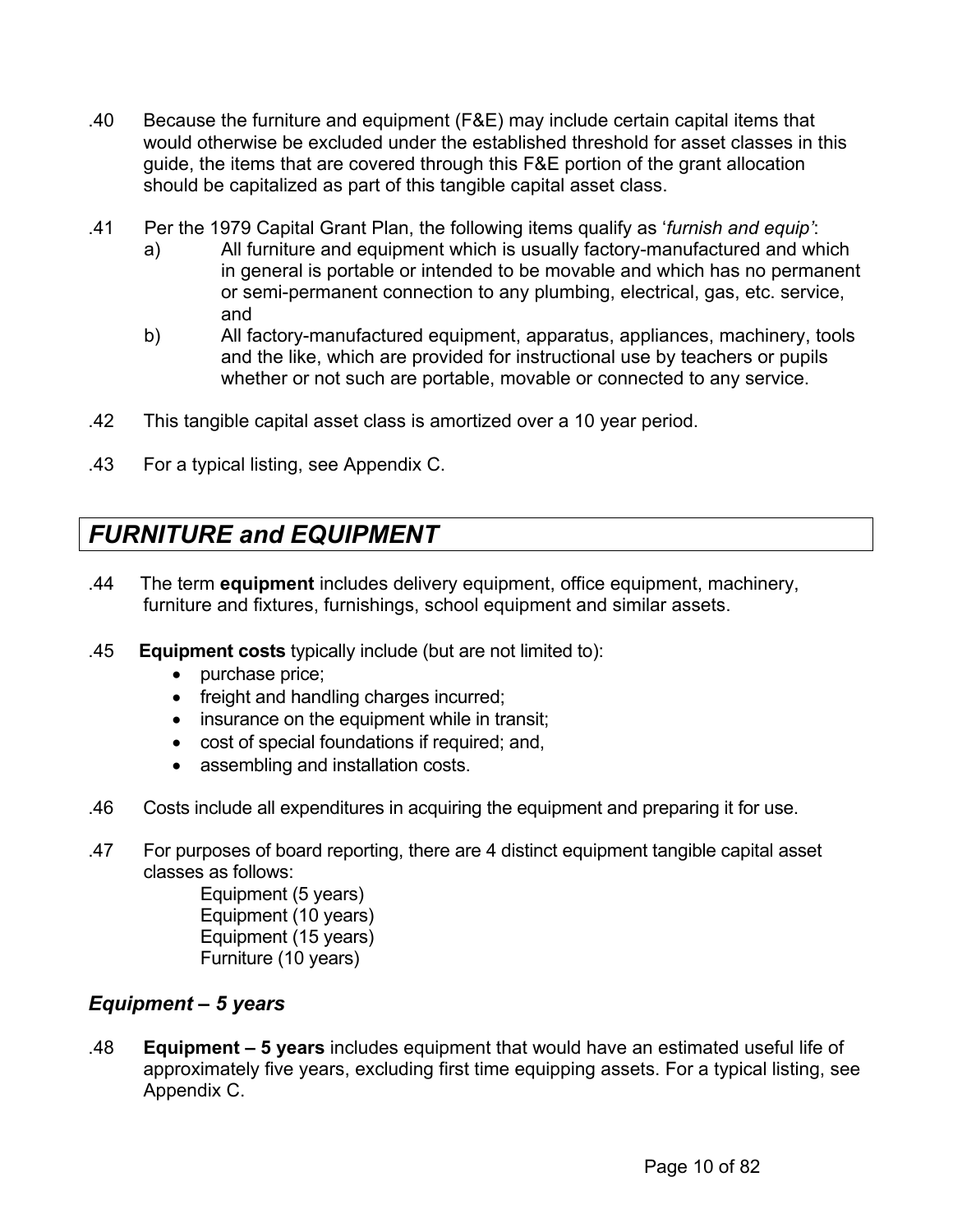#### <span id="page-10-0"></span>*Equipment – 10 years*

.49 **Equipment – 10 years** includes equipment that would have an estimated useful life of approximately ten years, excluding first-time equipping assets. For a typical listing, see Appendix C.

#### *Equipment – 15 years*

- .50 **Equipment** **15 years** includes equipment that would have an estimated useful life of approximately fifteen years. For a typical listing, see Appendix C.
- .51 It is expected that this tangible capital asset class will rarely be used due to the operating nature of the boards.

#### *Furniture – 10 years*

.52 **Furniture** includes all furniture whether it is at a school, board office or other location with the exception of first-time equipping assets. This tangible capital asset class is amortized over ten years. For a typical listing, see Appendix C.

### *COMPUTER HARDWARE and SOFTWARE*

#### *Computer Hardware*

- .53 **Computer hardware** comprises of all the physical parts of the computer.
- .54 **Computer hardware** costs typically include (but are not limited to):
	- purchase price (including the price of any software initially bundled with the computer (e.g. Windows 8)
	- peripherals;
	- freight and handling charges incurred;
	- insurance on the hardware while in transit;
	- assembling and installation costs; and
	- audio visual equipment
- .55 Costs include all expenditures in acquiring the computer hardware and preparing it for use. The computer hardware tangible capital asset class also includes audio visual equipment.
- .56 This tangible capital asset class is amortized over three years. For a typical listing, see Appendix C.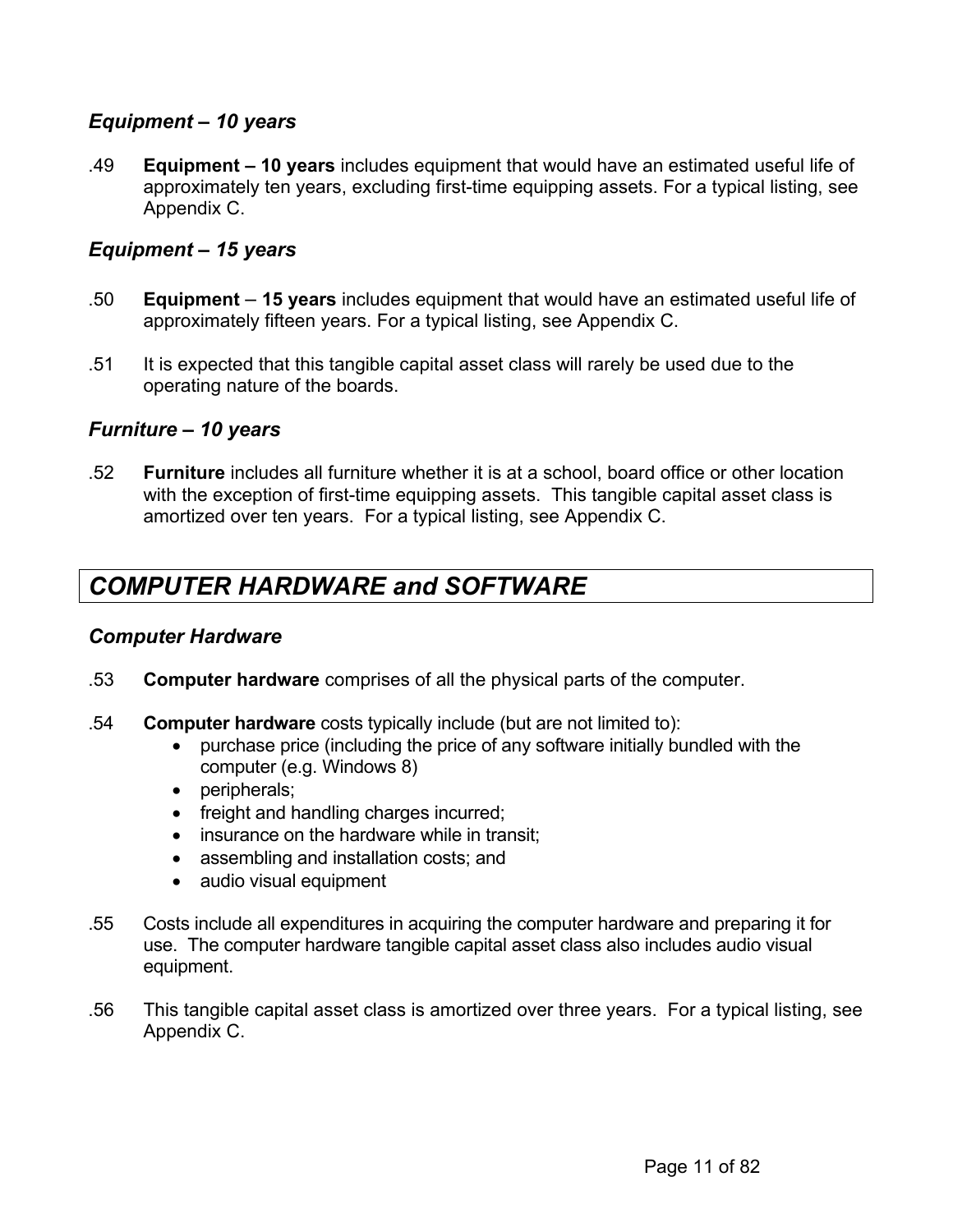#### <span id="page-11-0"></span>*Computer Software*

- .57 **Computer software** includes the programs, routines, and symbolic languages that control the functioning of the hardware and direct its operation. There is often a perception that software is an intangible capital asset as it lacks physical substance. Software is included as a tangible capital asset because it is what permits the computer hardware to operate.
- .58 **Computer software** may include "off the shelf" software or customized software along with the costs related to preparing it for use. This tangible capital asset class is amortized over five years. For a typical listing, see Appendix C.

### *VEHICLES*

- .59 **Vehicles** are self-propelled wheeled conveyances that do not run on rails.
- .60 For purposes of board reporting, there are 2 distinct vehicle tangible capital asset classes based on the manufacturer's gross vehicle weight rating (gvwr) maximum as follows:

Vehicles with gvwr < 10,000 pounds Vehicles with gywr =  $or$  > 10,000 pounds

#### *Vehicles < 10,000 pounds*

.61 This asset class includes vehicles with a gvwr of less than 10,000 pounds. This tangible capital asset class is meant to capture all passenger vehicles (i.e. Cars, minivans) and smaller trucks (i.e.  $\frac{1}{2}$  ton,  $\frac{3}{4}$  ton). This tangible capital asset class is amortized over five years. For a typical listing, see Appendix C.

#### *Vehicles = or > 10,000 pounds*

.62 This asset class includes vehicles with a gvwr of 10,000 pounds or greater. This tangible capital asset class is amortized over ten years. For a typical listing, see Appendix C.

## **Pre-Construction Costs and Construction in Progress**

.63 Constructed tangible capital assets such as schools may extend over one or more accounting periods and certain pre-construction costs may be incurred prior to commencing construction of the tangible capital asset.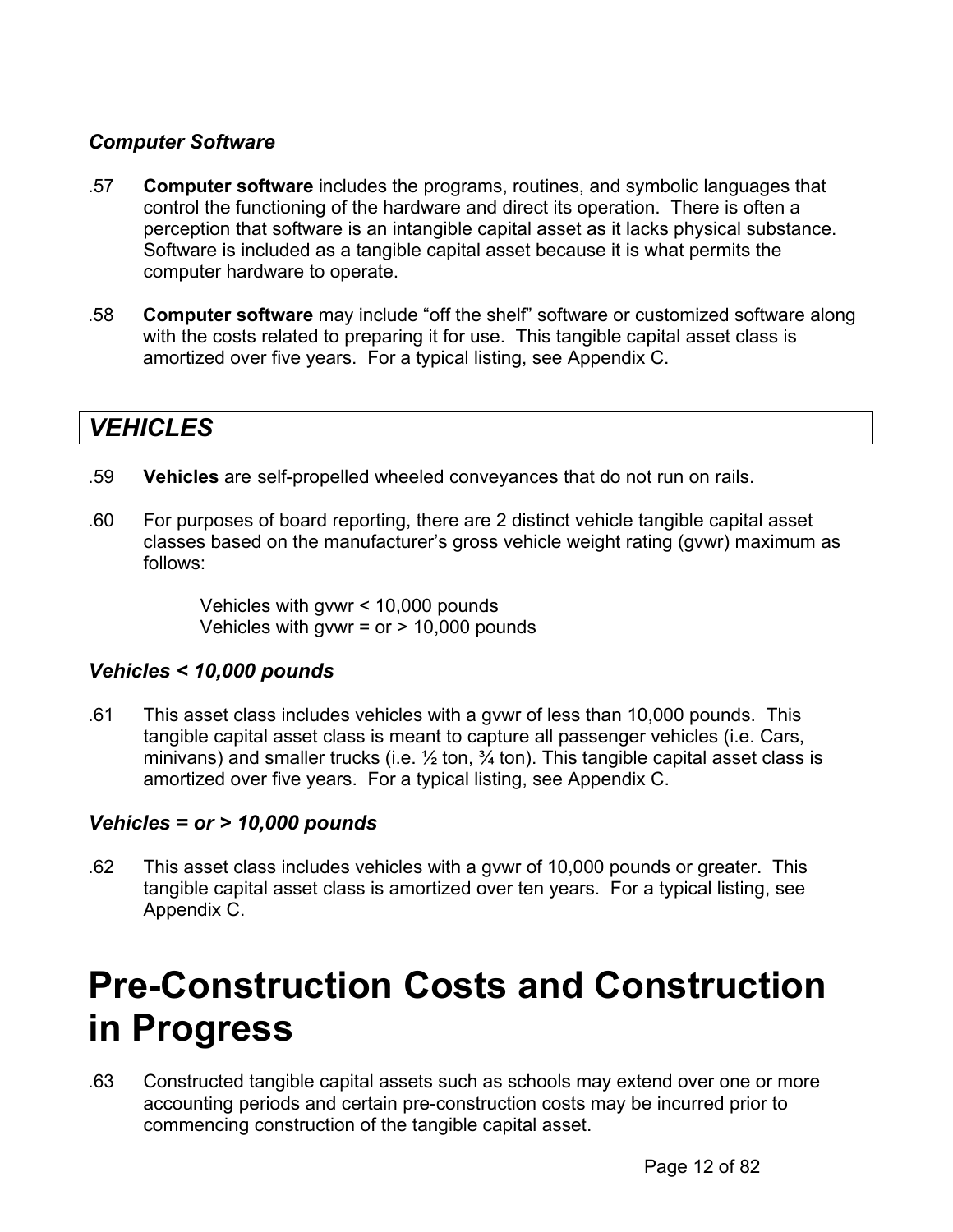- .64 Examples of pre-construction costs include the costs for feasibility studies, engineering specifications, environmental assessments, consulting studies, and site survey directly attributable to a tangible capital asset.
- .65 Pre-construction costs should be capitalized to the related tangible asset class once the actual construction of the asset begins and until it is capitalized, it should be accumulated in a pre-construction cost account for ease of tracking.
- .66 Costs that cannot be **directly** attributed to the acquisition, development or construction of a specific tangible capital asset must be expensed in the period they are incurred. Examples include:
	- general administrative costs
	- A full-time engineer employed by a board. The engineer performs a number of duties for the board. One of those duties consists of drawing up specifications on new construction projects. Only the time spent on the specification drawings are considered pre-construction costs as long as they can be attributed to a specific tangible capital asset. Therefore a board would allocate a percentage of this engineer's salary based on the time actually spent on specifications to preconstruction costs. Stated differently, a board should be reporting only the incremental costs associated with the building project for those individuals who are employees of the board.
	- Unsuccessful design and bid fees
- .67 **Construction in progress** assets refers to **new** tangible capital asset construction projects that are not completed and not ready to be put into service. New school construction, addition of a gym to an existing school and similar expenditures would qualify as construction in progress. Betterments made to an existing building **are not** construction in progress assets.
- .68 Construction-in-progress projects are not amortized until construction is completed and the asset is ready to be put into service.
- .69 Interest expense related to financing costs **directly attributable** to the building incurred during the time the asset is under construction will be capitalized as part of the construction costs of the building. However, interest costs incurred on the land acquisitions and land development projects during the building construction period are to be expensed for the period as the land is already ready for its intended use. Directly attributable interest costs are the interest costs incurred in connection with the borrowing of funds for the design, construction, development, testing, acquisition, or the betterment of a tangible capital asset.
- .70 Assets under construction are to be transferred out to an appropriate tangible asset class (e.g. building) when the construction is **substantially complete** and the asset is **ready for use**.
- .71 Capitalization of carrying costs ceases when no construction or development is taking place or when a tangible capital asset is ready for use in producing goods or services. A tangible capital asset is normally ready for productive use when the acquisition,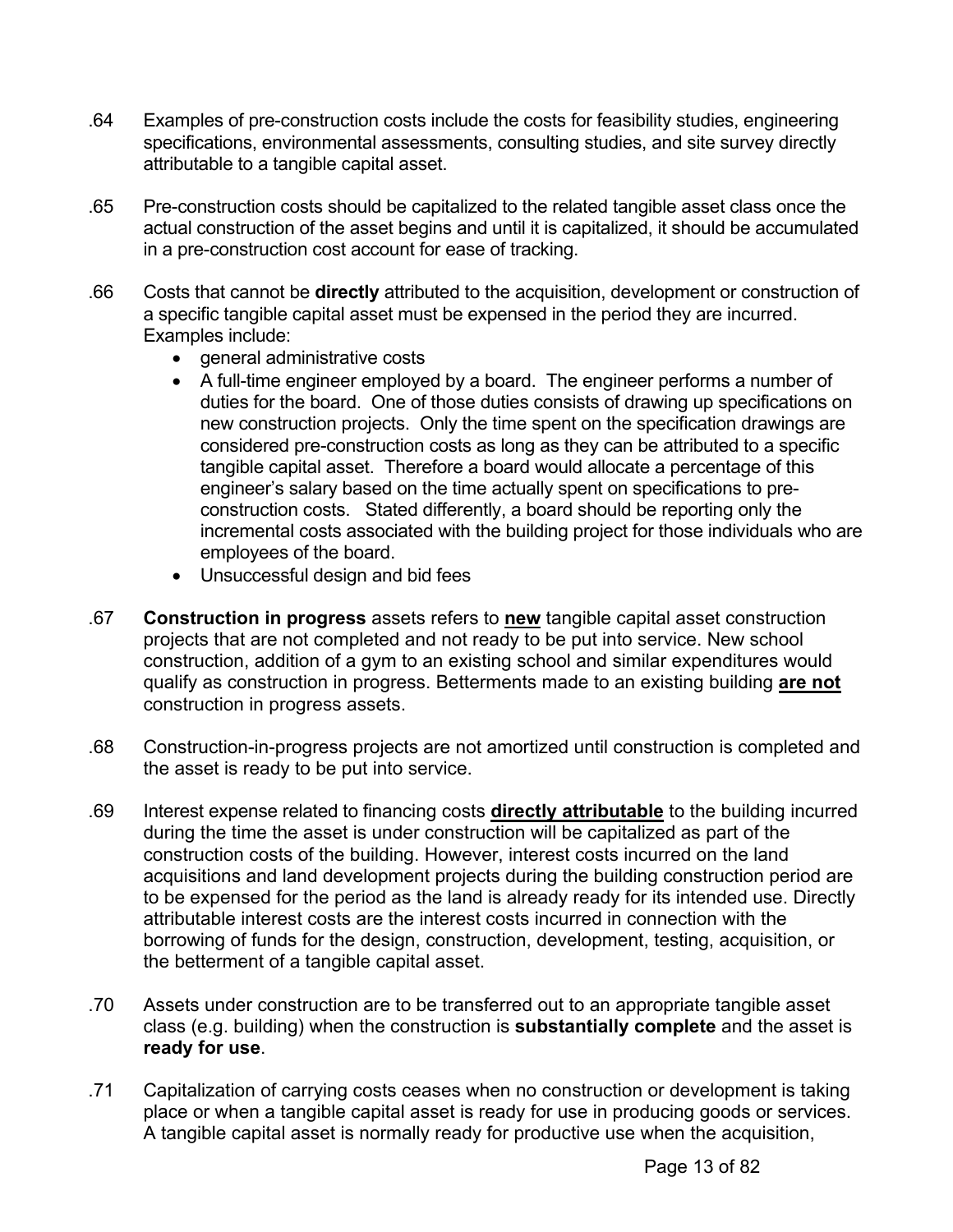<span id="page-13-0"></span>construction or development is substantially complete. (PS 3150.17). The capitalization of carrying costs on land ceases when no development is taking place on the land. See Appendix L for examples.

.72 For an example of how to record construction in progress assets, see Appendix D.

### *Ready for Use*

- .73 Determining when a tangible capital asset, or a portion thereof, is **ready for productive use** requires consideration of the circumstances in which it is to be operated. Normally it would be predetermined by a government by reference to factors such as productive capacity, occupancy level (e.g. whether a school building is ready to be occupied), or passage of time. (PS 3150.18)
- .74 For a new tangible capital asset, certification that the asset has met engineering and safety standards and is ready for public use will provide evidence that the tangible capital asset is completed and ready for use. Certification by an architect, issuance of an occupancy permit or engineering certification may provide evidence that a new building or land is ready for use.
- .75 In some cases, the acquisition or construction of a tangible capital asset is comprised of distinct, multiple and self-contained phases that will be put into service at different points in time. Capitalization of overhead costs must cease and amortization must begin for individual distinct phases as they are completed.
- .76 If construction of the tangible capital asset is terminated or deferred indefinitely before completion, the costs capitalized to-date must be expensed, unless there is an alternative use for the tangible capital asset.
- .77 For an example of how to transfer a construction in progress asset to an asset in use, see Appendix D.

## **Pre-acquisition costs**

.78 Pre-acquisition costs are costs incurred prior to the actual acquisition of an asset. For examples refer to paragraph .64 above. If a board incurs pre-acquisition costs they should be treated the same as pre-construction costs as referred to in paragraph .65 above. Take note that in order for expenditures to count as pre-acquisition costs they must be **directly attributable** to a particular asset.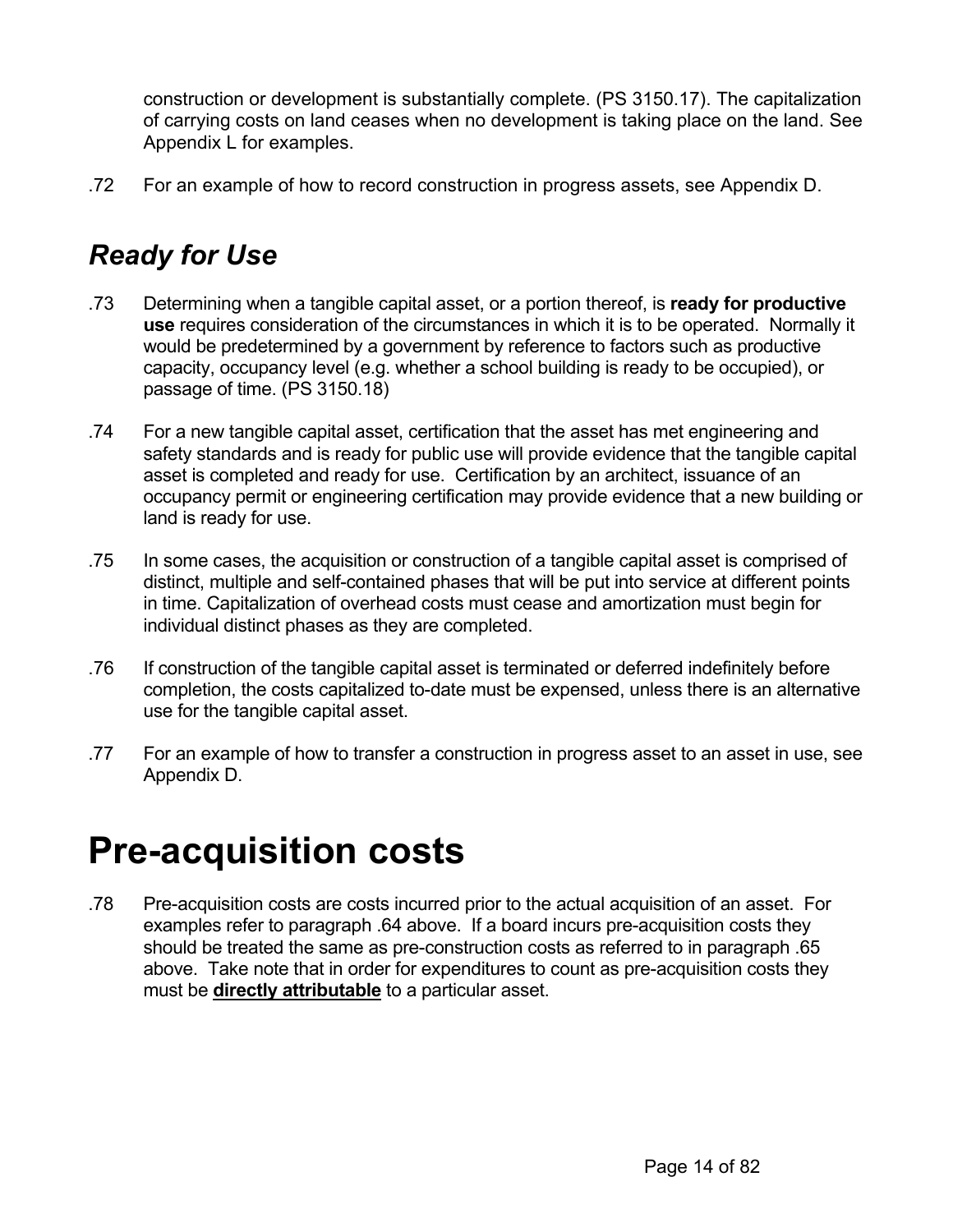# <span id="page-14-0"></span>**Recognition**

.79 The acquisition date of a tangible capital asset is the earliest of the date on which the tangible capital asset being constructed is complete and ready for use; or the date the legal ownership of the tangible capital asset is transferred to the board.

# **Exchanges of Tangible Capital Assets (Non-monetary Transactions)**

- .80 A **non-monetary transaction** is an exchange of non-monetary assets, liabilities or services for other non-monetary assets, liabilities or services with little or no monetary consideration involved. (3831.05(f)(i))
- .81 **Non-monetary assets and liabilities** are assets and liabilities that are not monetary. A contractual right to receive services in the future is a non-monetary asset and a contractual obligation to perform services in the future is a non-monetary liability. (3831.05(e))
- .82 An example of a non-monetary asset would be a building when, for example, Board A has a need for a school in part of its jurisdiction where it does not have a school. Board B happens to have a school in that same jurisdiction that it is not using. As a result, Board A and Board B decide to do an exchange of properties that will suit both of their needs. This would illustrate a non-monetary exchange of tangible capital assets.
- .83 An entity should measure an asset exchanged or transferred in a non-monetary transaction at the amount which is more reliably measurable; the fair value of the asset given up and the fair value received (3831.06). There are a few exceptions noted in the handbook where fair value wouldn't apply. However, these situations would be rather rare for boards.
- .84 This Handbook Section guided the Ministry of Education in the application of the transfer of assets between boards in 1998 – transfer of assets to French-language boards and English-language boards. Per 3831.14, an entity should measure a nonmonetary, non-reciprocal transfer to owners that represents a spin-off or other form of restructuring or liquidation at the **carrying amount** of the non-monetary asset or liability being transferred.

# **Assets Not Intended for Use**

.85 When, at the time of acquisition, a portion of the acquired tangible capital asset is not intended for use, its costs and any costs of disposal, net of any estimated proceeds, are attributed to that portion of the acquired tangible capital asset that is intended for use. For example, the cost of acquired land that includes a building that will be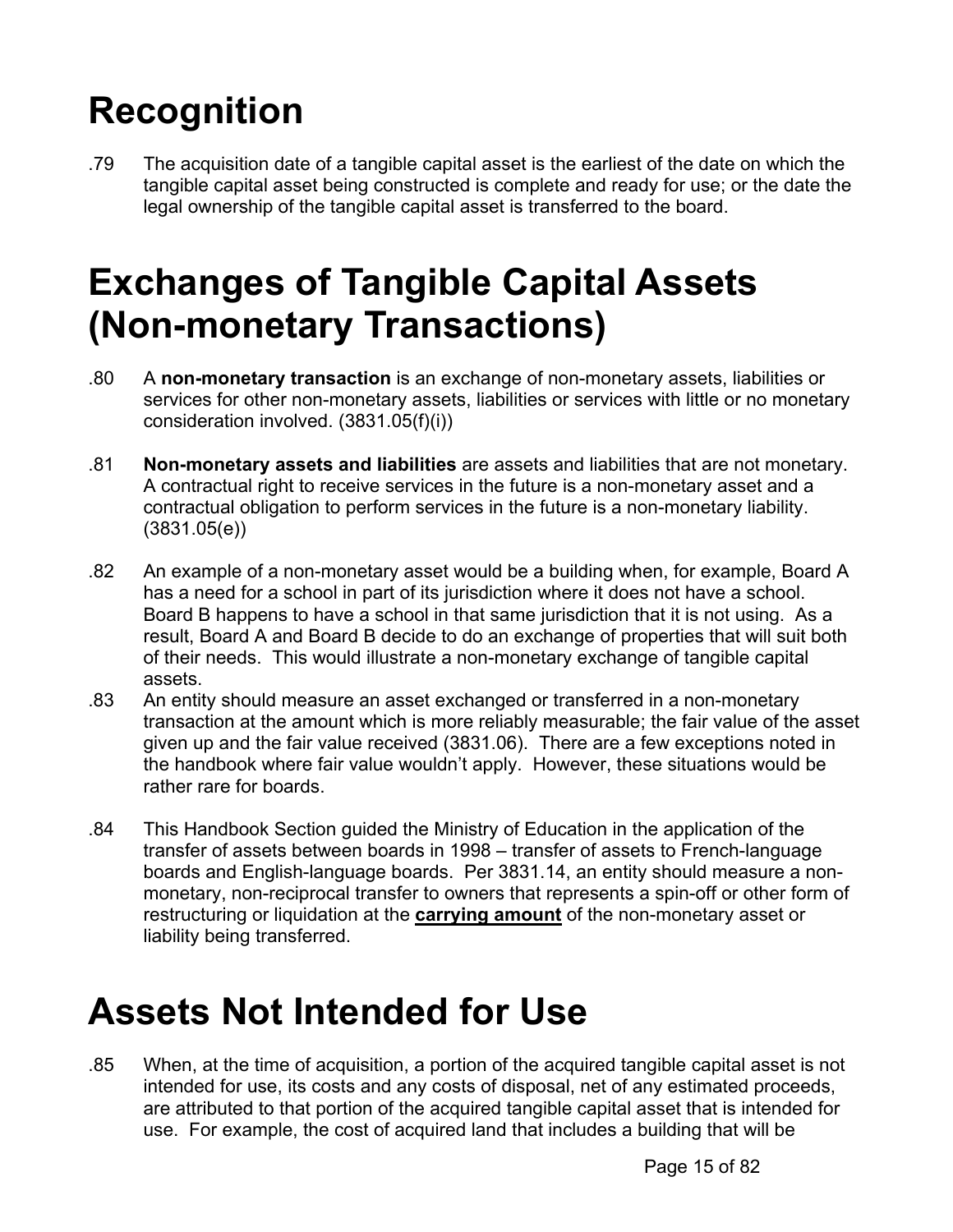<span id="page-15-0"></span>demolished includes the cost of the acquired property and the cost of demolishing the building. (PS 3150.13)

## **Measurement Subsequent to Initial Recognition**

.86 Subsequent to an acquisition or construction of an asset, the board incurs asset related costs over its useful life. These costs include expenditures on maintenance, repairs, replacements, additions, and improvements. Depending on the nature and materiality of the expenditures, they are classified as either betterments or operating expenses.

### *Betterments*

- .87 The **cost of betterments** should be added to the recorded cost of the tangible capital asset to which it relates. Betterments also include upgrades and additions. Please see Appendix E and F for further explanations.
- .88 **Betterments** are costs incurred to enhance the service potential of a tangible capital asset and may or may not extend the useful life of a tangible capital asset.
- .89 In general, the service potential of a tangible capital asset may be enhanced when there is:
	- an increase in the previously assessed service potential;
	- a significant reduction in the operating costs of the tangible capital assets due to efficiency gains;
	- the useful life of the tangible capital asset is extended; or
	- the quality of the output is improved.
- .90 An expenditure has to meet one of the above criteria to be considered a betterment. Otherwise the expenditure is accounted for as a current year expense of maintaining the asset.
- .91 The definition and description of the types of costs that are betterments will require additional guidance. Appendix E and F provide additional guidance to assist in the classification of the costs.

## *Operating Expenses*

.92 **Operating expenses** are not capitalized but are expensed as incurred. Operating expenses typically include maintenance, repairs, and replacement of parts or components.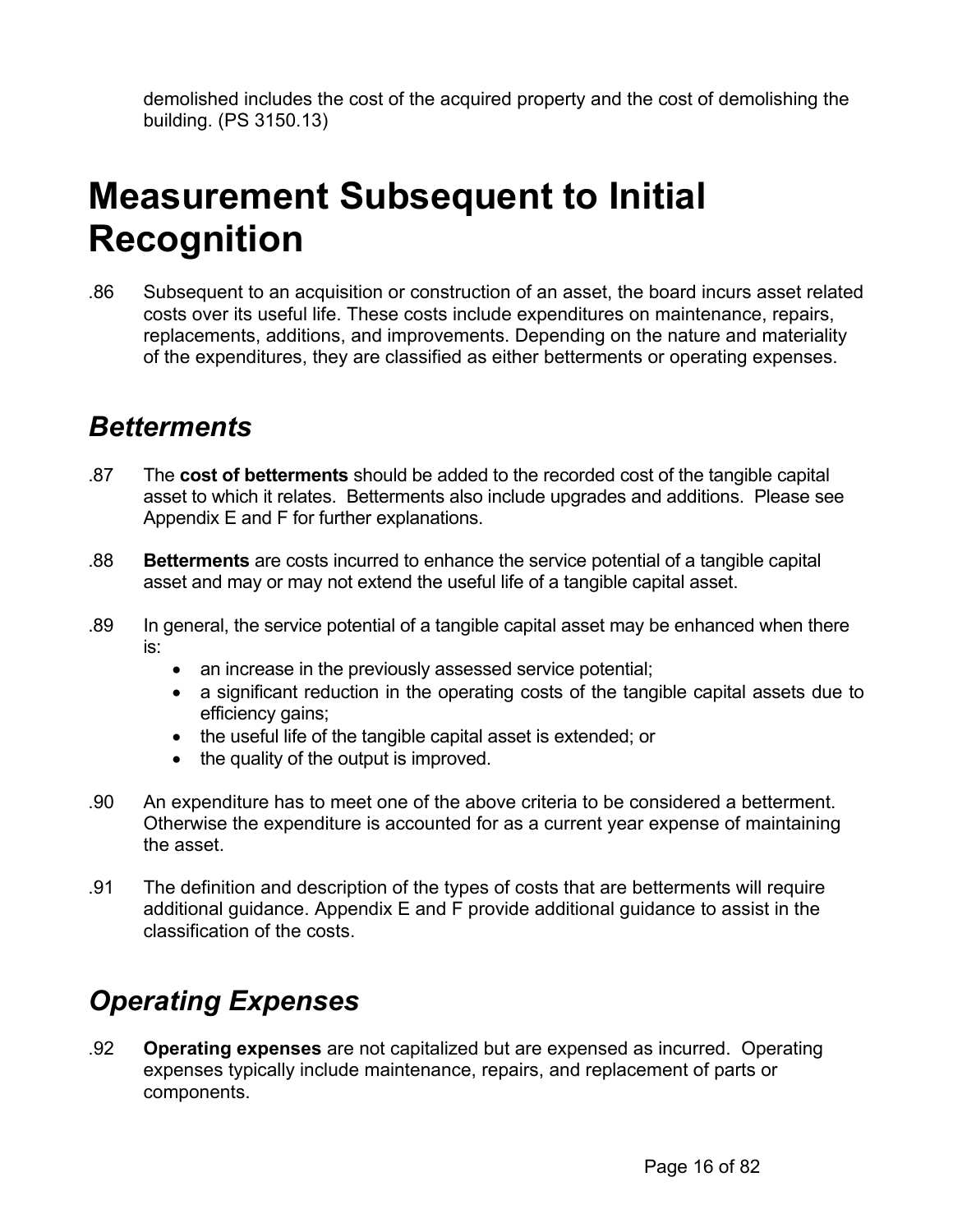### <span id="page-16-0"></span>*Maintenance*

- .93 **Maintenance expenses** are incurred to repair or maintain the pre-determined service potential of a tangible capital asset to the end of its original useful life. These expenses do not enhance the functionality, capacity, usability, and efficiency of the tangible capital asset. Such costs should be accounted for as an expense in the fiscal year in which they are incurred.
- .94 **Maintenance expenses** are costs spent to keep the condition of an asset at its expected operating standard. These expenditures are usually incurred on a more or less continuous basis.
- .95 Costs that do not increase the previously assessed useful life, service capacity or quality of output would be expensed as incurred.

### *Repairs*

- .96 **Repairs** are costs to restore a tangible capital asset to its originally designed productive capacity or service potential after damage, accident, or prolonged use.
- .97 Restoration of an asset to its originally intended design does not constitute an increase in its service potential. Accordingly, **repair costs** are expensed as incurred.

### *Replacements*

- .98 **Replacements** involve removal of component parts and substitution of a new part or component of essentially the same type and performance capabilities.
- .99 If the replacement of the component results in an enhancement of the service potential of the property as a whole, the replacement is considered a betterment and the costs are capitalized. Enhancements to service potential only result from replacements which:
	- extend the useful life of the property as a whole;
	- increase the capacity or usage of the property;
	- improve the quality of the property to a higher building class; or,
	- improve the overall operating efficiency of the property.
- .100 Appendix F provides guidance to assist in the classification of costs on the board's tangible capital assets.

# **Capitalization of Tangible Capital Assets**

.101 Tangible capital assets that meet the criteria for capitalization and which meet the dollar value thresholds and the estimated useful life set out in Appendix B shall be capitalized.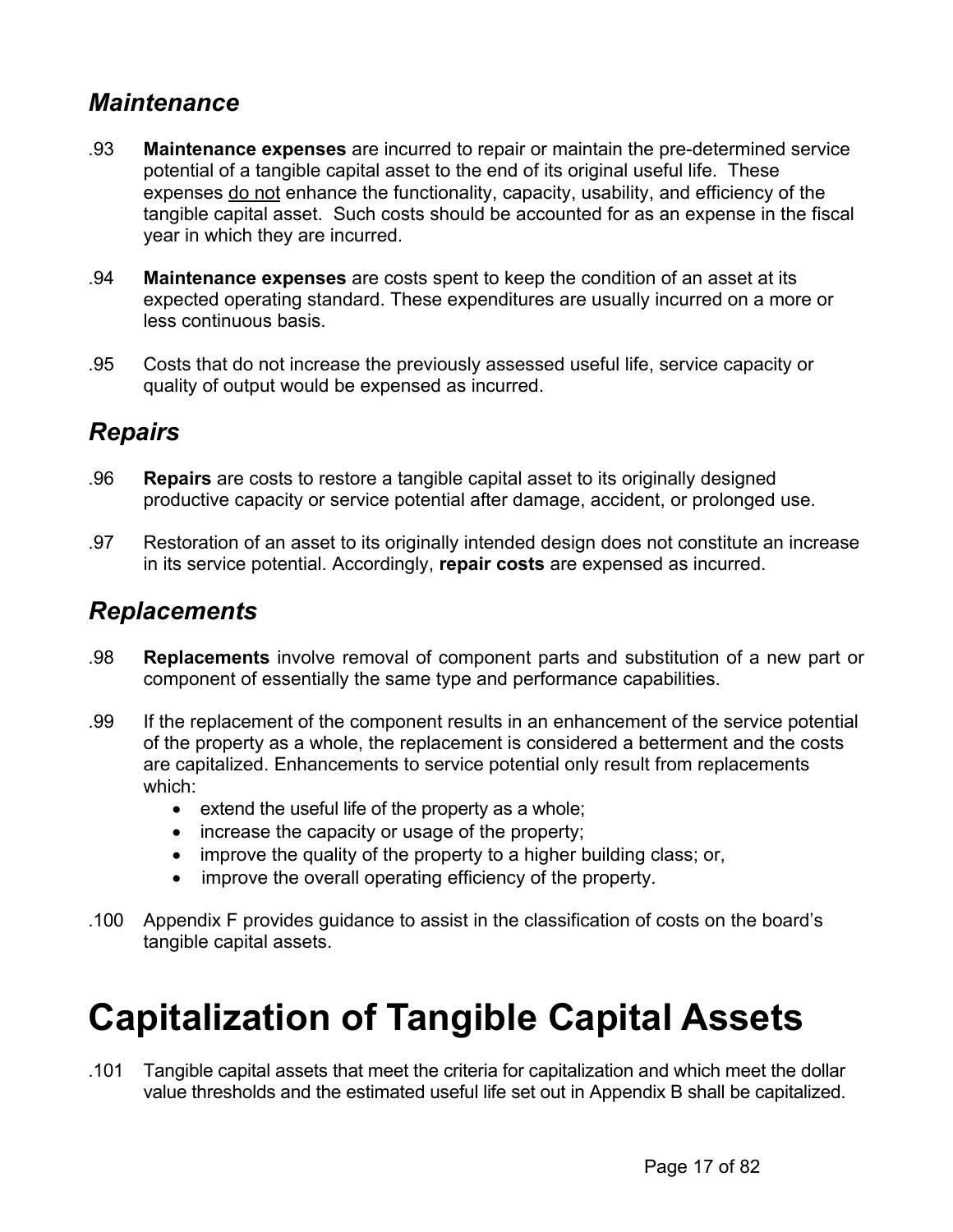- <span id="page-17-0"></span>.102 Tangible capital assets that meet the criteria for capitalization but are below the dollar capitalization threshold as set out in Appendix B shall be expensed as incurred (except for certain tangible capital assets as detailed in Appendix C.
- .103 Individual betterment costs may be less than the threshold for the tangible capital asset class. However, these costs should be capitalized where these costs form part of or are phases in a betterment project that may extend over more than one fiscal year and the total of these costs exceeds the threshold for capitalization for the tangible capital asset class.

## **Amortization**

## *General*

- .104 Amortization is the allocation of the costs of a tangible capital asset less its estimated residual value over the estimated useful life of the tangible capital asset.
- .105 In most cases, the residual value of the components that comprise the boards' tangible capital assets will be negligible, as boards are expected, in the ordinary course of operations, to use the tangible capital assets over the assets' estimated useful lives. Where the residual value of the tangible capital asset is expected to be significant, it should be factored into the calculation of amortization.
- .106 Amortization should be recognized on a rational and systematic basis appropriate to the nature and use of the tangible capital asset. Amortization should reflect as closely as possible the extent to which the tangible capital asset's service potential is consumed over its useful life.
- .107 Amortization should start as soon as a tangible capital asset is completed and ready for use.
- .108 At a minimum, the "half year rule" should be applied to all new tangible capital assets acquired in a given fiscal year. Under the half year rule, six months of amortization is recorded for tangible capital assets acquired during a fiscal year. Therefore a 5 year asset will actually be fully amortized over six years as follows:
	- Year 1  $\frac{1}{2}$  year Year 2 - full year Year 3 - full year Year 4 - full year Year 5 - full year Year  $6 - \frac{1}{2}$  year (remaining from year 1)
- .109 In order to gain greater precision, boards may choose to apply amortization to the nearest full month rather than applying it using the half-year rule as noted above.
- .110 Land has an unlimited life and is not to be amortized.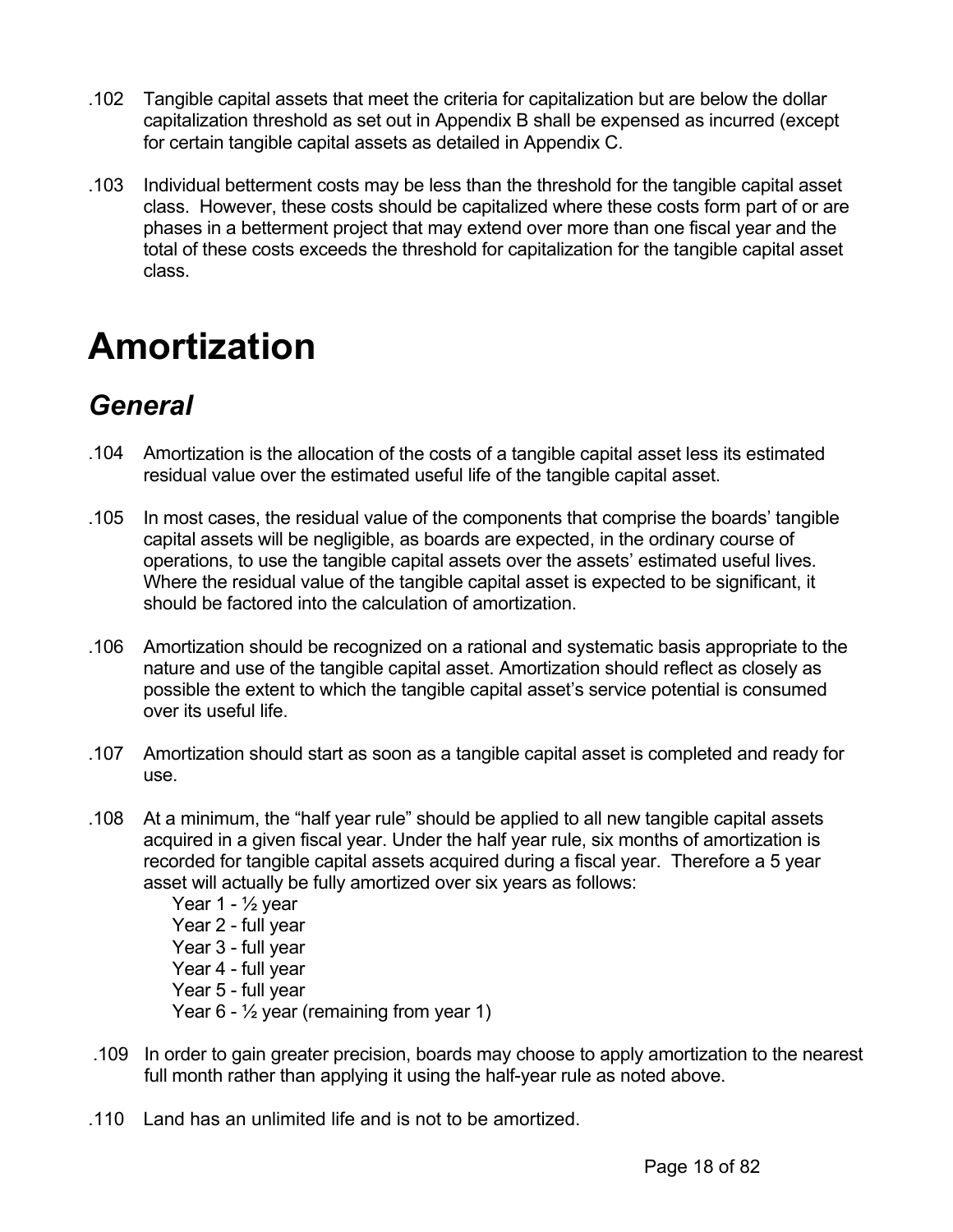<span id="page-18-0"></span>.111 Land improvements that are attached to the land and have an infinite life are included as part of the Land asset class and are not amortized.

### *Amortization Method*

- .112 A straight-line method of amortization should be used for all asset classes.
- .113 A straight-line method reflects a constant charge for the service as a function of time. Amortization is computed by dividing tangible capital asset cost (less any residual value, if applicable) by the number of years it is expected to be used (i.e. estimated useful life).
- .114 For the recommended approach on how to calculate amortization expense, please refer to Appendix L. Should boards choose to adopt an approach that is more precise, this is acceptable.

# **Useful Life of Assets and Changes Therein**

- .115 **Useful life** is the estimate of the period over which a tangible capital asset is expected to be used by the government. The **physical life** of a tangible capital asset may extend beyond the useful life of a tangible capital asset to a government. (PS 3150.05 (g))
- .116 Estimating useful lives of tangible capital assets is a matter of judgement based on experience and should be applied on a consistent basis. Factors to be considered in estimating the useful life of a tangible capital asset include:
	- expected future usage;
	- effects of technological obsolescence;
	- expected wear and tear from use or the passage of time;
	- the maintenance program;
	- studies of similar items retired; and
	- the condition of existing comparable items. (PS 3150.28)
- .117 The service potential of a tangible capital asset is normally consumed through usage. However, factors such as obsolescence, excessive wear and tear or other events could significantly diminish the service potential that was originally anticipated from the tangible capital asset. Conversely certain factors such as significant investments made to a tangible capital asset could significantly improve the service potential that was originally anticipated and may or may not extend the useful life of the asset.
- .118 Therefore, the estimate of the useful life of the remaining unamortized portion of a tangible capital asset should be **reviewed on a regular basis** and revised when the appropriateness of a change can be clearly demonstrated. (PS 3150.29) As a general practice, the board should review the expected useful lives of tangible capital assets at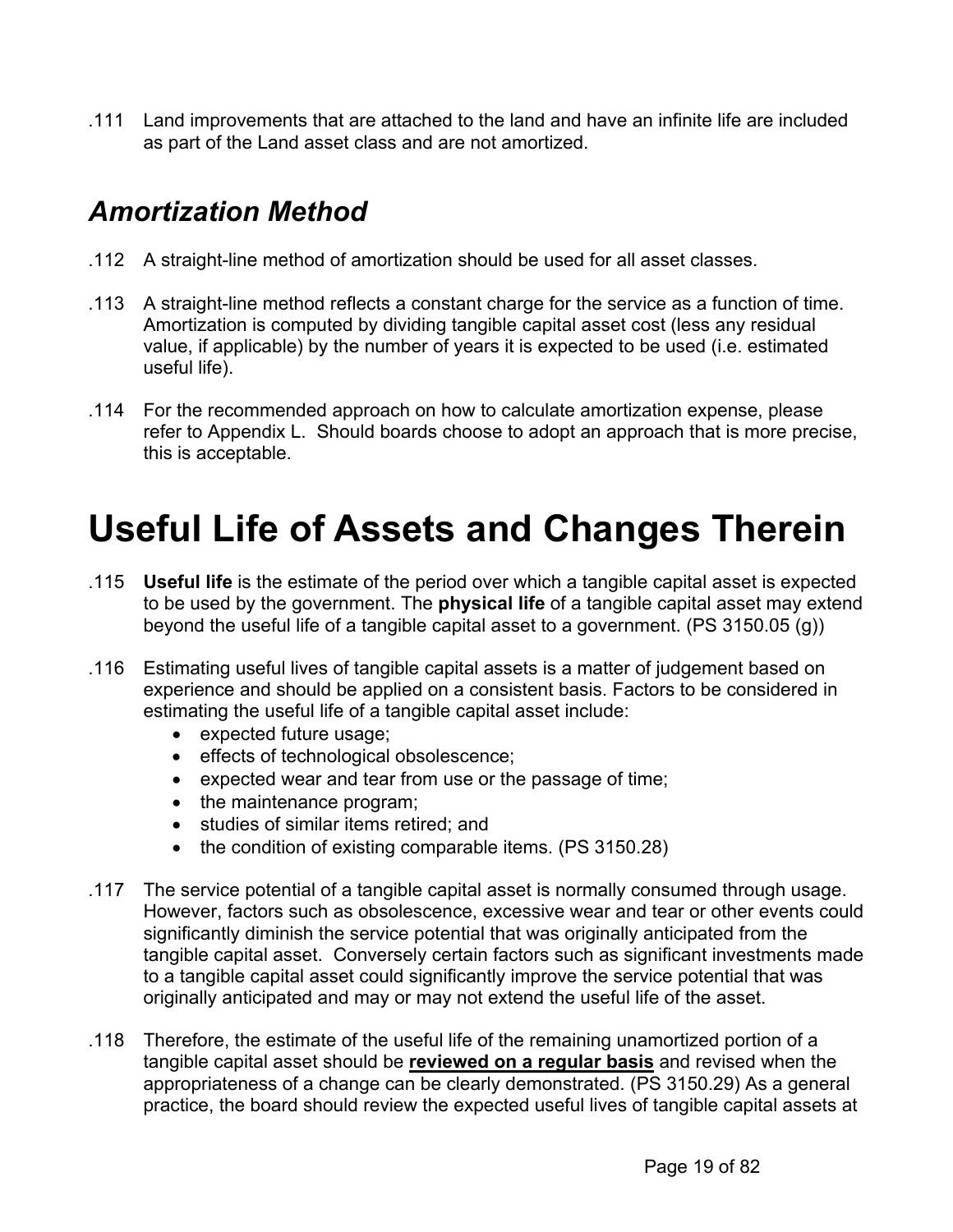<span id="page-19-0"></span>least once every five years. Please see Appendix K for suggested practices on determining the remaining service life of an asset.

- .119 Revisions to remaining estimated useful lives can be positive (remaining service life has been extended) or negative (remaining service life has been decreased).
- .120 In addition to reviewing the estimate of the useful life on a regular basis, significant events may occur, which may indicate a need to review the estimated useful life of a tangible capital asset. These include:
	- a change in the extent which the tangible capital asset is used;
	- a change in the manner which the tangible capital asset is used;
	- removal of the tangible capital asset from service for an extended period of time;
	- physical damage;
	- significant technological development;
	- a change in demand for the services provided through use of the tangible capital asset; and
	- a change in the law or environment affecting the period of time over which the tangible capital asset is used (PS 3150.30).

.121 Boards are to use the following approach when applying PS 3150.29 to building assets. Boards will review remaining estimated useful lives of buildings:

- On a regular basis; and
- When a significant event occurs (see paragraph .120)

Appendix K provides guidance on methods that can be used to determine the remaining service life of assets.

### *Positive Changes to Remaining Service Life*

- .122 The following are to be considered significant events that require boards to review the remaining estimated useful life of building assets:
	- When a major component of a building is replaced (roof, windows, HVAC, etc);
	- When an addition or retrofit is made to a building;
	- When an investment is made in a building with a remaining service life of ten years or less.
- .123 The factor to consider in revising the remaining estimated useful life is:

Will the replacement of the major component, the addition, retrofit or significant investment in the building allow you to use the building past its estimated remaining service life?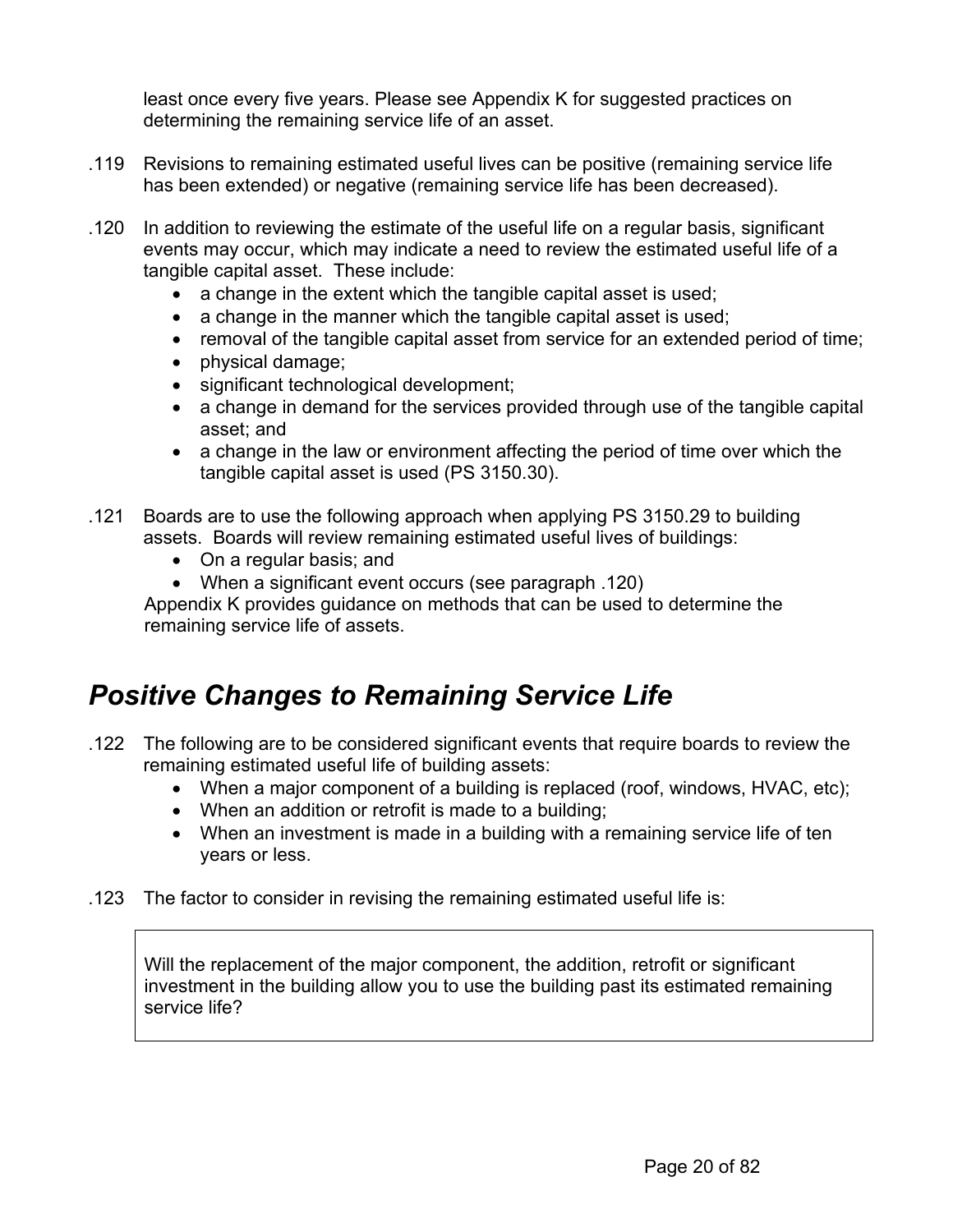### <span id="page-20-0"></span>*Negative Changes to Remaining Service Life*

- .124 The following are to be considered significant events that require boards to review the remaining estimated useful life of that asset:
	- When a school building is closed
	- When a building has suffered extensive property damage (ex. Flooding, wind storm)
- .125 The factor to consider in revising the estimated remaining service life is:

Has the event that has transpired – the closing of the school, the property damage or the funding announcement – impacted negatively on the extent and manner in which you will be using the asset?

- .126 Revision of the estimated useful life should be completed in consultation with the board's external auditors. The rationale supporting the decision to revise useful life estimates of a tangible capital asset should be clearly documented by the board.
- .127 See Appendix G for an illustrative example where a board would revise the useful life of an asset.

## **Write-downs**

- .128 **Asset write-down** is the impairment in value of an asset which means that the asset can no longer contribute to the board's ability to provide service at the previously anticipated level and that the impairment is permanent in nature. Conditions that may indicate that the future economic benefits associated with a tangible capital asset have been reduced and a write-down is appropriate include:
	- a change in the extent to which the tangible capital asset is used (e.g. being deemed prohibitive to repair);
	- a change in the manner in which the tangible capital asset is used;
	- significant technological developments;
	- physical damage;
	- removal of the tangible capital asset from service;
	- a decline in, or cessation of, the need for the services provided by the tangible capital asset;
	- a decision to halt construction of the tangible capital asset before it is complete or in usable or saleable condition; and
	- a change in the law or environment affecting the extent to which the tangible capital asset can be used. (PS 3150.34)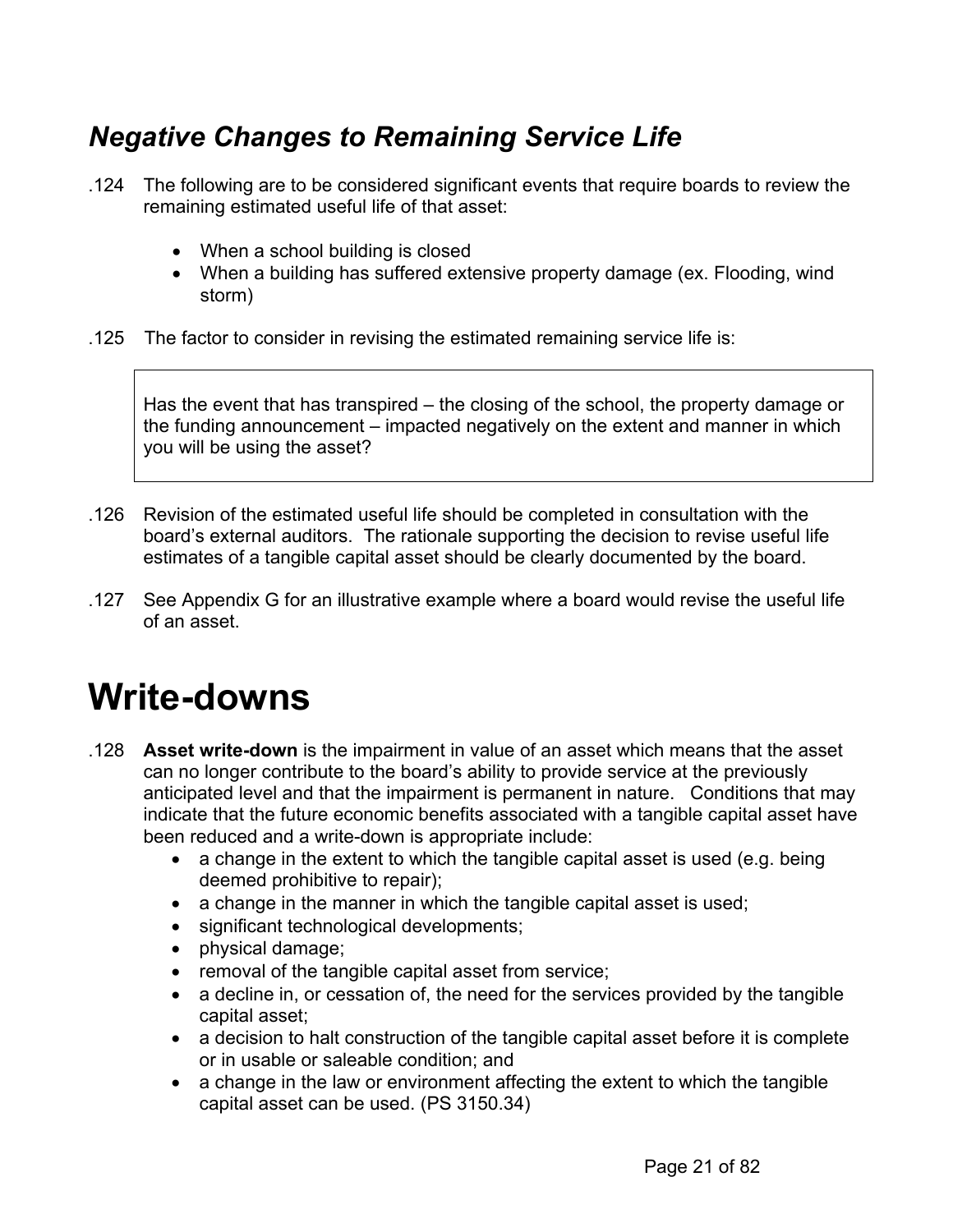<span id="page-21-0"></span>The persistence of such conditions over successive years increases the probability that a write-down is required, unless there is persuasive evidence to the contrary.

If an asset suffers physical damage and the board will no longer be using the building, the cost of the building and its associated accumulated amortization should be taken off the books.

- .129 Boards must be able to demonstrate that the impairment of the tangible capital asset's service potential is permanent in nature, and a reasonable estimate of the amount can be made.
- .130 For school closures, it is necessary to evaluate whether a school is contributing to board's ability to provide services. In cases where closed schools continue to provide services after closures (e.g. as an administrative building), the asset should remain in the appropriate asset class. In cases where schools are "mothballed" and do not intend to re-open, the asset should be transferred into assets permanently removed from service (APRFS) class, as defined in paragraph .157.
- .131 If a tangible capital asset is permanently removed from service and then subsequently returned to service, boards must not "write up" its book value. Only betterments that have been made to bring the asset back into service should be added to the book value.
- .132 If a tangible capital asset is temporarily removed from service, amortization should continue. The estimated useful life of the tangible capital asset should not be revised due to the temporary nature of the removal of the tangible capital asset from service. Once the board has made a decision on how the tangible capital asset will be redeployed, the estimated useful life of the tangible capital asset would be revised and amortization would be based on the new future usage of the tangible capital asset.
- .133 An asset write-down should not be reversed and thus should only be recorded, in consultation with the board's external auditors, when the status has been finalized. The rationale supporting the decision to write-down a tangible capital asset should be documented.
- .134 See Appendix G for an illustrative example where a board would write down an asset's value.

## **Retirements and Disposals of Tangible Capital Assets**

- .135 This section of the guide does not typically apply to assets under the pooled approach.
- .136 **Retirement** of an asset can occur due to:
	- replacement of a building, structure, facility or previously identified component parts;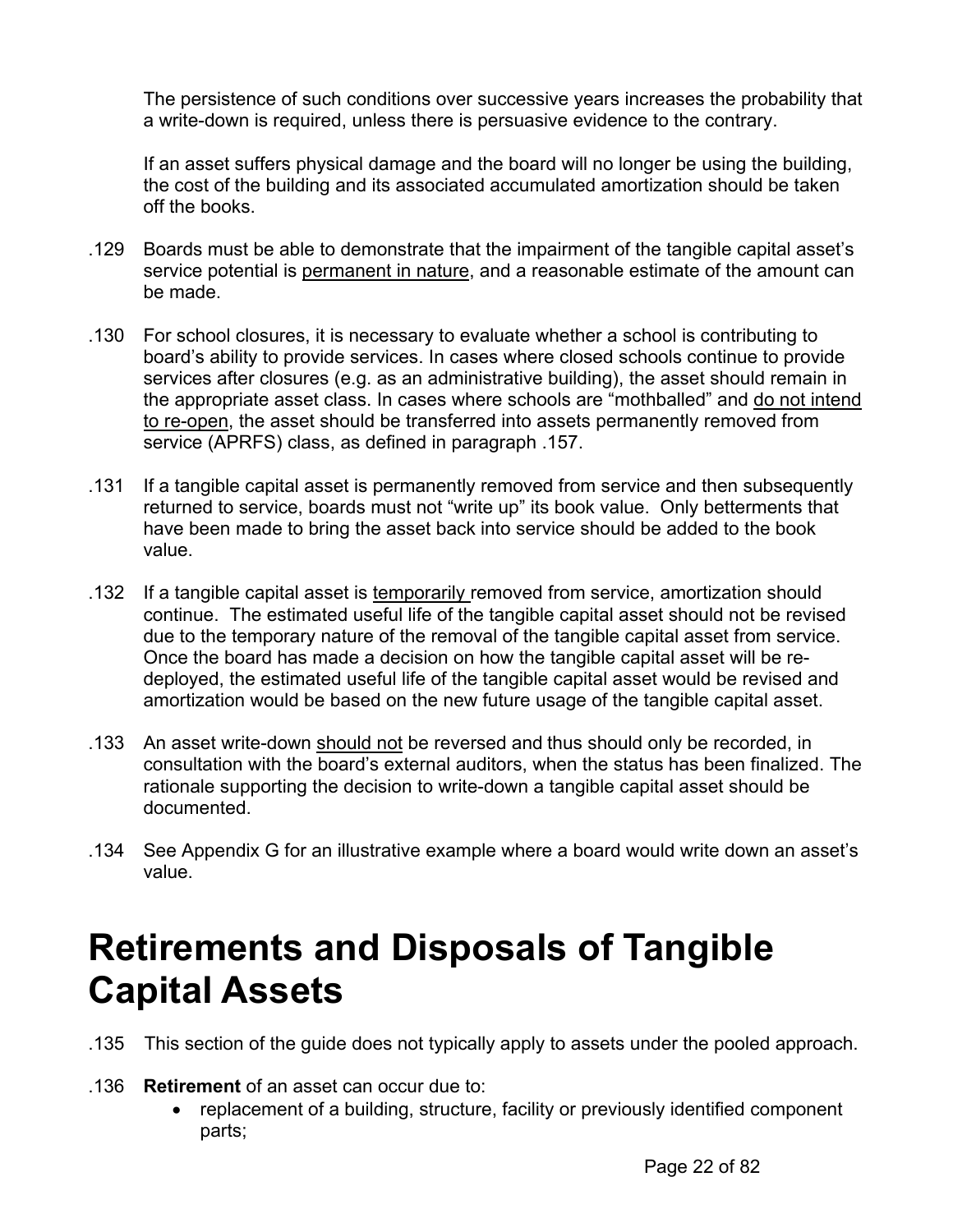- disposal or demolition of a building, structure, facility or previously identified component parts;
- sales or transfer of ownership of a building, structure, facility, property or previously identified component parts to a party outside the government reporting entity; or
- abandonment of a building, structure, facility, property or previously identified component parts.
- .137 When a tangible capital asset is **replaced**, the removal costs of the old tangible capital asset are considered a cost of installation or construction of the new replacement asset. The proceeds of disposition received, if any, for the old asset should **not** be netted against the removal costs. The cost and accumulated amortization are to be removed from the tangible capital asset accounts.
- .138 When a tangible capital asset is **disposed of or demolished and not replaced**, its cost and accumulated amortization are to be removed from the tangible capital asset accounts. The proceeds of disposition received, if any, for the disposed of demolished tangible capital asset should be netted against any costs incurred to dispose of the tangible capital asset. If there are no proceeds of disposition demolition costs should be expensed.
- .139 When a tangible capital asset is **sold or transferred,** it's cost and accumulated amortization are to be removed from the asset accounts. The proceeds on sale, if any should be netted against any costs of sale.
- .140 When a tangible capital asset is **abandoned**, its cost and accumulated amortization are to be removed from the tangible capital asset accounts. The costs of abandonment should be identified and any resulting loss on retirement recognized as an expense in the year of retirement.
- .141 Boards may dispose of property consisting of both land and buildings in a single sale or transfer for a lump sum amount. Proceeds of disposition should be allocated to each tangible capital asset based on their fair market value relative to the fair value of all the tangible capital assets disposed of in the same transaction.
- .142 Disposal costs are costs incurred that are incremental in nature and are essential to transact the disposal. Disposal costs result directly from the decision to dispose the tangible capital asset. Disposal costs include:
	- direct marketing;
	- legal;
	- engineering;
	- title search:
	- survey;
	- appraisal;
	- brokerage fees; and,
	- commissions.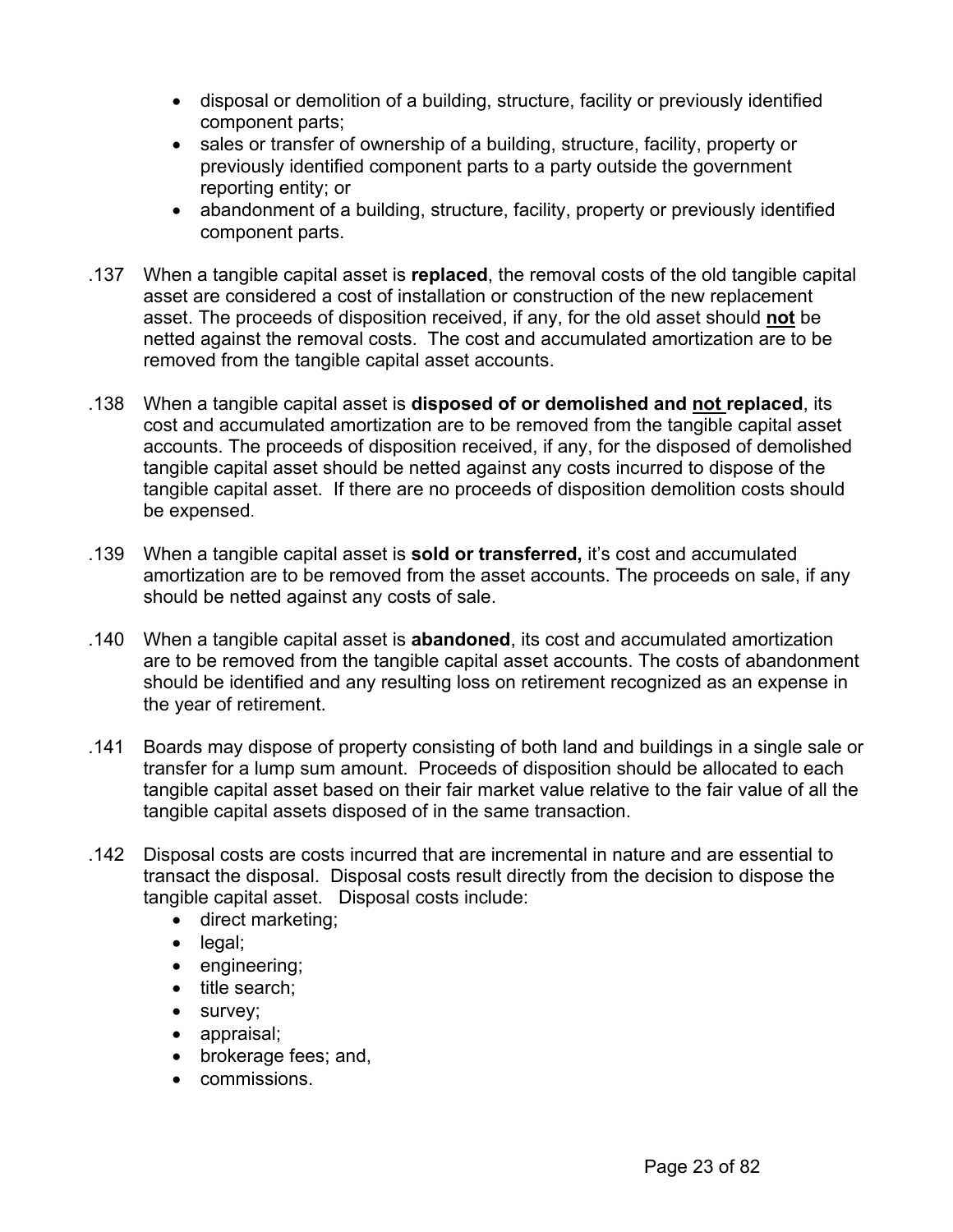<span id="page-23-0"></span>.143 Therefore, boards should always net disposal costs against proceeds of disposition received except where a tangible capital asset is replaced as explained in paragraph .137 above.

## **Tangible Capital Assets Permanently Removed from Service**

.144 **Assets permanently removed from service (APRFS)**: include tangible capital assets that are permanently removed from service and no longer contribute to the board's ability to provide services. There is no intent to use this asset in the future. It consists of one sub asset class:

### *Assets Permanently Removed from Service – Buildings*

- .145 If the tangible capital asset is permanently removed from service and is not being used by the board, amortization should cease and its carrying value should be written down to its residual value. The write-down reflects the fact that the tangible capital asset no longer contributes to the board's ability to provide services.
- .146 If the tangible capital asset is **temporarily** removed from service, amortization should continue. The estimated useful life of the tangible capital asset should not be revised due to the temporary nature of the removal of the asset from service. Once the board has made a decision on how the tangible capital asset will be re-deployed, the estimated useful life of the tangible capital asset would be revised and amortization would be based on the new future usage of the tangible capital asset.
- .147 If the tangible capital asset is subsequently returned to service, boards must not "write up" its book value. Only betterments that have been made to bring the asset back into service should be added to the book value.

## **Tangible Capital Assets Acquired at Nominal Value**

- .148 A tangible capital asset may be gifted or contributed by an external party. For example, land may be contributed by another board or from a municipality at zero or nominal consideration.
- .149 Where a tangible capital asset is acquired at no cost, or for a nominal cost, the amount recognized should be equal to its fair value as at the acquisition date.
	- Donations and contributions of land are recorded as revenue at the date of contribution.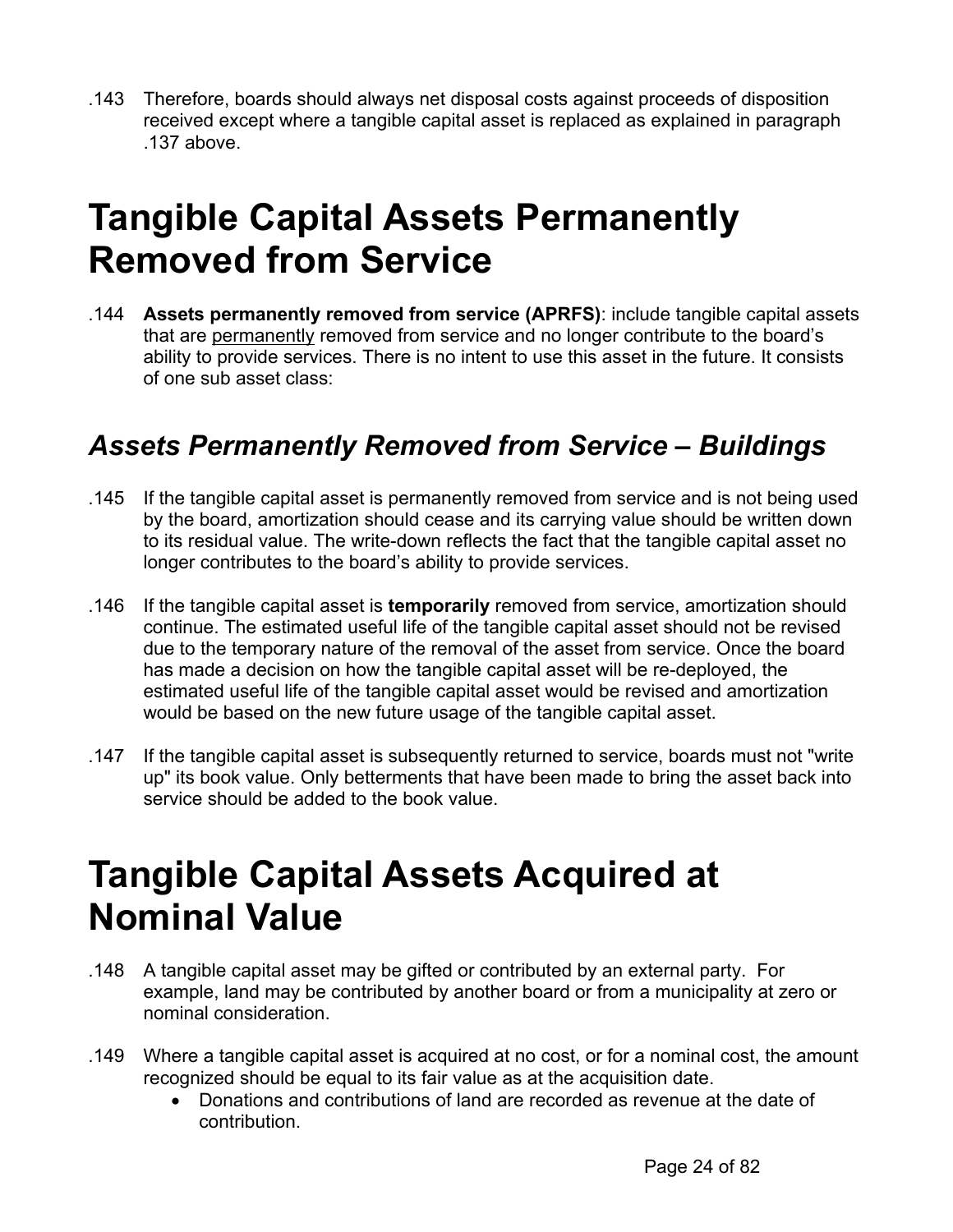- <span id="page-24-0"></span>• Donations and contributions of tangible capital assets other than land are recorded as deferred capital contributions and amortized into revenue at the same rate the tangible capital asset is amortized into expense.
- .150 Fair value may be estimated using market or appraised values. When an estimate of the fair value cannot be reasonably estimated, the tangible capital asset would be recognized at its nominal value.

# **Acquisition of a Bundle of Tangible Capital Asset as Part of a Single Purchase**

- .151 The boards may acquire property consisting of both land and buildings in a single purchase for a lump sum amount. The purchase price should be allocated to each tangible capital asset based on its fair value relative to the fair value of all the tangible capital assets acquired in the same transaction at the time of the acquisition.
- .152 If at the time of acquisition, a portion of the acquired tangible capital asset is not intended for use, its cost and any costs of disposal, net of any estimated proceeds, should be allocated to the remaining tangible capital asset that is intended for use. For example, a board purchases a property consisting of both land and a building. The board then demolishes the existing building to facilitate the construction of a new building. The purchase price that had been allocated to the building and the related demolition cost would be capitalized and allocated to the cost of the land.

## **Financial Contributions from Outside Parties**

- .153 Accounting for the financial contributions made by outside parties towards the costs of the acquisition, development and construction of specific tangible capital assets should be determined based on the individual circumstances, terms and conditions of the arrangement between the board and the contributing outside party.
- .154 Where the board receives outside financial contributions that are intended to cover part or all of the costs for the acquisition, development and construction of specific tangible capital assets owned by the board, the cost of the tangible capital asset would be recorded on a gross basis. Financial contributions cannot be offset against the cost of the asset.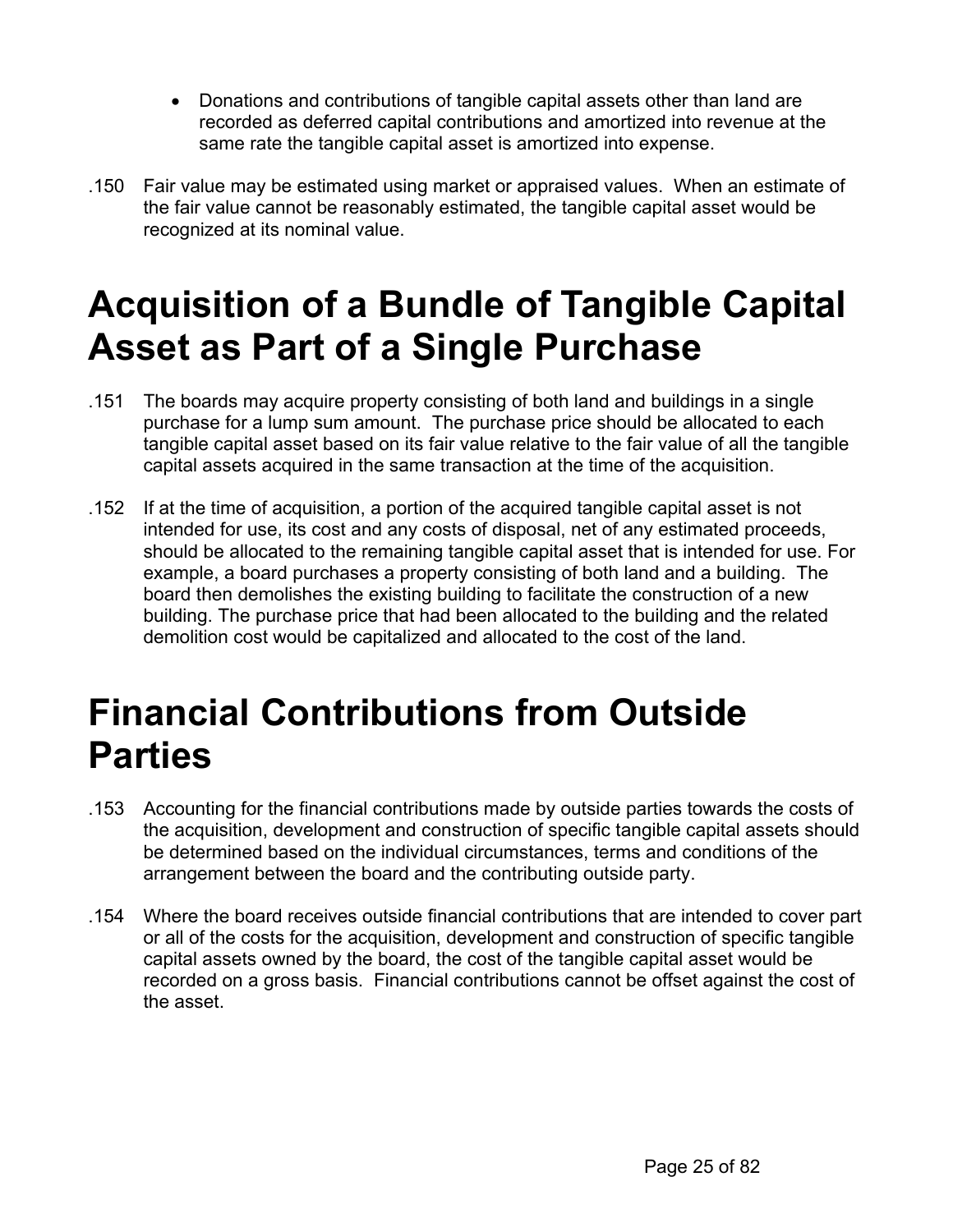# <span id="page-25-0"></span>**Accounting Policies**

- .155 **Accounting policies** include the specific accounting principles and methods of applying them in the preparation of a board's financial statements.
- .156 Boards will be required to create an accounting policy in relation to the reporting and accounting of tangible capital assets.
- .157 This accounting policy **should** be consistent with the policies mandated by the Ministry of Education and outlined in this document unless the adoption of these policies would result in materially misstated information in a board's financial statements.
- .158 Per PS 3150.17, carrying costs such as interest costs directly attributable to the acquisition, construction or development activity of a tangible capital asset that is acquired, constructed or developed over time may be capitalized when the government's policy is to capitalize interest costs. In paragraph .71 of this document, the Ministry has decided to capitalize interest costs therefore it will need to be part of your accounting policies.
- .159 Where the choice of accounting policy is not specifically mandated by the Ministry of Education, boards must ensure that they develop one.
- .160 Where the board's accounting policy varies from the Ministry's directives, the boards must ensure that they apply the accounting policy on a consistent basis from period to period.
- .161 Where a board decides to change an accounting policy after having previously applied it, a retroactive adjustment must be calculated. This involves the determination of the effect on income of the prior periods.
- .162 The financial statements for all prior periods that are presented for comparative purposes should be restated to reflect the new accounting policy. The board would also have to present a note to the financial statements explaining the impact of the change in accounting policy.

## **Tangible Capital Asset Management and Internal Controls**

- .163 Tangible capital assets must be properly recorded in the board's accounting records and adequately safeguarded. This means boards must ensure that tangible capital assets:
	- are properly recorded at the time of acquisition,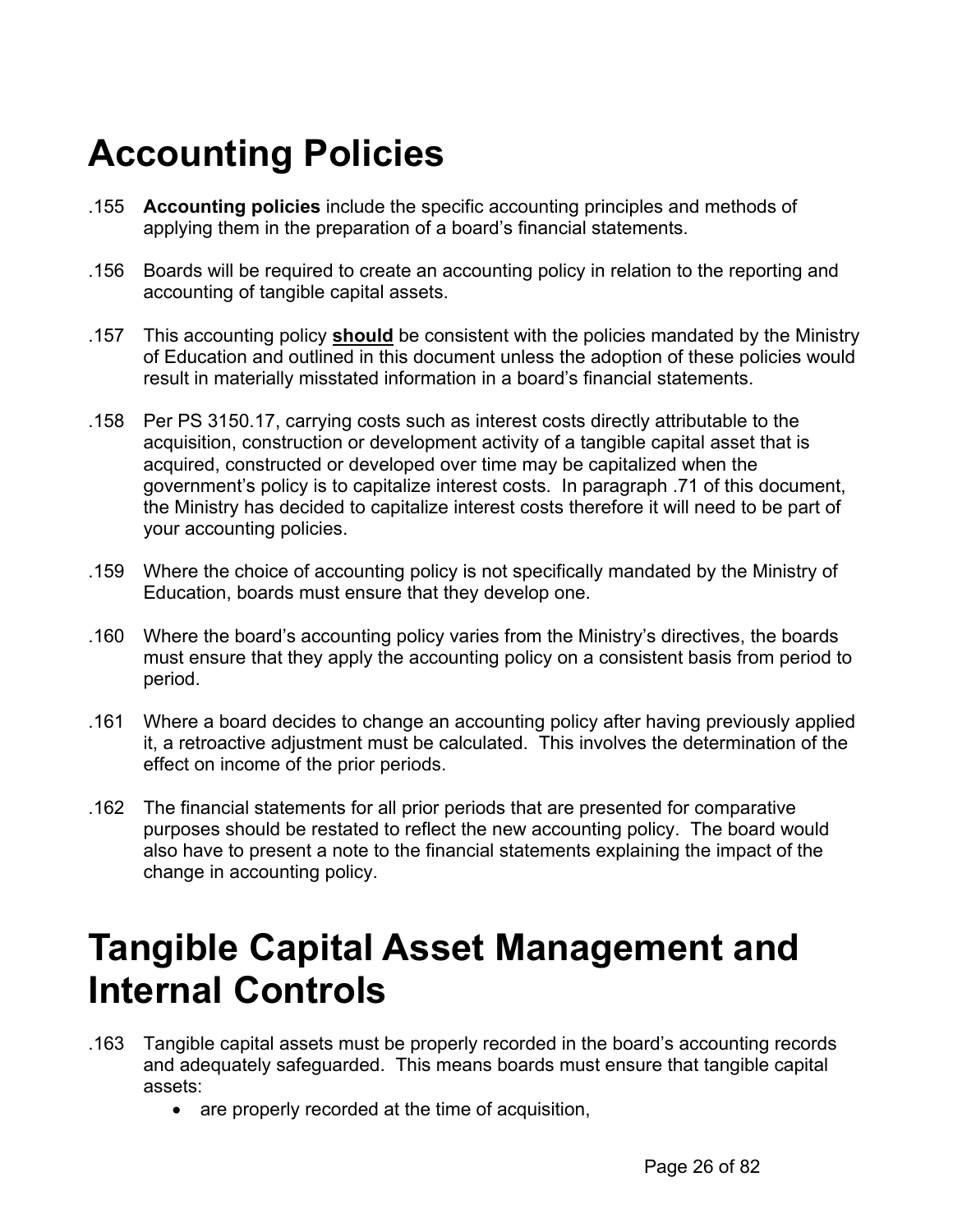- <span id="page-26-0"></span>• are safeguarded and accounted for while being held and used by the board; and,
- are properly recorded at the time of disposal (or deemed disposal).
- .164 Boards should have **policies and procedures** to ensure that tangible capital asset accounts (including amounts carried forward from prior years) are fairly stated and represent the tangible capital assets owned by the board and used on a regular basis. The following are policies and procedures that a board may choose to adopt.

### *Acquisition*

- .165 Boards should have an authoritative written statement of policy distinguishing between capital and operating expenditures. A dollar minimum will ordinarily be established for capitalization; any expenditures of a lesser amount should automatically be classified as charges against current revenue.
- .166 Boards should establish cut-off procedures in relation to tangible capital assets. These procedures should translate into accurate and up-to date balances in all tangible capital asset classes and construction in progress balances as of the end of the period.
- .167 Boards should have a policy requiring all purchases of tangible capital assets to be handled through the purchasing department (where there is one), another designated department where a purchasing department does not exist and subjected to standard routines for receiving, inspection and payment.
- .168 Purchases of tangible capital assets should require approvals by an appropriate level of authority to ensure accurate accounting treatment.

## *Safeguarding*

- .169 Boards' accounting records should closely reflect the physical count of the tangible capital assets (for those assets tracked individually); periodic tangible capital asset inventory counts may provide the necessary assurance.
- .170 Where boards are not tracking assets individually (i.e. furniture, equipment 5 and 10 years, computer hardware and software) boards will need to ensure that the physical access to tangible capital assets should be controlled by authorized personnel and governed by policies and procedures to manage the risks of loss.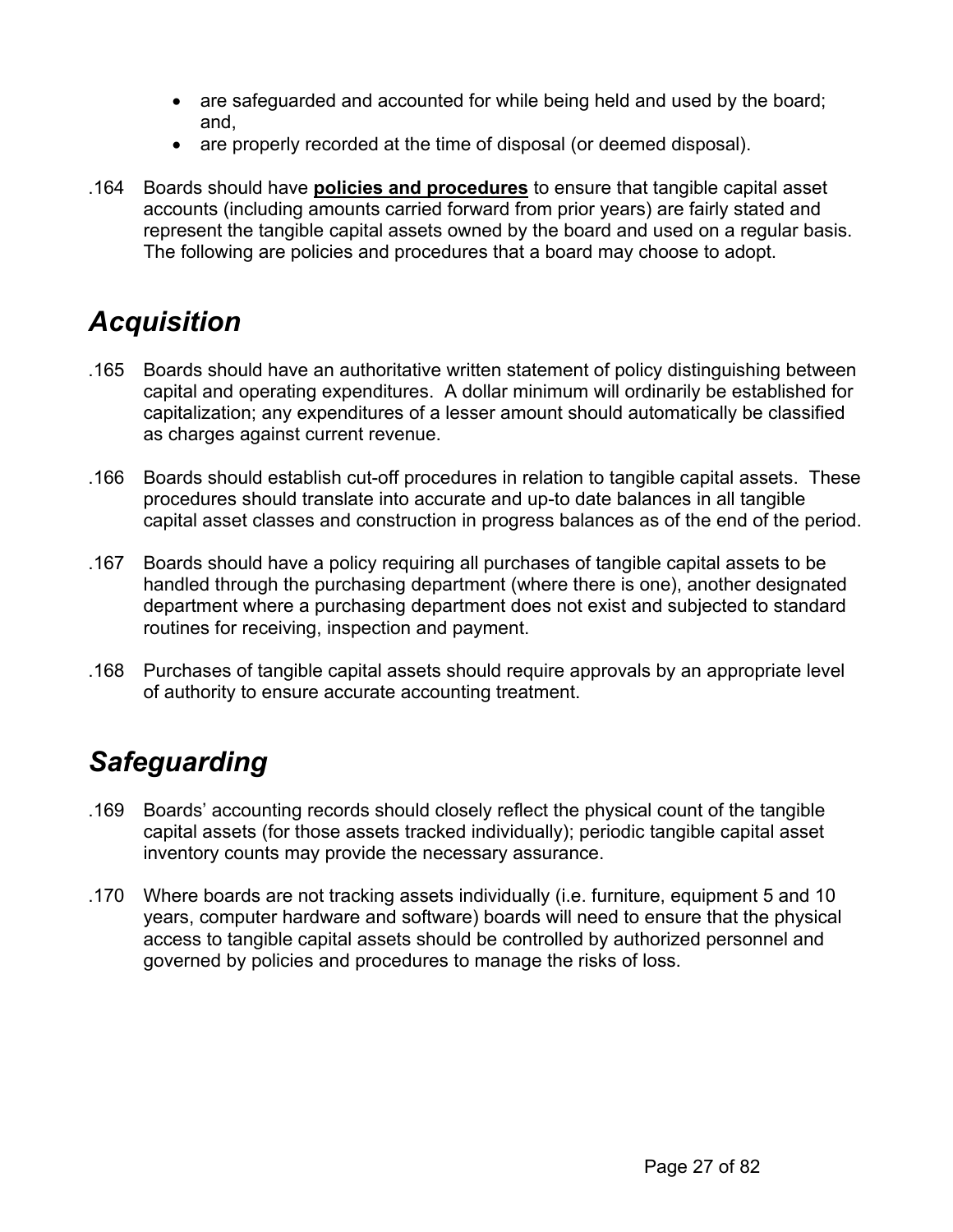### <span id="page-27-0"></span>*Disposals*

- .171 Boards should have policies and procedures governing the disposal of tangible capital assets to ensure that the appropriate entries are recorded in the board's accounting records.
- .172 Boards must ensure they record the "deemed" disposal for tangible capital assets being recorded under the "pooled" approach.
- .173 Boards should have policies and procedures to identify any material loss relating to tangible capital assets and to ensure that the appropriate entries are recorded in the boards' accounting records. Where the loss is material and involves tangible capital assets that are tracked using the "pooled" approach, adjustments to the gross book value and accumulated amortization of the pool may be required in order to ensure the records of the board are not materially misstated.

### *Accounting and Audit Considerations*

- .174 Boards can prepare themselves by ensuring that all mechanisms are in place in order that the audit on tangible capital assets goes smoothly: These would include:
	- appropriate internal controls over tangible capital assets:
		- o special attention to the recording of additions, disposals, and amortization;
		- $\circ$  separation of the accounting function from the custody of the related assets; and,
		- o a system of authorizations in place requiring advance approval of all tangible capital asset acquisitions, whether by purchase, lease or construction.
	- appropriate procedures to ensure that **additions** to tangible capital assets and new capital leases are properly recorded in the accounts:
		- o boards should ensure that they have a subsidiary ledger consisting of a separate record for each asset in the following asset classes (those tracked individually):
			- **all building classes except portable structures,**
			- land assets,
			- land improvement assets
			- all vehicle classes
			- equipment  $-15$  years
		- $\circ$  boards should ensure that they have accurate data on year by year additions, deemed disposals and any other accounting adjustments for all other asset classes being tracked using the pooling method.
	- appropriate procedures to ensure that **retirements and disposals** of tangible capital assets during the year have been properly recorded in the accounts of tangible capital assets and accumulated amortization;
	- appropriate procedures to ensure that **amortization expense** for the year has been accurately computed by acceptable methods consistent with those used in the preceding year;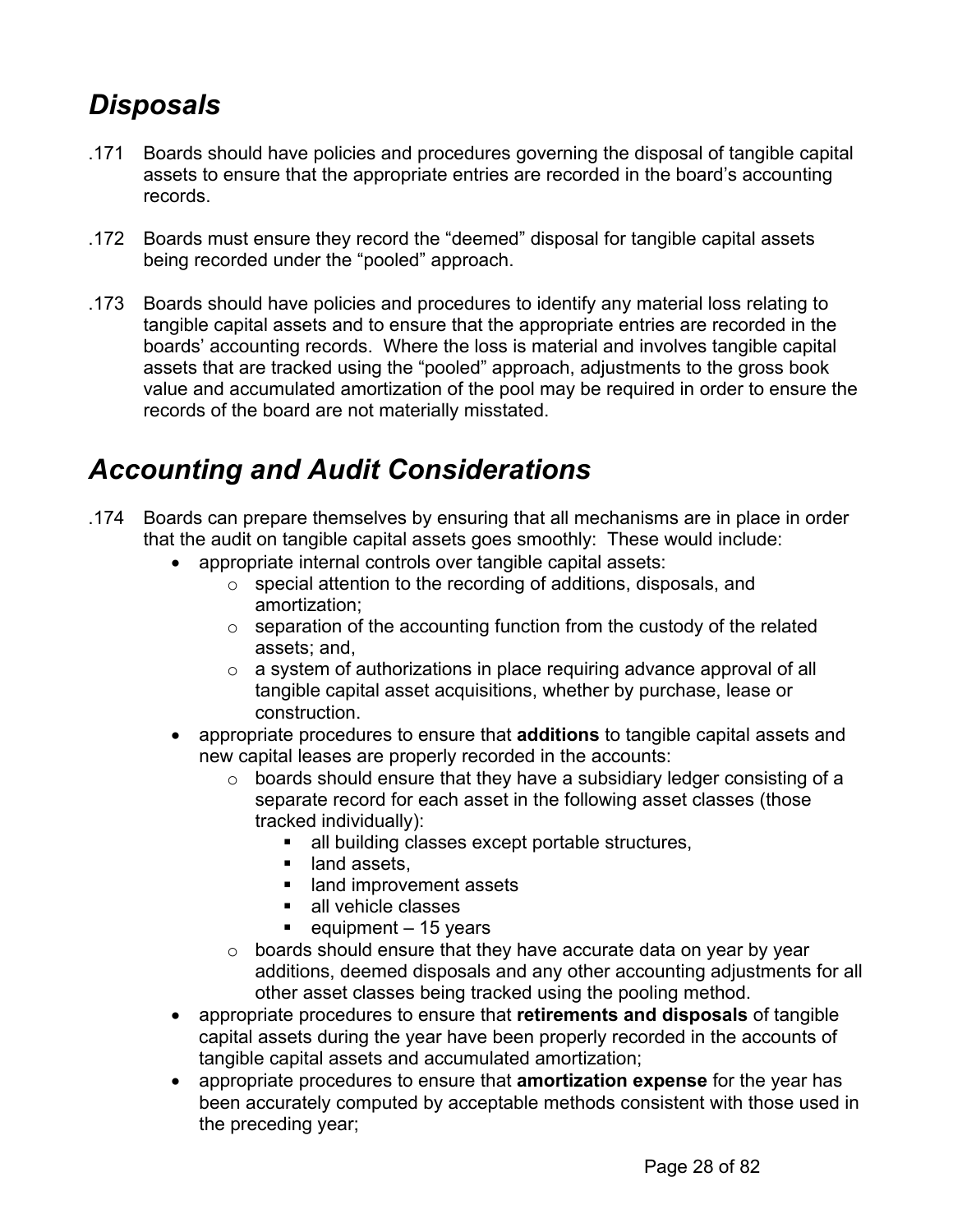- <span id="page-28-0"></span>• appropriate analytical review procedures to ensure that the total amortization expense for the year is reasonable in comparison with prior years and with total operating costs;
- appropriate analytical review procedures to ensure that related expense accounts are reasonable and do not contain amounts that should be capitalized;
- appropriate procedures to ensure that tangible capital asset accounts (including amounts carried forward from prior years) are fairly stated and represent the tangible capital assets owned by the board and used on a regular basis; and,
- appropriate procedures to ensure that amounts of accumulated amortization are reasonable compared to the estimated remaining lives of the tangible capital assets.

## **Financial Statement Presentation and Note Disclosure**

- .175 When a change in accounting policy is made to conform to new Public Sector Accounting Standards or to adopt Public Sector Accounting Recommendations for the first time, the new Standards may be applied retroactively or prospectively (PS 2120.13).
- .176 When a change in an accounting policy is applied retroactively, the financial statements of all prior periods presented for comparative purposes should be restated to give effect to the new accounting policy, except in those circumstances when the effect of the new accounting policy is not reasonably determinable for individual prior periods. In such circumstances, an adjustment should be made to the opening balance of the accumulated surplus/deficit of the current period, or such earlier period as is appropriate, to reflect the cumulative effect of the change on prior periods (PS 2120.17).
- .177 For each change in an accounting policy in the current period, the following information should be disclosed:
	- a) a description of the change;
	- b) the effect of the change on the financial statements of the current period; and
	- c) the reason for the change (PS 2120.18).
- .178 When a change in an accounting policy has been applied retroactively and prior periods have been restated, the fact that the financial statements of prior periods that are presented have been restated and the effect of the change on those periods should be disclosed (PS 2120.19).
- .179 Per PS 3150.40, board financial statements should disclose for each major category of tangible capital assets and in total:
	- a) cost at the beginning and end of the period;
	- b) additions in the period;
	- c) disposals in the period;
	- d) the amount of any write-downs in the period;
	- e) the amount of amortization of the costs of tangible capital assets for the period;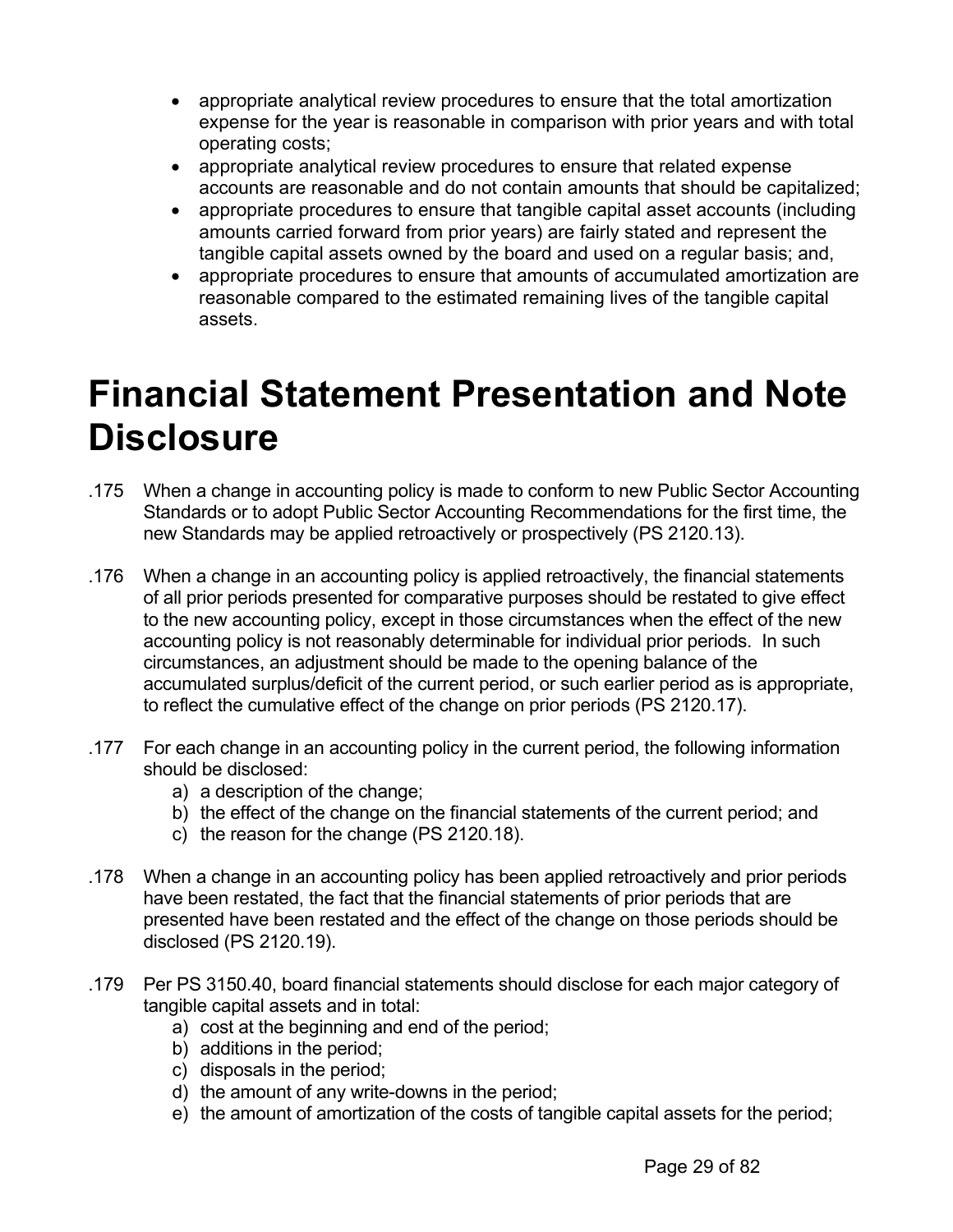- f) accumulated amortization at the beginning and end of the period; and
- g) net carrying amount at the beginning and end of the period.
- <span id="page-29-0"></span>.180 Per PS 3150.42, board financial statements should also disclose the following information about tangible capital assets:
	- a) the amortization method used, including the amortization period or rate for each major category of tangible capital asset;
	- b) the net book value of tangible capital assets not being amortized because they are under construction or development or have been removed from service;
	- c) the nature and amount of contributed tangible capital assets received in the period and recognized in the financial statements;
	- d) the nature and use of tangible capital assets recognized at nominal value;
	- e) the nature of the works of art and historical treasurers held by the government; and
	- f) the amount of interest capitalized in the period.
- .181 For an example of what note disclosure could look like after full implementation of PS 3150, see Appendix H.

## **Tangible Capital Asset Management Software**

- .182 Boards may choose tangible capital asset management software that will satisfy their requirements for the effective and efficient reporting of tangible capital assets. The software may be as elaborate as a tangible capital asset module incorporated into their current accounting system, to an off the shelf tangible capital asset management tool, to an excel spreadsheet.
- .183 For those boards who choose to utilize a computerized tangible capital asset software application, it will be desirable for the software application to be able to calculate amortization expense at multiple times throughout the year. As a minimum, amortization will have to be calculated twice per year at March 31<sup>st</sup> and August 31<sup>st</sup>.

## **Leased Tangible Capital Assets**

### *Definitions*

- .184 **Lease** is the conveyance, by a lessor to a lessee, of the right to use a tangible capital asset, usually for a specified period of time in return for rent (PSG-2, Glossary).
- .185 **Lessee** is the board leasing the asset from the owner.
- .186 **Lessor** is the board leasing the asset to the other board, also known as the owner.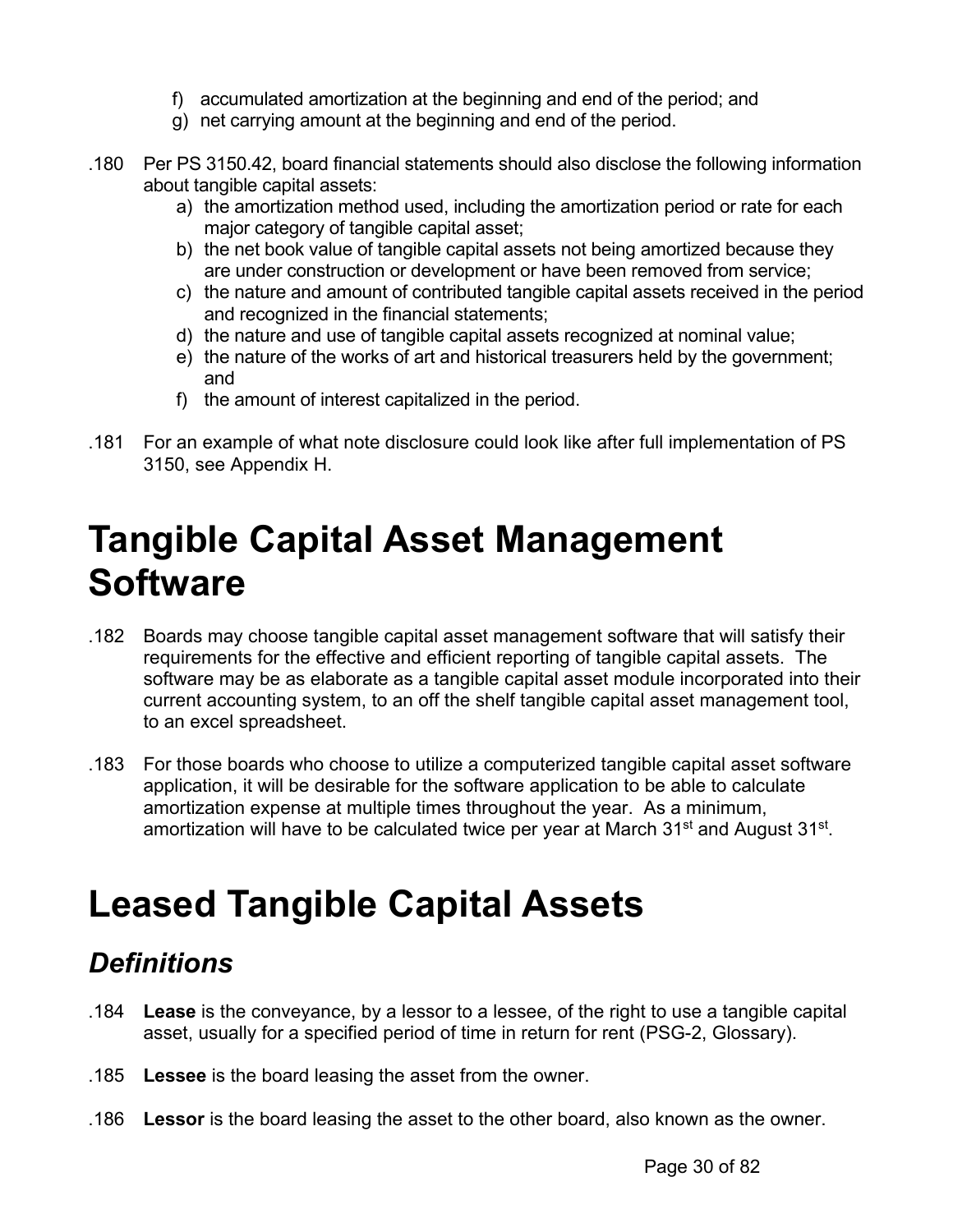- .187 **Operating lease** is a type of lease in which the lessor retains substantially all the benefits and risks incident to ownership of property**.** Leases that do not meet the definition of a capital lease are operating leases for accounting purposes**.**
- .188 **Capital lease** is a non-financial asset that has physical substance and a useful life extending beyond an accounting period, and is held under lease by a board for use, on a continuing basis, in the production or supply of goods and services. Under the terms and conditions of the lease, substantially all of the benefits and risks incident to ownership are, in substance, transferred to the board without necessarily transferring legal ownership
- .189 **Economic life of the leased property** is the estimated remaining period during which the property is expected to be economically usable, with normal repairs and maintenance, for the purpose for which it was intended at the inception of the lease and without limitation by the lease term (PSG-2, Glossary).
- .190 **Bargain purchase option** is a provision allowing the lessee, at its option, to purchase the leased property for a price which is sufficiently lower than the expected fair value of the property, at the date the option becomes exercisable. That exercise of the option appears, at the inception of the lease, to be reasonably assured (i.e. the "buyout" price stipulated in the bargain purchase option is so attractive that it is unlikely that the lessee would not exercise the buyout option).
- .191 **Inception of the lease** is the earlier of the date of the lease agreement and the date of a commitment which is signed by the parties to the lease transaction and includes the principal terms of the lease (i.e. the effective date used for classification of the lease) (PSG-2, Glossary).
- .192 **Incremental rate of borrowing** at the inception of the lease represents the borrowing rate the board would have to incur if it were to borrow the necessary funds, over a term similar to the lease, to purchase the leased asset.
- .193 **The interest rate implicit in the lease** is the discount rate that, at the inception of the lease, causes the aggregate present value of:
	- the minimum lease payments, from the standpoint of the lessor, excluding the portion of the payments representing executory costs to be paid by the lessor and any profit on such costs; and
	- the unguaranteed residual value accruing to the benefit of the lessor;

to be equal to the fair value of the leased property to the lessor at the inception of the lease (PSG-2, Glossary). This implicit rate may not be known to the lessee. In such case, the incremental borrowing rate may be used.

- .194 **Minimum lease payments** are payments the lessee is obligated to make or can be required to make in connection with the leased property.
- .195 **Executory costs** are costs related to the operation of the leased tangible capital asset (e.g. insurance, maintenance cost and property taxes) (PSG-2, Glossary). If the lessor retains responsibility for the payment of these "ownership type costs", a portion of each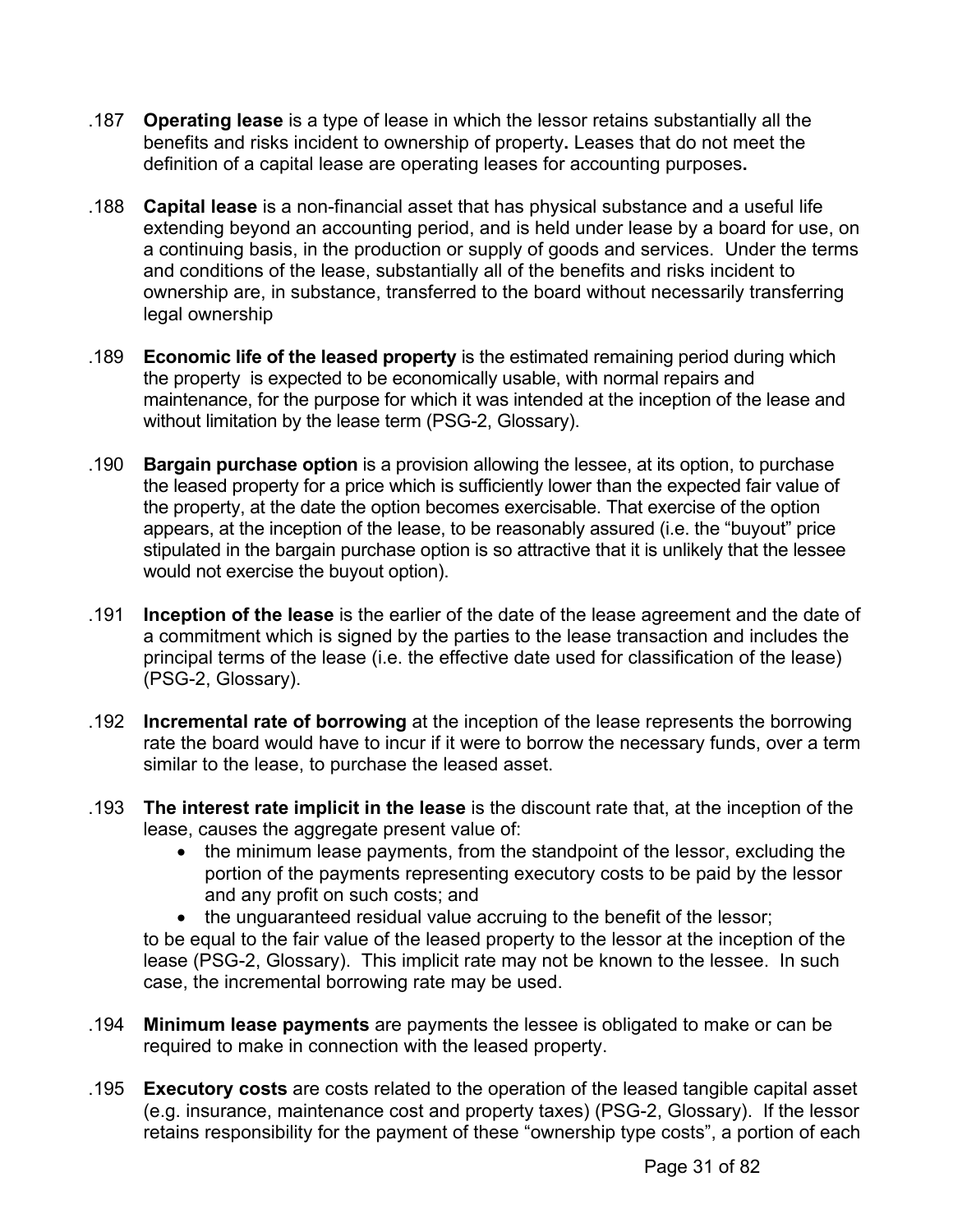<span id="page-31-0"></span>lease payment that represents executory costs should be excluded in computing the present value of the minimum lease payments. In most cases, however, lease agreements specify that these costs be assumed by the lessee and no adjustment for executory costs is necessary in the present value calculation.

- .196 **Fair value** is the amount of consideration that would be agreed upon in an arm's length transaction between knowledgeable, willing parties who are under no compulsion to act (PSG-2, Glossary).
- .197 **Residual value** is the estimated fair value of the leased property at the end of the lease term. The lessor often transfers to the lessee the risk of loss through a guaranteed residual value. The amount of the guaranteed residual value is:
	- the determinable amount which the lessor has the right to require the lessee to purchase the asset for; or
	- the amount the lessee guarantees will be realized
- .198 **Leasehold improvements** (land or building) are betterments made to leased properties. Betterments are costs incurred related to the alteration or modernization of an asset that appreciably prolong the asset's period of usefulness or improve its functionality.

### *Leased Tangible Asset Classes*

- .199 **Capital Leases Buildings** includes buildings as well as betterments to buildings under capital leases with a capitalization threshold of \$10,000 or greater.
- .200 **Capital Leases Land** includes land tangible capital assets as well as betterments to land tangible capital assets under capital leases with a capitalization threshold of \$10,000 or greater. (Note: this asset class is rare. An example is a lease to perpetuity).
- .201 **Capital Leases Machinery and Equipment** includes machinery and equipment under capital leases with a capitalization threshold of \$5,000 or greater.
- .202 **Capital Leases Information Technology** includes information technology (IT) under capital leases with a capitalization threshold of \$5,000 or greater.
- .203 **Capital Leases Other** includes other tangible capital assets under capital leases with a capitalization threshold of \$5,000 or greater. An example is vehicles.
- .204 **Leasehold Improvements Buildings** includes betterments made to building operating leases that have enduring nature (more than one year) where the improvement is \$10,000 or greater.
- .205 **Leasehold Improvements Land** includes betterments made to land operating leases that have enduring nature (more than one year) where the improvement is \$10,000 or greater.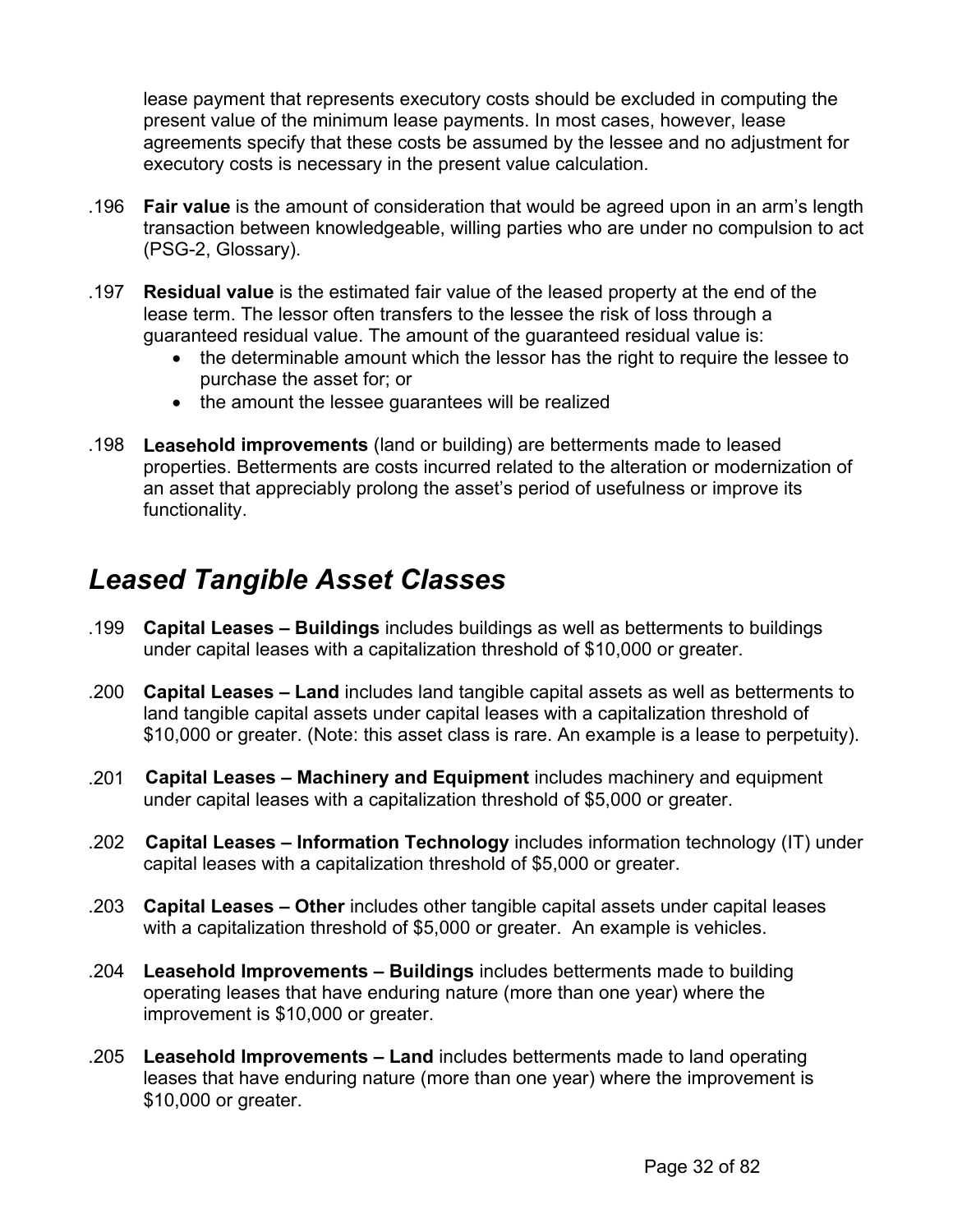<span id="page-32-0"></span>.206 **Leasehold Improvements – Other** includes betterments made to operating leases (other than buildings and land) that have an enduring nature (more than one year) where the improvement is \$5,000 or greater.

### *Application*

- .207 The cost of a leased tangible capital asset is determined in accordance with Public Sector Guideline PSG-2, Leased Tangible Capital Assets as well as PSG-5, Sale-Leaseback Transactions.
- .208 All lease agreements should be reviewed to determine whether they are capital or operating leases.

#### *Operating Leases*

.209 Assets under operating leases are not reported in a board's statement of financial position. The lease payments are expensed when incurred (e.g. board enters into an operating lease to provide continuing education or ESL classes).

### *Capital Leases*

- .210 Under the terms and conditions of the lease, substantially all of the benefits and risks incident to ownership are transferred to the board.
- .211 It is necessary to look at the overall substance of the transaction in determining when substantially all the benefits and risks of ownership have been transferred to the board. From the point of view of a board, the **benefits and risks of ownership** would be transferred to the board when, at inception of the lease, one or more of the following criteria are met:
	- there is reasonable assurance that the board will obtain ownership of the leased property by the end of the lease term (PSG-2) (when the terms of the lease would result in ownership being transferred to the board by the end of the lease term or when the lease provides for a bargain purchase option).
	- the lease term is of such duration that the board will receive substantially all of the economic benefits expected to be derived from the use of the leased property over its life span (PSG-2). The board would normally be expected to receive substantially all of the economic benefits related to the leased property if the lease term is equal to a major portion (usually 75% or more) of the economic life of the leased property.
	- the lessor would be assured of recovering the investment in the leased property and of earning a return on the investment as a result of the lease agreement. This condition would exist if the present value, at the beginning of the lease term, of the minimum lease payments is equal to substantially all (usually 90% or more) of the fair value of the leased property, at the inception of the lease (PSG-2).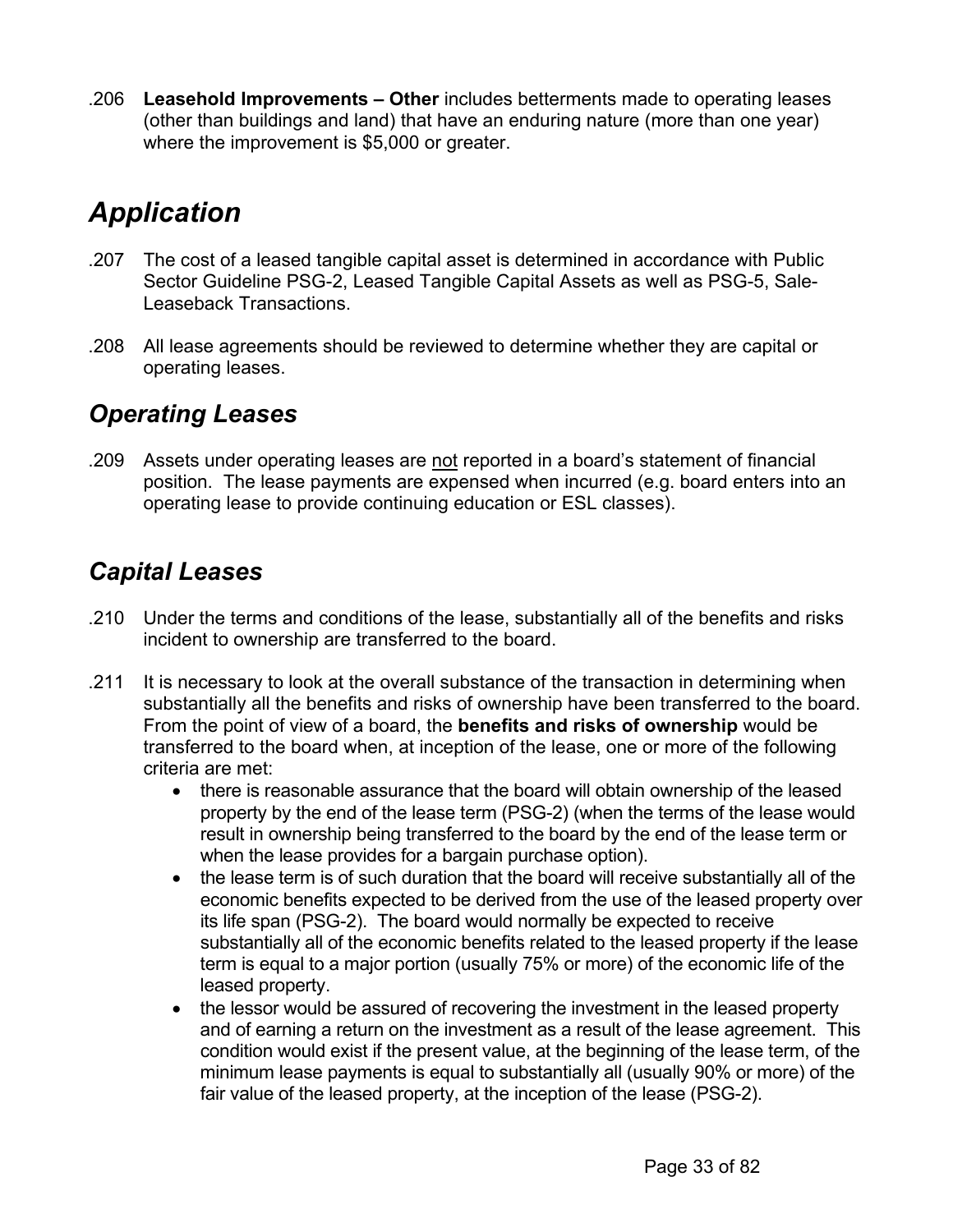- .212 In determining the classification of a lease, the numerical tests above should not be applied in a mechanistic way. Also, other terms of the lease should also be examined and considered in determining whether substantial benefits and risks of ownership are being transferred to the lessee.
- .213 Other qualitative considerations include:
	- is there an alternative use for the leased property;
	- will the leased property be used to provide an essential service;
	- will the board contribute significant financial assistance towards the acquisition and construction of the leased property;
	- will the board have a significant degree of control over the idle capacity of the leased property;
	- will the board have residual risk or benefit of ownership of the leased property;
	- will the board be responsible for performance, availability or maintenance of the leased property;
	- does the lease agreement contain provisions for significant future cost increases to be passed on to the board;
	- will the board bear the cost and time overrun risk of construction of the leased property;
	- will the board be obliged to pay for the output or capacity of the leased property whether or not it is needed; and,
	- will the board bear the risk of obsolescence, environmental liability, and uninsured damage of the leased property.
- .214 Once a lease has been determined to be a capital type lease, an amount equal to the present value of the minimum lease payments required over the term of the lease should be recorded as a tangible capital asset.
- .215 If the lease contains a bargain purchase option, only the minimum rental payments over the lease term and the payment called for by the bargain purchase option should be included in the minimum lease payments. Otherwise, minimum lease payments include:
	- the minimum rental payments called for by the lease over the lease term;
	- any guarantee by the board of the residual value of the leased property at the end of the lease term;
	- any penalty required to be paid by the board for failure to renew or extend the lease at the end of the lease term; and
	- additional rentals that can be reasonably estimated at inception of the lease term (e.g. those that relate to a minimum estimable amount of usage).
- .216 The **interest rate** used in discounting the value of lease payments and calculating future interest costs is the lower of the incremental rate of borrowing at the inception of the lease and the interest rate implicit in the lease.
- .217 Tangible capital assets acquired through capital leases would be amortized over their estimated useful life of the leased capital asset in the same manner as purchased or constructed tangible capital assets.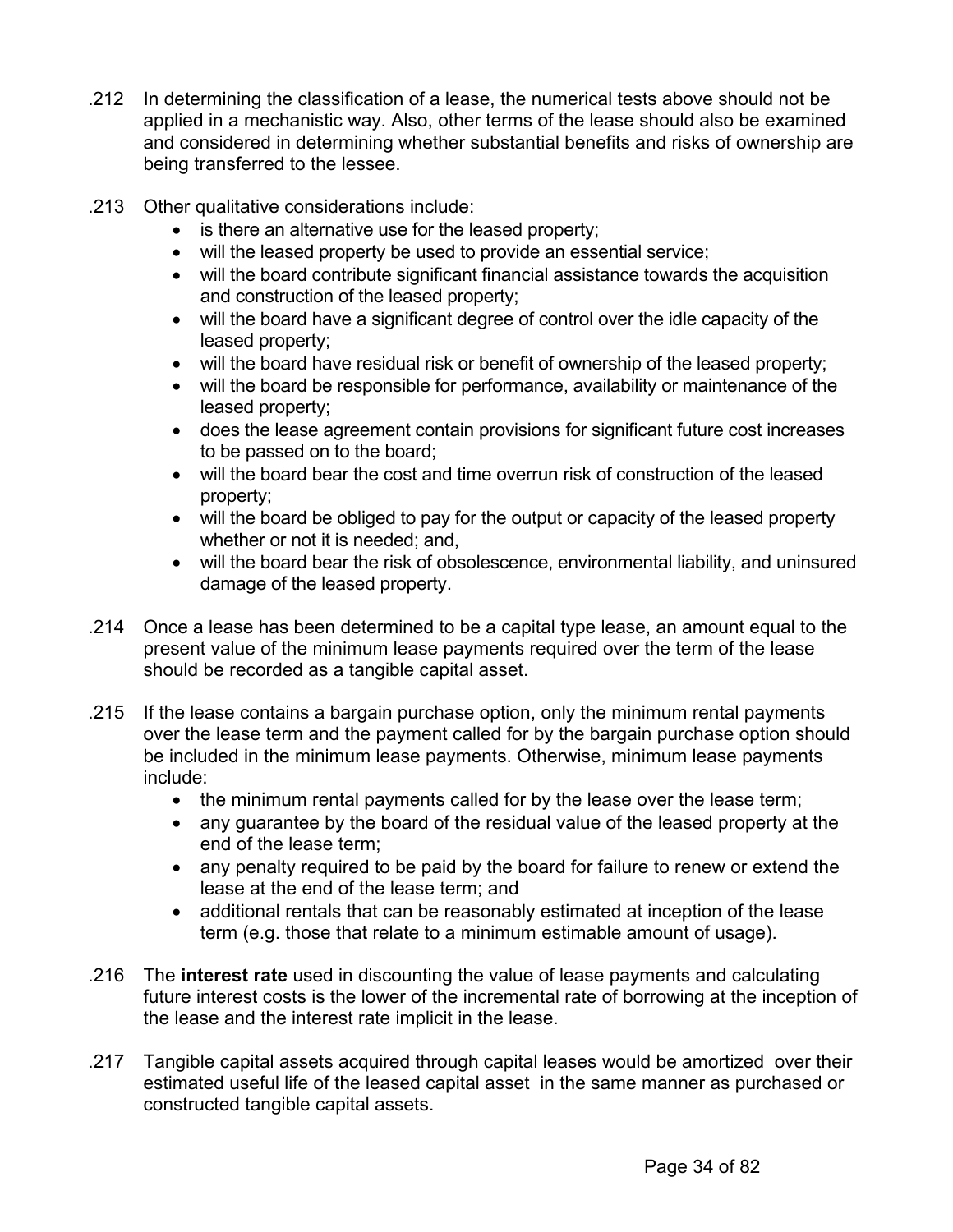### <span id="page-34-0"></span>*Leasehold Improvements*

- .218 Leasehold improvements are betterments made to tangible capital assets under operating leases.
- .219 To be considered a leasehold improvement, the modification must have at least four characteristics:
	- a) the modifications must be made to assets that have been leased;
	- b) the lessee board must pay for the improvements. If the expenses are the responsibility of the lessor then it will account for the expenses in their own records;
	- c) the leasehold improvements should be durable, and should bring benefits to the board for a prolonged period of time (e.g. at least one year); and
	- d) the betterment reverts to the lessor at the end of the lease (i.e. cannot be detached from the leased property).
- .220 Examples of leasehold improvements that should be reported include significant upgrades to the electrical system to meet the needs of computer systems and the installation of walls and doors to create permanent offices. Examples of modifications that would not be capitalized would include remodeling costs such as painting and carpeting.
- .221 **Betterments made to an asset subject to an operating lease** where ownership does not transfer to the lessee (i.e. Lease does not contain a bargain purchase option or provide for transfer of ownership of the asset) should be classified as a leasehold improvement.
- .222 **Betterments made to an asset subject to a capital lease** where ownership is expected to transfer to the lessee, should be classified as betterments. The cost of betterments must be capitalized as part of the cost of the tangible capital asset and amortized over the useful life of the asset.

### **Financial Statement Presentation and Note Disclosure**

- .223 Per PSG-2, the following information should be disclosed with respect to a government's leased tangible capital assets:
	- a) The gross amount of leased tangible capital assets and related accumulated amortization should be disclosed. Disclosure of leased tangible capital assets and accumulated amortization by major category may be desirable.
	- b) Liabilities related to leased tangible capital assets should be shown separately from other liabilities. Particulars of liabilities related to leased tangible capital assets, including interest rates and expiry dates, should be shown separately from other long-term liabilities. Significant conditions of the lease agreement should be disclosed, including future contractual obligations, purchase options, terms of renewal and contingencies, and circumstances that require or result in the government's continuing involvement in the contractual arrangement.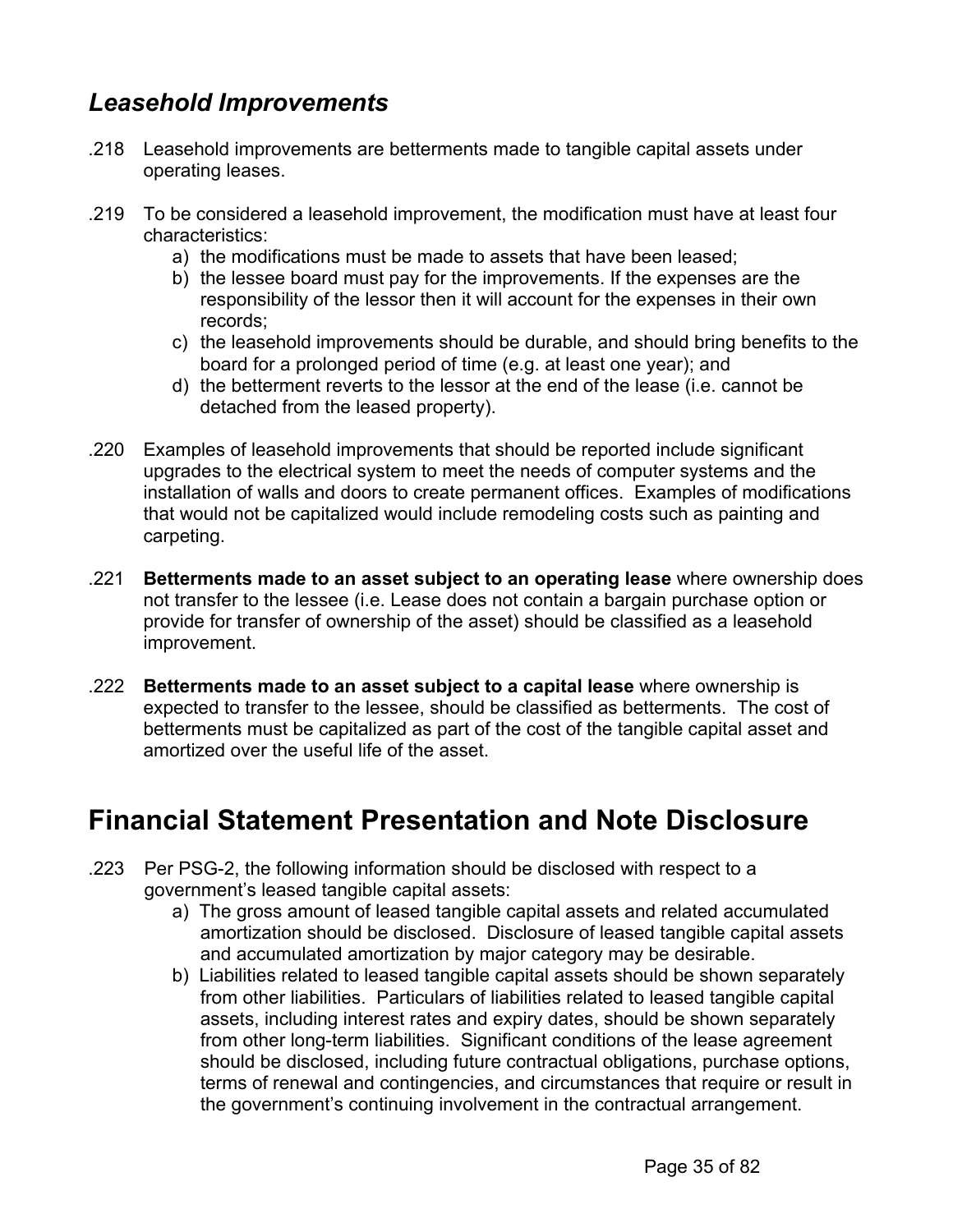- c) The amount of amortization of leased tangible capital assets included in the determination of the government's surplus or deficit should be disclosed separately or as part of amortization expense for tangible capital assets. Disclosure should also be made of methods and rates of amortization.
- d) Interest expenditure/expense related to lease liabilities should be disclosed separately, or as part of interest on long-term debt.
- .224 PSG-2 also notes that the level of detail disclosed by the government should reflect the highly aggregated nature of summary financial statements. In deciding on the level of detail to disclose, governments should consider the usefulness of the information to the reader in assessing the nature of, and the costs associated with the leased tangible capital assets. The level of disclosure would also consider the sensitivity of the information to the government's financial position.
- .225 For an example of what note disclosure could look like, see Appendix I.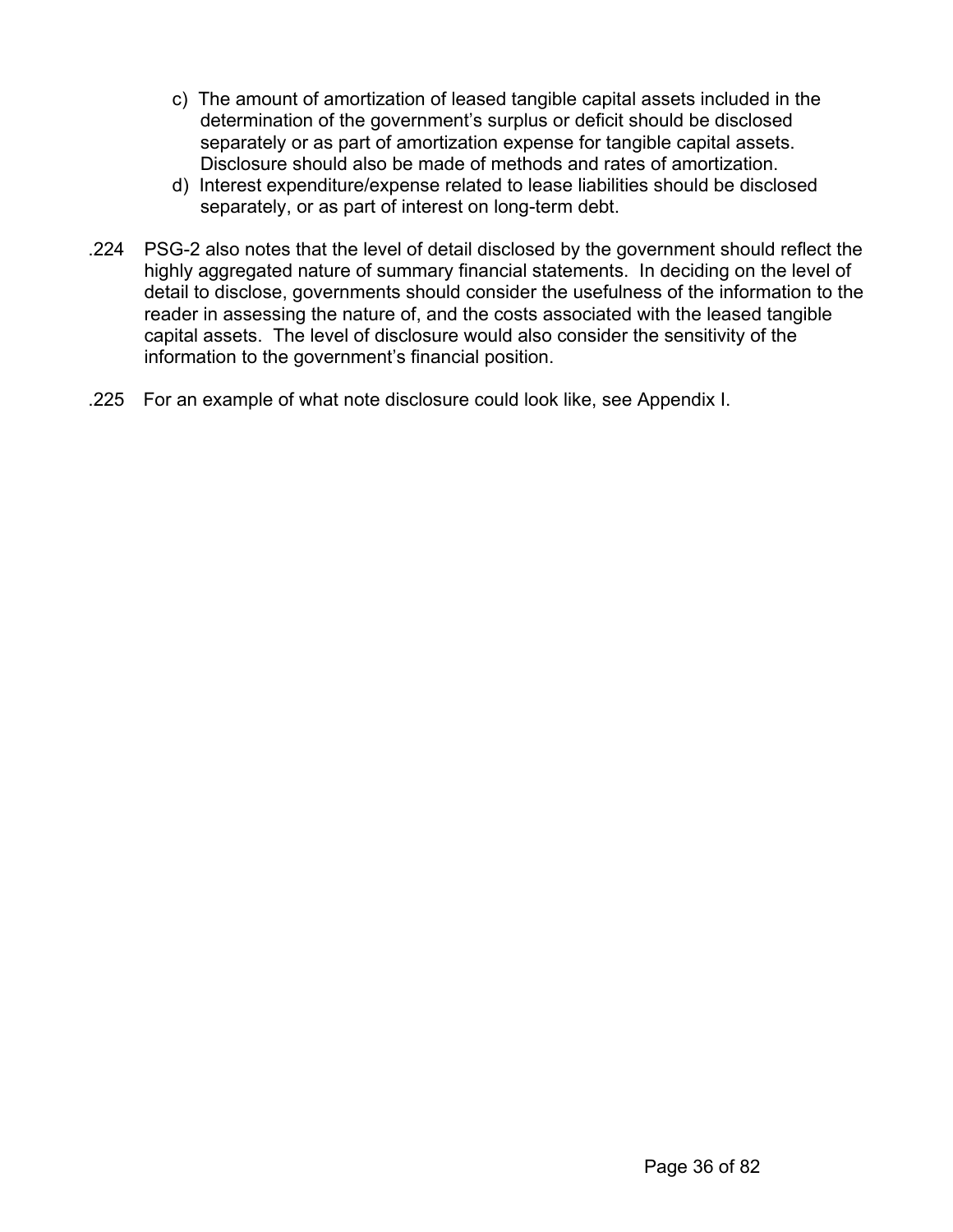# **APPENDICES**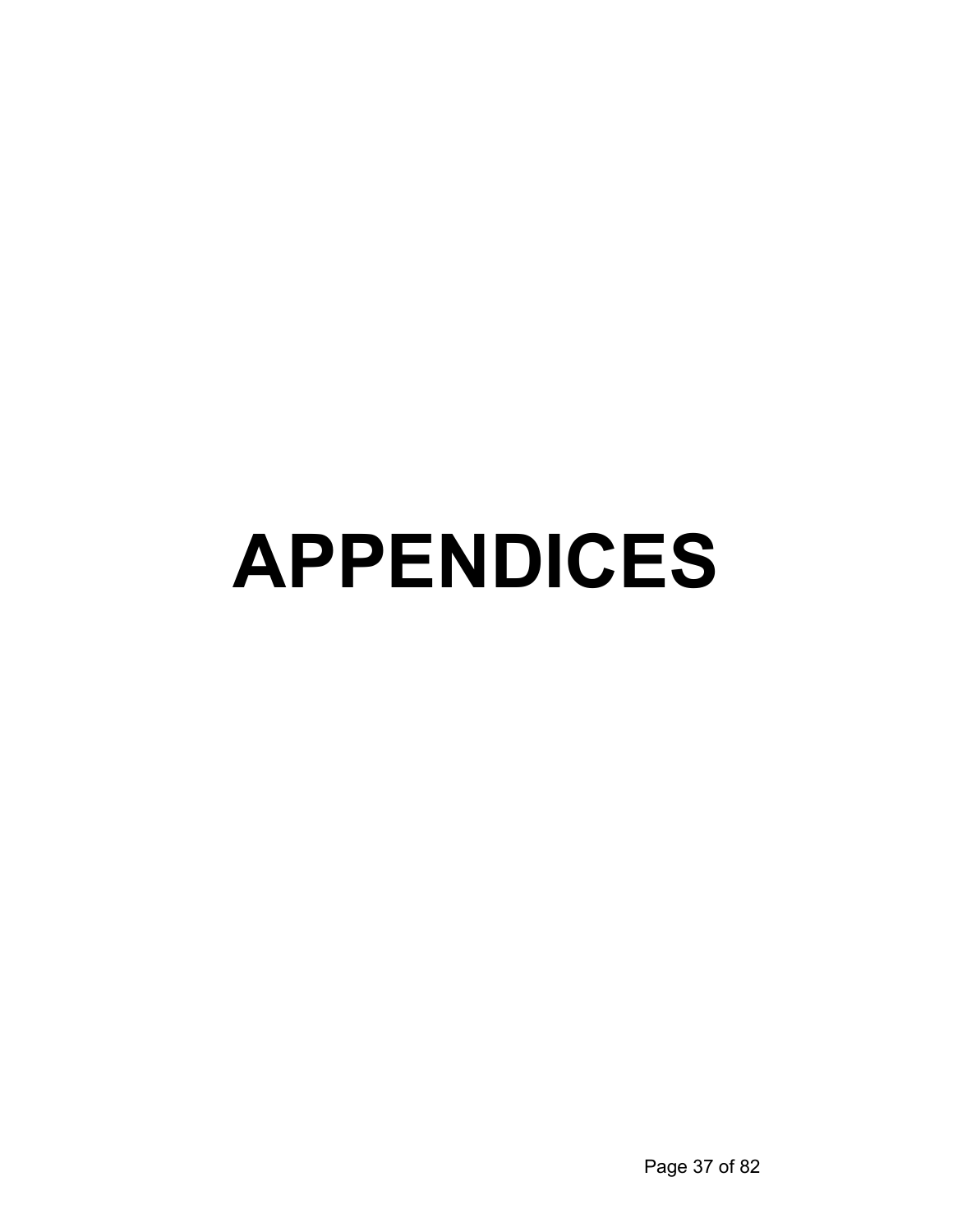## *Appendix A – Pooled Cost Approach: Illustrative Example #1 – Equipment 5 Years*

### A.01 Purpose

To illustrate how the pooling method works and the related journal entries that would be posted by boards.

#### A.02 Example Details

The information used in this example does not relate to any other appendices. The following has been assumed:

- Between year 1 and year 5, the board has made a yearly investment in this 5-year equipment class of differing amounts which is reflected in the gross book value (investment) column.
- In year 6, the board spends \$100,000 on new equipment belonging to this class.

### A.03 Application of the Pooling Concept

Because the assets deemed to be purchased in 2009-10 are fully amortized at the end of the year they are deemed to be disposed of and both the Gross Book Value and the Accumulated Amortization are adjusted.

|                                                                     | Pooled Cost Approach - Illustrative Example - Equipment 5 yrs. Asset Class                                |         |          |          |          |          |                                          |                                                          |            |
|---------------------------------------------------------------------|-----------------------------------------------------------------------------------------------------------|---------|----------|----------|----------|----------|------------------------------------------|----------------------------------------------------------|------------|
|                                                                     | <b>Gross Book</b><br>Value<br>(Investment)                                                                | Year 1  | Year 2   | Year 3   | Year 4   | Year 5   | Amortization<br><b>Expense Year</b><br>6 | Accumulated<br><b>Amortization at</b><br>Year End Year 6 | <b>NBV</b> |
| Year 1                                                              | 60,000                                                                                                    | (6,000) | (12,000) | (12,000) | (12,000) | (12,000) | (6,000)                                  | (60,000)                                                 |            |
| Year 2                                                              | 50,000                                                                                                    |         | (5,000)  | (10,000) | (10,000) | (10,000) | (10,000)                                 | (45,000)                                                 | 5,000      |
| Year 3                                                              | 75,000                                                                                                    |         |          | (7,500)  | (15,000) | (15,000) | (15,000)                                 | (52, 500)                                                | 22,500     |
| Year 4                                                              | 85,000                                                                                                    |         |          |          | (8,500)  | (17,000) | (17,000)                                 | (42, 500)                                                | 42,500     |
| Year 5                                                              | 85,000                                                                                                    |         |          |          |          | (8,500)  | (17,000)                                 | (25, 500)                                                | 59,500     |
| Year 6                                                              | 100,000                                                                                                   |         |          |          |          |          | (10,000)                                 | (10,000)                                                 | 90,000     |
| Deemed Disposal**                                                   | (60,000)                                                                                                  |         |          |          |          |          |                                          | 60,000                                                   |            |
| 219,500<br>(75,000)<br>(175, 500)<br>As at Aug 31, 2015<br>395.000  |                                                                                                           |         |          |          |          |          |                                          |                                                          |            |
| Amortization in the year of purchase is based on the 1/2 year rule. |                                                                                                           |         |          |          |          |          |                                          |                                                          |            |
|                                                                     | Items purchased 5 years ago in year 1 are now fully amortized and therefore are deemed to be disposed of. |         |          |          |          |          |                                          |                                                          |            |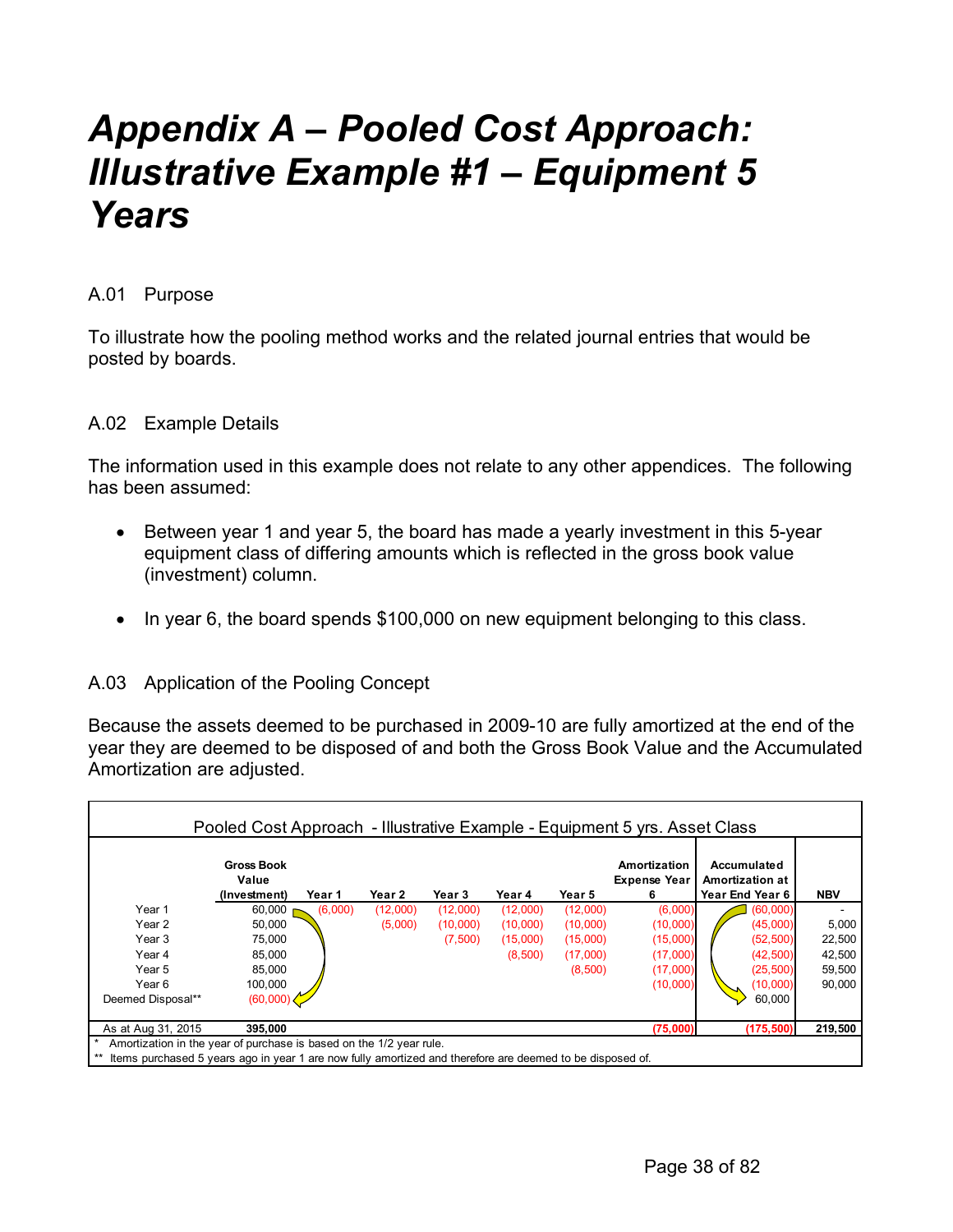| A.04 Journal Entries for year 6<br>The journal entry to record the purchase of assets is: |         |         |
|-------------------------------------------------------------------------------------------|---------|---------|
| DR Equipment (5 years)<br>CR Cash                                                         | 100,000 | 100,000 |
| The journal entry to record the amortization is:                                          |         |         |
| DR Amortization Expense<br>CR Accumulated Amortization - Equipment (5 years)              | 75,000  | 75,000  |
| The journal entry to record the deemed disposal is:                                       |         |         |
| DR Accumulated Amortization – Equipment (5 years)<br>CR Equipment (5 years)               | 60,000  | 60.000  |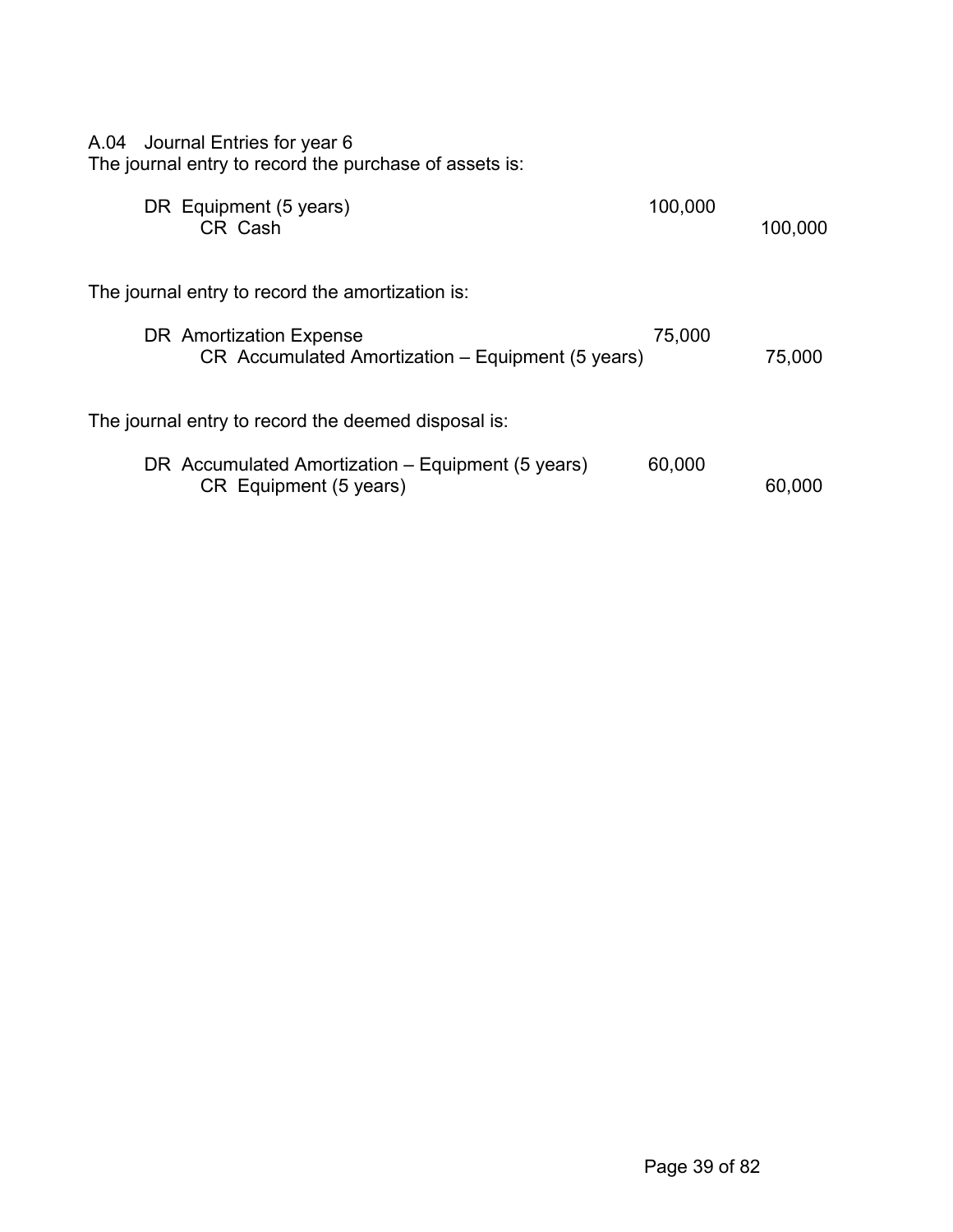## **Pooled Cost Approach: Illustrative Example #2 – Portable Structures**

### A. 05 Purpose

To illustrate the pooling method for portable structures for one board.

## A.06 Background

Portable structures information has been collected by the Ministry on an asset by asset basis up to March 31, 2006. The summary data below represents the portable structures of one board.

The data was sorted by years of remaining service life as of March 31, 2006 and the gross book values and accumulated amortization were summed by year and are shown in the table below.

| Remaing      | Gross Book | Accumulated  |                |
|--------------|------------|--------------|----------------|
| Service Life | Value      | Amortization | Net Book Value |
| 0            | 326,900    | 326,900      |                |
|              | 490,500    | 468,900      | 21,600         |
| 2            | 1,851,000  | 1,684,000    | 167,000        |
| 3            | 3,811,200  | 3, 282, 525  | 528,675        |
| 4            | 7,400,900  | 5,980,740    | 1,420,160      |
| 5            | 4,844,400  | 3,704,733    | 1,139,667      |
| 6            | 1,281,500  | 905,643      | 375, 857       |
| 7            | 658,700    | 434,875      | 223, 825       |
| 8            | 1.747.100  | 1,061,856    | 685,244        |
| 9            |            |              |                |
| 10           | 183,300    | 91.573       | 91.727         |
| 11           |            |              |                |
| 12           | 483,600    | 195,600      | 288,000        |
| 13           |            |              |                |
| 14           |            |              |                |
| 15           |            | -            |                |
| 16           |            | ۰            |                |
| 17           |            | ۰            |                |
| 18           |            | ۰            |                |
| 19           |            |              |                |
| 20           |            |              |                |
| <b>TOTAL</b> | 23.079.100 | 18, 137, 345 | 4.941.755      |

#### SUMMARY DATA AS AT MARCH 31, 2006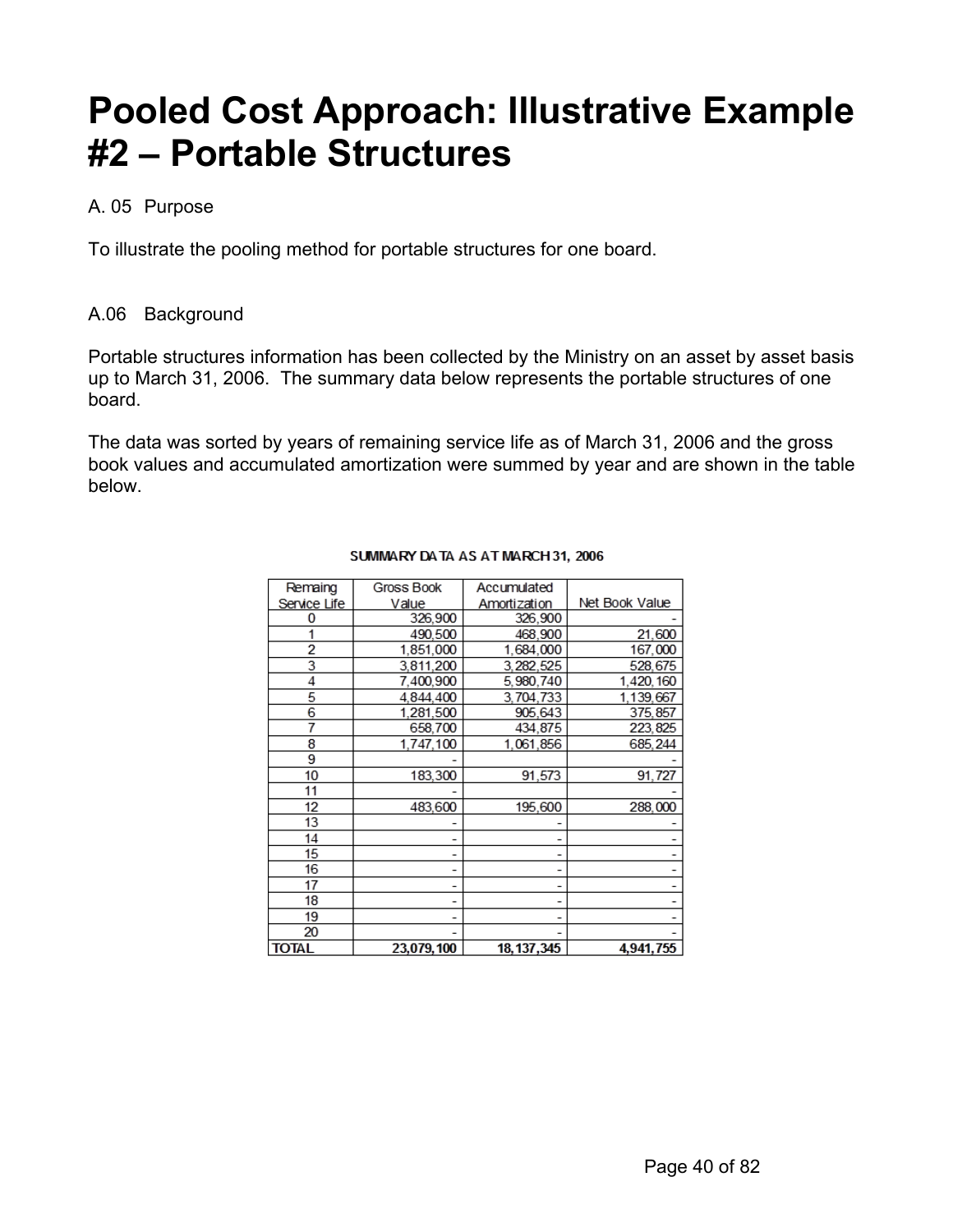A.07 The amortization per year for existing assets was calculated based on the remaining service life as derived by the BVC. The following table represents the amortization to be taken each year on portable structures existing as of March 31, 2006.

|              | For the year ending the 31st |         |         |           |          |         |         |         |        |         |    |     |    |    |    |                          |           |
|--------------|------------------------------|---------|---------|-----------|----------|---------|---------|---------|--------|---------|----|-----|----|----|----|--------------------------|-----------|
| RSL          |                              |         |         |           |          |         |         |         | 10     | 12      | 14 | ، 5 | 16 | 18 | 19 | 20                       |           |
| <b>NBV</b>   | 21.600                       | 167.000 | 528.675 | 1.420.160 | .139.667 | 375.857 | 223.825 | 685.244 | 91.727 | 288,000 |    |     |    |    |    |                          | Total     |
| Aug-06       | 21,600                       | 83,500  | 176,225 | 355,040   | 227,933  | 62,643  | 31,975  | 85,656  | 9,173  | 24,000  |    |     |    |    |    |                          | 1,077,745 |
| Aug-07       |                              | 83,500  | 176.225 | 355.040   | 227.933  | 62,643  | 31,975  | 85.656  | 9,173  | 24,000  |    |     |    |    |    |                          | 1,056,145 |
| Aug-08       |                              |         | 176,225 | 355,040   | 227.933  | 62,643  | 31.975  | 85.656  | 9,173  | 24,000  |    |     |    |    |    |                          | 972,645   |
| Aug-09       |                              |         |         | 355,040   | 227,933  | 62,643  | 31,975  | 85,656  | 9,173  | 24,000  |    |     |    |    |    |                          | 796.420   |
| Aug-10       |                              |         |         |           | 227,935  | 62,643  | 31,975  | 85,656  | 9,173  | 24,000  |    |     |    |    |    |                          | 441,382   |
| Aug-11       |                              |         |         |           |          | 62,642  | 31,975  | 85.656  | 9,173  | 24,000  |    |     |    |    |    |                          | 213,446   |
| Aug-12       |                              |         |         |           |          |         | 31,975  | 85,656  | 9,173  | 24,000  |    |     |    |    |    |                          | 150,804   |
| Aug-13       |                              |         |         |           |          |         |         | 85,652  | 9,173  | 24.000  |    |     |    |    |    |                          | 118,825   |
| Aug-14       |                              |         |         |           |          |         |         |         | 9,173  | 24,000  |    |     |    |    |    |                          | 33.173    |
| Aug-15       |                              |         |         |           |          |         |         |         | 9,170  | 24,000  |    |     |    |    |    |                          | 33.170    |
| Aug-16       |                              |         |         |           |          |         |         |         |        | 24.000  |    |     |    |    |    |                          | 24,000    |
| Aug-17       |                              |         |         |           |          |         |         |         |        | 24,000  |    |     |    |    |    |                          | 24,000    |
| <b>TOTAL</b> | 21,600                       | 167,000 | 528.675 | 1.420.160 | .139.667 | 375,857 | 223.825 | 685.244 | 91.727 | 288,000 |    |     |    |    |    | $\overline{\phantom{0}}$ | 4.941.755 |

RSL = Remaining service life NBV = Net Book Value

A.08 To illustrate how to record new portable structure purchases and disposals of portable structures, we are assuming the following activities took place:

- Portable purchases in June 2007 (5 month period) for \$40,000
- Portable purchases in Sept 2007 (7 month period) for \$60,000
- Portable disposals in January 2009 (7 month period) for \$5,000

| <b>Investments</b>     |                        | 40,000 | 60,000 |                        |
|------------------------|------------------------|--------|--------|------------------------|
|                        |                        |        |        | Total amortization for |
| For the period ending: | <b>Existing assets</b> |        |        | the period             |
| Aug-15                 | 1,077,745              |        |        | 1,077,745              |
| Aug-16                 | 1,056,145              | 1,000  |        | 1,057,145              |
| Aug-17                 | 972,645                | 2,000  | 1,500  | 976,145                |
| Aug-18                 | 796,420                | 2,000  | 3,000  | 801,420                |
| Aug-19                 | 441,382                | 2,000  | 3,000  | 446,382                |
| Aug-20                 | 213,446                | 2,000  | 3,000  | 218,446                |
| Aug-21                 | 150,804                | 2,000  | 3,000  | 155,804                |
| Aug-22                 | 118,825                | 2,000  | 3,000  | 123,825                |
| Aug-23                 | 33,173                 | 2,000  | 3,000  | 38,173                 |
| Aug-24                 | 33,170                 | 2,000  | 3,000  | 38,170                 |
| Aug-25                 | 24,000                 | 2,000  | 3,000  | 29,000                 |
| Aug-26                 | 24,000                 | 2,000  | 3,000  | 29,000                 |
| Aug-27                 |                        | 2,000  | 3,000  | 5,000                  |
| Aug-28                 |                        | 2,000  | 3,000  | 5,000                  |
| Aug-29                 |                        | 2,000  | 3,000  | 5,000                  |
| Aug-30                 |                        | 2,000  | 3,000  | 5,000                  |
| Aug-31                 |                        | 2,000  | 3,000  | 5,000                  |
| Aug-32                 |                        | 2,000  | 3,000  | 5,000                  |
| Aug-33                 |                        | 2,000  | 3,000  | 5,000                  |
| Aug-34                 |                        | 2,000  | 3,000  | 5,000                  |
| Aug-35                 |                        | 2,000  | 3,000  | 5,000                  |
| Aug-36                 |                        | 1,000  | 3,000  | 4,000                  |
| Aug-37                 |                        |        | 1,500  | 1,500                  |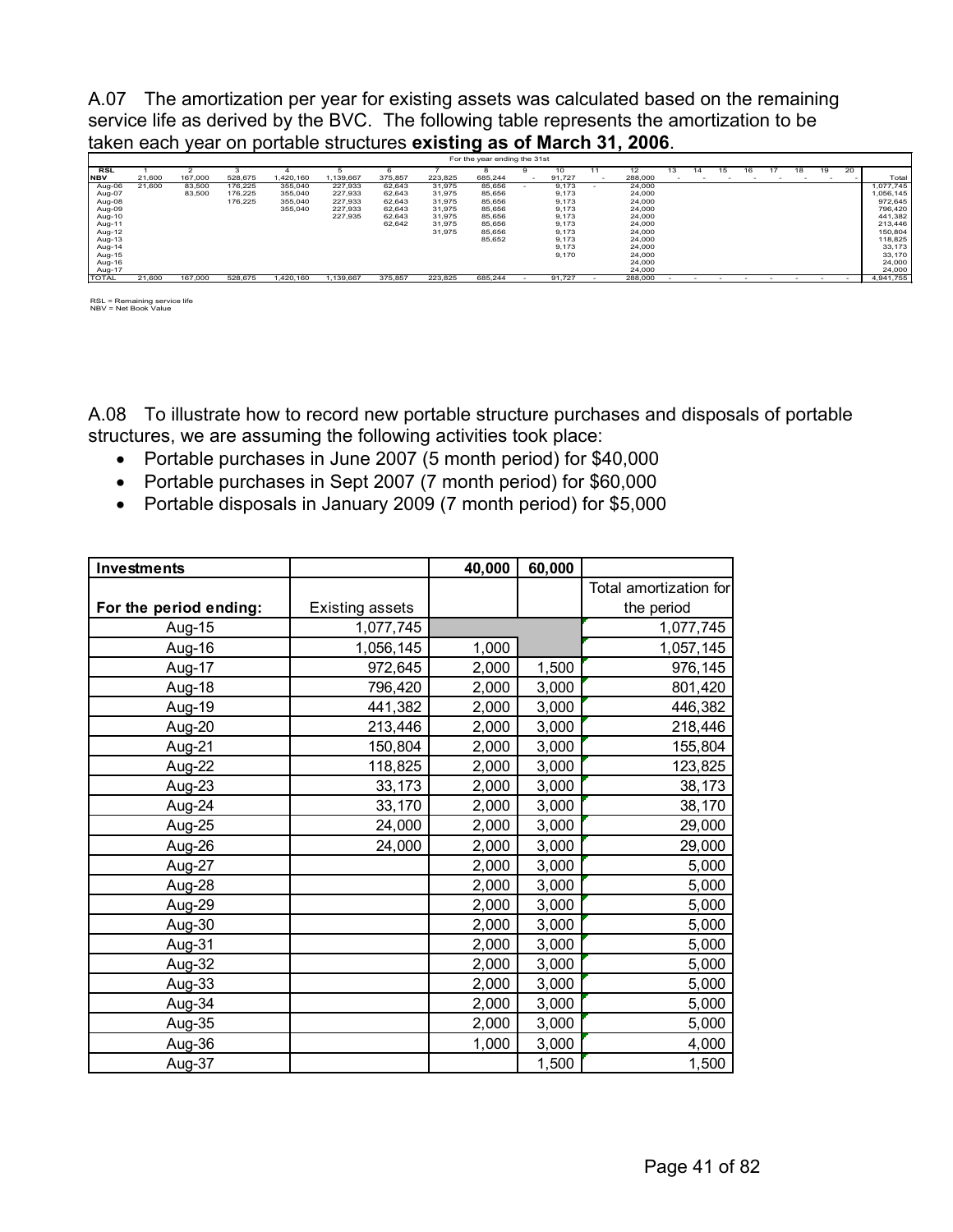A.09 Following through with our example, this is what the continuity schedule would look like for portable structures for our sample board given the following assumptions:

Continuity schedule was built based on a 20 year life cycle starting with Mar 31, 2006 Portable structure purchases in 2007 for \$40,000 Portable structure purchases in 2008 for \$60,000 Disposal incurred in 2009 was not removed in asset class as we will apply the "deemed disposal" rule. It will be recorded as revenue of \$5,000. See A.10 below.

|    |                     | <b>GROSS BOOK VALUE</b> |           |                  | <b>ACCUMULATED AMORTIZATION</b> |                |              |               |                |  |            |
|----|---------------------|-------------------------|-----------|------------------|---------------------------------|----------------|--------------|---------------|----------------|--|------------|
|    |                     | Opening                 |           | Deemed           | Ending                          | Opening        | Amortization | Deemed        | Closing        |  |            |
|    | Years Period Ending | <b>Balance</b>          | Additions | <b>Disposals</b> | Balance                         | <b>Balance</b> | Expense      | Disposals     | <b>Balance</b> |  | <b>NBV</b> |
|    |                     |                         |           |                  |                                 |                |              |               |                |  |            |
|    | August 31, 2015     | 23,079,100              |           | (326, 900)       | 22,752,200                      | 18, 137, 345   | 1,077,745    | (326,900)     | 18,888,190     |  | 3,864,010  |
| 2  | August 31, 2016     | 22,752,200              | 40,000    | (490, 500)       | 22,301,700                      | 18,888,190     | 1,057,145    | (490, 500)    | 19,454,835     |  | 2,846,865  |
| 3  | August 31, 2017     | 22,301,700              | 60,000    | (1, 851, 000)    | 20,510,700                      | 19,454,835     | 976,145      | (1, 851, 000) | 18,579,980     |  | 1,930,720  |
|    | August 31, 2018     | 20.510.700              |           | (3.811.200)      | 16.699.500                      | 18.579.980     | 801,420      | (3.811.200)   | 15.570.200     |  | 1,129,300  |
| 5  | August 31, 2019     | 16,699,500              |           | (7,400,900)      | 9,298,600                       | 15,570,200     | 446,382      | (7,400,900)   | 8,615,682      |  | 682,918    |
| 6  | August 31, 2020     | 9,298,600               |           | (4, 844, 400)    | 4,454,200                       | 8.615.682      | 218,446      | (4,844,400)   | 3.989.728      |  | 464,472    |
|    | August 31, 2021     | 4,454,200               |           | (1, 281, 500)    | 3,172,700                       | 3,989,728      | 155,804      | (1.281.500)   | 2,864,032      |  | 308,668    |
| 8  | August 31, 2022     | 3,172,700               |           | (658, 700)       | 2,514,000                       | 2,864,032      | 123,825      | (658, 700)    | 2,329,157      |  | 184,843    |
| 9  | August 31, 2023     | 2,514,000               |           | (1,747,100)      | 766,900                         | 2,329,157      | 38,173       | (1,747,100)   | 620,230        |  | 146,670    |
| 10 | August 31, 2024     | 766,900                 |           | $\Omega$         | 766,900                         | 620,230        | 38,170       | $\Omega$      | 658,400        |  | 108,500    |
| 11 | August 31, 2025     | 766,900                 |           | (183, 300)       | 583,600                         | 658,400        | 29,000       | (183, 300)    | 504,100        |  | 79,500     |
| 12 | August 31, 2026     | 583,600                 |           | $\Omega$         | 583,600                         | 504,100        | 29,000       | 0             | 533,100        |  | 50,500     |
| 13 | August 31, 2027     | 583,600                 |           | (483.600)        | 100,000                         | 533,100        | 5,000        | (483, 600)    | 54,500         |  | 45,500     |
| 14 | August 31, 2028     | 100.000                 |           | $\Omega$         | 100,000                         | 54,500         | 5,000        | 0             | 59,500         |  | 40,500     |
| 15 | August 31, 2029     | 100,000                 |           | $\mathbf 0$      | 100,000                         | 59,500         | 5,000        | 0             | 64,500         |  | 35,500     |
| 16 | August 31, 2030     | 100,000                 |           | $\Omega$         | 100,000                         | 64,500         | 5,000        | 0             | 69,500         |  | 30,500     |
| 17 | August 31, 2031     | 100,000                 |           | $\Omega$         | 100,000                         | 69.500         | 5,000        | 0             | 74,500         |  | 25,500     |
| 18 | August 31, 2032     | 100,000                 |           | $\mathbf 0$      | 100,000                         | 74,500         | 5,000        | 0             | 79,500         |  | 20,500     |
| 19 | August 31, 2033     | 100,000                 |           | 0                | 100,000                         | 79,500         | 5,000        | 0             | 84,500         |  | 15,500     |
| 20 | August 31, 2034     | 100,000                 |           | $\Omega$         | 100,000                         | 84,500         | 5,000        | 0             | 89,500         |  | 10,500     |
| 21 | August 31, 2035     | 100,000                 |           | $\Omega$         | 100,000                         | 89,500         | 5,000        | 0             | 94,500         |  | 5,500      |
| 22 | August 31, 2036     | 100,000                 |           | (40,000)         | 60,000                          | 94,500         | 4,000        | (40,000)      | 58,500         |  | 1,500      |
| 23 | August 31, 2037     | 60,000                  |           | (60,000)         |                                 | 58,500         | 1,500        | (60,000)      |                |  |            |

#### **Portables - Pooled Approach Example CONTINUITY SCHEDULE**

A. 10 The \$5000 received due to the disposal of a portable structure in 2009 is recorded as revenue (Gain on Disposal) as all portable structures are assumed to be held to the end of their useful life and then disposed.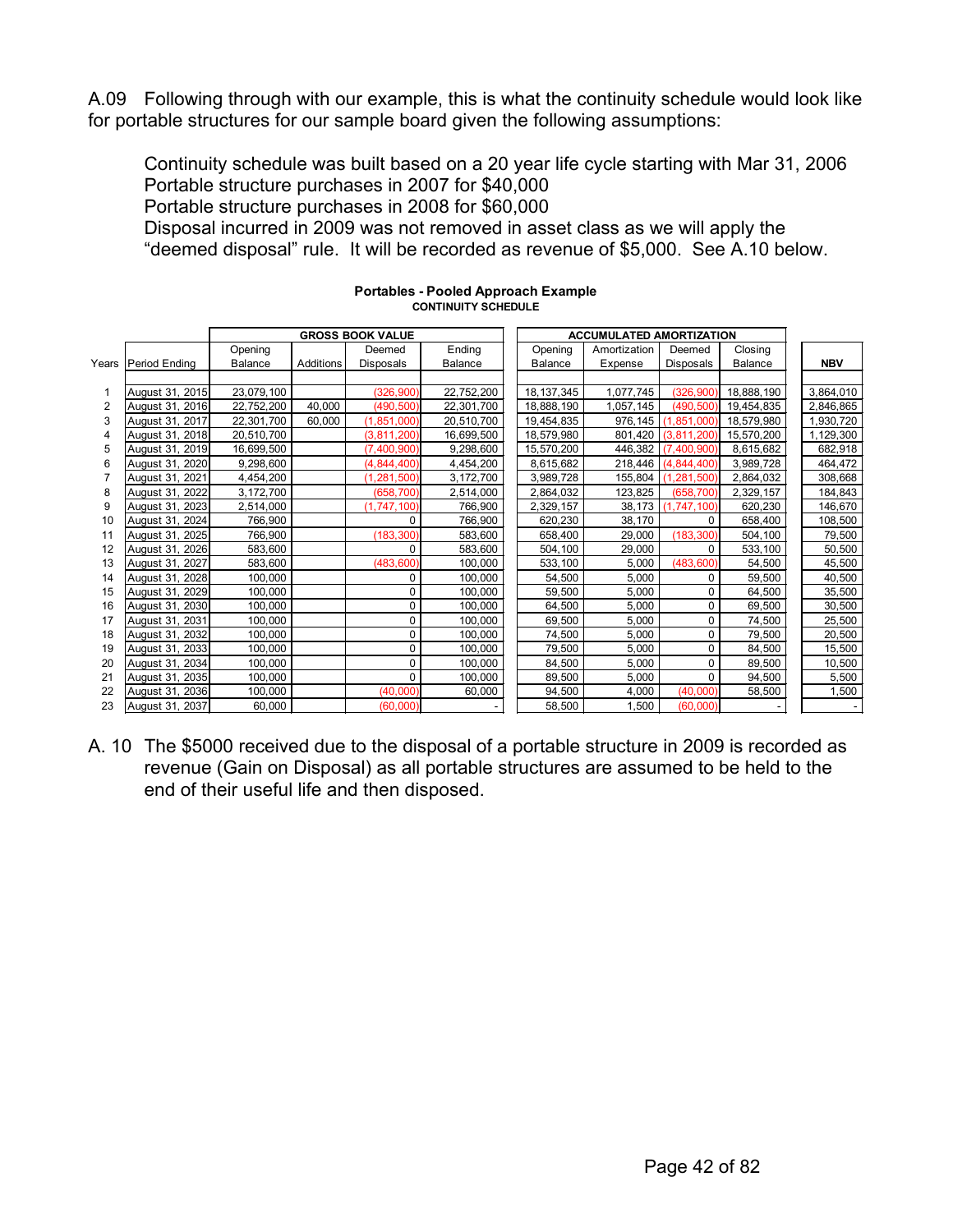## *Appendix B – Estimated Useful Lives and Capitalization Thresholds*

B. 01 Tangible capital assets with a dollar value as set out below or greater shall be capitalized.

| <b>Asset Class</b>                                         | Capitalization<br><b>Threshold By Unit</b><br>Value | <b>Tracking Method<sup>1</sup></b> | <b>Amortization</b><br><b>Method</b> | <b>Estimated Useful Life</b> |  |  |
|------------------------------------------------------------|-----------------------------------------------------|------------------------------------|--------------------------------------|------------------------------|--|--|
| <b>BUILDINGS</b>                                           |                                                     |                                    |                                      |                              |  |  |
| <b>Buildings</b>                                           | \$10,0005                                           | By Asset                           | Straight-line                        | 40 years                     |  |  |
| <b>Portable Structures</b>                                 | \$10,000                                            | Pooled<br>Straight-line            |                                      | 20 years                     |  |  |
| \$10,000<br><b>Other Buildings</b>                         |                                                     | By Asset<br>Straight-line          |                                      | 20 years                     |  |  |
| <b>LAND and LAND IMPROVEMENTS</b>                          |                                                     |                                    |                                      |                              |  |  |
| Land and Land<br>Improvement with<br><b>Infinite Lives</b> | All (initial purchase)<br>\$10,000 (betterments)    | By asset                           | N/A                                  | Infinite                     |  |  |
| Land Improvements<br>with finite lives                     | \$10,000                                            | By asset                           | Straight-line                        | 15 years                     |  |  |
| <b>FIRST-TIME EQUIPPING</b>                                |                                                     |                                    |                                      |                              |  |  |
| First-time Equipping<br>$-10$ years                        | All                                                 | Pooled                             | Straight-line                        | 10 years                     |  |  |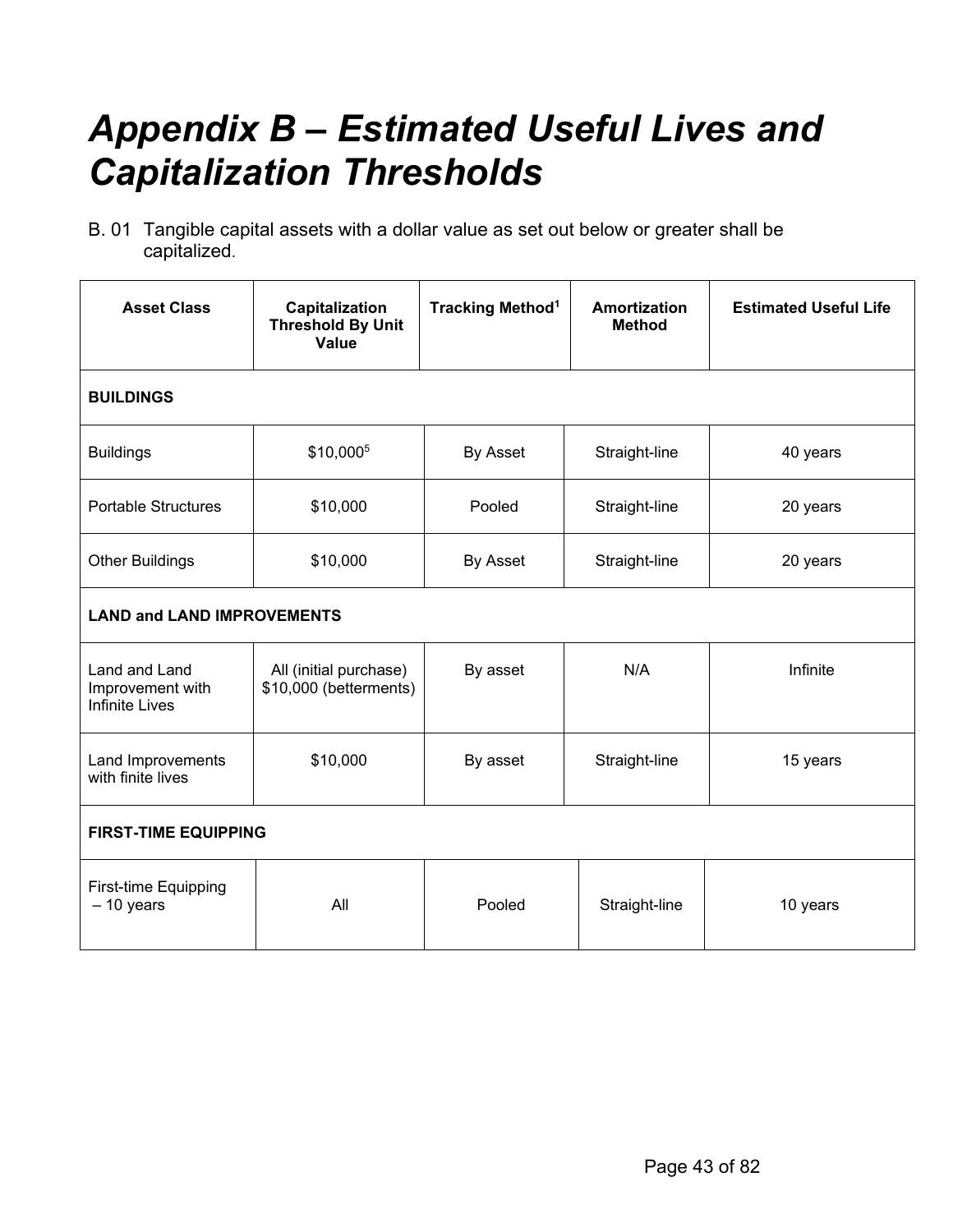| <b>Asset Class</b>                                                                                                | Capitalization<br><b>Threshold by Unit</b><br>Value | <b>Tracking Method<sup>1</sup></b> | Amortization<br><b>Method</b> | <b>Estimated Useful Life</b> |  |  |  |  |
|-------------------------------------------------------------------------------------------------------------------|-----------------------------------------------------|------------------------------------|-------------------------------|------------------------------|--|--|--|--|
| <b>FURNITURE and EQUIPMENT</b>                                                                                    |                                                     |                                    |                               |                              |  |  |  |  |
| Equipment - 5 years                                                                                               | \$5,000                                             | Pooled                             | Straight-line                 | 5 years                      |  |  |  |  |
| Equipment - 10 years                                                                                              | \$5,000<br>Pooled<br>Straight-line                  |                                    | 10 years                      |                              |  |  |  |  |
| Equipment - 15 years                                                                                              | \$5,000                                             | By asset                           | Straight-line                 | 15 years                     |  |  |  |  |
| Furniture<br>\$5,000                                                                                              |                                                     | Pooled                             | Straight-line                 | 10 years                     |  |  |  |  |
| <b>COMPUTER HARDWARE and SOFTWARE</b>                                                                             |                                                     |                                    |                               |                              |  |  |  |  |
| <b>Computer Hardware</b>                                                                                          | $$5,000^3$                                          | Pooled                             | Straight-line                 | 3 years                      |  |  |  |  |
| <b>Computer Software</b>                                                                                          | \$5,000                                             | Pooled                             | Straight-line                 | 5 years                      |  |  |  |  |
| <b>VEHICLES</b>                                                                                                   |                                                     |                                    |                               |                              |  |  |  |  |
| Vehicles - gvwr less<br>than 10,000 pounds                                                                        | \$5,000 <sup>2</sup>                                | By asset                           | Straight-line                 | 5 years                      |  |  |  |  |
| Vehicles - gvwr equal<br>to or greater than<br>10,000 pounds                                                      | \$5,000 <sup>2</sup>                                | By asset                           | Straight-line                 | 10 years                     |  |  |  |  |
| <b>ASSETS PERMANENTLY REMOVED FROM SERVICE</b>                                                                    |                                                     |                                    |                               |                              |  |  |  |  |
| All transferred from<br><b>Assets Permanently</b><br><b>Removed from Service</b><br>building class<br>- Buildings |                                                     | By asset                           | N/A                           | N/A                          |  |  |  |  |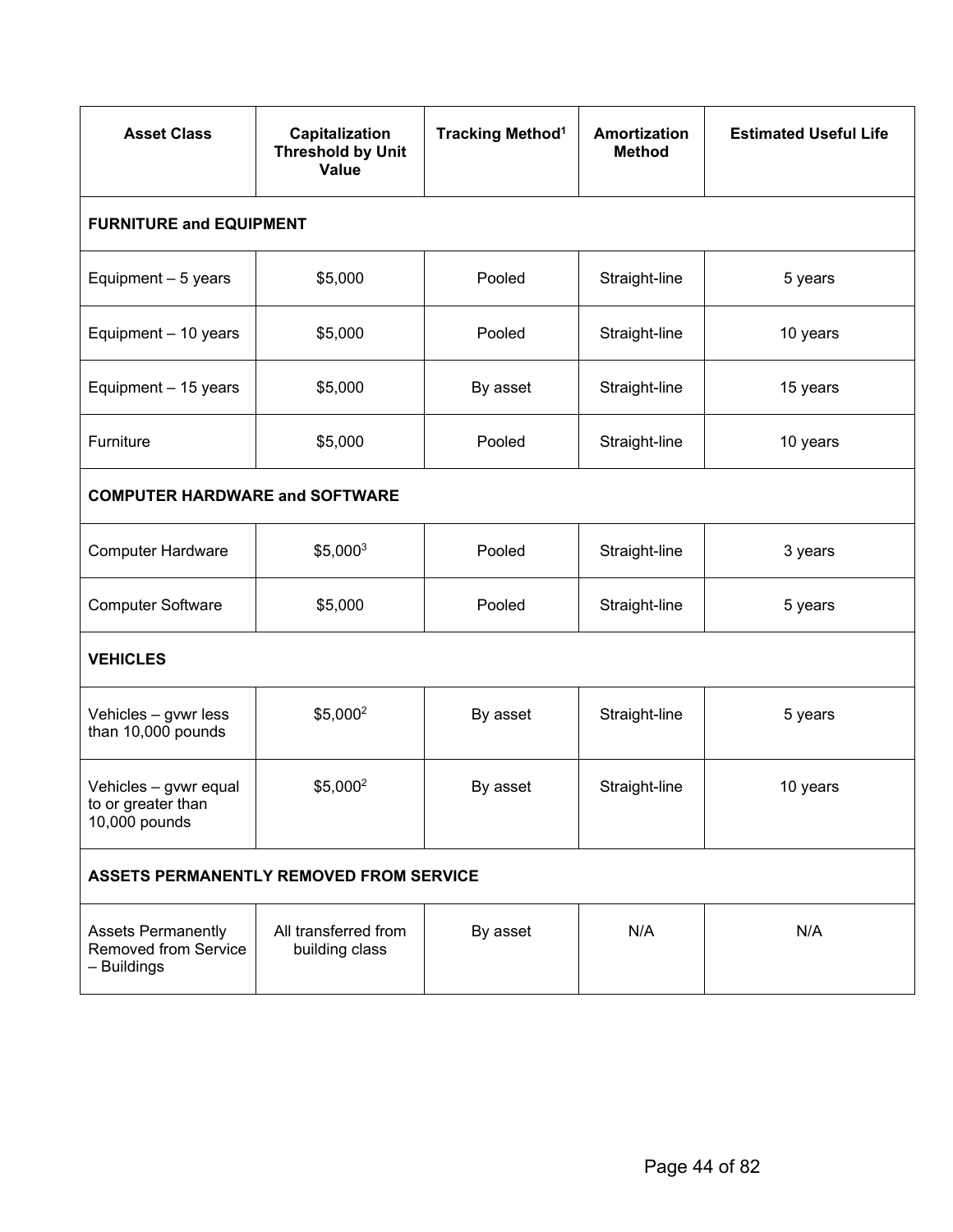| <b>Asset Class</b>                             | Capitalization<br><b>Threshold by Unit</b><br><b>Value</b> | <b>Tracking Method<sup>1</sup></b> | <b>Amortization</b><br><b>Method</b> | <b>Estimated Useful Life</b>                                                                          |  |  |  |  |  |
|------------------------------------------------|------------------------------------------------------------|------------------------------------|--------------------------------------|-------------------------------------------------------------------------------------------------------|--|--|--|--|--|
| <b>LEASED ASSETS</b>                           |                                                            |                                    |                                      |                                                                                                       |  |  |  |  |  |
| Capital Leases -<br><b>Building</b>            | \$10,000                                                   | By asset                           | Straight-line                        | Over the lease term. If<br>bargain purchase option<br>exists, over the economic<br>life of the asset. |  |  |  |  |  |
| Capital Leases - Land                          | All (initial purchase)<br>\$10,000 (betterments)           | By asset                           | N/A                                  | Infinite                                                                                              |  |  |  |  |  |
| Capital Leases - Other                         | \$5,000                                                    | By asset                           | Straight-line                        | Over the lease term. If<br>bargain purchase option<br>exists, over the economic<br>life of the asset. |  |  |  |  |  |
| Leasehold<br>Improvements-<br><b>Buildings</b> | \$10,000                                                   | By asset                           | Straight-line                        | Over the lease term                                                                                   |  |  |  |  |  |
| Leasehold<br>Improvements - Land               | \$10,000                                                   | By asset                           | Straight-line                        | Over the lease term                                                                                   |  |  |  |  |  |
| Leasehold<br>Improvements -Other               | \$5,000                                                    | By asset                           | Straight-line                        | Over the lease term                                                                                   |  |  |  |  |  |
| <b>CONSTRUCTION IN PROGRESS</b>                |                                                            |                                    |                                      |                                                                                                       |  |  |  |  |  |
| Construction In<br>Progress                    | \$10,0004                                                  | By Asset                           | N/A                                  | N/A                                                                                                   |  |  |  |  |  |

<sup>1</sup> The tracking method listing is a recommendation only. Boards are given the flexibility to determine the *accounting treatment based on their particular circumstances as well as in conjunction with their external auditors.* 

*<sup>2</sup> Betterments are not anticipated to these asset classes*

*3 Per unit capitalization threshold does not apply where the invoices or purchase orders exceed \$25,000.* 

*<sup>4</sup> Represents value of entire project*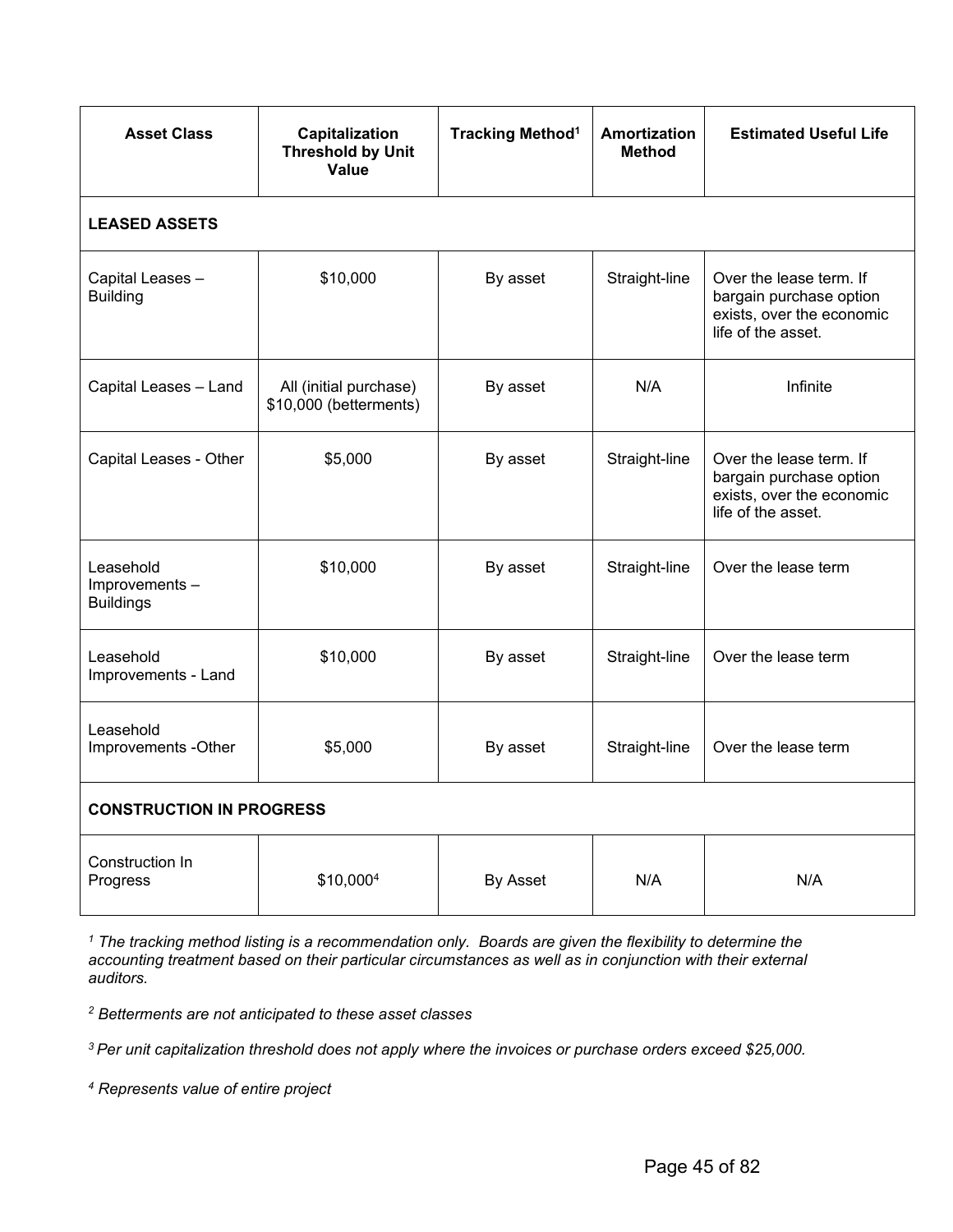*5 Per unit capitalization threshold does not apply when the value of a project is greater than \$10,000 and it increases the life, service potential, and/or efficiency of a building. In this case, the cost of the entire project should be considered when determining whether capitalization should take place. For instance, if the board is installing an energy efficient furnace costing \$8,000 and the cost to install the furnace is \$3,000, the total cost of the furnace including installation (\$11,000), should be capitalized as the cost of the project as a whole is greater than \$10,000.* 

- B.02 Estimated useful life depends on the asset class to which the tangible capital asset belongs. Please work with your IT department and/or auditors to determine if the life expectancy of the tangible capital asset meets the estimated useful life of its asset category.
- B.03 If the tangible capital asset is permanently removed from service and is not being used by the board, amortization should cease and its carrying value should be written down to its residual value.
- B.04 A leased tangible capital asset is amortized over the period of expected use of the asset, on a basis that is consistent with the board's amortization policy for other similar tangible capital assets. If the lease contains terms that allow ownership to pass to the board or a bargain purchase option, the period of amortization would be the economic life of the property. Otherwise, the property would be amortized over the lease term.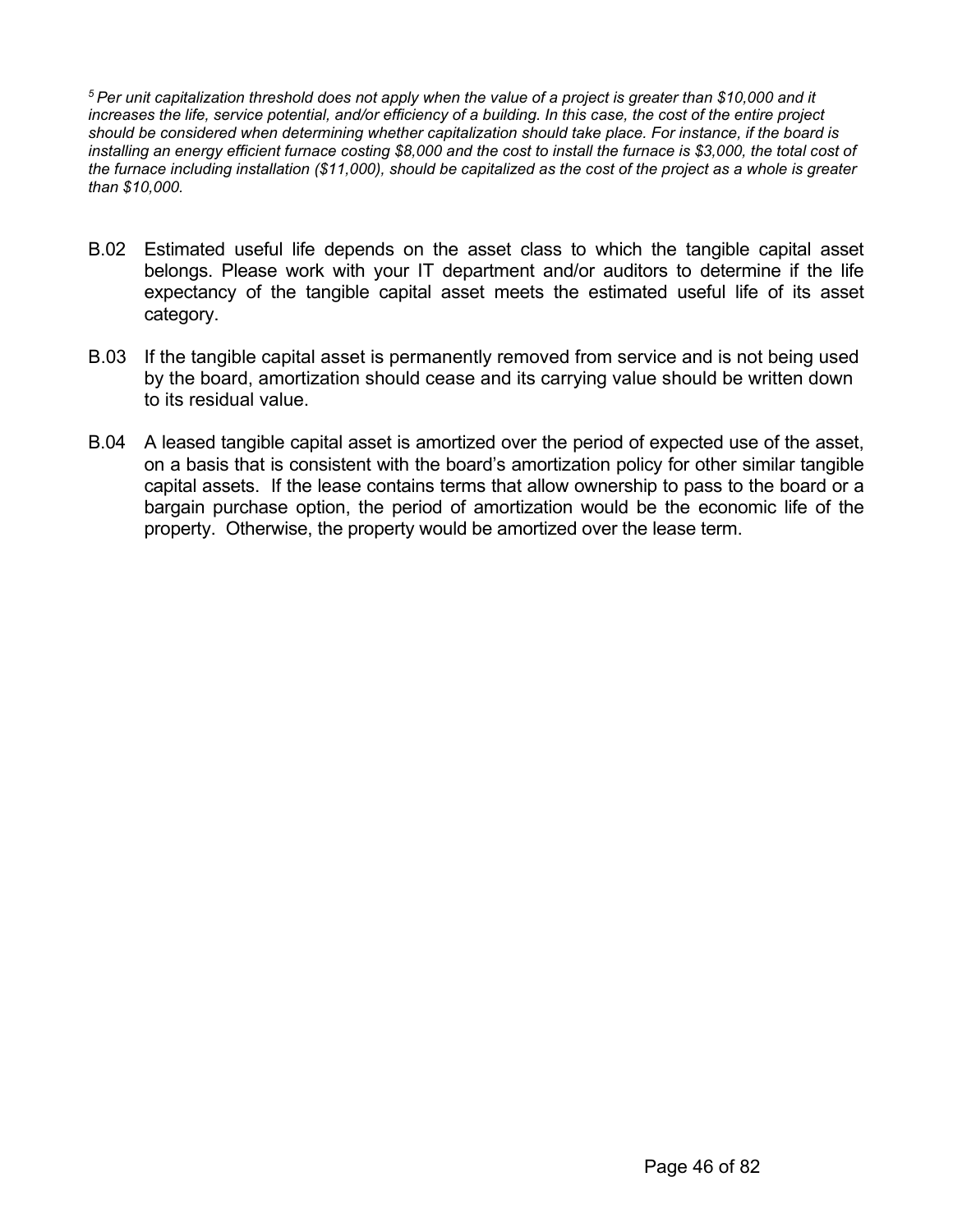## *Appendix C – Tangible Capital Asset Listing*

C.01 The following is a list of tangible capital assets that would **typically** fall under each category based on the selected capitalization threshold. If your board frequently purchases items other than those appearing on the list that exceed the capitalization threshold, please let Ministry of Education staff know so that it can be added for future reference.

## Buildings (capitalization threshold \$10,000)

- Elementary schools
- Secondary schools
- Board office buildings

Portable Structures (capitalization threshold \$10,000)

- Portables
- Portapaks
- Relocatable classroom modules
- Initial set up costs on portables and portapaks

Other Buildings (capitalization threshold \$10,000)

- Domes
- Bus barns
- Salt and sand storage buildings
- Residential homes
- Teacherages

Land (capitalization threshold nil for new land assets, and \$10,000 for betterments)

- Vacant land
- Land under buildings
- Land improvements with infinite lives (such as ponds, grading, drainage, trees)

Land Improvements with finite lives (capitalization threshold \$10,000)

- Driveways
- Walkways
- Fences
- Light posts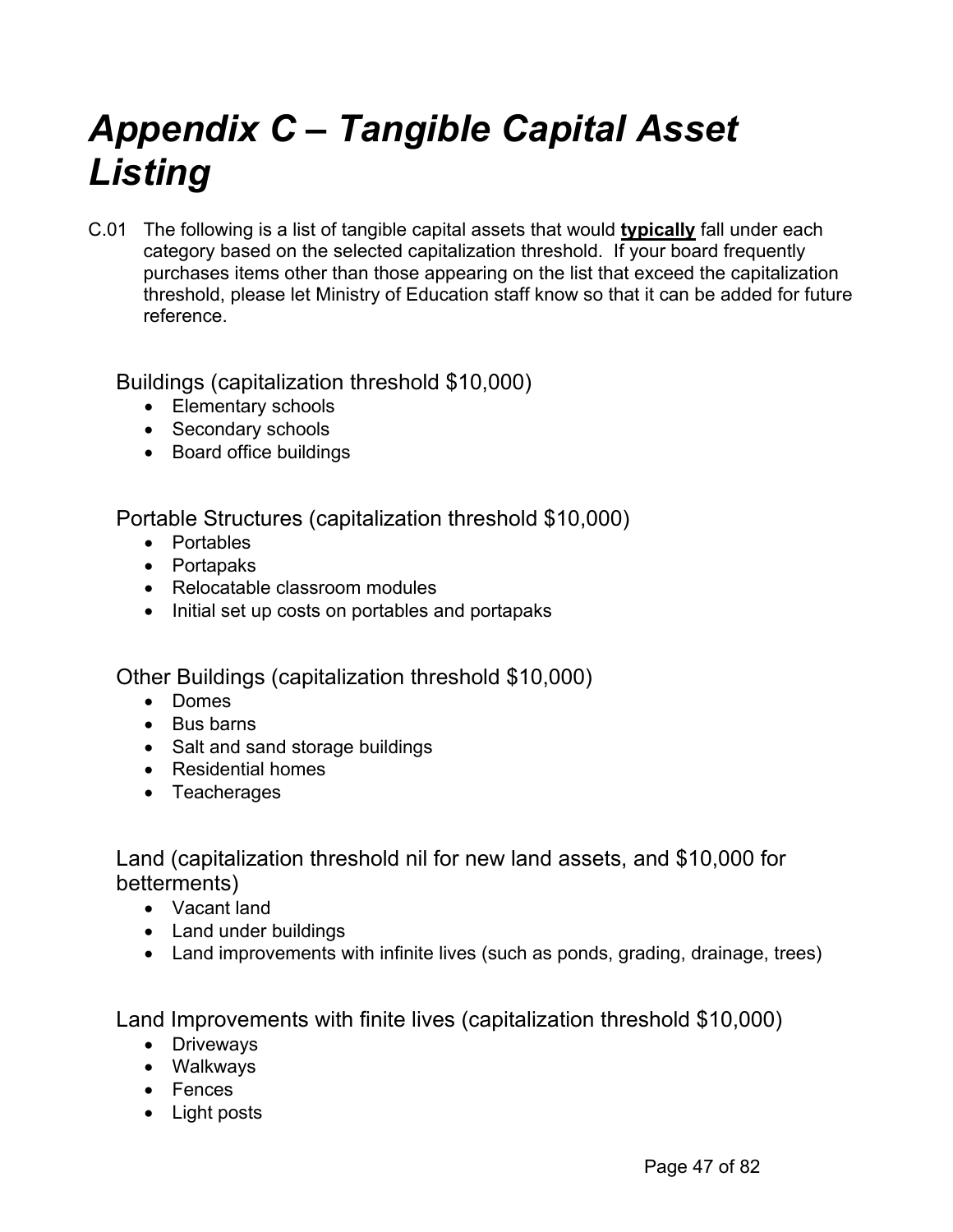- Landscaping (such as retaining brick walls)
- Parking lots
- Electric vehicle charge stations
- Playground equipment
- Sun shelters
- Garbage enclosures
- Signs

First time equipping: 10 years (capitalization threshold nil, unless otherwise stated)

- Desks, tables, chairs, seating
- Computer hardware and software
- Tote boxes and racks
- Drapes and blinds
- Musical instruments
- Pottery kilns, carts
- Laboratory glassware and apparatus, trolleys, trays
- Family studies dining or sewing tables, cooking stoves, refrigerators, food preparation equipment, cooking utensils, etc.
- Tools, hand and power-driven, fixed and portable, workbenches, forge, welding equipment and booths
- Library furnishings, including study-carrels, card catalogues, magazine racks, charging desks, book-trucks, wall mounted and free standing book shelving
- Library resource materials
- Cafeteria furniture and equipment including portable food preparation equipment, cooking utensils, crockery and cutlery
- Physical education equipment, fixed or movable, including games and major athletic equipment, basketball backstops, and scoreboards
- Administration and staff furnishings, office furniture, office machinery, demountable metal storage units
- Caretaking and maintenance equipment and tools
- Regular classroom or library to an Early Learning space
- Classroom to a lab
- Cribs, evacuation frames and gliders for Child Care Centers
- Toys for Child Care Centers

First-time equipping costs that do NOT get captured by this category and should be included as part of building costs (provided the capitalization criteria of \$10,000 has been met) are:

- o Carpeting, tiling
- o Fixed chalkboards, whiteboards, etc.
- o Fixed projection screens
- o Lockers
- o Cafeteria, kitchen, laboratory worktops
- o Built-in storage units
- o PA system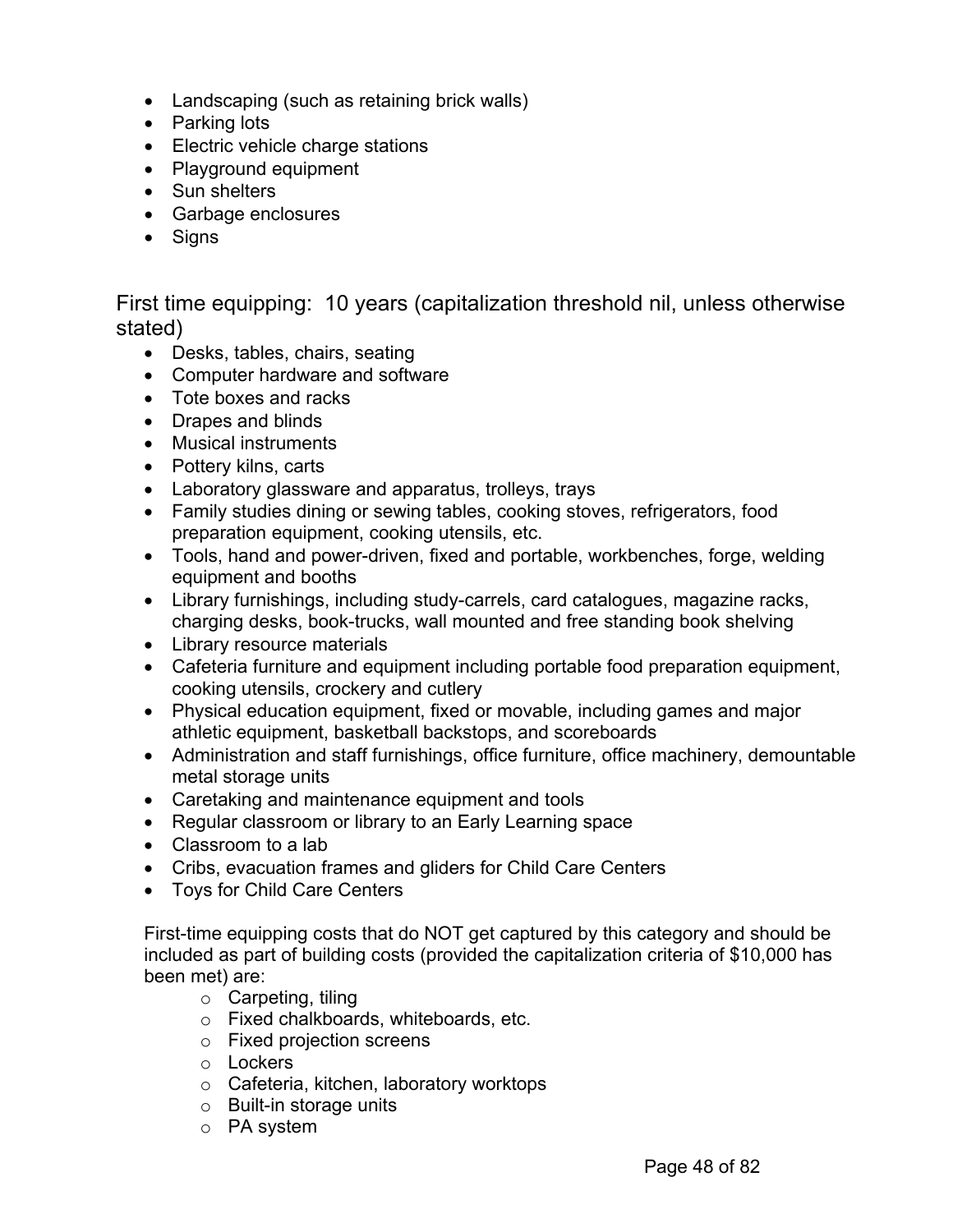- $\circ$  Security system (if the security equipment is attached to the building)
- o Kindergarten classroom to an Early Learning space

First-time equipping costs should NOT include the following:

- o Consumables
- o Rented goods
- o Clothing, uniforms
- o Books, other than those allowed under Library Resource Materials

Furniture: 10 years (capitalization threshold \$5,000)

- Bleachers
- Drapes and blinds
- Library shelving
- Learning structures for primary classes (i.e. indoor slides)

Equipment: 5 years (capitalization threshold \$5,000)

- Secondary school gym equipment exceeding \$5,000 per unit value
- Photocopier
- Uninterrupted power supply (UPS)

Equipment: 10 years (capitalization threshold \$5,000)

- Telephone system and equipment, security system (if it can be easily moved to another site), snow blowers, shop equipment, hoists, musical instruments
- Multi-port patch panels

## **Notes:**

*Special education equipment (formerly ISA equipment) is specifically excluded from capitalization as the equipment is purchased by board on behalf of the student – essentially ownership belongs to the student due to its portability feature*

*We have provided a typical listing of equipment included in the 5 year and 10 year class based on the assumption that those assets have useful lives of approximately five years or ten years. When making this classification decision, the board should look to the useful life of the piece of equipment and place it in the class that best reflects the useful life of the asset as similar assets may differ substantially in quality and, hence, in their useful lives, because of differences in materials, designs and workmanship.*

*CAT5/CAT5E/CAT6 cable, ethernet cable and wall plates (LAN outlets) can be capitalized and added to different categories of assets, based on the nature of the projects, for example, computer hardware with 3 years of service life or equipment with 10 years of service life.*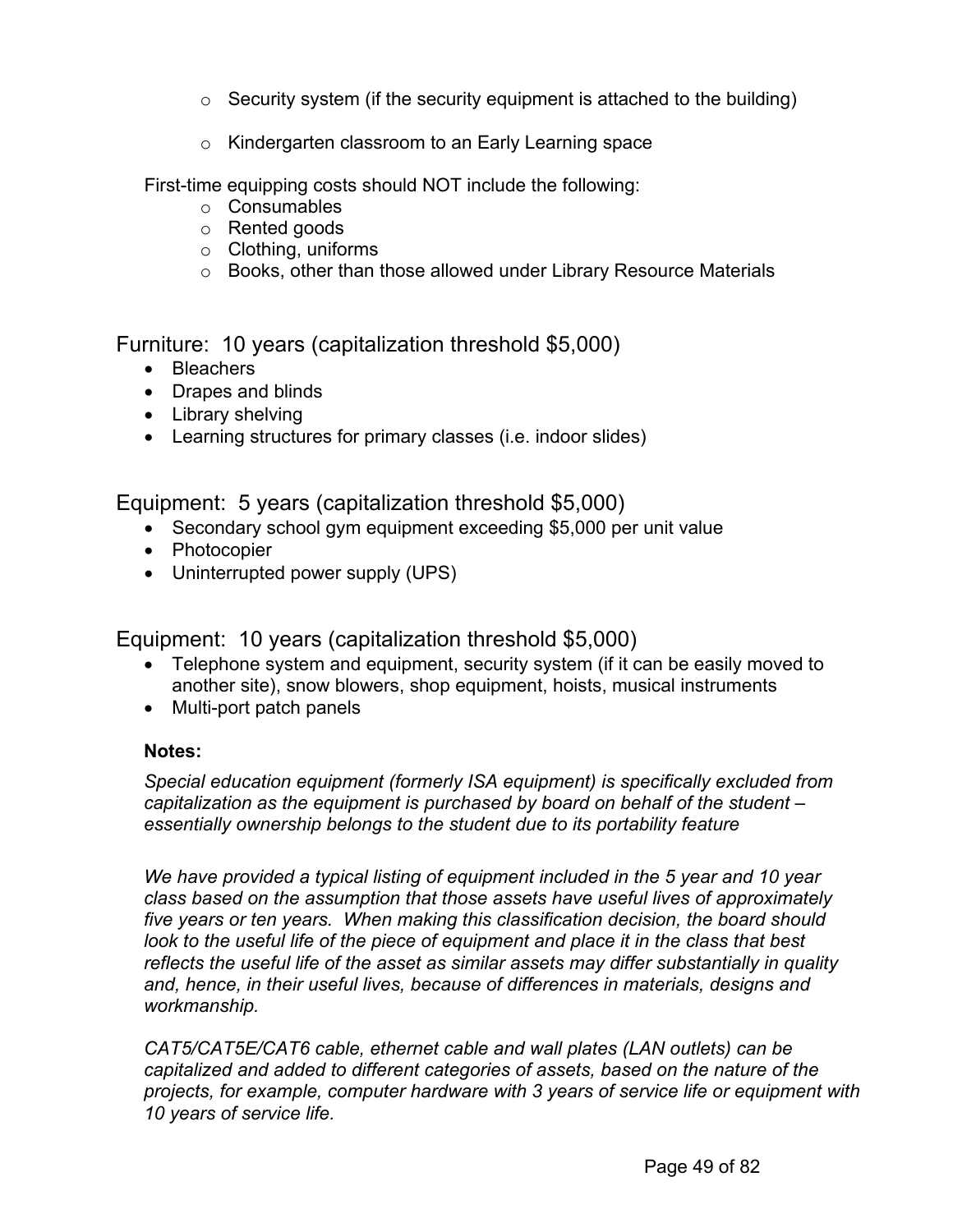Equipment: 15 years (capitalization threshold \$5,000)

- Forklift
- Warehouse platform trucks
- Tractor and attachments
- Backhoe
- Other heavy construction equipment

## **Note:**

*This listing is based on the assumption that these types of equipment have useful lives of fifteen years. Where a board determines that their useful lives do not approximate fifteen years, they should be placed in other asset classes that reflect their useful lives.*

Computer Hardware: 3 years (capitalization threshold \$5,000/unit, or bulk purchase order/invoice exceeds \$25,000)

- Computer workstation including, laptops, monitors, central processing units, keyboards and other peripherals, scanners and printers
- Tablets (e.g. iPads) and smart boards
- Computer software initially purchased with the computer (e.g. Windows)
- Audio visual equipment
- Wireless infrastructure (e.g. routers, Wi-Fi access points, servers and switches)
- Voice over IP (VoIP) phone

### **Note:**

*Cellular phones should be treated as operating expenses.*

Computer Software: 5 years (capitalization threshold \$5,000)

- Computer software with unit value exceeding \$5,000 for example, student information system software
- License for the use or distribution of software where the license unit value exceeds \$5,000 – this should be amortized over the term of the license if less than five years
- Consulting costs to customize a software application
- One-time fees for web-based applications
- On-line registration / attendance systems

### **Note:**

*Cloud computing may fall into the categories of computer hardware or software where the definition of a tangible capital asset and capitalization criteria is met. Otherwise, it should be expensed as a service fee. For details on cloud computing, see Appendix M.* 

Vehicles with gvwr < 10,000 pounds: 5 years (capitalization threshold \$5,000)

- Passenger vehicles such as cars, vans or minivans
- Trucks  $\frac{1}{4}$  ton,  $\frac{1}{2}$  ton,  $\frac{3}{4}$  ton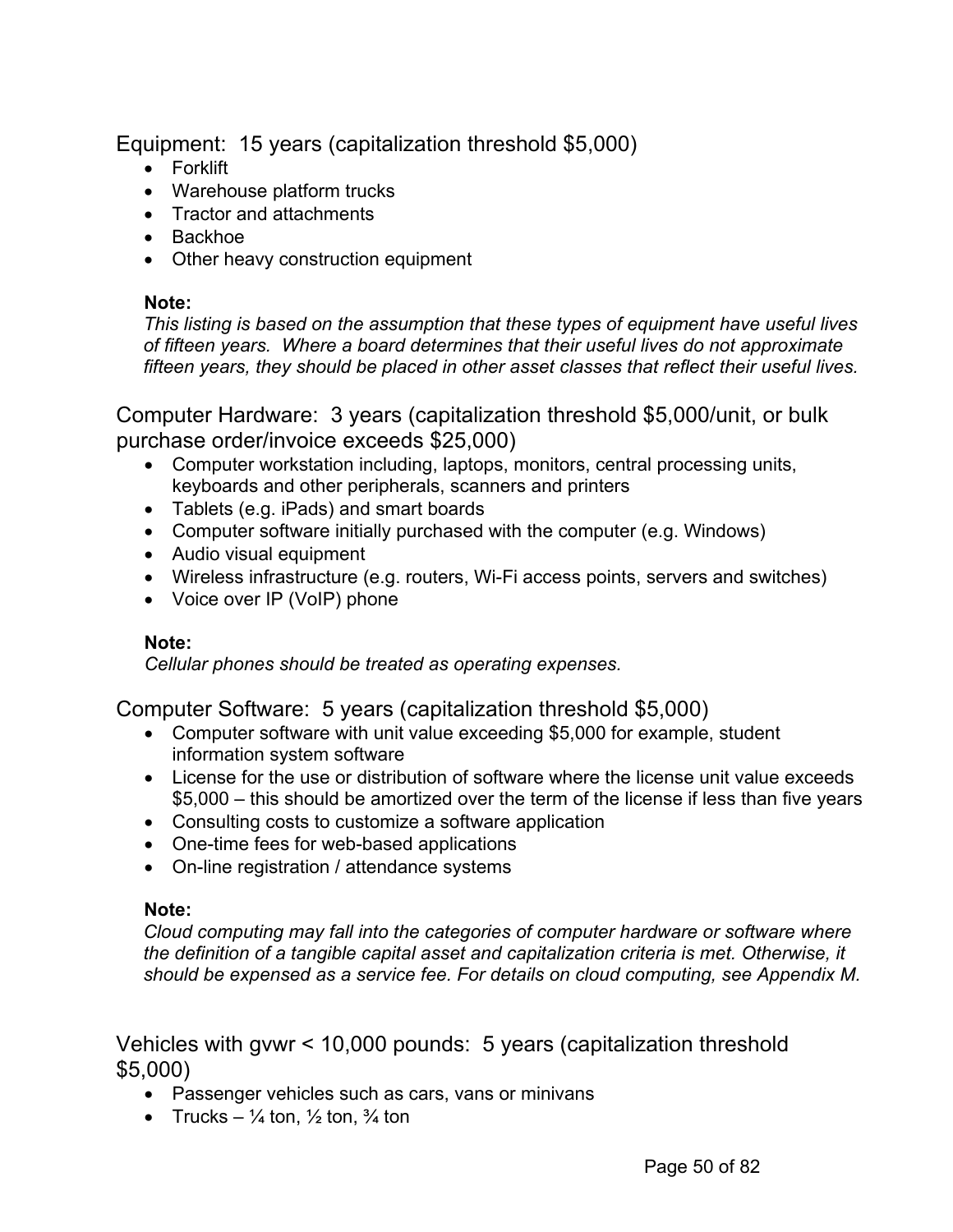Vehicles with gvwr > 10,000 pounds: 10 years (capitalization threshold \$5,000)

- $Trucks 1$  ton or greater
- Cube vans
- Vans
- School buses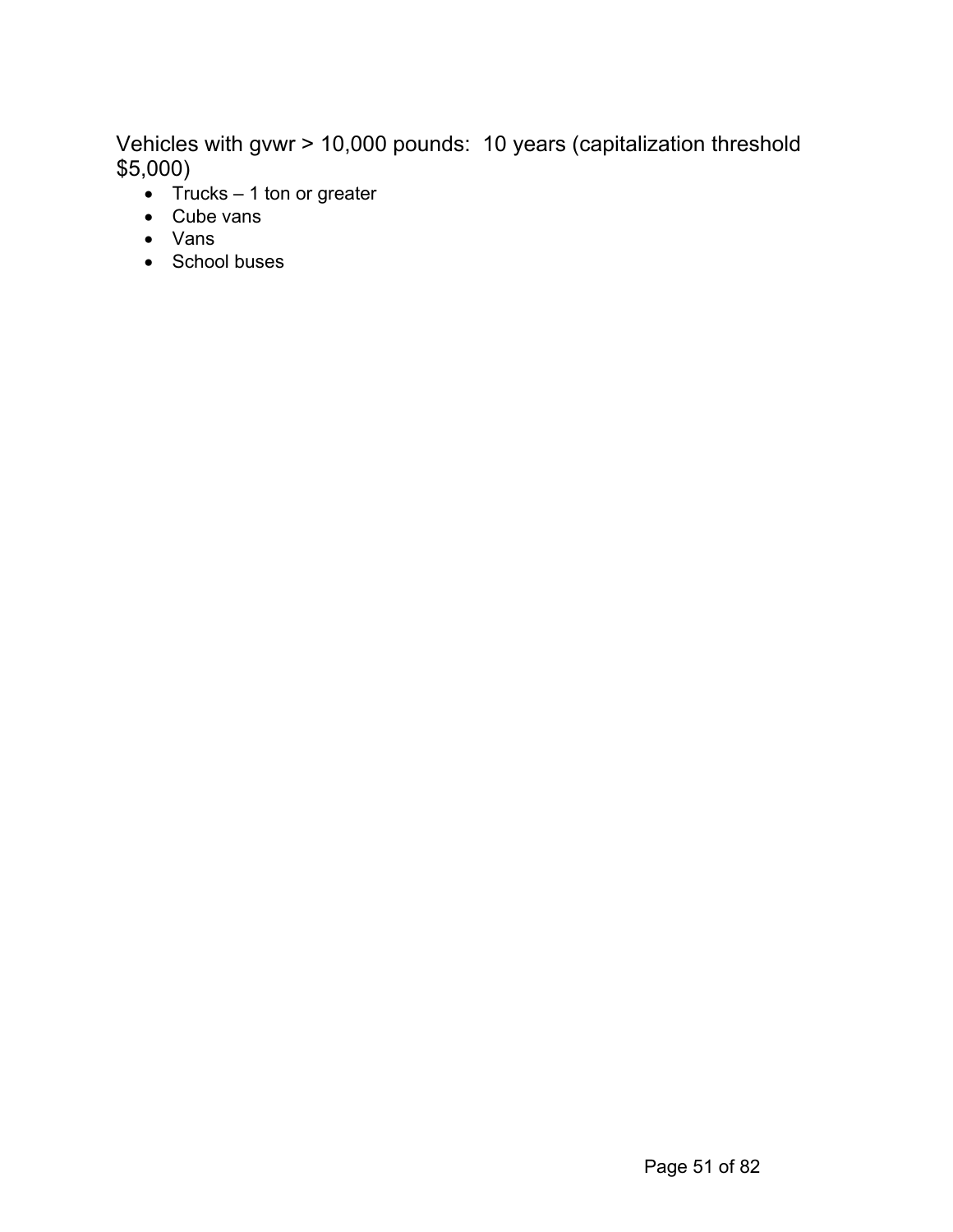## **When should a tangible capital asset be capitalized?**

C.02 The Ministry of Education has created a capitalization decision tree to guide boards in the process of deciding when a tangible capital asset should be capitalized.

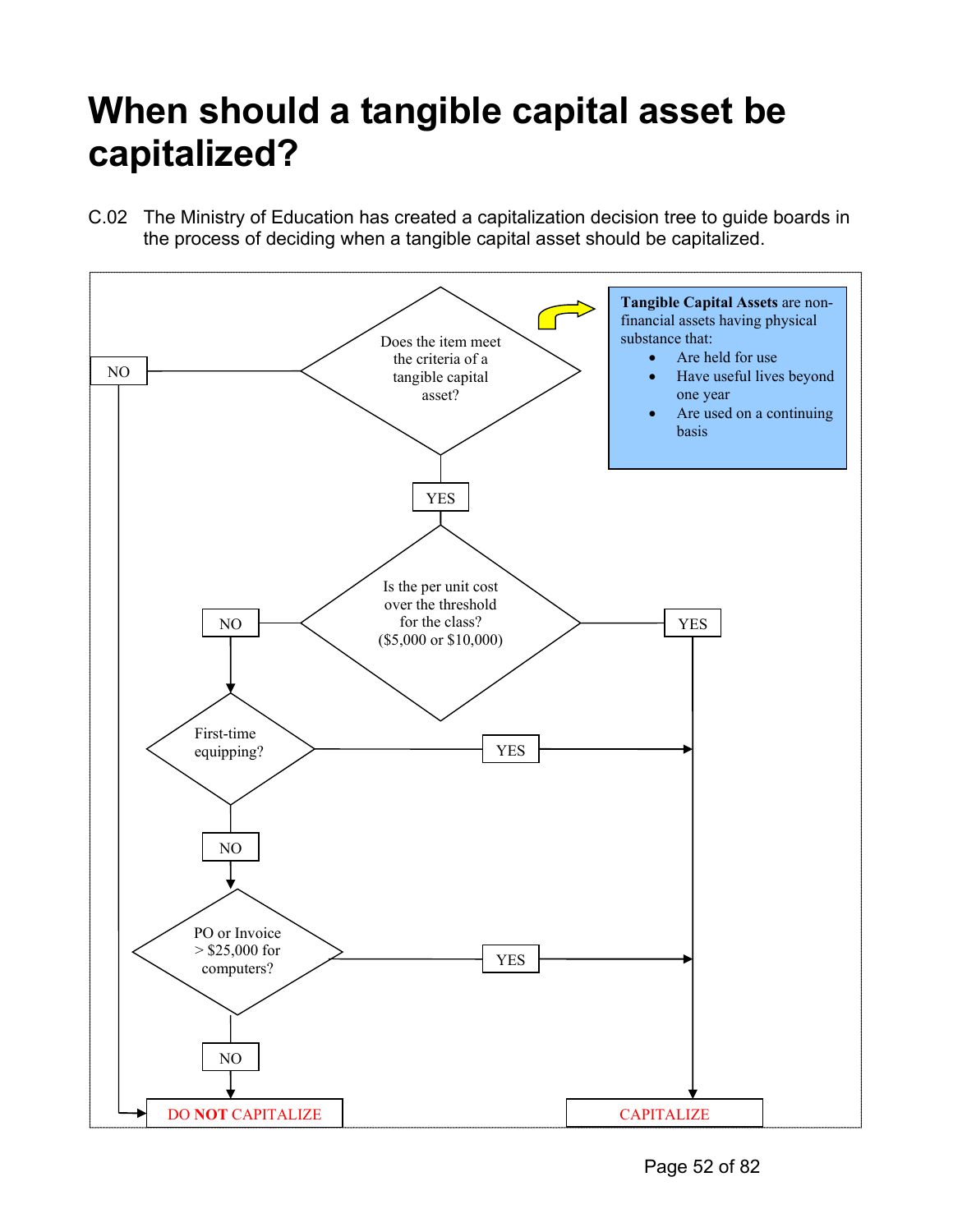## *Appendix D – Construction In Progress: Illustrative Example*

D.01 Scenario

It is March 2013 and the board is planning the construction of a new school. In April the board incurred feasibility study costs of \$226,850 relating to the potential construction of the school. The board decided to go ahead with the construction plans and actual construction started in October 2013. The school is slated for opening in September 2015.

The board incurs the following costs on the new school:

Pre-construction Costs: 2012-13 \$ 226,850 Actual construction Costs: 2013-14 4,025,566 2014-15 <u>2,100,040</u> Total Costs \$ 6,352,456

The school is substantially complete as of August 31, 2015.

During the 2015-16 school year the board incurs a further \$129,510 related to invoices that were not billed to the board at the end of August 31, 2015.

This scenario is ignoring any effects of amortization.

## D.02 Journal Entries

#### In 2012-13:

No tangible capital asset entries to be posted. However, as the board is contemplating the construction of a school and has incurred costs related to that school project that can be specifically attributable to that project, it can record those costs.

DR Pre-acquisition Cost 226,850 CR Cash 226,850

| If the project was subsequently cancelled, the board would expense these costs at the time |         |         |  |  |
|--------------------------------------------------------------------------------------------|---------|---------|--|--|
| the project was cancelled with the following entry:                                        |         |         |  |  |
| DR Other Expense                                                                           | 226,850 |         |  |  |
| <b>CR</b> Pre-acquisition Cost                                                             |         | 226,850 |  |  |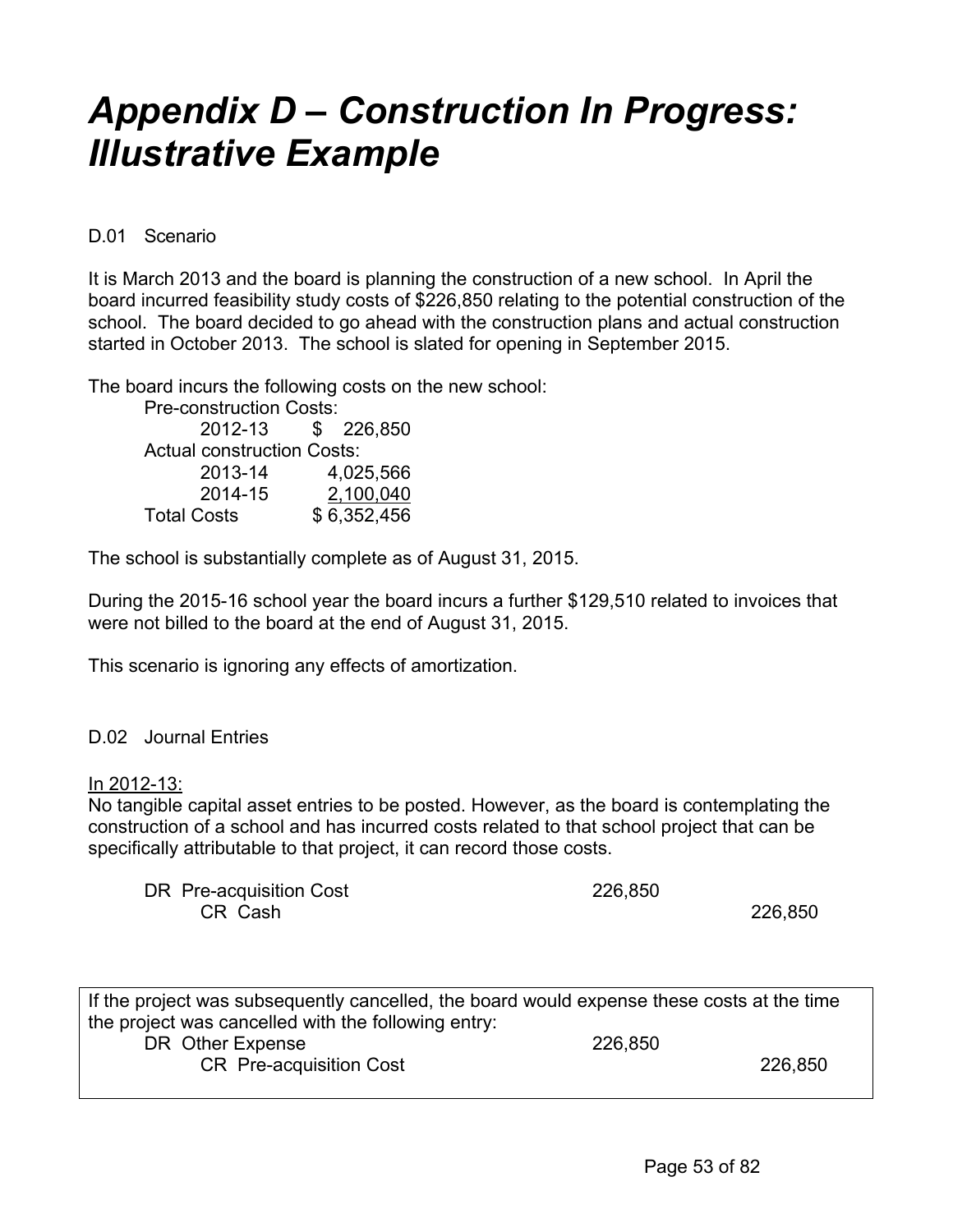| In 2013-14:<br>The board would transfer the Pre-acquisition Cost to Construction in Progress in October<br>2013 when the board decided to go ahead with the project.<br>DR Construction in Progress<br><b>CR Pre-acquisition Cost</b> | 226,850<br>226,850 |           |
|---------------------------------------------------------------------------------------------------------------------------------------------------------------------------------------------------------------------------------------|--------------------|-----------|
| The board will record the investment in the project for the year.<br>DR Construction in Progress<br>CR Cash                                                                                                                           | 4,025,566          | 4,025,566 |
| <u>In 2014-15:</u><br>The board will record the investment in the project for the year.<br>DR Construction in Progress<br>CR Cash                                                                                                     | 2,100,040          | 2,100,040 |
| As the project is substantially complete at the end of the year, the board will record the<br>transfer of the project to its appropriate asset class.                                                                                 |                    |           |
| DR Buildings<br><b>CR</b> Construction in Progress                                                                                                                                                                                    | 6,352,456          | 6,352,456 |
| <u>In 2015/16:</u><br>The board will record the additional costs incurred related to this school.<br>DR Buildings<br><b>CR Cash</b>                                                                                                   | 129,510            | 129,510   |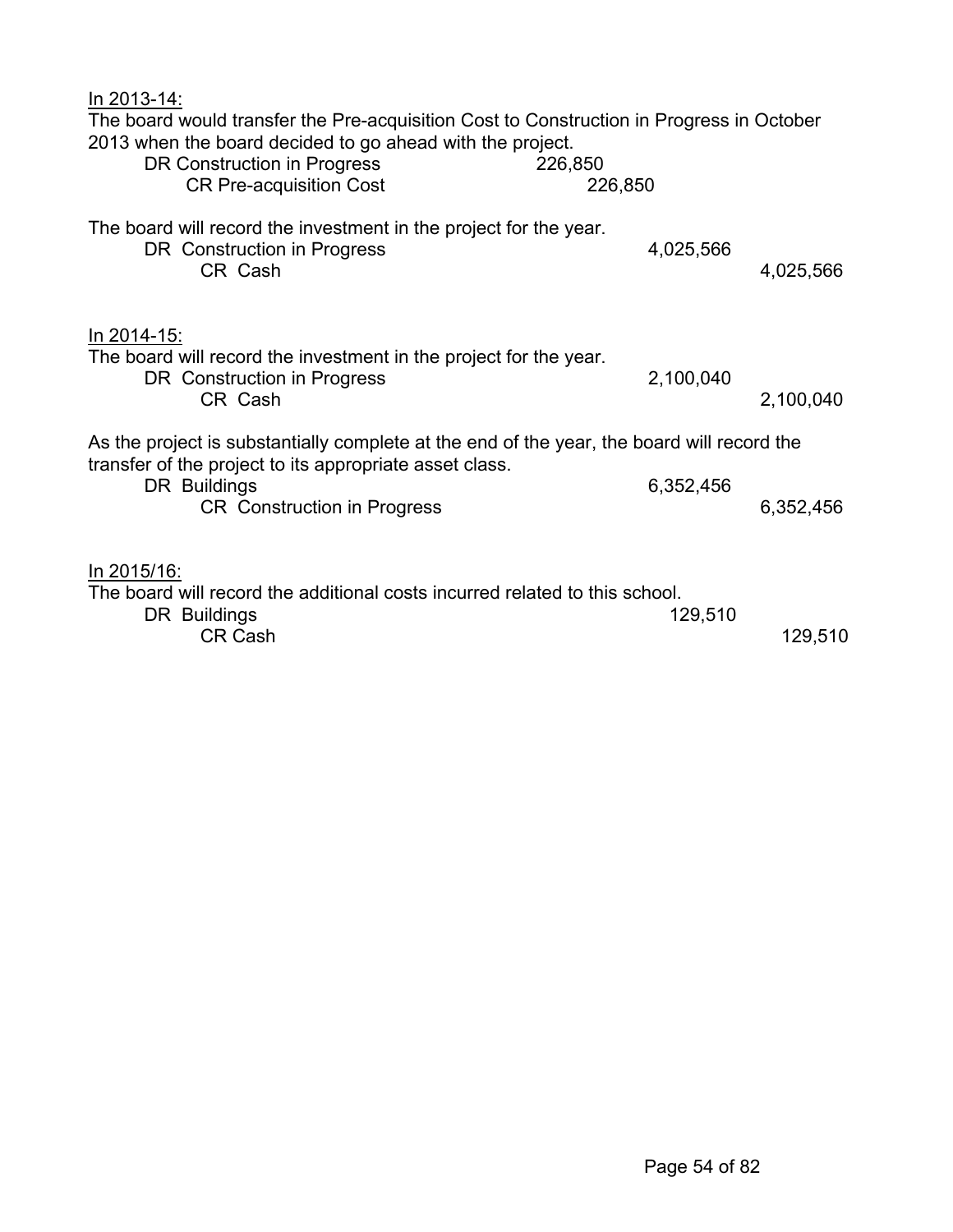## *Appendix E – Betterment versus Operating Expense*

## **Overview**

E.01 To ensure a consistent and appropriate application of the board's tangible capital asset accounting policy, this Appendix provides guidance on the distinction between betterments and operating expenses.

## **Betterments**

E.02 Betterments include such things as additions, upgrades and rearrangements.

## **Additions**

- E.03 Additions are made to an existing tangible capital asset to extend, enlarge or expand the existing tangible capital asset. Examples include adding an extra wing or room to a building.
- E.04 As additions increase service capacity or physical output of a property, they are betterments. Accordingly, the costs of additions meet the definition of a betterment and therefore should be capitalized. The key consideration is increase of quantity of service or output.

## **Upgrades**

- E.05 Upgrades involve the removal of a major part or component of a tangible capital asset and the substitution of a different component having significantly improved performance capabilities beyond the property's original design standard.
- E.06 Upgrades increase the overall efficiency (e.g. increasing utilization, lowering operating costs, increasing output of service), quality (i.e. transforms the asset into a higher class property) or expected service life of a tangible capital asset. The costs of upgrades are capitalized.
- E.07 The following examples would have characteristics of an upgrade:
	- Installing air conditioning in a building that was previously not-air conditioned. This increases the service quality of the property;
	- Replacing existing lighting with energy saving lighting which reduces future operating costs;
	- Substituting a tile roof for wooden shingles which increases the expected useful life of the building beyond its current estimated life;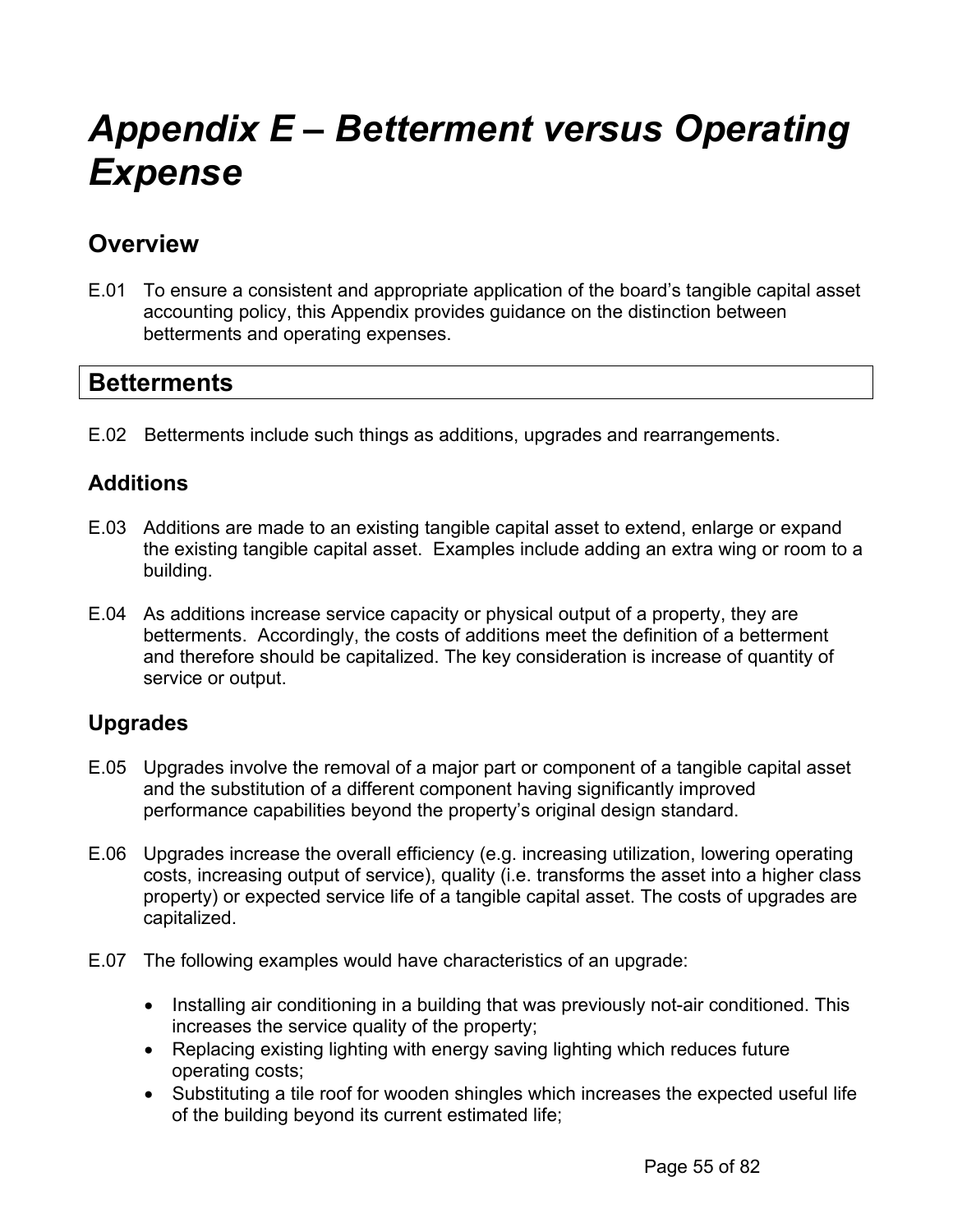- Replacing an elevator with a new high-speed elevator thereby improving the building class of the overall property; or,
- Replacing a furnace with a high-efficiency furnace which decreases future operating costs.

## **Rearrangements**

- E.08 Rearrangements are the reinstallation, rerouting, or rearrangement of asset components to achieve greater service efficiency or effectiveness of the tangible capital asset. It is a change in the internal arrangement or other physical characteristics of an existing tangible capital asset so that it may be effectively used.
- E.09 Examples include (but are not limited to):
	- increasing the number of partitions in an office area to increase office space (i.e. better utilization of office space);
	- re-routing the wires in a building to increase the number of computer workstation connections
- E.10 Rearrangements of the tangible capital asset that increase service capacity or physical output meet the definition of betterment and should be capitalized as part of the asset, unless specified otherwise in other parts of this guide.

## **Operating Expenses**

E.11 Operating expenses include such things as maintenance, repairs and component replacements.

## **Maintenance**

- E.12 Examples of costs that would be categorized as maintenance expenses would typically include (but are not limited to):
	- Replacement of individual units or parts of a tangible capital asset due to age, "wear-and-tear" and damage in order to maintain the tangible capital asset in an operating condition without significantly enhancing the functionality, capacity, usability, and efficiency of the tangible capital asset;
	- Costs incurred to service or maintain the tangible capital asset until the end of its estimated useful life;
	- Repairs, including emergency repairs, due to equipment failure;
	- Routine cleaning and servicing of equipment;
	- Repairs to restore assets damaged by fire, flood or similar events, to a condition just prior to the event. This assumes that the board is not writing down the original cost of the building and its associated accumulated amortization; and,

• Costs that must be incurred in order to realize the benefits originally projected from the tangible capital asset.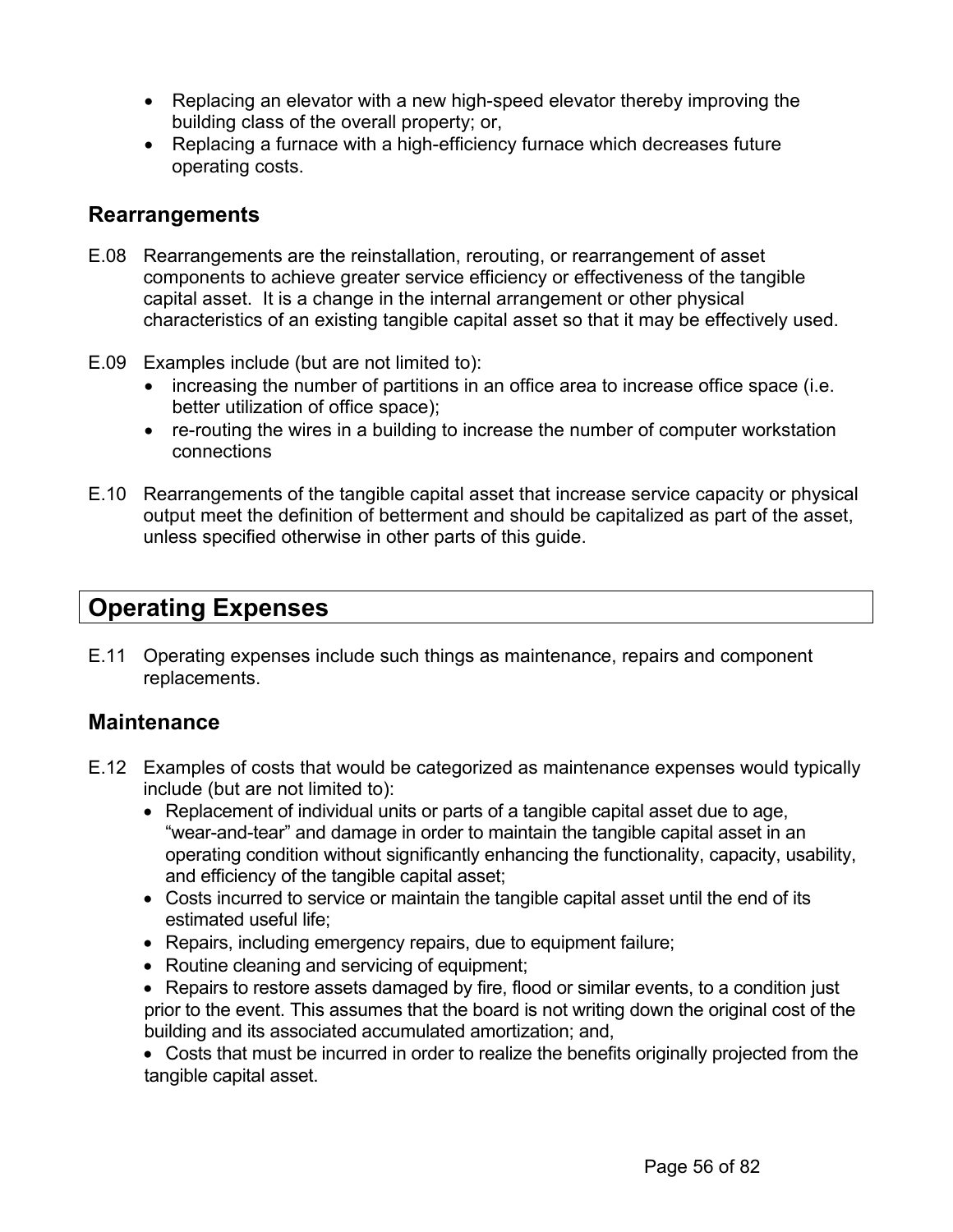## **Repairs**

- E.13 Examples include (but are not limited to):
	- repairing shingles on a roof
	- repairing a faulty HVAC or boiler with new parts
	- repairing a broken window
	- fixing the electrical system
	- repairing the carpet

## **Replacements**

E.14 Replacement of individual units or parts of a tangible capital asset due to age, "wear-andtear" and damage may be required from time to time. Expenditures that bring the asset back to its original standard should be expensed as incurred; in cases where the replacement enhances the service potential of the asset, may qualify as a betterment and thus, may be capitalized.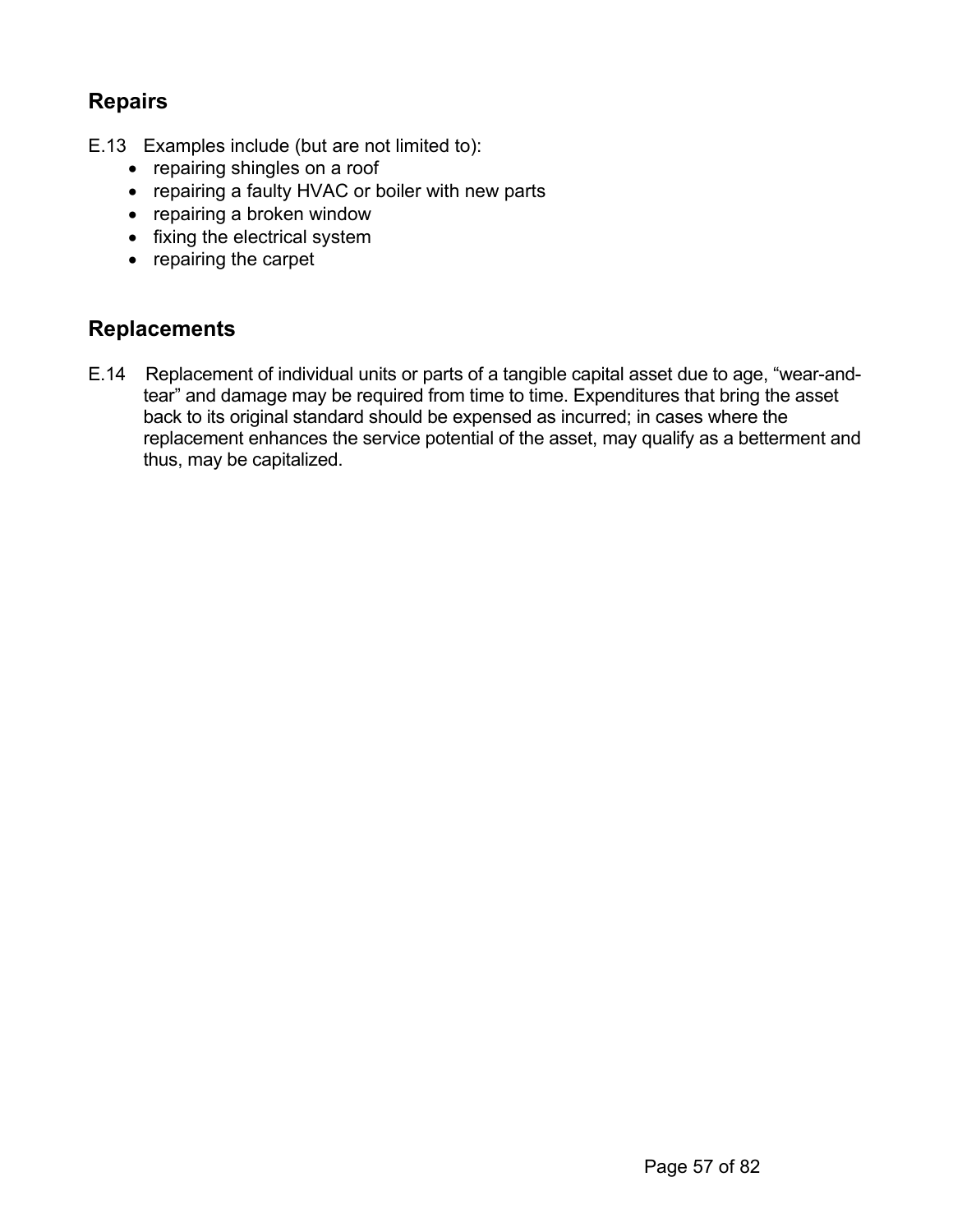## *Appendix F – Betterments versus Operating Expenses: Illustrative Examples*

F.01 Subsequent to an acquisition or construction of a school building or other type of building, the board incurs related costs over the buildings' useful lives. These projects must be flagged as either operating projects or capital projects (betterments). The expenditures are generally classified by the following types: maintenance, repairs, replacements, upgrades and rearrangements.

| <b>OPERATING</b>                                                                                                                                                     | <b>CAPITAL</b>                                                                                                                                                                                                                                                                                    |
|----------------------------------------------------------------------------------------------------------------------------------------------------------------------|---------------------------------------------------------------------------------------------------------------------------------------------------------------------------------------------------------------------------------------------------------------------------------------------------|
| Operating projects are recorded as<br>expenditures in the year the work is<br>performed.                                                                             | The value of a capital project is added to the<br>building's book value and amortized over the<br>remaining useful life of the building.                                                                                                                                                          |
| <b>Maintenance</b> costs keep the condition of the<br>asset at its expected operating standard.<br>Examples include duct cleaning, painting, infrared<br>scans, etc. | A project has to meet one of the following criteria:<br>increase previously assessed physical<br>output;<br>increase previously assessed capacity;<br>reduce operating costs or energy<br>consumption;<br>may extend the useful life of the building<br>when combined with other capital projects |
| <b>Repairs</b> are costs to restore the asset to its<br>originally designed service potential after<br>damage, accident, or prolonged use.                           | <b>Upgrades</b> involve the removal of a major part or<br>component and the substitution of a different<br>component having significantly improved<br>performance capabilities beyond the property's<br>original design standard.                                                                 |
| <b>Replacements</b> involve the removal of component<br>parts and substitution with a new part of<br>essentially the same type of performance<br>capabilities.       | <b>Rearrangements</b> of the building that increase<br>service capacity or physical output. Examples<br>include increasing the number of partitions in an<br>office area to increase office space or re-routing<br>the wires in the building to increase the number of<br>workstations.           |

F.02 To determine whether an expenditure is a capital (betterment) or an operating expenditure take the following steps: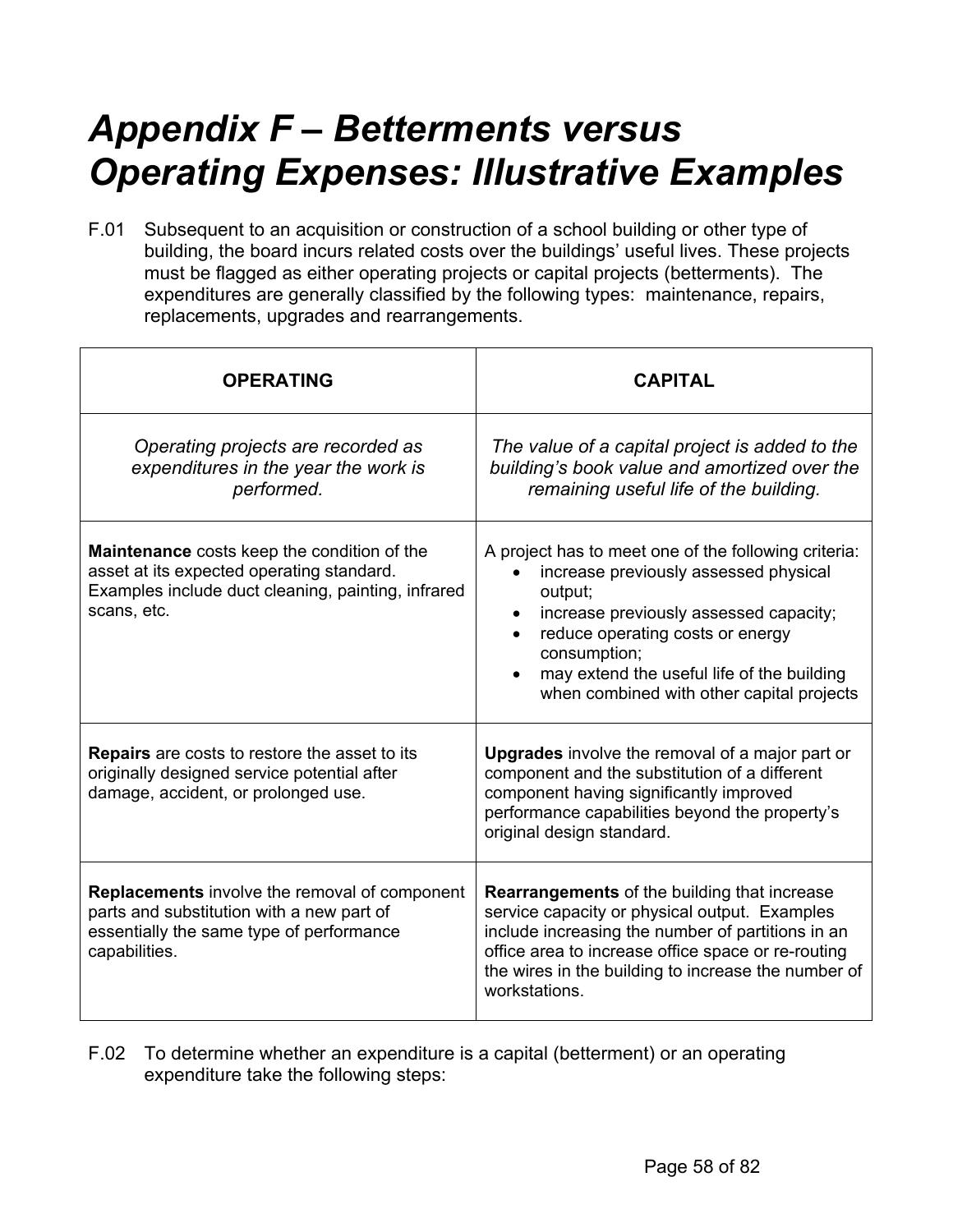1. All expenditures under \$10,000 are to be treated as operating expenses (unless they are part of a project that extends beyond one year that is assessed as a betterment).

2. All expenditures over \$10,000 should be assessed to determine whether they are capital (betterment) or operating expenditures.

- F.03 Generally, the description of the project will assist in the determination of whether a project is a capital (betterment) or an operating expenditure. Words such as "upgrade" and "replacement" usually represent a capital expenditure while such words as "service", "maintenance", "repairs", "emergency repairs" and "remove" generally describe operating and maintenance expenditures and are not capital in nature. Likewise, the replacement of the whole item is likely to be a capital expenditure and the replacement of components is likely to be an operating expenditure.
- F.04 The following are examples of typical expenses and depending on the nature could be a capital or operating expenditure. Professional judgment should be used at all times and decisions will vary based on specific circumstances. Where an expenditure is classified as a betterment, it should be capitalized. Where an expenditure is not classified as a betterment, it should be expensed as incurred.

| <b>Examples of</b><br><b>Expenditures</b> | <b>Capitalized Expenditures</b><br>(betterments)                                                                          | <b>Operating Expenditures</b><br>(expensed as incurred)                                             |
|-------------------------------------------|---------------------------------------------------------------------------------------------------------------------------|-----------------------------------------------------------------------------------------------------|
| Asbestos removal                          | A project(s) to replace asbestos insulation<br>with non-asbestos material.                                                | Small area of asbestos<br>insulation is patched with non-<br>asbestos materials.                    |
| <b>Boilers</b>                            | A project(s) to upgrade the boiler or<br>replace it with a more energy efficient<br>$model1$ .                            | Routine repairs such as<br>pumps, expansion tanks, or<br>water treatment on the existing<br>boiler. |
| Carpets                                   | A project(s) to replace all or a significant<br>portion of the carpets of a building. <sup>1</sup>                        | Re-carpeting a small area.                                                                          |
| Change of use of<br>building              | Expenditures necessary to enable change<br>of use of building. For example:<br>Classroom to lab<br>Storage room to office | Expenditures under \$10,000.                                                                        |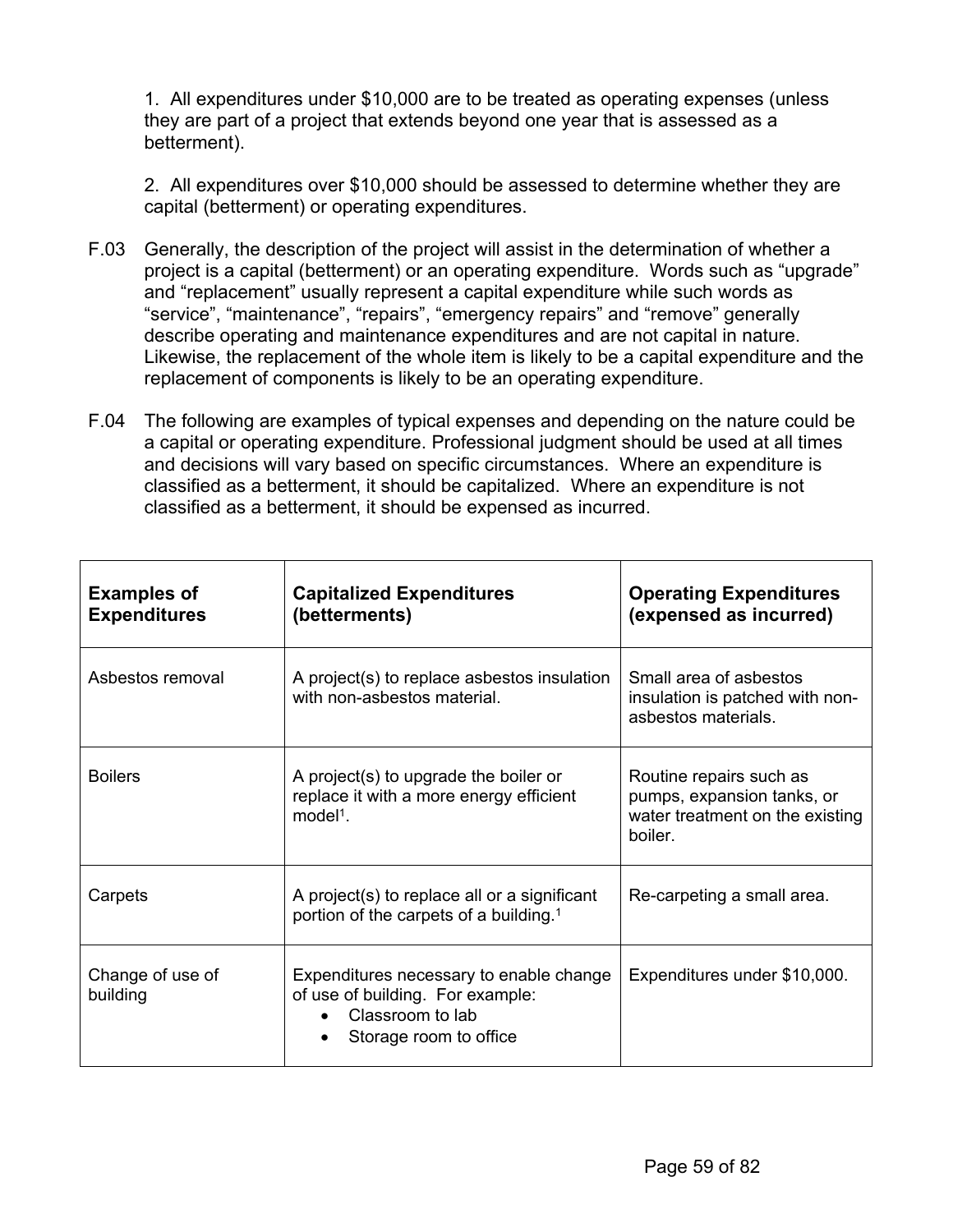| <b>Examples of</b><br><b>Expenditures</b> | <b>Capitalized Expenditures</b><br>(betterments)                                                                                                                                                                       | <b>Operating Expenditures</b><br>(expensed as incurred)                                                                                                                                              |
|-------------------------------------------|------------------------------------------------------------------------------------------------------------------------------------------------------------------------------------------------------------------------|------------------------------------------------------------------------------------------------------------------------------------------------------------------------------------------------------|
| Cleaning                                  |                                                                                                                                                                                                                        | Regular operating and<br>maintenance.                                                                                                                                                                |
| Electrical                                | A project(s) to upgrade or re-wire the<br>whole building and install new electrical<br>panels.<br>A project(s) to install new panels and<br>wiring as a result of an extension or<br>creation of a new building space. | Repairing or occasional<br>replacement of individual units<br>such as panels, switches or<br>outlets.                                                                                                |
| Elevators and escalators                  | Modernization of the elevators or<br>escalators and may include items such<br>as:<br>Voice communicators<br><b>Buttons</b>                                                                                             | Replacement of individual<br>parts and repairs including<br>routine services and<br>emergency repairs.<br>A project to replace<br>components like light bulbs.                                       |
| Environmental cleanups                    | A project(s) to clean up an oil or chemical<br>contamination to rebuild another building.                                                                                                                              | Clean up a minor oil or<br>chemical spill.<br>Clean up after a previous use<br>of land, such as a landfill, to<br>restore the land back to its<br>original condition with no<br>further development. |
| <b>Exterior doors</b>                     | A project(s) to replace all the exterior<br>doors of the building <sup>1</sup> .                                                                                                                                       | Repair or occasional<br>replacement of a single or a<br>small number of the exterior<br>doors or emergency repairs<br>such as broken door jams or<br>locks.                                          |
| Fire alarm and PA<br>systems              | A project(s) to update the fire alarm and<br>PA systems including critical components.                                                                                                                                 | Replacement and repairs.<br>This includes routine service<br>and emergency repairs.                                                                                                                  |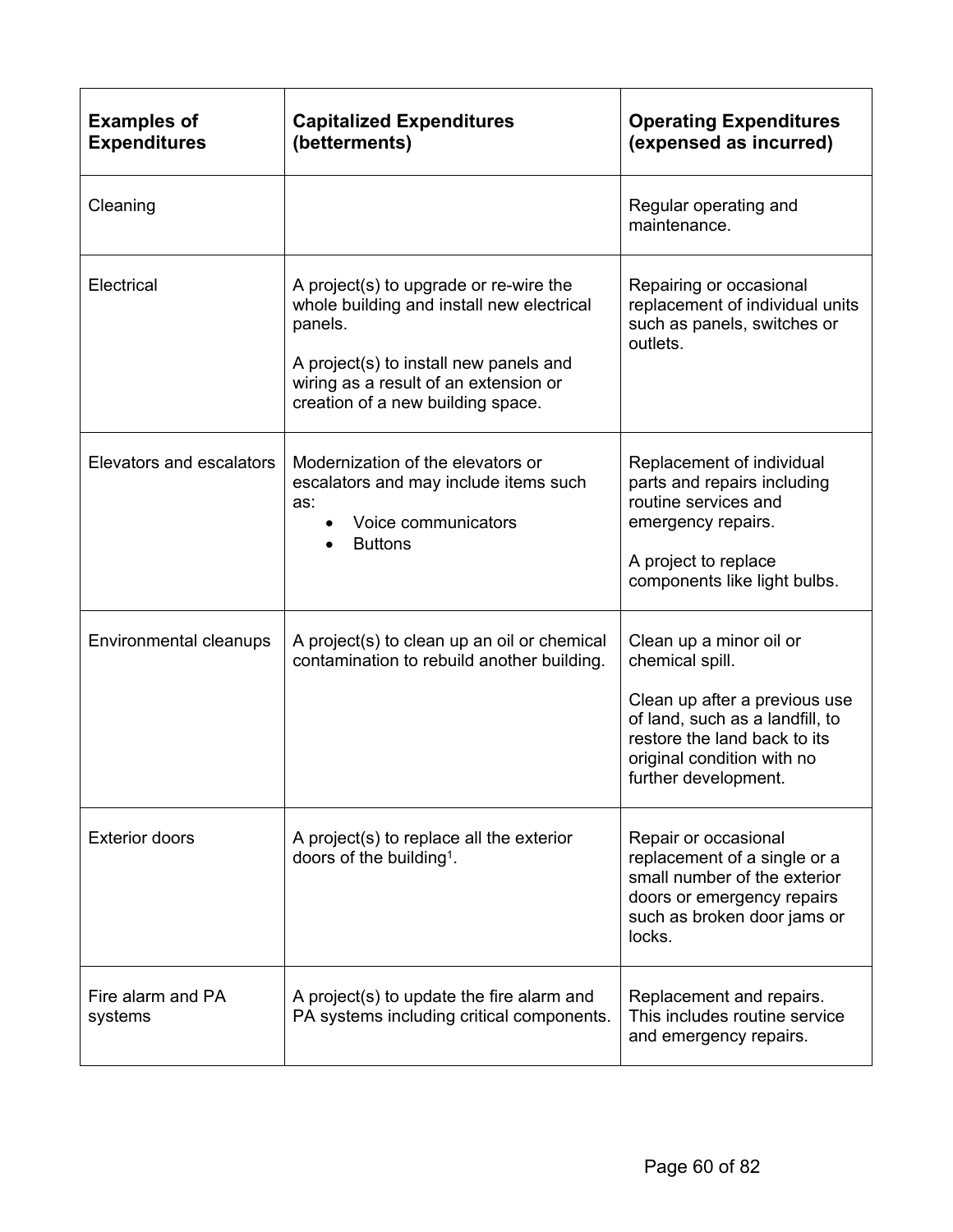| <b>Examples of</b><br><b>Expenditures</b> | <b>Capitalized Expenditures</b><br>(betterments)                                                                                                                                                                                                                                        | <b>Operating Expenditures</b><br>(expensed as incurred)                                                                                                                             |  |  |  |  |  |
|-------------------------------------------|-----------------------------------------------------------------------------------------------------------------------------------------------------------------------------------------------------------------------------------------------------------------------------------------|-------------------------------------------------------------------------------------------------------------------------------------------------------------------------------------|--|--|--|--|--|
| Floors                                    | A project(s) to replace all or a significant<br>Repairs or patching of a small<br>area of the floors.<br>portion of the floors of a building <sup>1</sup> .                                                                                                                             |                                                                                                                                                                                     |  |  |  |  |  |
| <b>HVAC</b>                               | A project(s) to install or upgrade:<br><b>Chillers</b><br>$\bullet$<br><b>Cooling Towers</b><br>$\bullet$<br>Air Handling Units<br>$\bullet$<br>VAV boxes<br>$\bullet$<br><b>Pneumatic Controls</b><br>$\bullet$<br>Cooling coils<br>$\bullet$<br>Humidifier / Thermostats<br>$\bullet$ | Replacement of parts and<br>components and repairs<br>including routine services and<br>emergency repairs.                                                                          |  |  |  |  |  |
| Interior painting                         | A renovation or construction project (s)<br>that includes painting.                                                                                                                                                                                                                     | Repainting walls as part of the<br>maintenance program.                                                                                                                             |  |  |  |  |  |
| Lighting                                  | A project(s) to upgrade the internal and<br>external lighting systems such as<br>upgrading from T12 to T8 light fixtures<br>and upgrading of light fixtures (fixture<br>body, ballast and light bulb).                                                                                  | Occasional replacement of<br>individual parts and repairs to<br>light fixtures including<br>replacement of light bulbs.                                                             |  |  |  |  |  |
| Parking lots                              | Extension of parking lot or resurfacing of<br>entire parking lot. This includes<br>lampposts and entry / exit barriers.                                                                                                                                                                 | Maintaining and covering<br>occasional potholes.<br>Resurfacing or repainting part<br>of the parking lot.<br>Repairs and occasional<br>replacement of lampposts and<br>light bulbs. |  |  |  |  |  |
| Plumbing                                  | A project(s) to install or upgrade the<br>Repairing or occasional<br>majority or entire plumbing of a building<br>replacement of individual units<br>including sewage systems and sump<br>or emergency repairs.<br>pumps.                                                               |                                                                                                                                                                                     |  |  |  |  |  |
| Power generators                          | Replacement of individual<br>A project(s) to install or upgrade:<br>parts and repairs including<br>Back up and emergency generators<br>routine services, testing and<br><b>UPS</b> batteries<br>$\bullet$<br>emergency repairs.<br><b>Transformers</b>                                  |                                                                                                                                                                                     |  |  |  |  |  |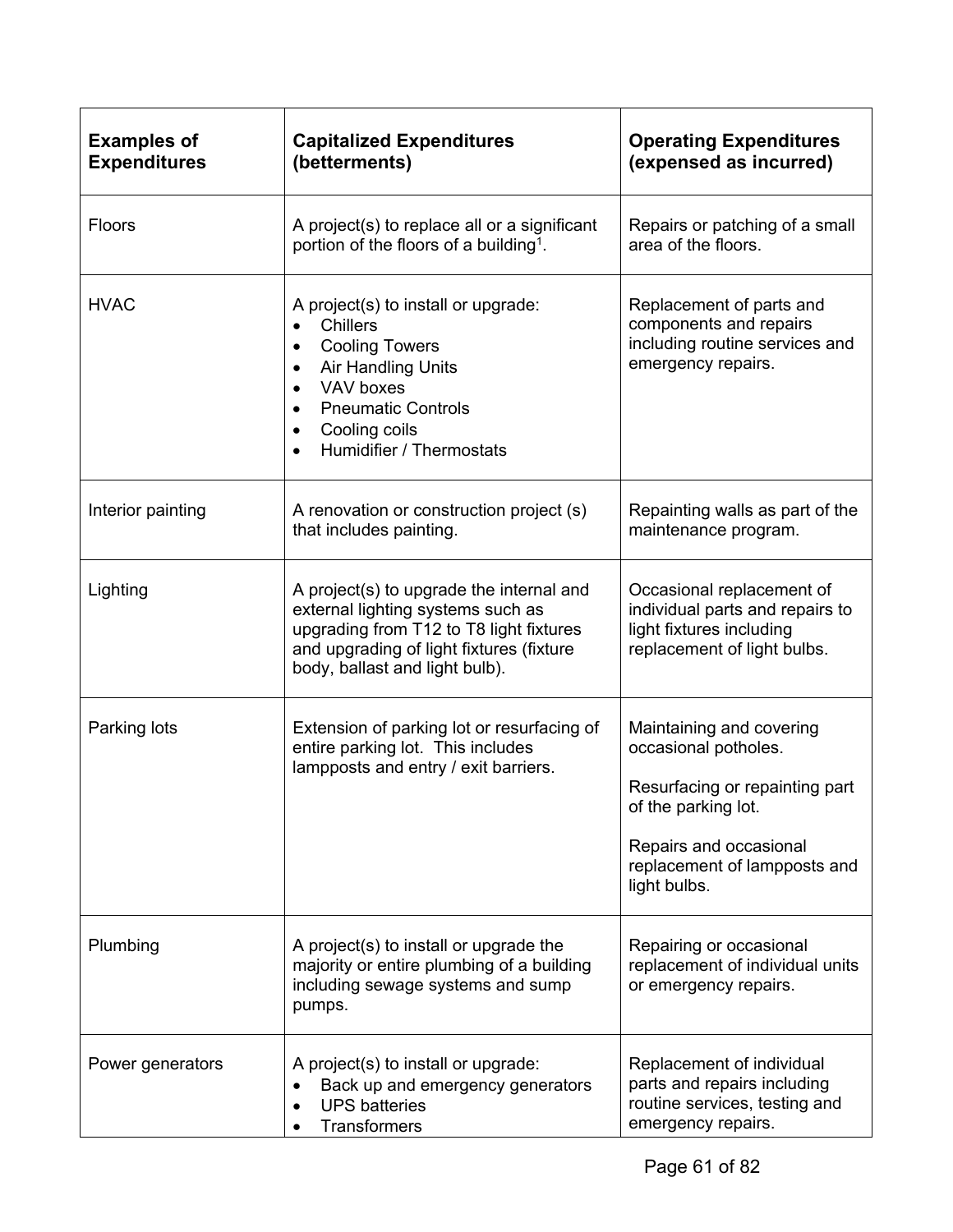| <b>Examples of</b><br><b>Expenditures</b>           | <b>Capitalized Expenditures</b><br>(betterments)                                                                                                                                 | <b>Operating Expenditures</b><br>(expensed as incurred)                                                                                                              |
|-----------------------------------------------------|----------------------------------------------------------------------------------------------------------------------------------------------------------------------------------|----------------------------------------------------------------------------------------------------------------------------------------------------------------------|
| <b>Roofs</b>                                        | A project(s) to replace or upgrade the<br>roof <sup>1</sup> .                                                                                                                    | Maintaining and patching small<br>areas due to blistering or<br>leaks.                                                                                               |
| Security systems                                    | A project(s) to upgrade the security<br>systems including critical components<br>such as:<br>Card readers<br>$\bullet$<br><b>Security Cameras</b><br>$\bullet$                   | Replacement of individual<br>components and repairs. This<br>includes routine services and<br>emergency repairs.                                                     |
| <b>Sprinklers</b>                                   | A project(s) to upgrade all or a majority of<br>the sprinkler units and systems:<br>Fire hoses<br>$\bullet$<br>Sprinkler heads<br>$\bullet$<br>Hydrants                          | Replacement of individual<br>parts and repairs. This<br>includes routine services and<br>emergency repairs such as<br>leaks.                                         |
| Telecommunications                                  | A project(s) to upgrade the<br>communication of a building such as<br>installing a fiber optic cable.                                                                            | Repairs or extensions to<br>individual lines.                                                                                                                        |
| Windows                                             | A project(s) to replace all the windows of<br>a building or an entire wing of a building <sup>1</sup> .<br>This includes a project(s) to replace the<br>caulking of the windows. | Repairing or occasional<br>replacement of a single or<br>small number of the windows<br>due to damage (broken, leaks,<br>etc).                                       |
| <b>Energy Efficient</b><br><b>Occupancy Sensors</b> | A project to install occupancy sensors<br>that are attached to the school building.                                                                                              | A replacement project to<br>replace or fix a part of the<br>sensor system that is not<br>working or the costs incurred<br>are below the capitalization<br>threshold. |
| Software on a cloud                                 | A one-time fee to access software on a<br>cloud for period of over 1 year.                                                                                                       | A yearly license to access<br>software on a cloud.                                                                                                                   |

1This is assuming that the project has enhanced the building's service potential by one of the following means:

a) increased previously assessed physical output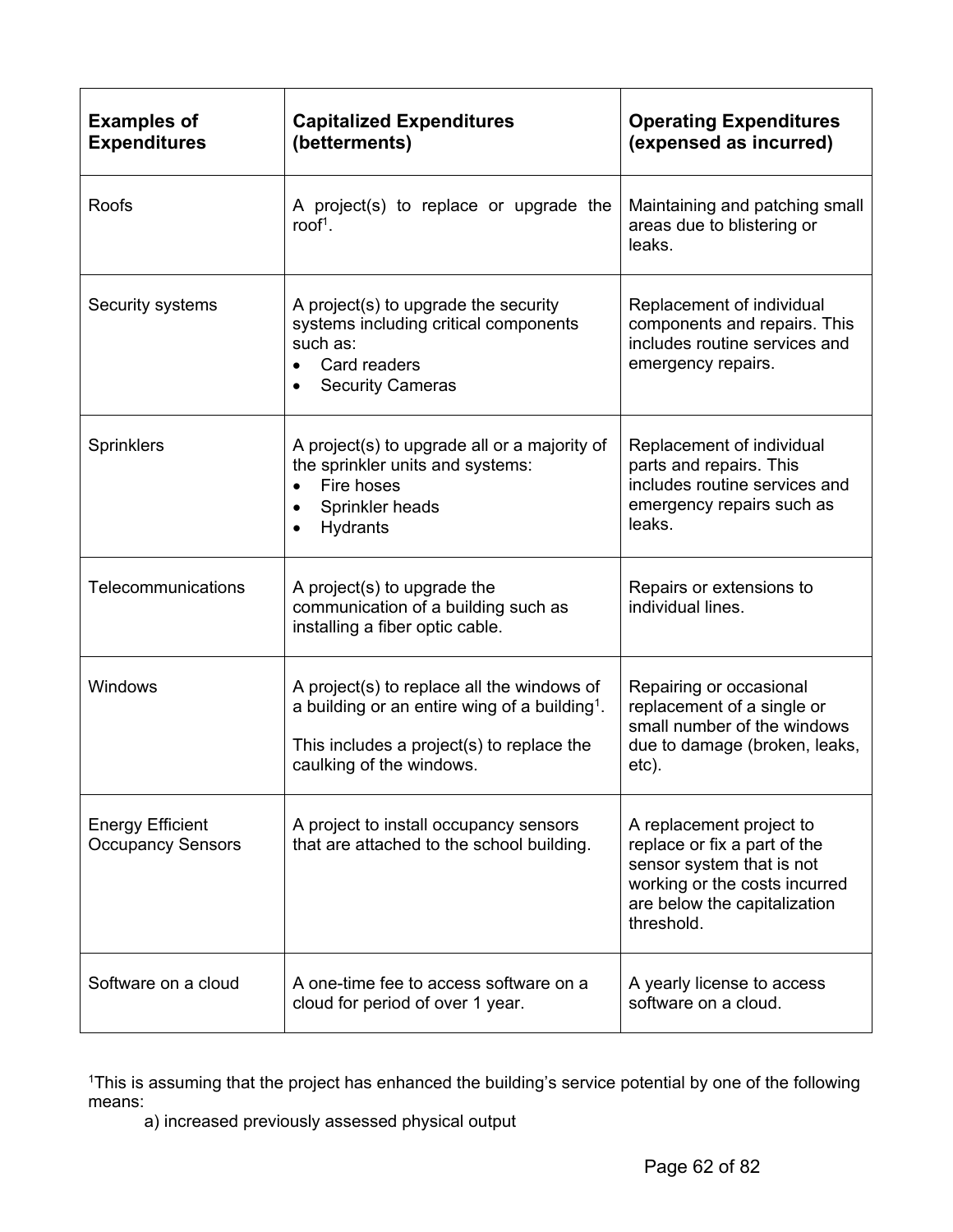b) increased previously assessed capacity

c) reduced operating costs or energy consumption

d) may have extended the useful life of the building either by itself or by combining it with other capital projects.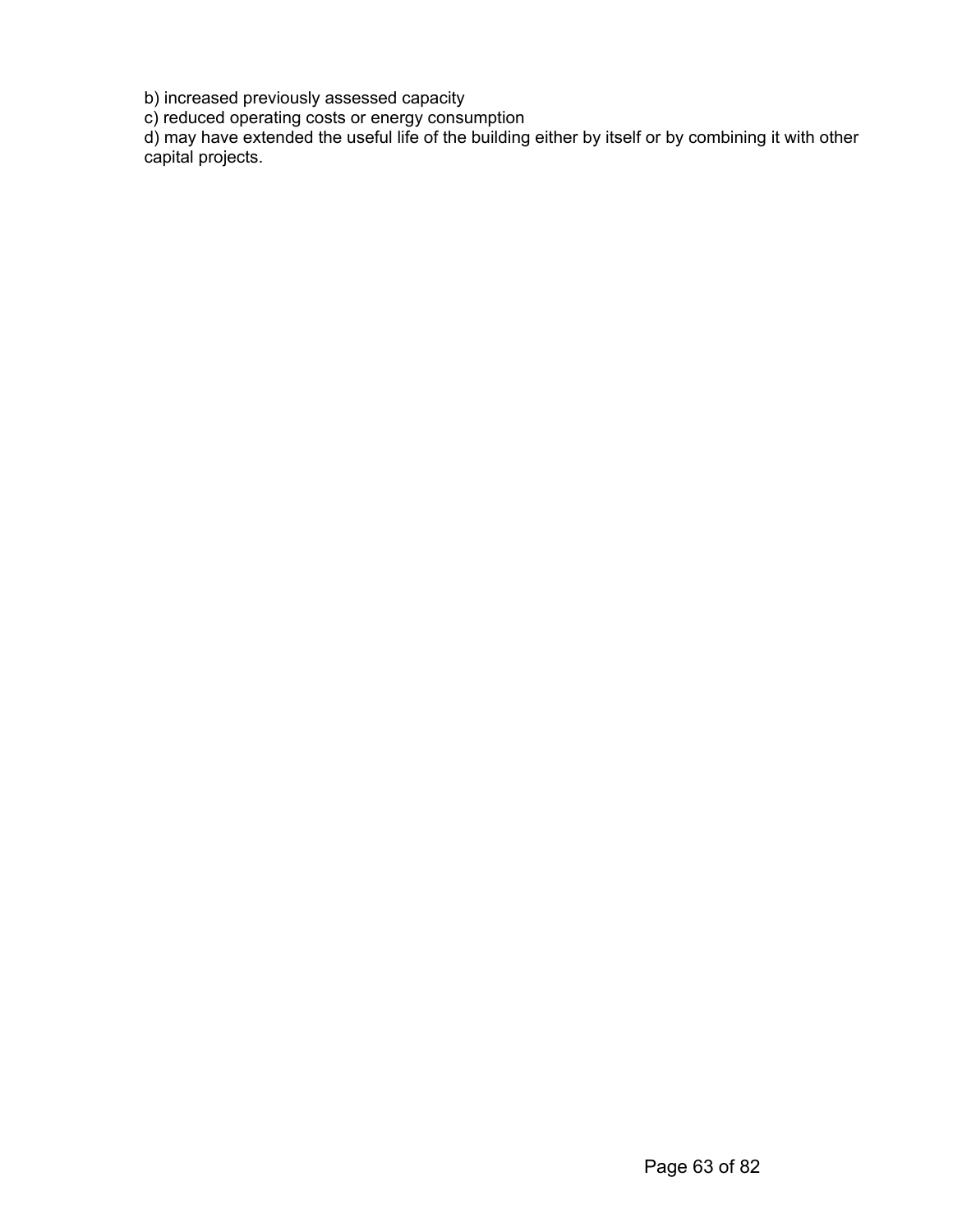## *Appendix G – Revision of Useful Life / Write-Down: Illustrative Example 1*

## G.01 Scenario

On April 2, 2013 a media person at a board is reading the news as he does every morning. An article on the town of Winchester catches his attention. Winchester is a small town where one of their schools is located – Winchester Elementary School. The school has an enrolment of 100 pupils and is located beside the cheese factory. The article details the closing of the only factory in Winchester that employs 2/3 of the town's population. The article goes on to state that it will devastate the poor community and will likely turn it into a ghost town. The closure is slated to take place April 30, 2014. However, the existing owners are looking for other owners to purchase the factory. The media person informs the manager of finance of the article.

The board has Winchester Elementary School on their books at August 31, 2012 at the following values:

| Land:                          | \$150,000 |
|--------------------------------|-----------|
| Building - Gross Book Value:   | \$250,000 |
| Building - Accumulated Amort.: | \$100,000 |
| <b>Remaining Service Life</b>  | 10 years  |

In January 2014, a buyer has come to Winchester and will keep the factory open. This is great news for that community. In August 2014, another article resurfaces in the news indicating that a tornado has swept the area and the east wing of school building has been badly damaged. The board has hired a professional and he determined that the east wing is no longer functional. In light of this situation, the school decided to permanently close down the east wing. The net carrying value of the east wing is estimated to be around \$30,000.

### G.02 Actions to be taken

### 2012/13 Year-End:

The board would examine the particular circumstances to determine if this news meets the criteria for revising the useful life of Winchester Elementary School or require a write-down to its value. These criteria are listed in paragraphs .120 and .128 of the guide.

This scenario does not meet any of the criteria of paragraphs .128 but it does seem to possibly fit within the list of paragraph .120. This paragraph indicates that a significant event that may indicate a need to revise the estimated useful life of a tangible capital asset includes a change in the extent which the tangible capital asset is used. As this factory employs 2/3 of the town's population, if the factory closes, there is a possibility that they will move away and the school will close.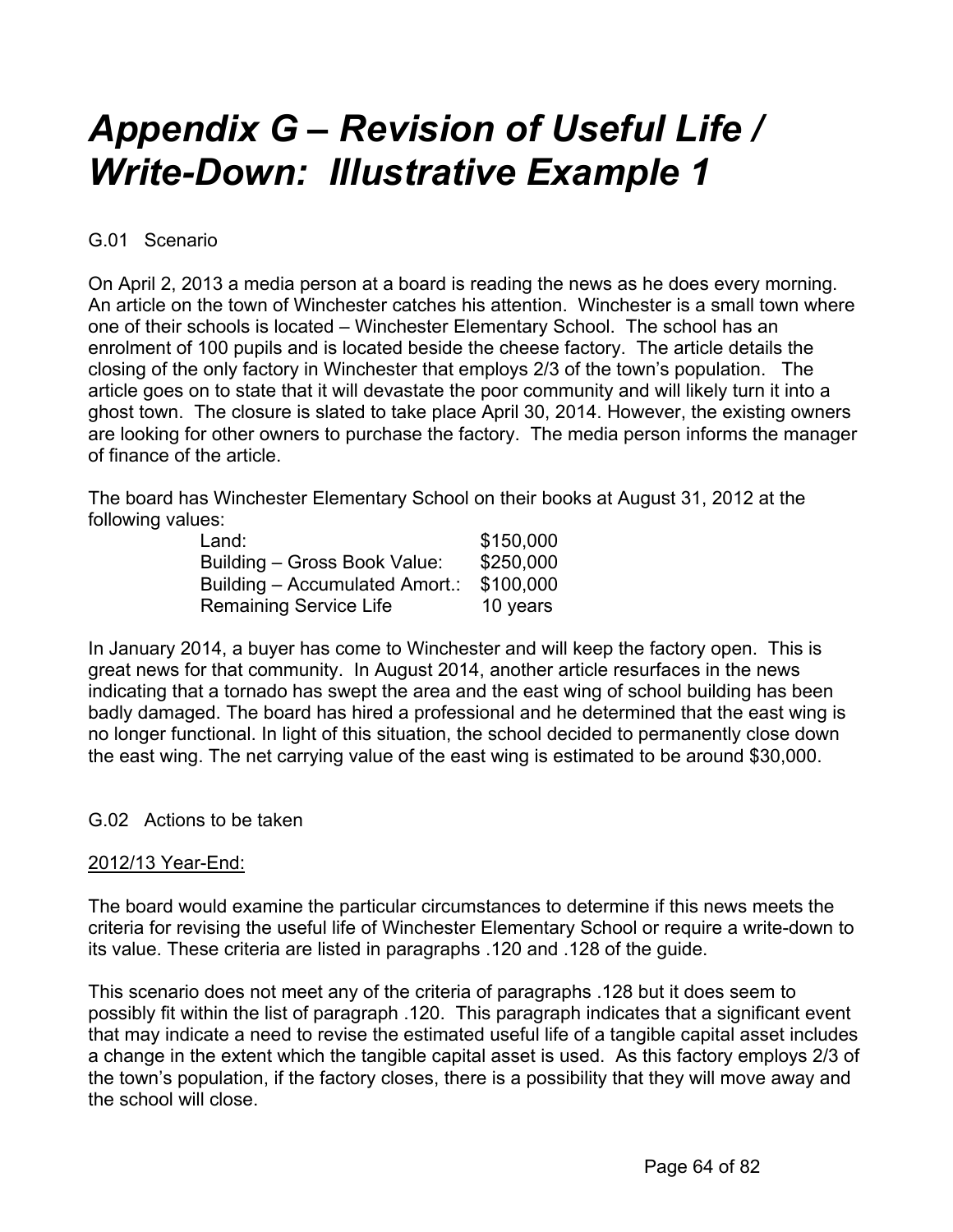The revision to useful life is an exercise in professional judgment. However, the facts in this case are as follows:

- There is no degree of certainty given to the factory closing;
- The factory has not yet closed as of August 2013 (year-end date);
- A prospective buyer is being searched for to purchase the factory.

Given those facts, it is difficult to assess the likelihood of the factory closing and the population moving, therefore no change in useful life or write-down is required.

Therefore the only action taken by the board is to record amortization expense on the building:

|  | Amortization Expense: Building        | 15,000 |        |
|--|---------------------------------------|--------|--------|
|  | CR Accumulated Amortization: Building |        | 15,000 |

### 2013/14 Year End:

Once again, the board would examine the particular circumstances to determine if the new information on the building damage meets the criteria for revising the useful life of Winchester Elementary School or if a write-down to its value is required. The new facts indicate that significant physical damage has occurred to the school building and a part of the building is out of commission. The fact that the east wing of the building is no longer be in use as a result of the hurricane indicates a change in the service potential of the asset as the value of its future economic value. Therefore the carrying value of the asset should be written down to its net realizable value.

Journal entry to be recorded:

DR Other – Amortization and Write Down 30,000 CR Accumulated Amortization: Buildings 30,000

## **Revision of Useful Life / Write-Down: Illustrative Example 2**

G.03 Scenario

In 2012, a board purchased equipment for its shop classes. The equipment cost \$1,000,000, had an expected life of ten years, and no estimated salvage value. Two years later, with the emergence of new shop lifts that are faster and of higher quality, it became apparent to the board that its equipment had suffered an impairment in value. In early 2014, when the net book value of the equipment was \$800,000, the board determined the following: (1) its net recoverable value was only \$300,000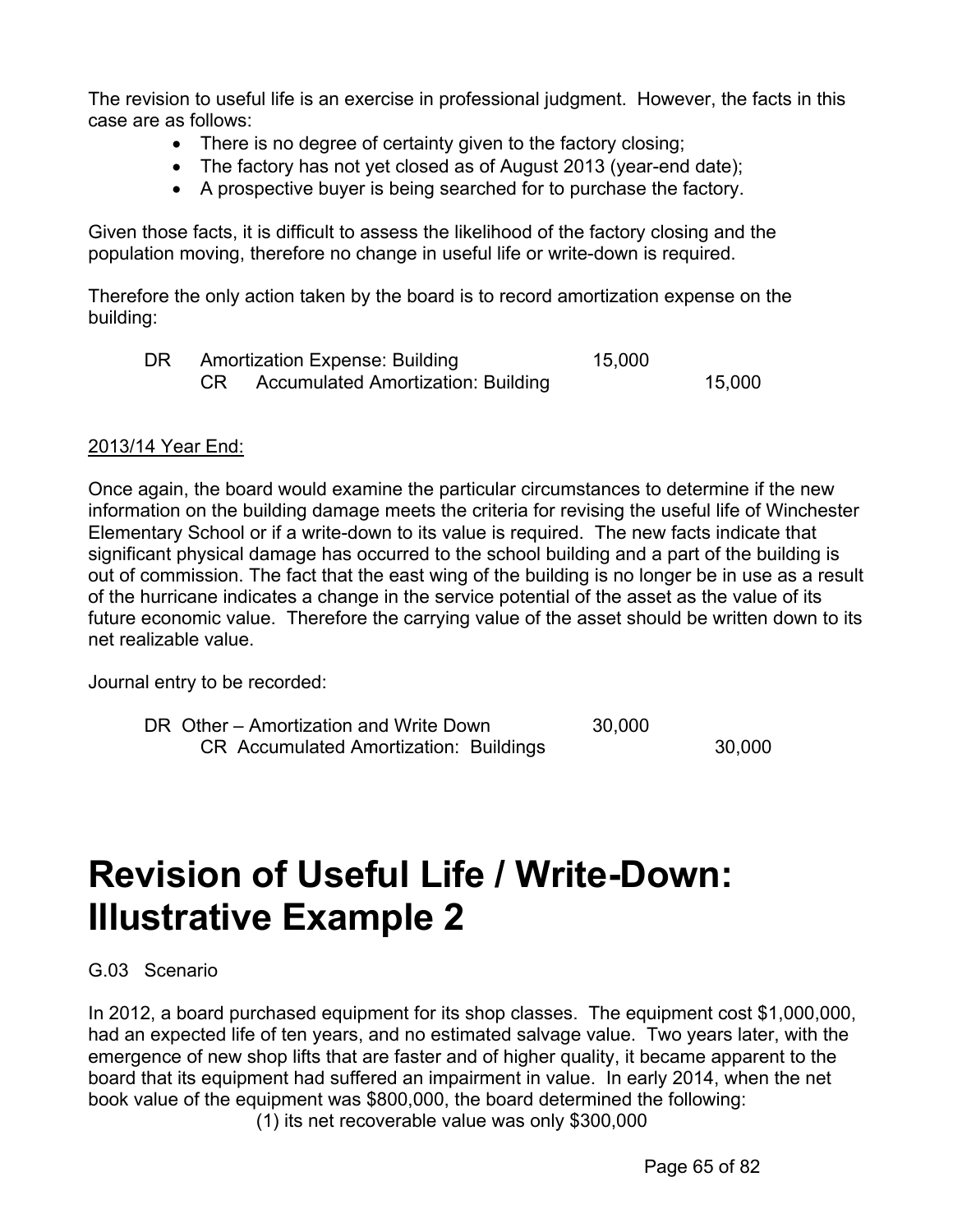(2) the life should be reduced from 8 to 2 remaining years

G.04 Journal Entry to be posted in 2014 DR Loss due to Equipment Obsolescence  $$500,000$ CR Accumulated Amortization – Equipment (10 years) \$500,000 (\$800,000 - \$300,000)

G.05 Journal Entry to be posted in 2015 and 2016

DR Amortization Expense \$150,000 CR Accumulated Amortization – Equipment (10 years) \$150,000 (amortization charges will be \$150,000 a year based on the new carrying value of \$300,000 and a remaining life of two years)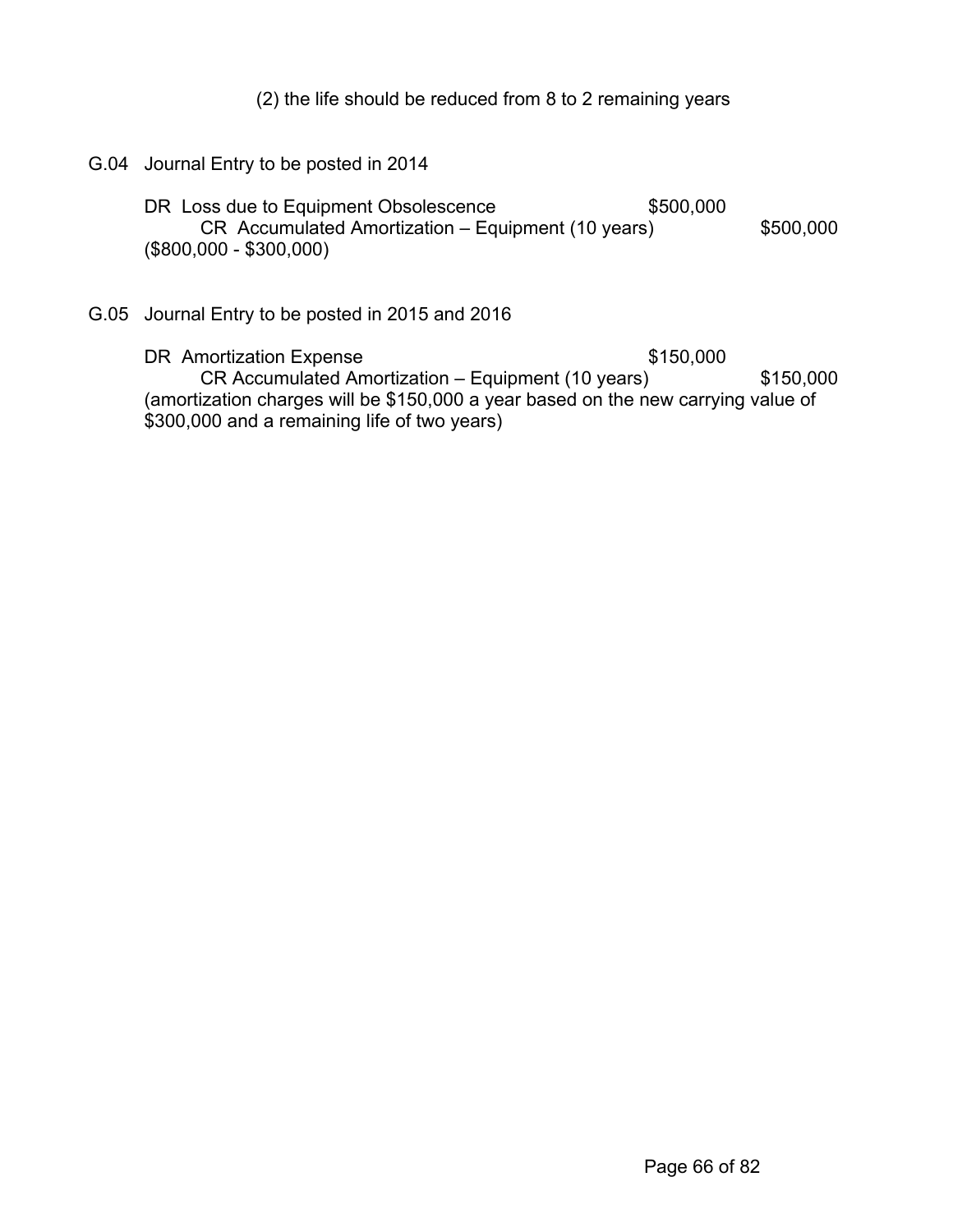## *Appendix H – Financial Statement Note Disclosure*

- H.01 Note disclosure required on information for all tangible capital assets.
- H.02 Sample note disclosure may look like this:

### Summary of Significant Accounting Policies - Tangible Capital Assets

Purchased tangible capital assets are recorded at cost. Contributed tangible capital assets are recorded at fair market value at the date of contribution. Amortization is provided on a straight-line basis over the estimated useful life of the assets.

### Note (x) Tangible Capital Assets:

The board has \$1,100,000 in tangible capital assets not being amortized: \$1,000,000 as they are under construction and \$100,000 as they are permanently removed from service. Of the tangible capital assets permanently removed from service, these represent land and building assets that the board is attempting to sell and are currently used as storage areas.

 The board maintains a collection of art that was insured for \$1,000,000 at August 31, 2014. At August 31, 2014, these assets were not included as part of the tangible capital asset balance. During 2014/15, the board acquired 20 paintings. Of these, 16 were donated with a total appraised value of \$275,000.

| Amortization rates are generally as follows: |                |
|----------------------------------------------|----------------|
| Land Improvements (limited life)             | 15 years       |
| <b>Buildings</b>                             | 40 years       |
| <b>Portable Structures</b>                   | 20 years       |
| <b>Other Buildings</b>                       | 20 years       |
| <b>First time Equipping</b>                  | 10 years       |
| Furniture                                    | 10 years       |
| Equipment                                    | $5 - 15$ years |
| <b>Computer Hardware</b>                     | 3 years        |
| <b>Computer Software</b>                     | 5 years        |
| <b>Vehicles</b>                              | $5 - 10$ years |
|                                              |                |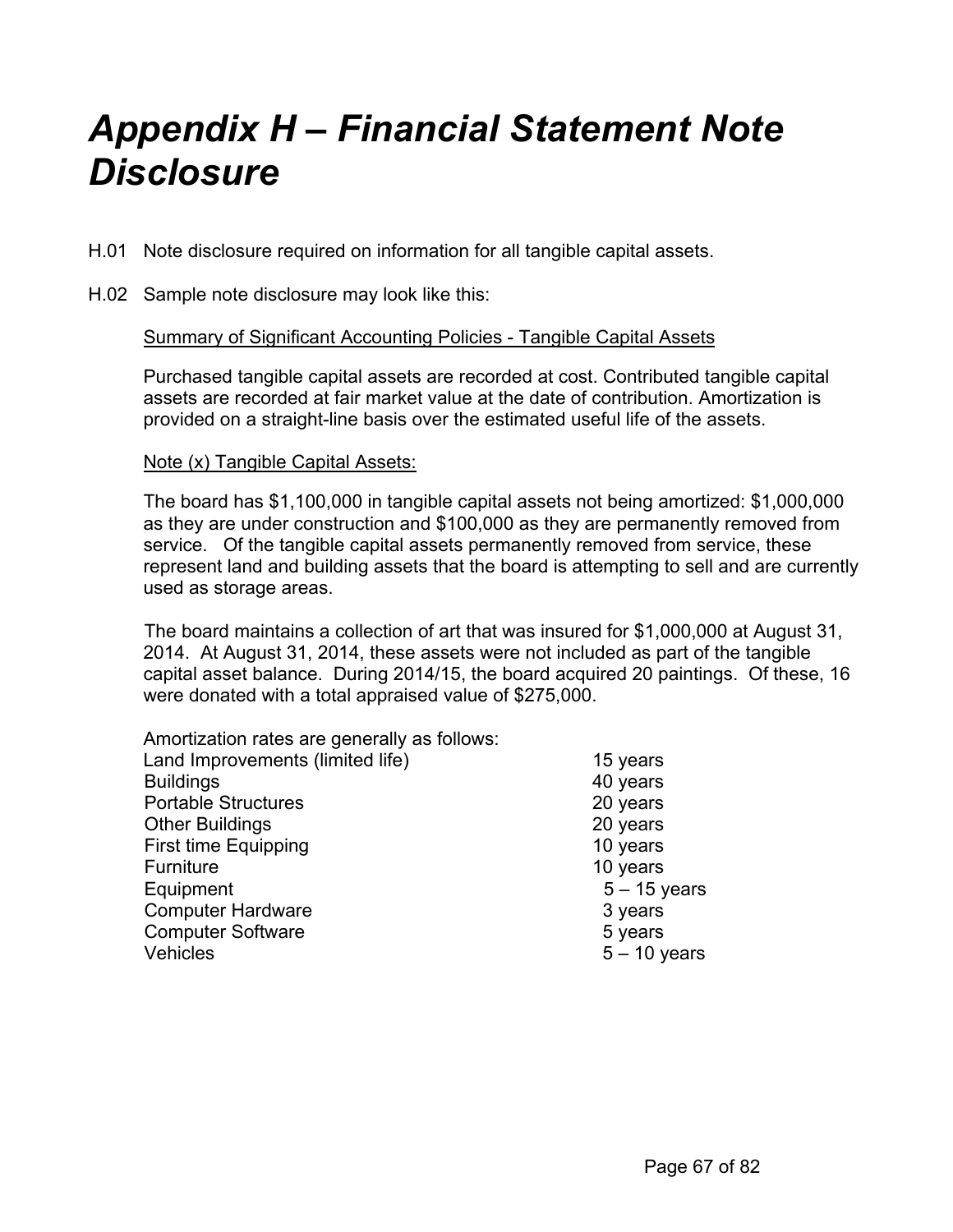|                                                | COST<br>(in 000's) |                          |                          | ACCUMULATED AMORTIZATION<br>(in 000's) |                         |                          |                          | Net Book                |                         |
|------------------------------------------------|--------------------|--------------------------|--------------------------|----------------------------------------|-------------------------|--------------------------|--------------------------|-------------------------|-------------------------|
|                                                | Opening            | $+$                      | $\blacksquare$           | Closing                                | Opening                 | $\ddot{}$                |                          | Closing                 | Value                   |
| Land                                           | \$200              | \$200                    | \$100                    | \$300                                  | n/a                     | $\overline{\phantom{a}}$ |                          | n/a                     | \$300                   |
| Land<br>Improvements                           | 100                | 40                       | $\blacksquare$           | 140                                    | 50                      | 6                        |                          | 56                      | 84                      |
| Buildings (40<br>years)                        | 950                | 400                      | 375                      | 975                                    | 600                     | 30                       | 50                       | 580                     | 395                     |
| Portable<br><b>Structures</b>                  | 85                 | 15                       | $\overline{4}$           | 96                                     | 12                      | 14                       | $\overline{4}$           | 22                      | 74                      |
| <b>Other Buildings</b><br>$(20 \text{ years})$ | 11                 |                          |                          | 11                                     | 5                       | $\overline{2}$           |                          | $\overline{7}$          | $\overline{4}$          |
| First-time<br>Equipping                        | $\,6\,$            |                          |                          | $\,6$                                  | 1                       | $\mathbf 1$              |                          | $\overline{2}$          | $\overline{\mathbf{4}}$ |
| Furniture                                      | $\overline{2}$     | $\mathbf 1$              | $\overline{\phantom{0}}$ | $\mathbf{3}$                           | 1                       | $\mathbf 1$              | -                        | $\overline{2}$          | $\mathbf{1}$            |
| Equipment                                      | $\overline{4}$     | $\overline{\phantom{a}}$ | $\mathbf{1}$             | $\mathbf{3}$                           | $\overline{2}$          | $\mathbf 1$              | -                        | 3                       |                         |
| Computer<br>Hardware                           | $\mathbf 1$        |                          |                          | $\mathbf{1}$                           | $\mathbf{1}$            |                          |                          | $\mathbf{1}$            |                         |
| Computer<br>Software                           | $\,6\,$            | $\mathbf 1$              | $\blacksquare$           | $\overline{7}$                         | $\overline{\mathbf{4}}$ | $\mathbf{1}$             | $\overline{\phantom{0}}$ | $\overline{5}$          | $\overline{2}$          |
| Vehicles                                       | $\boldsymbol{9}$   | $\overline{2}$           | $\sqrt{5}$               | $\,6\,$                                | $\mathfrak{S}$          | $\overline{2}$           | $\mathbf 1$              | $\overline{\mathbf{4}}$ | $\overline{2}$          |
| <b>TOTAL</b>                                   | \$1,374            | \$659                    | \$485                    | \$1,548                                | \$679                   | \$58                     | \$55                     | \$682                   | \$866                   |

H.03 The presented notes contain suggested wording. In consultation with your auditors, please revise these notes as prescribed by the PSAB Handbook for circumstances unique to your board.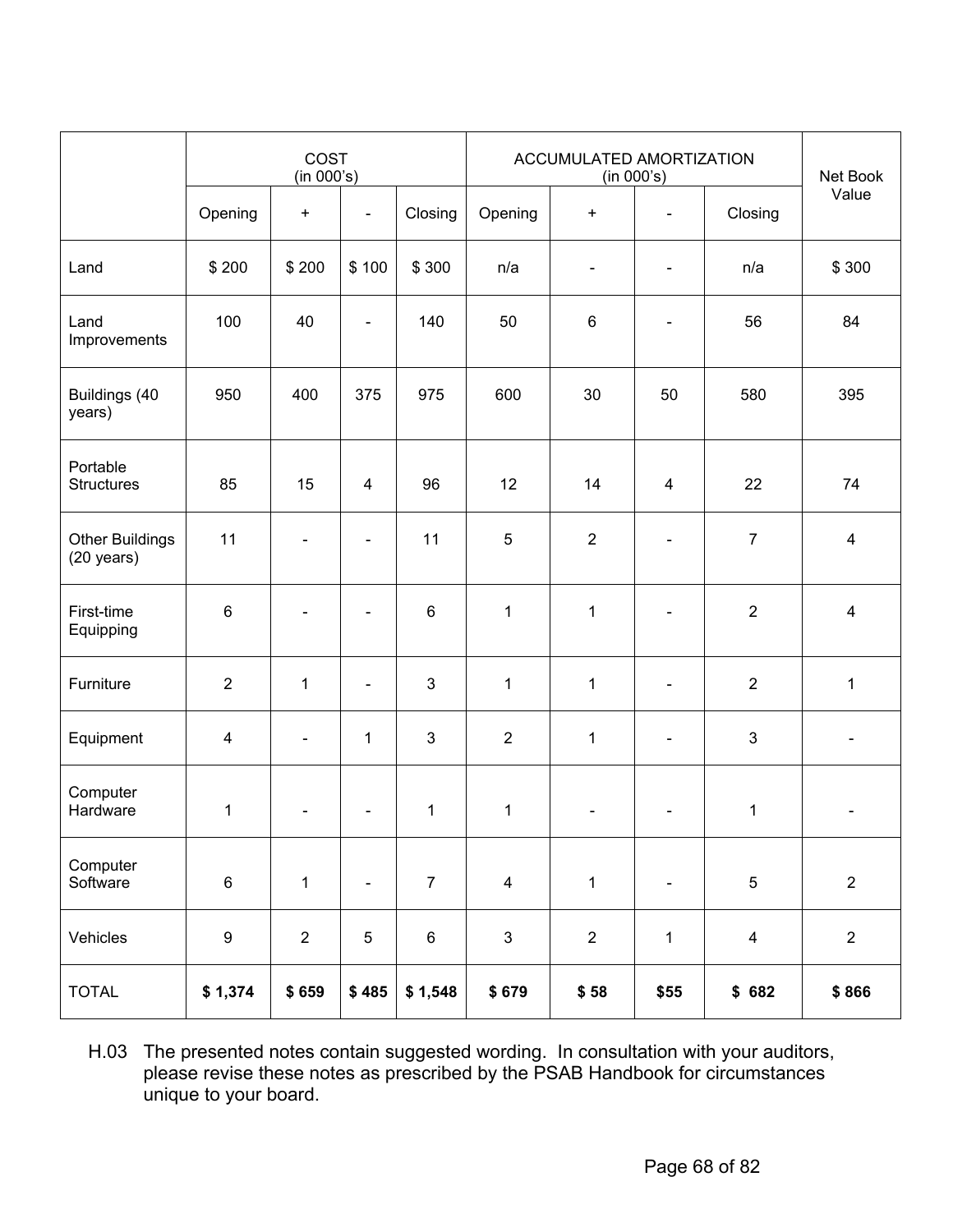## *Appendix I – Tangible Capital Assets Under Leases*

#### I.01 Purpose

To illustrate the note disclosure of tangible capital assets under leases, where the board is the lessee.

### I.02 Summary of Significant Accounting Policies - Capital Leases

Leases that, from the point of view of the lessee, transfer substantially all the benefits and risks incident to ownership of property to the Board are considered capital leases. These are accounted for as an asset and an obligation.

### I.03 Capital Leases

### Note  $x -$  Capital Leases

The board has obligations under capital leases for buildings, computer hardware and equipment. Property under capital leases is as follows:

|                         | COST<br>(in 000's) |           |              | ACCUMULATED AMORTIZATION<br>(in 000's) |         |                |                | Net Book |       |
|-------------------------|--------------------|-----------|--------------|----------------------------------------|---------|----------------|----------------|----------|-------|
|                         | Opening            | $\ddot{}$ |              | Closing                                | Opening | +              | $\blacksquare$ | Closing  | Value |
| Buildings (40<br>years) | 121                |           | ۰            | 121                                    | 75      | $\overline{2}$ | $\blacksquare$ | 77       | 44    |
| Computer<br>Hardware    | 25                 | 1         |              | 26                                     | 14      | 1              | $\blacksquare$ | 15       | 11    |
| Equipment               | 17                 |           | $\mathbf{1}$ | 16                                     | $9\,$   | 1              | 1              | 9        | 7     |
| <b>TOTAL</b>            | \$163              | \$1       | \$1          | \$163                                  | \$98    | \$4            | \$1            | \$101    | \$62  |

The interest rates implicit in the leases are from 6 to 8% and the leases expire as follows:

| <b>Buildings</b>         | 2036 |
|--------------------------|------|
| <b>Computer Hardware</b> | 2015 |
| Equipment                | 2018 |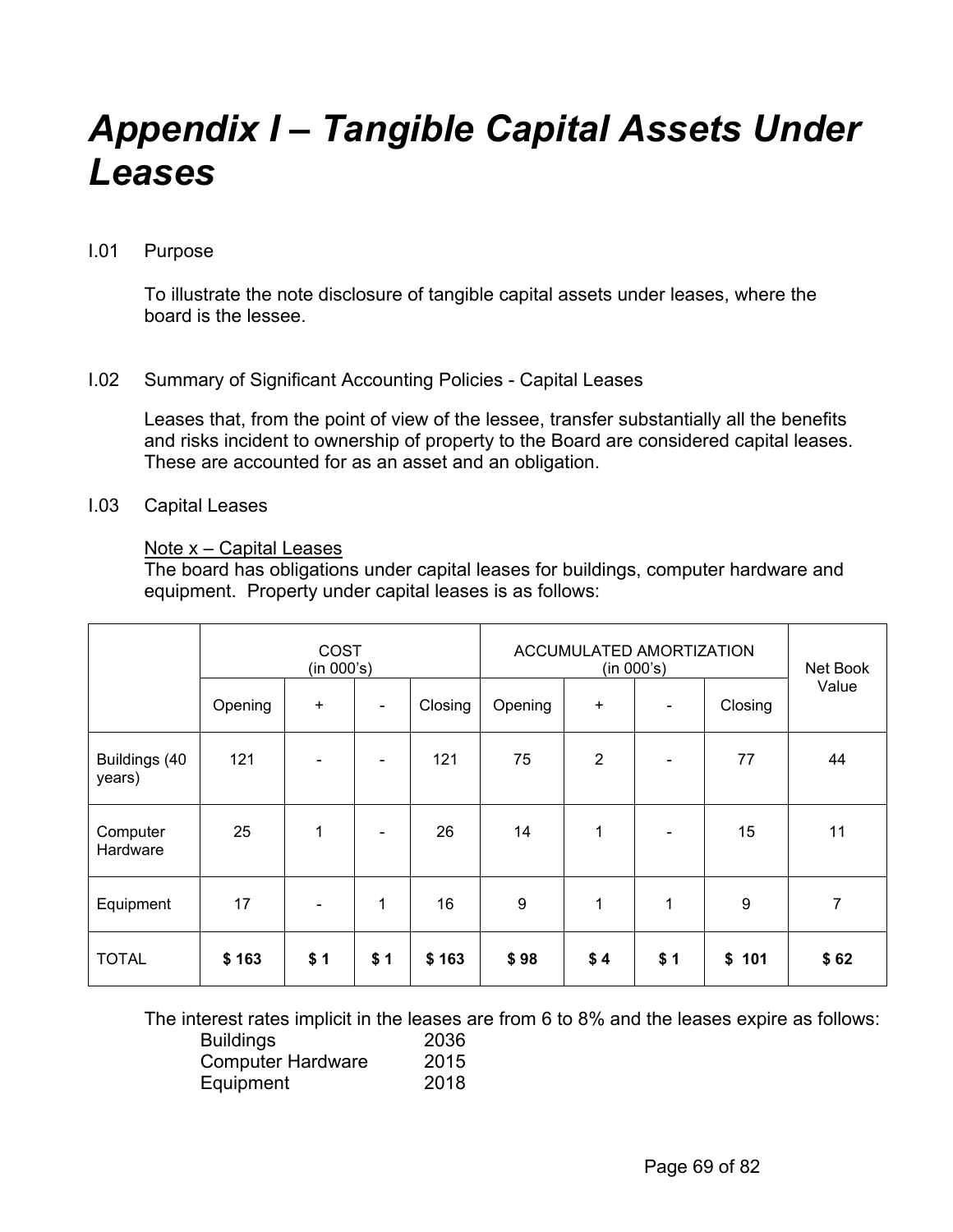The leases contain no renewable options and the assets revert to the lessor company at the termination of the leases.

I.04 Note disclosure for operating leases:

Note x - Minimum Lease Payments under Operating Leases

The board's minimum lease payments under operating leases are as follows:

| <b>Years ending August 31</b> |         |
|-------------------------------|---------|
| 2009                          | \$7,057 |
| 2010                          | 4,500   |
| 2011                          | 3,822   |
| 2012                          | 5,522   |
| 2013                          | 799     |
| Afterwards                    | 4,063   |
|                               | 25,763  |

I.05 These are simply suggested wording. In consultation with your auditors, please revise these notes as prescribed by the PSAB Handbook for circumstances unique to your board.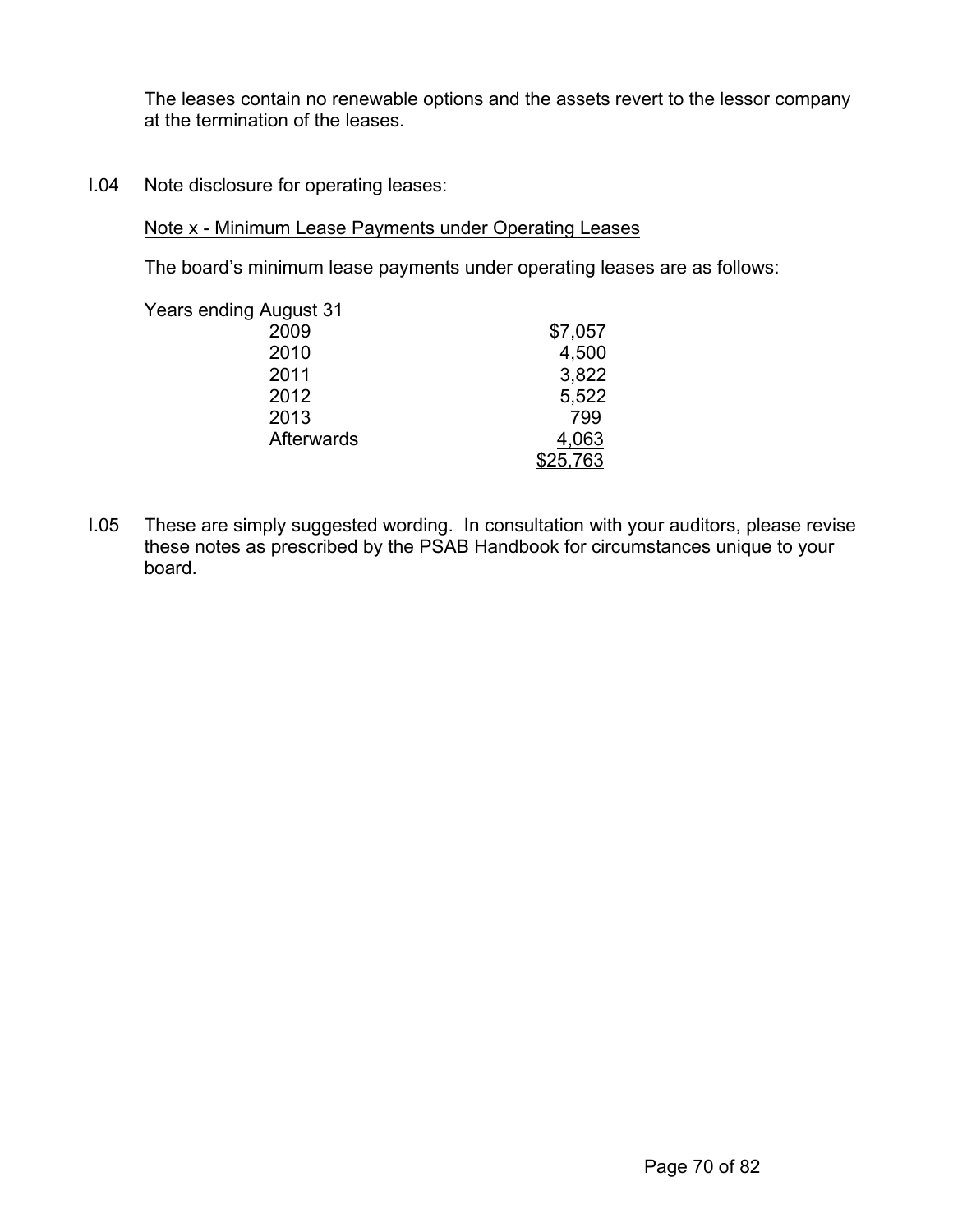## *Appendix J – Amortization Expense Calculation*

J.01 Purpose

To illustrate the recommended approach to calculate amortization expense.

## J.02 Elements of amortization expense calculation

- 1. Existing assets with opening remaining service life (RSL) from prior year files.
- 2. New assets entered with Opening RSL of 40 year
- 3. Amortization on existing assets  $=$   $(GBV AA)/$  Opening RSL
- 4. Amortization on 5 month additions  $=$  (Additions / Opening RSL)  $*$   $\frac{1}{2}$ ► additions, missed additions and CIP transferred in the 5-month period
- 5. Amortization on 7 Month Additions  $=$  (Additions / Opening RSL)  $* \frac{1}{2}$ ► additions, missed additions, and CIP transferred in the 7-month period
- 6. Closing RSL for existing assets = Opening RSL 1
- 7. Closing RSL for new assets  $=$  Opening RSL .5

Acronyms: RSL = remaining service life GBV = gross book value AA = accumulated amortization CIP = construction in progress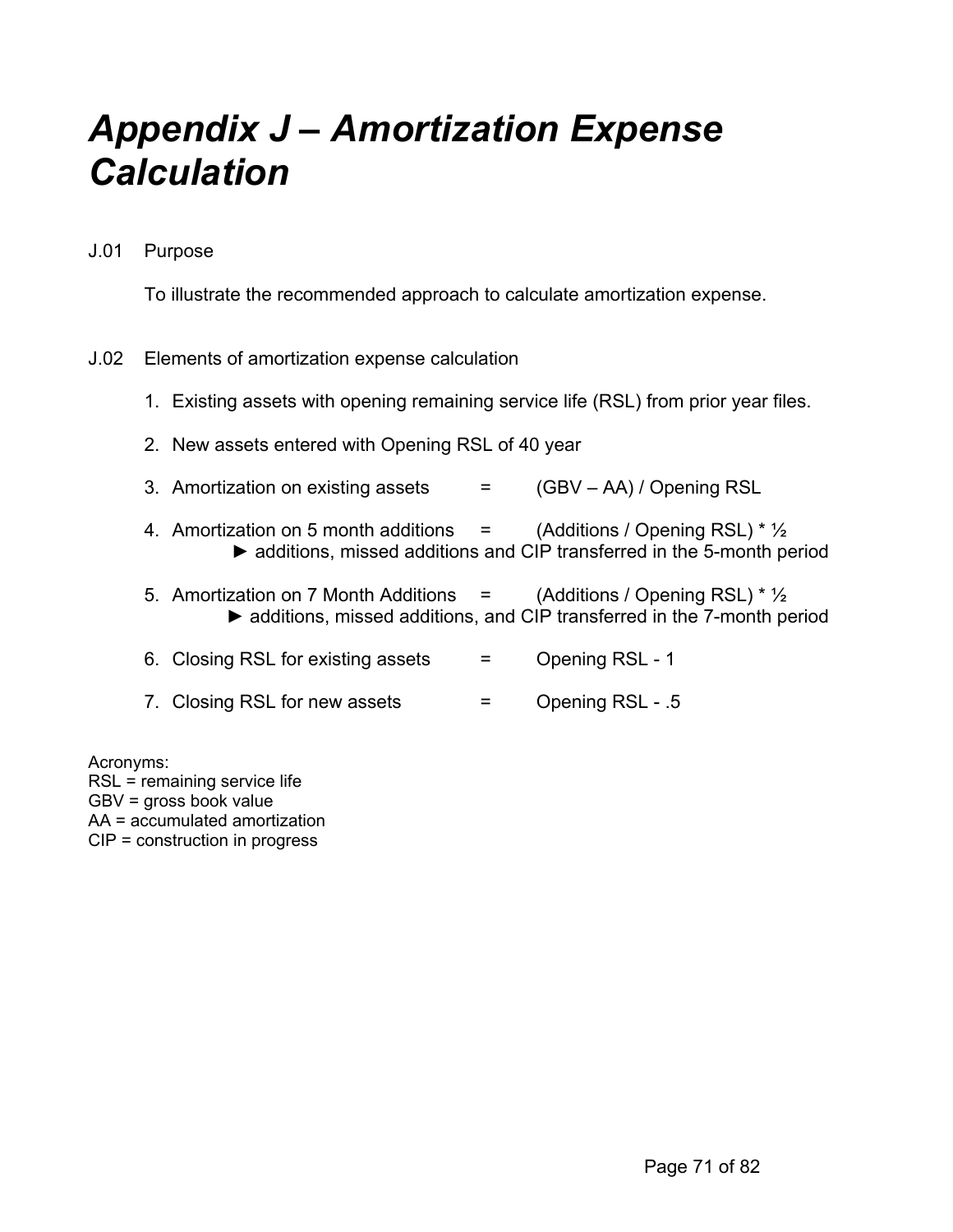## *Appendix K – Remaining Service Life (RSL)*

## **Introduction**

Tangible capital assets are recorded at cost and are amortized on a whole asset basis over the useful life of the asset. Over time boards will invest in betterments to the asset or may have other types of significant events that will impact the remaining service life of the asset. These significant events could have a positive or negative impact on the RSL.

This appendix provides some context to the requirements of paragraph .118 of the Tangible Capital Asset Guide. Also, some practices and processes for review of the remaining service life on a regular basis are suggested.

Changing and/or estimating the RSL of tangible capital assets requires significant professional judgement and is dependent on the unique situations which the board faces. As a result, the examples provided below are only guidelines and examples of approaches and processes. Boards should tailor these examples and make adjustments as necessary to meet the conditions that exist within their environments and methods that are acceptable to their auditors.

### **Suggest best practices:**

To meet the requirements of the TCA guide to review remaining service life on a regular basis the following is a suggested process:

On a yearly basis, boards can adjust the RSL for significant events that occurred based solely on the existing financial information and known changes to the remaining service life. Example 1 provides an example of a method that can be used by Finance staff to conduct an update of the RSL as a result of a significant event.

As well, the asset inventory should have a detailed review of RSL every five years based on a comprehensive analysis and review by knowledgeable staff responsible for the facility. This may be managed by doing 20% of the asset inventory each year. Although not a requirement, boards may enlist the help of external appraisers or other professionals. Example 2 provides an example of a method that can be used by board staff to conduct this five year review.

Significant events may or may not have had an expenditure associated with the event. The chart below provides some examples of significant events and how they would impact the asset.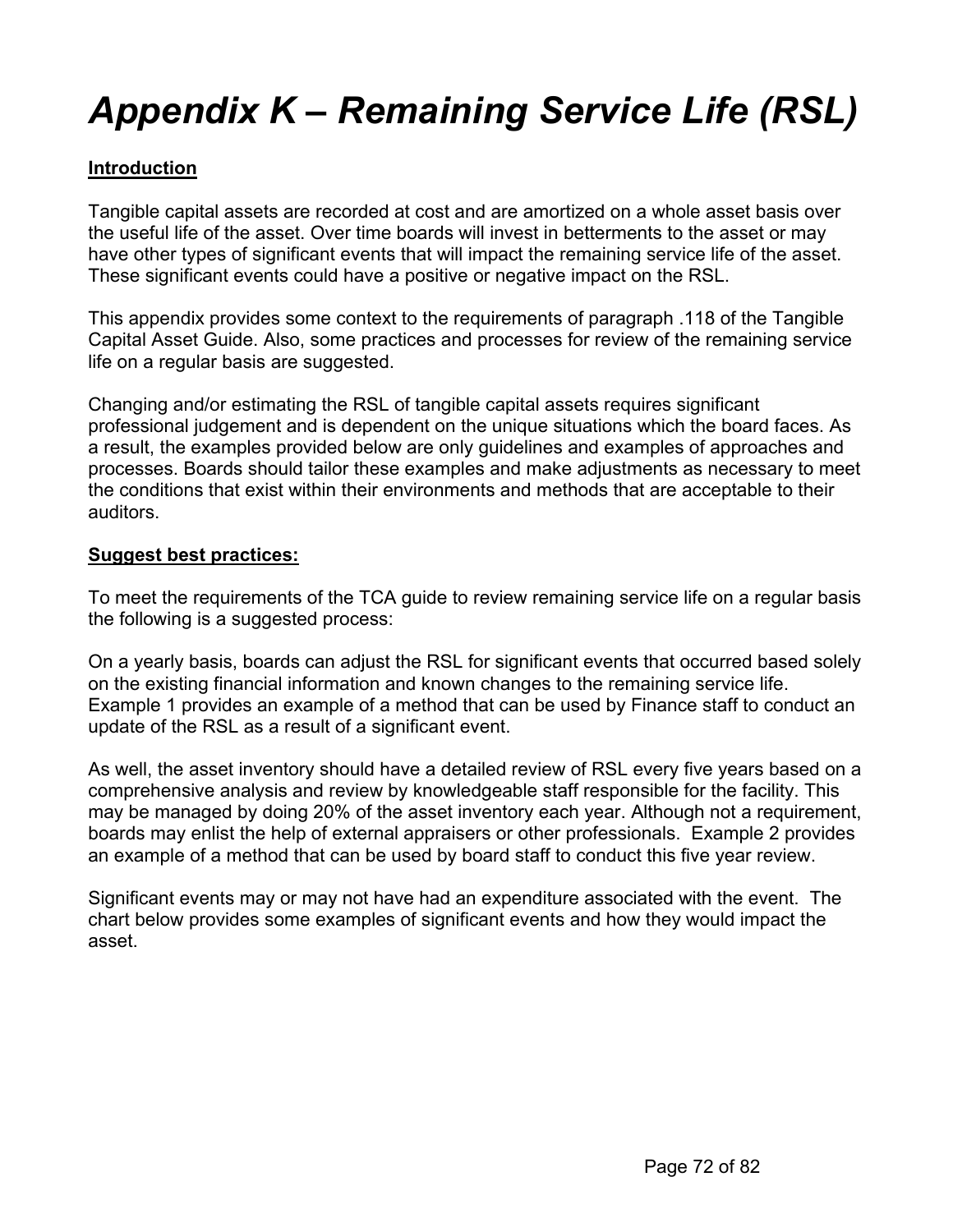## **SIGIFICANT EVENTS:**

The guide requires boards to review the RSL of a tangible capital asset when a significant event occurs.

| <b>Significant Event</b>                                               | <b>Description</b>                                                                                                                                                                                                  | <b>Action</b>                                                                                                                                                                                                                                |  |  |
|------------------------------------------------------------------------|---------------------------------------------------------------------------------------------------------------------------------------------------------------------------------------------------------------------|----------------------------------------------------------------------------------------------------------------------------------------------------------------------------------------------------------------------------------------------|--|--|
| <b>Major Component</b><br>Replaced                                     | All the windows of a school<br>are replaced.                                                                                                                                                                        | Please see Example 1<br>below for a sample<br>calculation.                                                                                                                                                                                   |  |  |
| <b>Addition or Retrofit</b>                                            | A new wing is added to a<br>school.                                                                                                                                                                                 | Please see Example 1<br>below for a sample<br>calculation.                                                                                                                                                                                   |  |  |
| Investment made in<br>a building with a<br>RSL of ten years or<br>less | Renovations are done to a<br>school.                                                                                                                                                                                | Please see Example 1<br>below for a sample<br>calculation.                                                                                                                                                                                   |  |  |
| School building is<br>closed                                           | School is closed as it has<br>been condemned.                                                                                                                                                                       | If a building with a five<br>year RSL or less is slated<br>to be closed at the end of<br>the school year, the RSL<br>of the building should be<br>adjusted down to 0 years.                                                                  |  |  |
| <b>Building suffered</b><br>extensive property<br>damage               | It is likely that insurance<br>proceeds will be provided to<br>the board to repair the<br>damage suffered. The change<br>in RSL can be calculated to<br>the extent that betterments<br>were made with the proceeds. | Please see Example 1<br>below for a sample<br>calculation.                                                                                                                                                                                   |  |  |
|                                                                        |                                                                                                                                                                                                                     | If a building with a 10 year<br>RSL is designated as PTR<br>and will be replaced or<br>demolished in three years,<br>the RSL should be written<br>down to three years.                                                                       |  |  |
| Prohibitive to repair<br>school                                        | School is closed as it has<br>been classified as prohibitive<br>to repair.                                                                                                                                          | If the building is being<br>sold, an adjustment to<br>RSL may not be required<br>while it is in the process of<br>being sold. Boards may<br>instead wish to classify<br>this school as<br><b>Permanently Removed</b><br>from Service (PRFS). |  |  |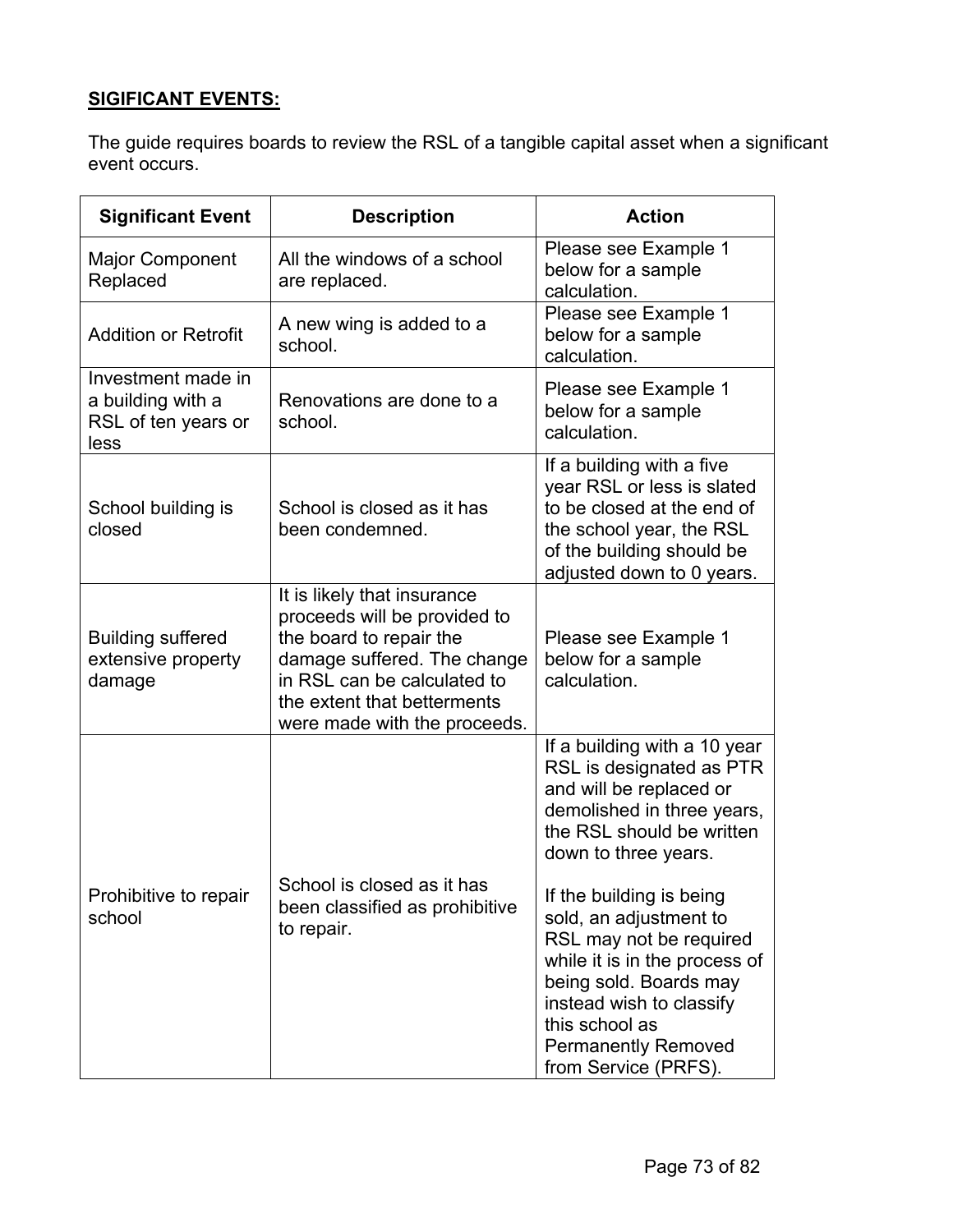#### **Example 1:**

This example uses the 2017-18 construction costs to adjust the RSL of the building for new expenditures on betterments.

The construction cost rates in 2017-18 were:

Elementary (E) \$2,039.07/square meter or \$189/square foot Secondary (S) \$2,224.46/square meter or \$207/square foot Child Care and Child and Family Support (C) \$2,039.07/square meter or \$189/square foot

Prepare a table, similar to below in which additions to gross book value (betterments) are available per building, using the most current Ministry construction costs, to determine what the current value would be to construct the facility using actual square meters of the building. Determine the increase in useful life. For the updated multi-year construction benchmarks, please refer to the table below called "Multi-Year Construction Benchmarks".

|               |      | A                                                      | B                                                        | C                                                     | D                                                   | E.                      | $F = A - B$                                | $G = E^*$<br>cost/sq m          | $H =$<br>G/40                         | l =<br>D/H                     | J =<br>$C+$                            |
|---------------|------|--------------------------------------------------------|----------------------------------------------------------|-------------------------------------------------------|-----------------------------------------------------|-------------------------|--------------------------------------------|---------------------------------|---------------------------------------|--------------------------------|----------------------------------------|
| Asset<br>Name | Type | Gross<br><b>Book</b><br>Value at<br>August 31,<br>2018 | Accumulate<br>d<br>Amortization<br>at August<br>31, 2018 | Remaining<br>Service<br>Life at<br>August 31,<br>2018 | \$<br>Additions<br>to Gross<br><b>Book</b><br>Value | Square<br><b>Meters</b> | Net Book<br>Value at<br>August 31,<br>2018 | 2017-18<br>Cost to<br>Construct | 2017-18<br>Cost / Year<br>Useful Life | <b>Inc</b><br>in<br><b>RSL</b> | 2018<br>Adjust<br>ed<br>Useful<br>Life |
| School<br>A   | E    | 3,500,000                                              | 798,222                                                  | 17                                                    | 985,675                                             | 5,282                   | 2,701,778                                  | 10,770,368                      | 269,259                               | 3.7                            | 20.7                                   |
| School<br>B   | S    | 7,200,000                                              | 1,567,296                                                | 29                                                    | 1,563,333                                           | 17,999                  | 5,632,704                                  | 40,038,055                      | 1,000,951                             | 1.6                            | 30.6                                   |
| School<br>C   | C    | 5,000,000                                              | 1,342,303                                                | 21                                                    | 1,300,000                                           | 12,000                  | 3,657,697                                  | 24,468,840                      | 611,721                               | 2.1                            | 23.1                                   |

For School A the board should increase the RSL 3.7 years to 20.7. Boards should develop internal policies to determine how fractional increases will be dealt with. Boards may wish to round up or down instead of working with fractional changes.

For School B the board should increase the RSL 1.6 years to 30.6.

For School C the board should increase the RSL 2.1 years to 23.1

The revised RSL should never exceed the maximum of the asset's useful life (40 years or 20 years for buildings).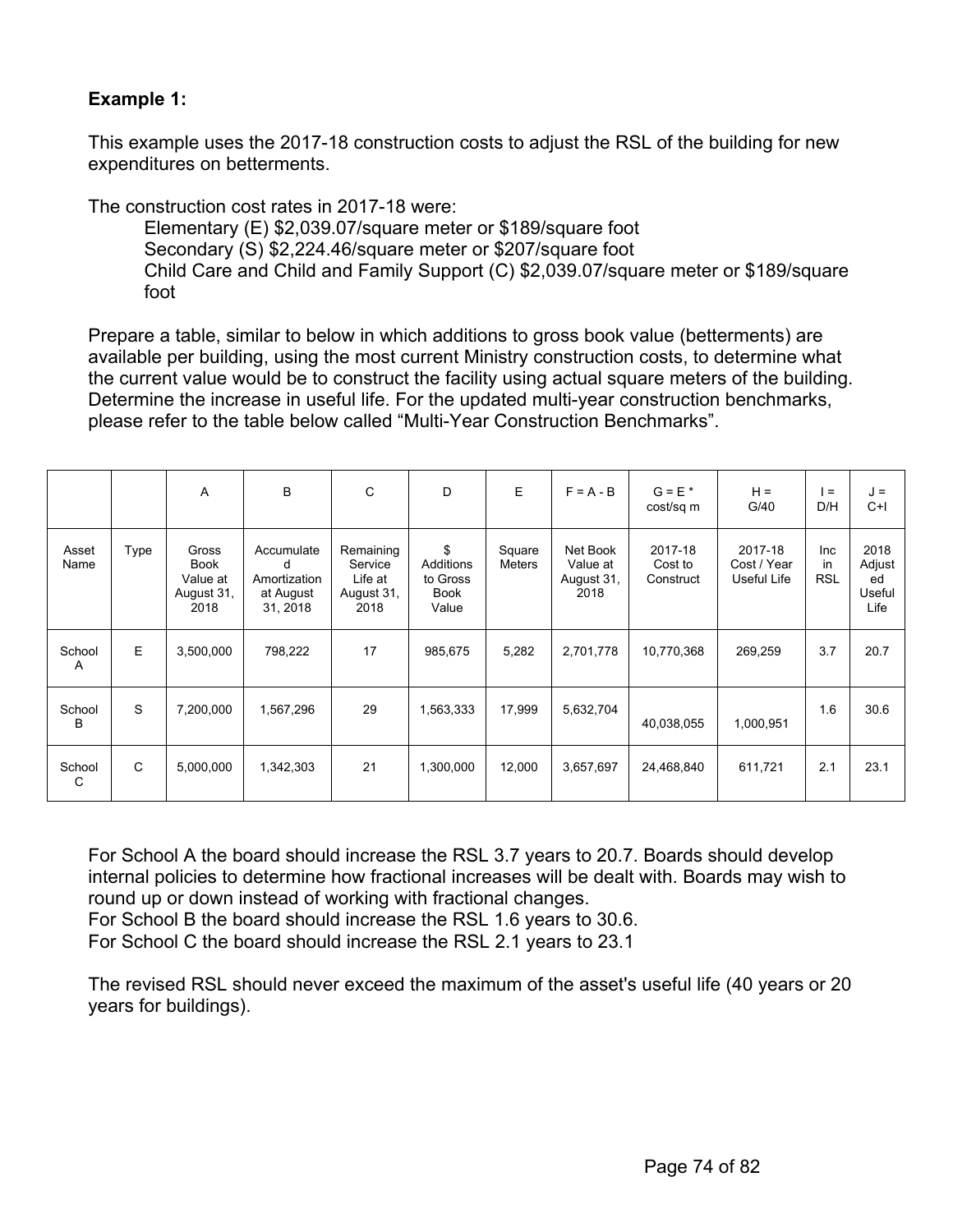## **Multi-Year Construction Benchmarks**

|                             |                              |                                            |                           |                           |                                        |                                        | $\frac{m^2}{2}$           |
|-----------------------------|------------------------------|--------------------------------------------|---------------------------|---------------------------|----------------------------------------|----------------------------------------|---------------------------|
|                             | Original<br><b>Benchmark</b> | 2013-14<br>and 2014-<br>15 School<br>Years | 2015-16<br>School<br>Year | 2016-17<br>School<br>Year | 2017-18.<br>2018-19<br>School<br>Years | 2019-20.<br>2020-21<br>School<br>Years | 2021-22<br>School<br>Year |
| Elementary                  | 1847.53                      | 1921.46                                    | 1959.89                   | 1999.09                   | 2039.07                                | 2.120.63                               | 2247.87                   |
| Secondary                   | 2015.5                       | 2096.16                                    | 2138.08                   | 2180.84                   | 2224.46                                | 2.313.44                               | 2452.25                   |
| Child Care                  | 1847.53                      | 1921.46                                    | 1959.89                   | 1999.09                   | 2039.07                                | 2.120.63                               | 2247.87                   |
| Child and family<br>support | 1847.53                      | 1921.46                                    | 1959.89                   | 1999.09                   | 2039.07                                | 2,120.63                               | 2247.87                   |

# **FIVE YEAR REVIEW:**

The guide requires boards to review the RSL of a tangible capital asset on a regular basis. The methodology presented in Example 1 is an excellent way to capture the impact of significant events in the year they occur; but, it does not replace a more comprehensive review analysis of the RSL. It is recommended that the RSL should have a comprehensive analysis and review at least once every five years and must be done by staff knowledgeable about the facility in co-operation with finance staff.

A method that can be used is a walk through by facility staff to determine that the RSL of the building is reasonable based on a review of major components.

**On consultation with facility management, it was identified that within many of the board's asset management functions the staff maintain a Facility Condition Index (FCI) rating for the asset that is broken down by major component. Boards are strongly encouraged to leverage any existing information and systems in determining adjustments to RSL for accounting purposes. However, it is important to note that costs capitalized to an asset for accounting purposes may be different than the information in the asset management system. Facilities staff should work collaboratively with finance staff and the external auditors to develop a methodology that is efficient and acceptable and meets the requirements of the tangible capital guide.**

Example 2 and 3 are additional methods that can be followed by boards to establish whether the RSL on the books is reflective of the significant investments made to the building.

#### **Example 2:**

This method uses the RS Means proportion to estimate the RSL of a building.

The "RS Means Square Foot Costs 30<sup>th</sup> Annual Edition: 2009" provides a standard to estimate the proportion of useful life of each component contributing to the remaining service life of the whole asset.

The following is the build-up of the useful life of an asset used by a board.

Elementary School **Elementary School**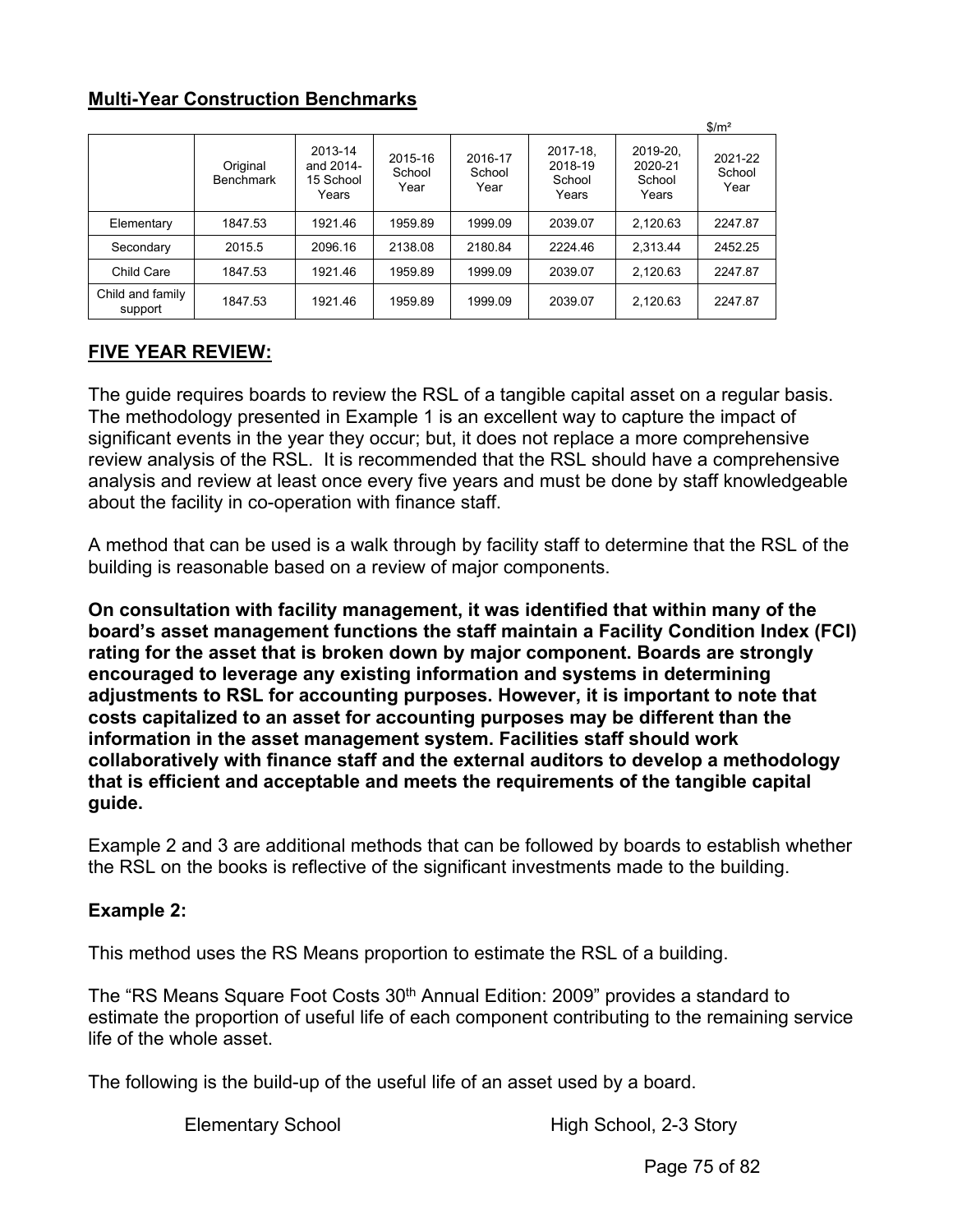|                        |              | Max    |
|------------------------|--------------|--------|
|                        | <b>RS</b>    | Est.   |
|                        | <b>Means</b> | Useful |
|                        | Proportion   | Life   |
| Substructure           | 12.10%       | 90     |
| Shell - Roof           | 6.50%        | 20     |
| Shell - Other          | 17.90%       | 50     |
| Interior               | 21.00%       | 40     |
| Conveying              | 0.00%        | 25     |
| Plumbing               | 9.80%        | 25     |
| <b>HVAC</b>            | 17.90%       | 25     |
| <b>Fire Protection</b> | 2.20%        | 25     |
| Electrical             | 12.40%       | 25     |
| Equip & Furnish        | 0.20%        | 15     |
|                        | 100.00%      | 40.145 |

|                        | <b>RS</b>    | Max<br>Est.   |
|------------------------|--------------|---------------|
|                        | <b>Means</b> | <b>Useful</b> |
|                        | Proportion   | Life          |
| Substructure           | 4.20%        | 90            |
| Shell - Roof           | 4.90%        | 20            |
| Shell - Other          | 31.50%       | 50            |
| Interior               | 21.00%       | 40            |
| Conveying              | 0.50%        | 25            |
| Plumbing               | 5.20%        | 25            |
| <b>HVAC</b>            | 16.20%       | 25            |
| <b>Fire Protection</b> | 1.70%        | 25            |
| Electrical             | 12.80%       | 25            |
| Equip & Furnish.       | 2.00%        | 15            |
|                        | 100.00%      | 38.31         |

Jr. High School, 2-3 Story

|                        |           | Max           |
|------------------------|-----------|---------------|
|                        | <b>RS</b> | Est.          |
|                        | Means     | <b>Useful</b> |
|                        | Proportio |               |
|                        | n         | Life          |
| Substructure           | 4.00%     | 90            |
| Shell - Roof           | 4.80%     | 20            |
| Shell - Other          | 32.40%    | 50            |
| Interior               | 23.60%    | 40            |
| Conveying              | 0.60%     | 25            |
| Plumbing               | 4.20%     | 25            |
| <b>HVAC</b>            | 15.00%    | 25            |
| <b>Fire Protection</b> | 0.30%     | 25            |
| Electrical             | 12.60%    | 25            |
| Equip & Furnish        | 2.50%     | 15            |
|                        | 100.00%   | 38.75         |

For a new building for which the board has all historical information, boards may wish to begin with the proportions presented above or adjust proportions to meet the standards of their buildings. For instance, if the board's building does not have a HVAC device, the other components can be adjusted proportionately. See below for a modified 2-3 story high school.

|              |              | Max           |
|--------------|--------------|---------------|
|              | <b>RS</b>    | Est.          |
|              | <b>Means</b> | <b>Useful</b> |
|              | Proportion   | Life          |
| Substructure | 6.00%        |               |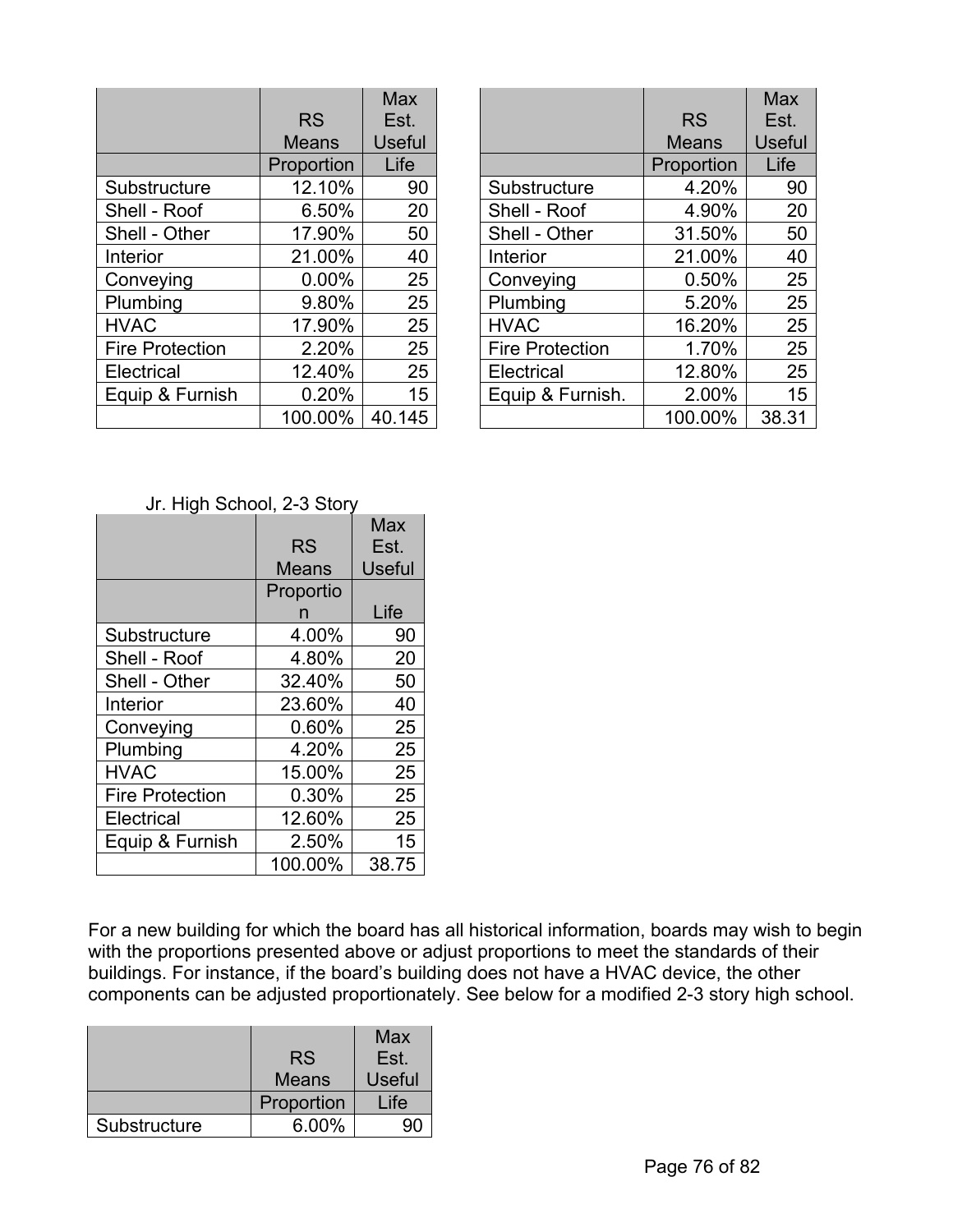| Shell - Roof           | 6.70%   | 20    |
|------------------------|---------|-------|
| Shell - Other          | 33.30%  | 50    |
| <b>Interior</b>        | 22.80%  | 40    |
| Conveying              | 2.30%   | 25    |
| Plumbing               | 7.00%   | 25    |
| <b>HVAC</b>            | 0%      | 25    |
| <b>Fire Protection</b> | 3.50%   | 25    |
| Electrical             | 14.60%  | 25    |
| Equip & Furnish        | 3.80%   | 15    |
|                        | 100.00% | 39.93 |

|                        |                                                         |                                                         | A                                                              | B                                                                                                                               | C                   | D                                                                                                                    | $E = (A+C)/11,200,000$                                  | $F = B + D$                                                                                                       | $G = B - F$               |
|------------------------|---------------------------------------------------------|---------------------------------------------------------|----------------------------------------------------------------|---------------------------------------------------------------------------------------------------------------------------------|---------------------|----------------------------------------------------------------------------------------------------------------------|---------------------------------------------------------|-------------------------------------------------------------------------------------------------------------------|---------------------------|
|                        |                                                         | <b>Useful</b>                                           | Component                                                      |                                                                                                                                 | Roof                | Increase in                                                                                                          | Max New Proportion                                      | <b>New</b>                                                                                                        | Increase in               |
|                        | Proportion                                              | Life                                                    | Value                                                          | <b>RSL</b>                                                                                                                      | Betterment          | <b>RSL</b>                                                                                                           |                                                         | <b>Component RSL</b>                                                                                              | <b>RSL</b>                |
| Substructure           | 12.1%                                                   | 90                                                      | 1,210,000                                                      | 65                                                                                                                              |                     |                                                                                                                      | 10.8%                                                   | 65                                                                                                                |                           |
| Shell - Roof           | 6.5%                                                    | 20                                                      | 650,000                                                        |                                                                                                                                 | 1,200,000           | 17                                                                                                                   | 16.5%                                                   | 19.0                                                                                                              |                           |
| Shell - Other          | 17.9%                                                   | 50                                                      | 1,790,000                                                      | 25                                                                                                                              |                     |                                                                                                                      | 16.0%                                                   | 25                                                                                                                |                           |
| Interior               | 21.0%                                                   | 40                                                      | 2,100,000                                                      | 15                                                                                                                              |                     |                                                                                                                      | 18.8%                                                   | 15                                                                                                                |                           |
| Conveying              | 0.0%                                                    | 25                                                      |                                                                | 20                                                                                                                              |                     |                                                                                                                      | 0.0%                                                    | 20                                                                                                                |                           |
| Plumbing               | 9.8%                                                    | 25                                                      | 980,000                                                        | 22                                                                                                                              |                     |                                                                                                                      | 8.8%                                                    | $\overline{22}$                                                                                                   |                           |
| <b>HVAC</b>            | 17.9%                                                   | 25                                                      | 1,790,000                                                      | 11                                                                                                                              |                     |                                                                                                                      | 16.0%                                                   | 11                                                                                                                |                           |
| <b>Fire Protection</b> | 2.2%                                                    | 25                                                      | 220,000                                                        | 15                                                                                                                              |                     |                                                                                                                      | 2.0%                                                    | 15                                                                                                                |                           |
| Electrical             | 12.4%                                                   | 25                                                      | ,240,000                                                       | 20                                                                                                                              |                     |                                                                                                                      | 11.1%                                                   | 20                                                                                                                |                           |
| Equip & Furnishings    | 0.2%                                                    | 15                                                      | 20,000                                                         | 12                                                                                                                              |                     |                                                                                                                      | 0.2%                                                    | 12                                                                                                                |                           |
|                        | 100.0%                                                  | 40.145                                                  | 10,000,000                                                     | 22.579                                                                                                                          | 1,200,000           | 17                                                                                                                   | 100.0%                                                  | 23.182                                                                                                            | 0.603                     |
|                        |                                                         |                                                         |                                                                |                                                                                                                                 |                     |                                                                                                                      |                                                         |                                                                                                                   |                           |
|                        | This is the original<br>proportion for the<br>building. | This is the original<br>useful life of the<br>building. | This is the<br>original component<br>value of the<br>building. | This is the RSL<br>at the time that<br>the roof betterment<br>was done. This<br>will have to be<br>estimated by board<br>staff. | roof<br>betterment. | cost of the in RSL as a result<br>of the roof<br>betterment.<br>This will have to be<br>estimated by board<br>staff. | This is the This is the increase See calculation above. | See calculation<br>above.<br>The 23.425 was<br>arrived at by applying<br>the new proportion to<br>each component. | See calculation<br>above. |

The board should begin with the original proportions and useful lives presented previously. The historical cost of the asset can then be allocated in column A based on these proportions.

At the time of the review, if the board has an existing building for which the board does not have historical information, the board will have to establish the Estimated RSL based on estimates by facilities staff or manufacturer's standards. This information will have to be entered into Column B.

The board can now enter betterments done to each of the components in the last five years (Column C). Next the board will have to determine how much this new component will increase RSL (Column D). This can be estimated based on manufacturer's specifications or using the professional judgment of facilities staff. The new proportion and RSL can then be calculated in Columns E and F using the formulae provided in the chart above.

The 23.182 in Column F, is calculated by applying the new proportion in Column E to each of the new Component RSL's in Column F. The 23.182 can be compared to the RSL on the boards' books (Column B) to determine whether an adjustment to RSL is required. In this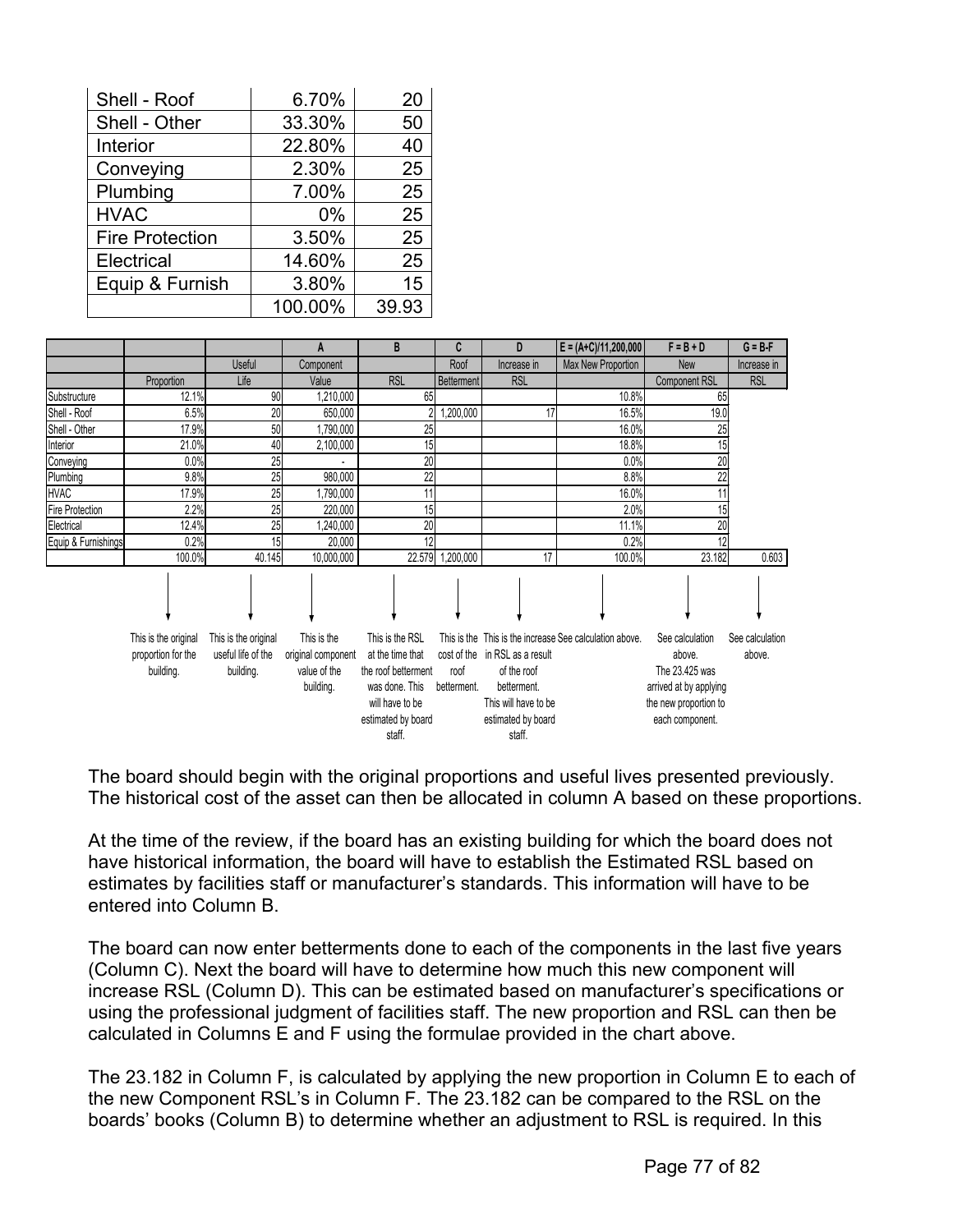example, an adjustment of 1 year would be made to RSL (23.2 – 22.6) if the difference is rounded up.

#### **Example 3:**

As an alternative to Example 2, Example 3 can be used to estimate the incremental addition to the building RSL as a result of a component betterment.

There are two main differences between the two methods. The first is that Example 3 does not utilize the component dollar values. It uses the percentage of each component relative to the total RSL of the building (Column D). Secondly, the RSL of each component just before a betterment is not estimated by board staff; it is calculated (Column E).

This is useful when the finance staff needs to calculate RSL, but the facilities staff cannot provide this information. If the facilities staff is able to provide the information in Column E, then Example 2 could be used. Aside from these two exceptions, the methodology of Example 3 is the same as Example 2.

|                        | A                 | в                     | $C = A \times B$            | $D = C/40.125$                                                 | $E = D/23$                                                                      |                    | $G = F/B$          | $H = C \times G$                   | $I = E + H$                                                                      |
|------------------------|-------------------|-----------------------|-----------------------------|----------------------------------------------------------------|---------------------------------------------------------------------------------|--------------------|--------------------|------------------------------------|----------------------------------------------------------------------------------|
|                        | <b>Proportion</b> | <b>Useful</b><br>Life | <b>RSL</b> per<br>Component | <b>Proportion of</b><br><b>RSL Relative to</b><br>40.125 Years | <b>RSL</b> per<br><b>Component at</b><br>23 Years RSL<br>(before<br>betterment) | Increase<br>in RSL | Increase<br>in RSL | <b>RSL</b> per<br><b>Component</b> | <b>RSL</b> per<br>Increase in Component at 23<br>Years RSL (after<br>betterment) |
| Substructure           | (%)<br>12.1%      | (years)<br>90         | (years)<br>10.9             | (%)<br>27.1%                                                   | (years)<br>6.2                                                                  | (years)            | (%)                | (years)                            | (years)<br>6.24                                                                  |
| Shell - Roof           | 6.5%              | 20                    | 1.3                         | 3.2%                                                           | 0.7                                                                             | 15                 | 75.0%              | 0.975                              | 1.72                                                                             |
| Shell - Other          | 17.9%             | 50                    | 9.0                         | 22.3%                                                          | 5.1                                                                             |                    |                    |                                    | 5.13                                                                             |
|                        |                   |                       |                             |                                                                |                                                                                 |                    |                    |                                    |                                                                                  |
| Interior               | 21.0%             | 40                    | 8.4                         | 20.9%                                                          | 4.8                                                                             |                    |                    |                                    | 4.81                                                                             |
| Conveying              | 0.0%              | 25                    | 0.0                         | 0.0%                                                           | 0.0                                                                             |                    |                    |                                    | 0.00                                                                             |
| Pulmbing               | 9.8%              | 25                    | 2.5                         | 6.1%                                                           | 1.4                                                                             |                    |                    |                                    | 1.40                                                                             |
| <b>HVAC</b>            | 17.9%             | 25                    | 4.5                         | 11.1%                                                          | 2.6                                                                             |                    |                    |                                    | 2.56                                                                             |
| <b>Fire Protection</b> | 2.2%              | 25                    | 0.6                         | 1.4%                                                           | 0.3                                                                             |                    |                    |                                    | 0.32                                                                             |
| <b>Electrical</b>      | 12.4%             | 25                    | 3.1                         | 7.7%                                                           | 1.8                                                                             |                    |                    |                                    | 1.78                                                                             |
| Equip & Furnishings    | 0.2%              | 15                    | 0.0                         | 0.1%                                                           | 0.0                                                                             |                    |                    |                                    | 0.02                                                                             |
|                        | 400.00/           |                       | 40.44E                      | 400.00/                                                        | na l                                                                            |                    |                    | 0.25                               | <b>22.07E</b>                                                                    |

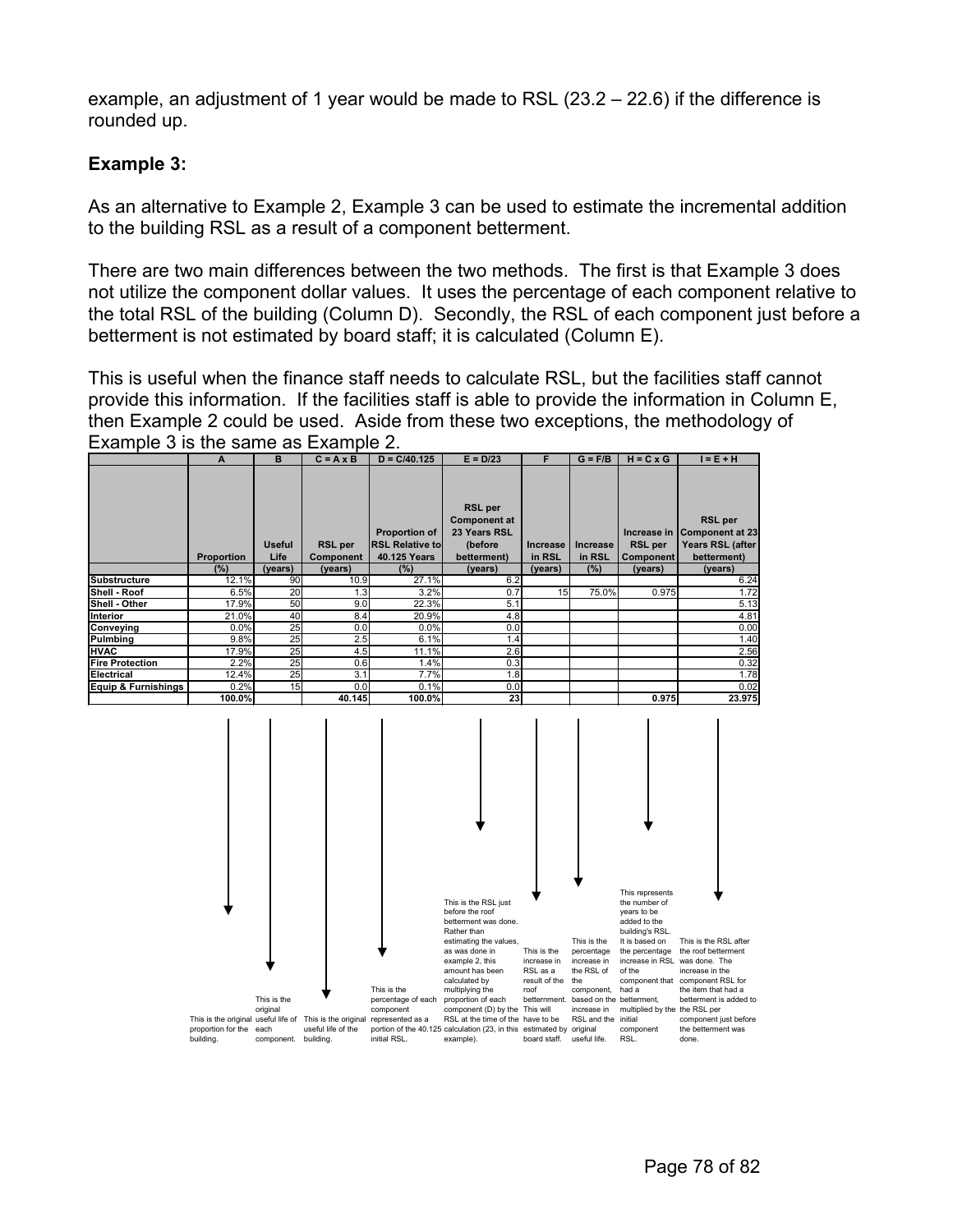# *Appendix L – Interest Costs on Land: Illustrative Examples*

L.01 School Board ABC bought a piece of land for \$500,000 on January 1 and immediately began construction of a \$2 million building. The land was paid for in cash, and a \$2 million construction loan at 8% was obtained for the building. At December 31, the project was substantially complete at a total cost of \$2,500,000. The total interest incurred on the construction loan was \$160,000.

Land cost capitalized \$500,000 Building cost capitalized \$2,660,000 = \$2,500,000 + \$160,000

L.02 A School Board DEF purchased land for \$1,750,000 using a loan on April 3. A development project on the land began immediately and the total cost was \$850,000 as of Dec 31st. The interest incurred on the land acquisition was \$105,000 and \$51,000 on the development costs.

Land costs capitalized =  $$1,750,000 + $850,000 + $105,000 + $51,000$  $= $2,756,000$ 

L.03 School Board GHI purchased land by taking a loan for \$2,000,000 with an annual interest rate of 8%. The land is considered ready for use with no further developments required on it. Annual interest incurred on the land acquisition is \$160,000. Building construction begins after three years and takes one year for completion. Another 8% loan was taken to finance the building construction and the total cost of the school building amounts to \$4,500,000; the interest incurred on the construction costs is \$360,000. At the end of the year of construction, the building is considered substantially complete and ready for use.

Initial cost of land capitalized \$2,000,000 Annual interest cost expensed during the first three years \$160,000 Building costs capitalized on year 4 = \$4,500,000 + \$360,000 = \$4,860,000 Interest costs expensed in year 4 \$160,000 Capitalized as additional land costs on year 4 \$0 Interest costs expensed as of year  $5 = $160,000 + $360,000 = $520,000$ 

L.04 A School Board JKL obtains a loan at an interest rate of 8% to purchase a piece of land that costs \$3,000,000 that is not ready for use. The land is left idle for three years, after which development work starts to get it ready for construction. The grading and leveling project of the land takes 12 months to complete (during year 4) after which time building construction begins (year 5). The land development project costs incurred totals \$1,000,000 (year 4) and the construction cost of the building is \$6,000,000 (year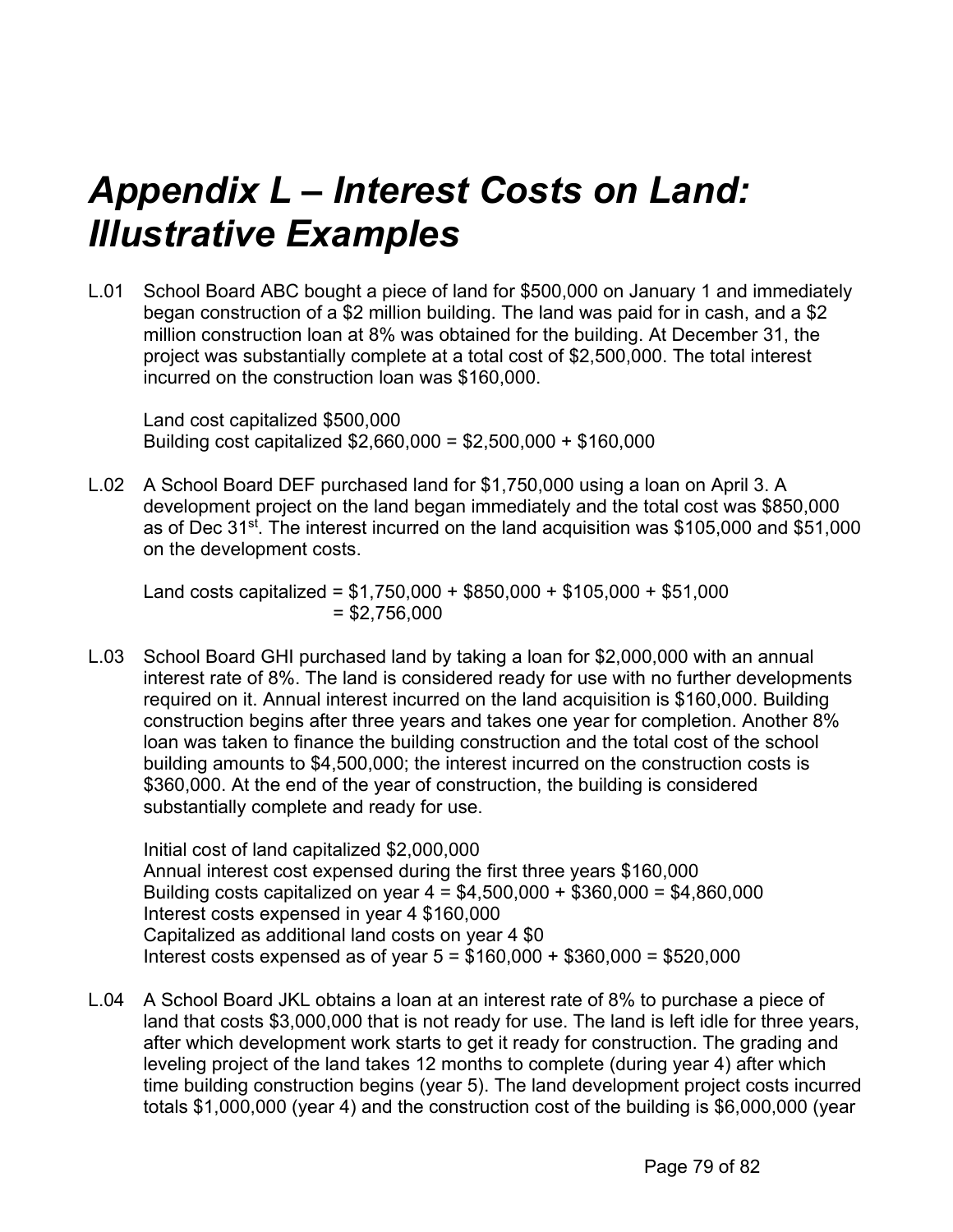5). The interest costs incurred on the land development and building costs amounts to \$80,000 and \$480,000 per year respectively.

#### Initial cost of land capitalized \$3,000,000

Annual interest cost expensed during first three years \$240,000 (=\$3,000,000 x 8%) Land costs capitalized in year  $4 = $1,000,000 + $240,000 + $80,000 = $1,320,000$ Building costs capitalized during year of construction (year 5) = \$6,000,000 + \$480,000  $= $6,480,000$ 

Land interest costs expenses during year of building construction (year 5) = \$240,000  $+$  \$80,000 = \$320,000

Additional Land costs capitalized during year of building construction (year 5) = \$0 Interest costs expensed after building substantially complete (year 6 onwards) =  $$240,000 + $80,000 + $480,000 = $800,000$  per year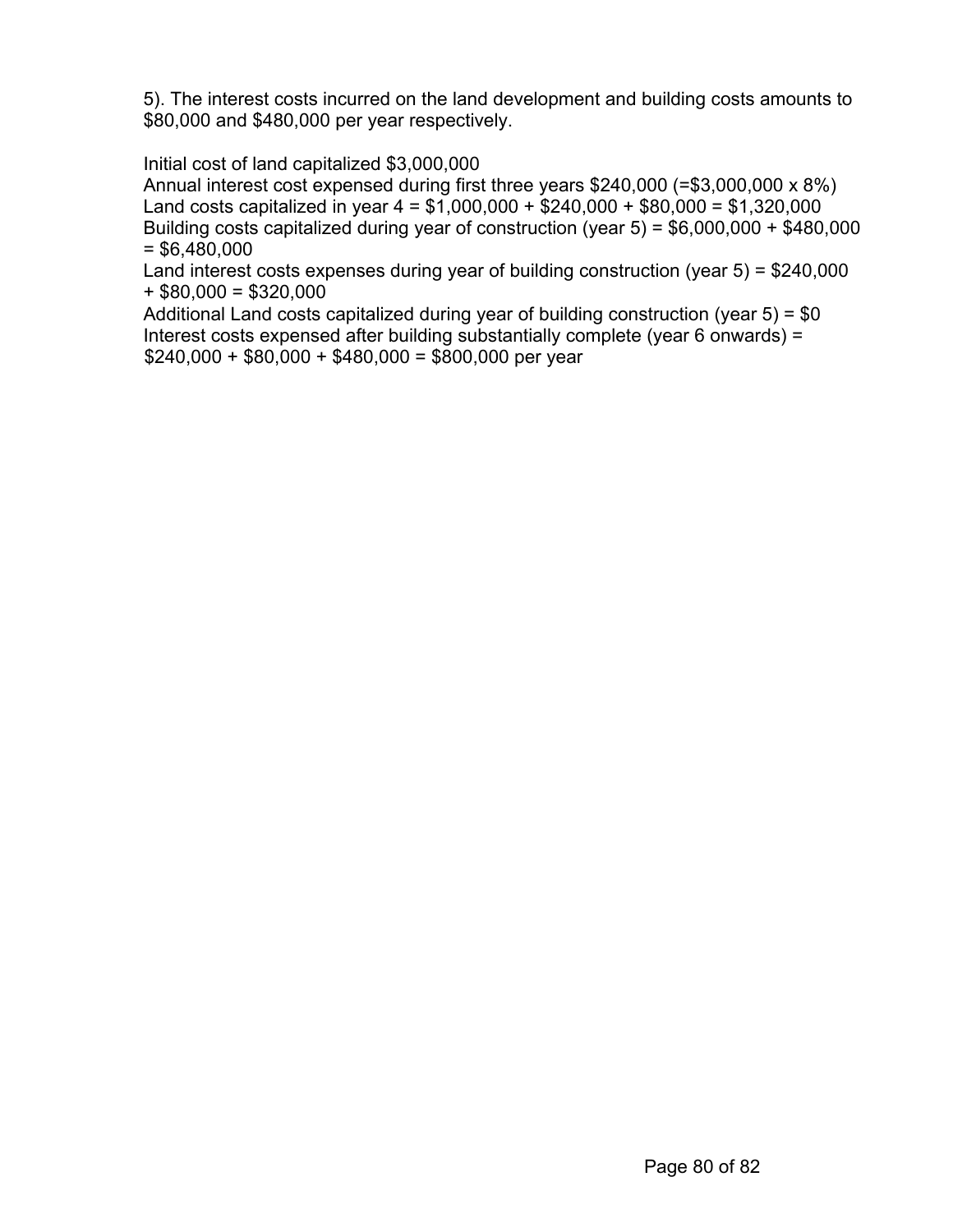# *Appendix M – Cloud Computing*

Cloud computing is a model for enabling convenient, on-demand, access to a shared pool of configurable computing resources (e.g. networks, servers, storage, applications, and services) that can be rapidly provisioned and released with minimal management effort or service provider interaction.

Cloud computing can generally be classified using the following cloud service models:

**Infrastructure as a service (IaaS)**: a model where virtualized computing resources are provided over the internet. The third-party provider hosts the hardware, software, servers, storage and other components on behalf of its customers.

**Platform as a service (PaaS)**: a model where the cloud provider delivers integrated hardware and operating software needed for a business application to run. The provider hosts the platform such that the customer does not take responsibility for the platform hardware and software. The customer is responsible for any business or user applications they host on the platform including administration.

**Software as a service (SaaS)**: a software distribution model where applications are hosted by the service provider and the purchaser has access to the software through a network. The customer may retain responsibility for any customization work that the application architecture allows which may represent an asset.

The structure and terminology of cloud computing service offerings can be very different across vendors and products. The contract and other key service agreements must be evaluated to assess whether a tangible capital asset should be recognized.

In order to decide whether the investment in cloud computing meets the definition of a tangible capital asset, or whether to expense payments as incurred, as per PSG-2 Leased Tangible Capital Assets, aspects of the contract should be considered and assessed, such as:

- Terms of the contract, service level agreements, etc. should be considered to assess if there has been an effective transfer of risk to the service provider.
- The degree in which the product and/or services are "off the shelf" or customized?
- How integrated or customized is the expenditure to the service provider on changing the provider's standard cloud computing service offering (differentiation between configuration and custom asset development)?
- Is the contract for the cloud "service" significant with respect to the purchase cost or useful life of the hardware and software included in the contract? Is the nature of the relationship closer to a financing arrangement or to a purchase of generic IT services?
- To what extent is the service and/or asset in a shared environment and how does this impact the assessment of control of the asset when determining if the investment represents a tangible capital asset?
- Does the school board maintain control over the software license (i.e. being able to run the software itself, or through a third party)?